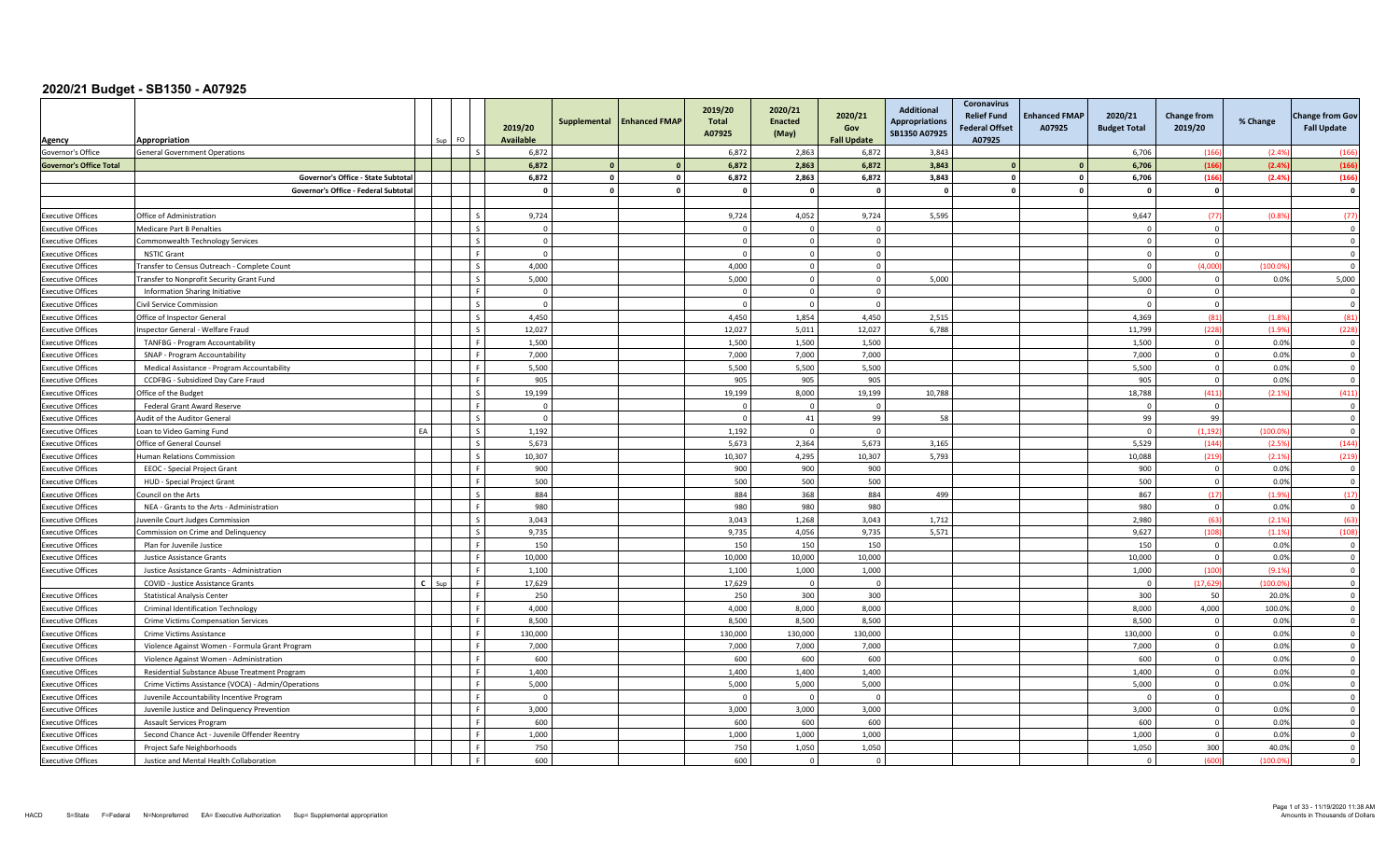| Agency                           | Appropriation                                                         |              | FO           | 2019/20<br><b>Available</b> | Supplemental            | <b>Enhanced FMAP</b>       | 2019/20<br><b>Total</b><br>A07925 | 2020/21<br><b>Enacted</b><br>(May) | 2020/21<br>Gov<br><b>Fall Update</b> | <b>Additional</b><br><b>Appropriations</b><br>SB1350 A07925 | <b>Coronavirus</b><br><b>Relief Fund</b><br><b>Federal Offset</b><br>A07925 | <b>Enhanced FMAP</b><br>A07925 | 2020/21<br><b>Budget Total</b> | <b>Change from</b><br>2019/20 | % Change         | <b>Change from Gov</b><br><b>Fall Update</b> |
|----------------------------------|-----------------------------------------------------------------------|--------------|--------------|-----------------------------|-------------------------|----------------------------|-----------------------------------|------------------------------------|--------------------------------------|-------------------------------------------------------------|-----------------------------------------------------------------------------|--------------------------------|--------------------------------|-------------------------------|------------------|----------------------------------------------|
| <b>Executive Offices</b>         | Forensic Science Program                                              |              | l F          | 1,500                       |                         |                            | 1,500                             | 1,500                              | 1,500                                |                                                             |                                                                             |                                | 1,500                          | $\Omega$                      | 0.0%             | $\Omega$                                     |
| <b>Executive Offices</b>         | Justice Reinvestment Initiative                                       |              | l F          | 1,000                       |                         |                            | 1,000                             |                                    | $\Omega$                             |                                                             |                                                                             |                                | - C                            | (1,000)                       | (100.09)         | $\Omega$                                     |
| <b>Executive Offices</b>         | Adam Walsh Implementation Support                                     |              | l F          | 750                         |                         |                            | 750                               | 1.000                              | 1.000                                |                                                             |                                                                             |                                | 1.000                          | 250                           | 33.3%            | $\Omega$                                     |
| <b>Executive Offices</b>         | <b>VOCA Training</b>                                                  |              | ΙF           | $\Omega$                    |                         |                            | $\Omega$                          | 600                                | 600                                  |                                                             |                                                                             |                                | 600                            | 600                           |                  | $\Omega$                                     |
| <b>Executive Offices</b>         | <b>Byrne Competitive Program</b>                                      |              | l F          | 300                         |                         |                            | 300                               | 450                                | 450                                  |                                                             |                                                                             |                                | 450                            | 150                           | 50.0%            | $\Omega$                                     |
| <b>Executive Offices</b>         | Comprehensive Opioid Abuse Site-based Program                         |              | l F          | 1,200                       |                         |                            | 1,200                             | 1,200                              | 1,200                                | 1.000                                                       |                                                                             |                                | 2,200                          | 1.000                         | 83.3%            | 1,000                                        |
| <b>Executive Offices</b>         | Pennsylvania NCS-X Implementation                                     |              | l F          | 550                         |                         |                            | 550                               | 550                                | 550                                  |                                                             |                                                                             |                                | 550                            | $\overline{0}$                | 0.0%             | $\mathbf 0$                                  |
| <b>Executive Offices</b>         | Body Worn Camera Policy and Implementation                            |              | ΙF           | 1,400                       |                         |                            | 1,400                             | 1,000                              | 1,000                                |                                                             |                                                                             |                                | 1,000                          | (400)                         | (28.6%           | $\Omega$                                     |
| <b>Executive Offices</b>         | <b>STOP School Violence</b>                                           |              |              | $\Omega$                    |                         |                            | $\Omega$                          | 777                                | 777                                  |                                                             |                                                                             |                                | 777                            | 777                           |                  | $\Omega$                                     |
| <b>Executive Offices</b>         | Prosecutor and Defender Incentives                                    |              | l F          | 117                         |                         |                            | 117                               | 160                                | 160                                  |                                                             |                                                                             |                                | 160                            | 43                            | 36.8%            | $\overline{\mathbf{0}}$                      |
| <b>Executive Offices</b>         | <b>State Deliquency Prevention Programs</b>                           |              | l e          | $\overline{0}$              |                         |                            | $\mathbf{0}$                      | 200                                | 200                                  |                                                             |                                                                             |                                | 200                            | 200                           |                  | $\Omega$                                     |
| <b>Executive Offices</b>         | Prosecuting Cold Cases Using DNA                                      |              | l F          | $\overline{0}$              |                         |                            | $\circ$                           |                                    | 446                                  | 446                                                         |                                                                             |                                | 446                            | 446                           |                  | $\overline{0}$                               |
| <b>Executive Offices</b>         | Targeted Violence and Terrorism Prevention                            |              | ΙF           | $\mathbf 0$                 |                         |                            | $\Omega$                          |                                    | 525                                  | 525                                                         |                                                                             |                                | 525                            | 525                           |                  | $\Omega$                                     |
| <b>Executive Offices</b>         | NICS Act Record Improvement Program (NARIP)                           |              | <b>F</b>     | $\overline{0}$              |                         |                            | $\Omega$                          |                                    |                                      | 245                                                         |                                                                             |                                | 245                            | 245                           |                  | 245                                          |
| <b>Executive Offices</b>         | Office of Safe Schools Advocate (Moved from Education)                |              |              | $\overline{0}$              |                         |                            | $\Omega$                          | 158                                | 379                                  | 221                                                         |                                                                             |                                | 379                            | 379                           |                  | $\Omega$                                     |
| <b>Executive Offices</b>         | Improvement of Adult Probation Services (Moved from Criminal Justice) |              | $\mathsf{L}$ | $\mathbf{0}$                |                         |                            | $\overline{0}$                    | 6,760                              | 16,222                               | 9,462                                                       |                                                                             |                                | 16,222                         | 16,222                        |                  | $\Omega$                                     |
| <b>Executive Offices</b>         | Victims of Juvenile Offenders                                         |              | $\mathsf{I}$ | 1,300                       |                         |                            | 1,300                             | 542                                | 1,300                                | 758                                                         |                                                                             |                                | 1,300                          | $\overline{0}$                | 0.0%             | $\overline{\mathbf{0}}$                      |
| <b>Executive Offices</b>         | <b>Violence Prevention Programs</b>                                   |              | l s          | 4,039                       |                         |                            | 4,039                             | 1,683                              | 4,039                                | 2,350                                                       |                                                                             |                                | 4,033                          | (6)                           | (0.1%            | (6)                                          |
| <b>Executive Offices</b>         | Intermediate Punishment Treatment Programs                            |              | l s          | 18,167                      |                         |                            | 18,167                            | 7,570                              | 18.167                               | 10.597                                                      |                                                                             |                                | 18,167                         | $\overline{0}$                | 0.0%             | $\Omega$                                     |
| <b>Executive Offices</b>         | Juvenile Probation Services                                           |              | l s          | 18,945                      |                         |                            | 18,945                            | 7,894                              | 18,945                               | 11,051                                                      |                                                                             |                                | 18,945                         | $\mathsf 0$                   | 0.0%             | $\Omega$                                     |
| <b>Executive Offices</b>         | Grants to the Arts                                                    |              |              | 9,590                       |                         |                            | 9,590                             | 3,996                              | 9,590                                | 5,594                                                       |                                                                             |                                | 9,590                          | $\Omega$                      | 0.0%             | $\Omega$                                     |
| <b>Executive Offices</b>         | COVID- National Endowment for the Arts - Grants to the Arts           | $\mathbf{c}$ | l F          | 527                         |                         |                            | 527                               | $\Omega$                           | $\Omega$                             |                                                             |                                                                             |                                | $\Omega$                       | (527)                         | (100.09)         | $\overline{\mathbf{0}}$                      |
| <b>Executive Offices</b>         | Law Enforcement Activities                                            |              | Ιs           | 3,000                       |                         |                            | 3,000                             | 1,250                              | 3,000                                | 1,750                                                       |                                                                             |                                | 3,000                          | $\overline{0}$                | 0.0%             | $\Omega$                                     |
| <b>Executive Offices Total</b>   |                                                                       |              |              | 356.483                     | $\overline{0}$          | $\mathbf{0}$               | 356,483                           | 263.484                            | 350,076                              | 91.483                                                      |                                                                             | $\mathbf{r}$                   | 354,967                        | (1.516)                       | (0.4%            | 4,891                                        |
|                                  | <b>Executive Offices - State Subtota</b>                              |              |              | 140,275                     | $\overline{\mathbf{0}}$ | $\mathbf 0$                | 140,275                           | 61,162                             | 146,783                              | 89,267                                                      | $\mathbf{0}$                                                                | 0                              | 150,429                        | 10,154                        | 7.2%             | 3,646                                        |
|                                  | <b>Executive Offices - Federal Subtota</b>                            |              |              | 216,208                     | $\mathbf{0}$            | $\circ$                    | 216,208                           | 202,322                            | 203,293                              | 2,216                                                       | $\mathbf{0}$                                                                |                                | 204,538                        | (11, 670)                     | (5.4%            | 1,245                                        |
|                                  |                                                                       |              |              |                             |                         |                            |                                   |                                    |                                      |                                                             |                                                                             |                                |                                |                               |                  |                                              |
| ieutenant Governor               | <b>General Government Operations</b>                                  |              |              | 1,394                       |                         |                            | 1,394                             | 563                                | 1,394                                | 767                                                         |                                                                             |                                | 1,330                          | (64)                          | (4.69)           | (64)                                         |
| ieutenant Governor               | Board of Pardons                                                      |              | $\sim$       | 1,437                       |                         |                            | 1,437                             | 388                                | 931                                  | 518                                                         |                                                                             |                                | 906                            | (531)                         | (37.09)          | (25                                          |
| <b>Lieutenant Governor Total</b> |                                                                       |              |              | 2.831                       | $\Omega$                | $\mathbf{0}$               | 2,831                             | 951                                | 2,325                                | 1,285                                                       |                                                                             |                                | 2,236                          | (595)                         | (21.0)           | (89)                                         |
|                                  | Lieutenant Governor - State Subtota                                   |              |              | 2,831                       | $\circ$                 | $\mathbf 0$                | 2,831                             | 951                                | 2,325                                | 1,285                                                       | $\mathbf{0}$                                                                |                                | 2,236                          | (595)                         | (21.09)          | (89)                                         |
|                                  | Lieutenant Governor - Federal Subtotal                                |              |              | $\sqrt{2}$                  | $\mathbf{0}$            | $\mathbf 0$                | n.                                | $\mathbf{a}$                       | $\sqrt{2}$                           | - C                                                         |                                                                             |                                | £                              | $\mathbf{o}$                  |                  | $\mathbf 0$                                  |
|                                  |                                                                       |              |              |                             |                         |                            |                                   |                                    |                                      |                                                             |                                                                             |                                |                                |                               |                  |                                              |
| <b>Attorney General</b>          | <b>General Government Operations</b>                                  |              | Ιs           | 47,496                      |                         |                            | 47,496                            | 19,790                             | 47,496                               | 26,867                                                      |                                                                             |                                | 46,657                         | (839)                         | (1.89)           | (839)                                        |
| <b>Attorney General</b>          | Medicaid Fraud                                                        |              | l e          | 9,586                       |                         |                            | 9.586                             | 9,567                              | 9,567                                |                                                             |                                                                             |                                | 9,567                          | (19)                          | (0.29)           | $\overline{\mathbf{0}}$                      |
| <b>Attorney General</b>          | Drug Law Enforcement                                                  |              | $\mathsf{L}$ | 49,682                      |                         |                            | 49,682                            | 20,701                             | 49,682                               | 28,353                                                      |                                                                             |                                | 49,054                         | (628)                         | (1.3%            | (628)                                        |
| <b>Attorney General</b>          | High Intensity Drug Trafficking Areas                                 |              | ΙF           | 5,308                       |                         |                            | 5,308                             | 5,308                              | 5,308                                |                                                             |                                                                             |                                | 5,308                          | $\overline{0}$                | 0.0%             | $\overline{\mathbf{0}}$                      |
| <b>Attorney General</b>          | Local Drug and Drug Strike Task Forces                                |              | $\sim$       | $\Omega$                    |                         |                            | $\Omega$                          | $\Omega$                           | $\Omega$                             | $\Omega$                                                    |                                                                             |                                | $\Omega$                       | $\overline{0}$                |                  | $\mathbf 0$                                  |
| <b>Attorney General</b>          | Joint Local-State Firearm Task Force                                  |              | $\sim$       | 6,878                       |                         |                            | 6,878                             | 2,866                              | 6,878                                | 3.949                                                       |                                                                             |                                | 6,815                          | (63)                          | (0.9%            | (63)                                         |
| <b>Attorney General</b>          | <b>Witness Relocation Program</b>                                     |              |              | 1.215                       |                         |                            | 1.215                             | 506                                | 1.215                                | 709                                                         |                                                                             |                                | 1.215                          | $\overline{0}$                | 0.0%             | $\Omega$                                     |
| <b>Attorney General</b>          | Child Predator Interception Unit                                      |              | $\mathsf{L}$ | 5,375                       |                         |                            | 5,375                             | 2,240                              | 5,375                                | 3,040                                                       |                                                                             |                                | 5,280                          | (95)                          | (1.8%            | (95)                                         |
| <b>Attorney General</b>          | <b>Tobacco Law Enforcement</b>                                        |              | $\mathsf{L}$ | 1,648                       |                         |                            | 1,648                             | 631                                | 1,514                                | 858                                                         |                                                                             |                                | 1,489                          | (159)                         | (9.6%            | (25)                                         |
| <b>Attorney General</b>          | <b>County Trial Reimbursement</b>                                     |              | l s          | 200                         |                         |                            | 200                               | 83                                 | 200                                  | 117                                                         |                                                                             |                                | 200                            | $\overline{0}$                | 0.0%             | $\overline{0}$                               |
| <b>Attorney General</b>          | <b>School Safety</b>                                                  |              | l s          | 1,696                       |                         |                            | 1,696                             | 707                                | 1,696                                | 957                                                         |                                                                             |                                | 1,664                          | (32)                          | (1.99)           | (32)                                         |
| <b>Attorney General</b>          | Mobile Street Crimes Unit/ Strategic Response Team                    |              | l s          | $\Omega$                    | $\Omega$                |                            |                                   | $\Omega$                           | $\Omega$                             | $\Omega$                                                    |                                                                             |                                | - C                            | $\overline{0}$<br>(1.835)     |                  | $\Omega$                                     |
| <b>Attorney General Total</b>    |                                                                       |              |              | 129.084                     | $\mathbf{o}$            | $\mathbf{0}$               | 129.084                           | 62.399                             | 128.931                              | 64.850                                                      |                                                                             | O.                             | 127.249<br>112,374             | (1, 816)                      | (1.49)<br>(1.69) | (1,682)                                      |
|                                  | <b>Attorney General - State Subtota</b>                               |              |              | 114,190<br>14.894           | $\Omega$                | $\mathbf 0$<br>$\mathbf 0$ | 114,190<br>14.894                 | 47,524<br>14.875                   | 114,056<br>14.875                    | 64,850<br>$\mathbf{0}$                                      |                                                                             |                                | 14.875                         | (19)                          |                  | (1,682)<br>- 0                               |
|                                  | Atorney General - Federal Subtota                                     |              |              |                             |                         |                            |                                   |                                    |                                      |                                                             |                                                                             |                                |                                |                               | (0.1%            |                                              |
|                                  |                                                                       |              |              |                             |                         |                            |                                   |                                    |                                      |                                                             |                                                                             |                                |                                |                               |                  |                                              |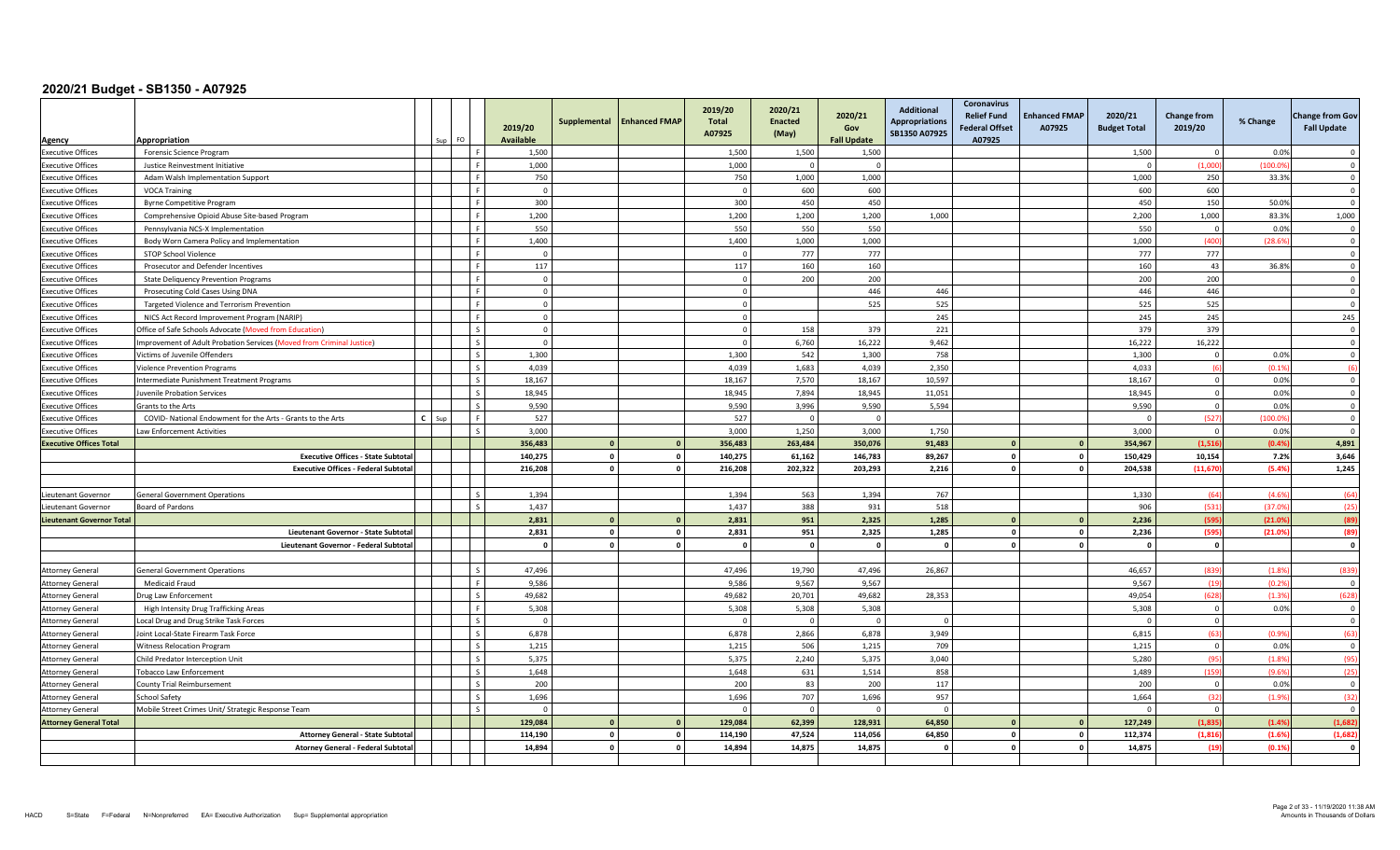| Agency                       | Appropriation                                                       |              |     | FO.                      | 2019/20<br><b>Available</b> | Supplemental | <b>Enhanced FMAP</b> | 2019/20<br><b>Total</b><br>A07925 | 2020/21<br><b>Enacted</b><br>(May) | 2020/21<br>Gov<br><b>Fall Update</b> | <b>Additional</b><br><b>Appropriations</b><br>SB1350 A07925 | <b>Coronavirus</b><br><b>Relief Fund</b><br><b>Federal Offset</b><br>A07925 | <b>Enhanced FMAP</b><br>A07925 | 2020/21<br><b>Budget Total</b> | <b>Change from</b><br>2019/20 | % Change | <b>Change from Gov</b><br><b>Fall Update</b> |
|------------------------------|---------------------------------------------------------------------|--------------|-----|--------------------------|-----------------------------|--------------|----------------------|-----------------------------------|------------------------------------|--------------------------------------|-------------------------------------------------------------|-----------------------------------------------------------------------------|--------------------------------|--------------------------------|-------------------------------|----------|----------------------------------------------|
| <b>Auditor General</b>       | <b>General Government Operations</b>                                |              |     | I۰                       | 36,455                      |              |                      | 36,455                            | 15,190                             | 36,455                               | 20,491                                                      |                                                                             |                                | 35,681                         | (774)                         | (2.19)   | (774)                                        |
| <b>Auditor General</b>       | <b>Board of Claims</b>                                              |              |     | $\sim$                   | 1,910                       |              |                      | 1,910                             | 796                                | 1,910                                | 1,084                                                       |                                                                             |                                | 1.880                          | (30)                          | (1.69)   | (30)                                         |
| <b>Auditor General</b>       | <b>Special Financial Audits</b>                                     |              |     | $\sim$                   | 500                         |              |                      | 500                               | 208                                | 208                                  | 292                                                         |                                                                             |                                | 500                            | $\mathbf 0$                   | 0.0%     | 292                                          |
| <b>Auditor General</b>       | Information Technology Modernization                                |              |     | Ιc                       | $\Omega$                    |              |                      | $\Omega$                          | $\sqrt{ }$                         | $\Omega$                             | $\sqrt{ }$                                                  |                                                                             |                                | $\sqrt{ }$                     | $\Omega$                      |          | $\Omega$                                     |
| <b>Auditor General Total</b> |                                                                     |              |     |                          | 38.865                      | $\mathbf{0}$ | $\overline{0}$       | 38.865                            | 16,194                             | 38,573                               | 21.867                                                      |                                                                             |                                | 38.061                         | (804)                         | (2.1%    | (512)                                        |
|                              | <b>Auditor General - State Subtota</b>                              |              |     |                          | 38,865                      | $\Omega$     | $\circ$              | 38,865                            | 16,194                             | 38,573                               | 21,867                                                      |                                                                             | $\Omega$                       | 38,061                         | (804)                         | (2.19)   | (512)                                        |
|                              | <b>Auditor General - Federal Subtota</b>                            |              |     |                          | $\Omega$                    | $\Omega$     | $\mathbf 0$          | $\Omega$                          | $\Omega$                           | $\Omega$                             | $\Omega$                                                    | $\Omega$                                                                    |                                | - 0                            | $\mathbf 0$                   |          | $\mathbf{0}$                                 |
|                              |                                                                     |              |     |                          |                             |              |                      |                                   |                                    |                                      |                                                             |                                                                             |                                |                                |                               |          |                                              |
| Treasury                     | <b>General Government Operations</b>                                |              |     | $\sim$                   | 36,593                      |              |                      | 36,593                            | 15,247                             | 36,593                               | 20,468                                                      |                                                                             |                                | 35,715                         | (878)                         | (2.49)   | (878)                                        |
| Treasury                     | Board of Finance and Revenue                                        |              |     | l s                      | 2,931                       |              |                      | 2,931                             | 1,221                              | 2,931                                | 1,656                                                       |                                                                             |                                | 2,877                          | (54)                          | (1.89)   | (54)                                         |
| Treasury                     | Divestiture Reimbursement                                           |              |     | l s                      | 40                          |              |                      | 40                                | 83                                 | 83                                   |                                                             |                                                                             |                                | 83                             | 43                            | 107.5%   | $\overline{0}$                               |
| reasury                      | Intergovernmental Organizations                                     |              |     | $\sim$                   | 1,128                       |              |                      | 1,128                             | 1,168                              | 1,128                                |                                                             |                                                                             |                                | 1,168                          | 40                            | 3.5%     | 40                                           |
| Treasury                     | <b>Publishing Monthly Statements</b>                                |              |     | I۰                       | 10                          |              |                      | 10                                | - 5                                |                                      |                                                             |                                                                             |                                |                                | $\sqrt{5}$                    | (50.09)  | $\Omega$                                     |
| Treasury                     | Information Tech Modernization                                      |              |     |                          | $\overline{0}$              |              |                      |                                   | $\Omega$                           | $\Omega$                             |                                                             |                                                                             |                                | $\Omega$                       | $\overline{0}$                |          | $\Omega$                                     |
| Treasury                     | Transfer to ABLE Fund                                               |              |     | l s                      | 1,130                       |              |                      | 1,130                             | 900                                | 900                                  |                                                             |                                                                             |                                | 900                            | (230)                         | (20.49)  | $\overline{0}$                               |
| Treasury                     | Information Technology Cyber Security                               |              |     | l s                      | 1,000                       |              |                      | 1.000                             | 417                                | 1.000                                | 583                                                         |                                                                             |                                | 1.000                          | $\Omega$                      | 0.0%     | $\overline{0}$                               |
| Treasury                     | Cash Management Loan Interest                                       | EA           |     | l s                      | 7,315                       |              |                      | 7,315                             | 15.000                             | 1,400                                | (13,600)                                                    |                                                                             |                                | 1,400                          | (5.915                        | (80.99)  | $\overline{0}$                               |
| Treasury                     | <b>Replacement Checks</b>                                           | EA           |     | l s                      | $\Omega$                    |              |                      | $\Omega$                          | $\Omega$                           | $\Omega$                             |                                                             |                                                                             |                                | $\Omega$                       | $\overline{0}$                |          | $\overline{0}$                               |
| Treasury                     | Law Enforcement & Emg Response Personnel Death Benefit              |              |     | I۰                       | 2,980                       |              |                      | 2,980                             | 1.242                              | 2,980                                | 1,738                                                       |                                                                             |                                | 2.980                          | $\overline{0}$                | 0.0%     | $\Omega$                                     |
| Treasury                     | Loan and Transfer Agents                                            |              |     | $\overline{\phantom{a}}$ | 40                          |              |                      | 40                                | 40                                 | 40                                   |                                                             |                                                                             |                                | 40                             | $\overline{0}$                | 0.0%     | $\Omega$                                     |
| Treasury                     | <b>Tax Note Expenses</b>                                            | EA           |     | $\sim$                   | $\overline{\mathbf{0}}$     |              |                      | $\Omega$                          | $\Omega$                           | 300                                  | 338                                                         |                                                                             |                                | 338                            | 338                           |          | 38                                           |
| Treasury                     | Interest on Tax Anticipation Notes                                  | EA           |     | $\overline{\phantom{a}}$ | $\Omega$                    |              |                      | $\Omega$                          | $\Omega$                           | 6,100                                | 6,100                                                       |                                                                             |                                | 6.100                          | 6,100                         |          | $\overline{0}$                               |
| Treasury                     | <b>General Obligation Debt Service</b>                              |              |     | l s                      | 1.144.000                   |              |                      | 1.144.000                         | 1,150,000                          | 1,182,433                            | 32.433                                                      |                                                                             |                                | 1.182.433                      | 38.433                        | 3.4%     | $\overline{0}$                               |
| <b>Treasury Total</b>        |                                                                     |              |     |                          | 1,197,167                   | $\Omega$     | $\mathbf{0}$         | 1,197,167                         | 1,185,323                          | 1,235,893                            | 49,716                                                      |                                                                             |                                | 1,235,039                      | 37,872                        | 3.2%     | (854)                                        |
|                              | <b>Treasury - State Subtota</b>                                     |              |     |                          | 1,197,167                   | $\Omega$     | $\mathbf 0$          | 1,197,167                         | 1,185,323                          | 1,235,893                            | 49.716                                                      |                                                                             |                                | 1,235,039                      | 37.872                        | 3.2%     | (854)                                        |
|                              | Treasury - Federal Subtota                                          |              |     |                          | $\Omega$                    |              | $\mathbf{0}$         |                                   | $\Omega$                           | $\Omega$                             | $\Omega$                                                    |                                                                             |                                | $\Omega$                       | $\mathbf{0}$                  |          | $\Omega$                                     |
|                              |                                                                     |              |     |                          |                             |              |                      |                                   |                                    |                                      |                                                             |                                                                             |                                |                                |                               |          |                                              |
| Aging                        | Programs for the Aging - Title III - Administration (F)             |              |     | ΙF                       | 1,781                       |              |                      | 1,781                             | 1,781                              | 1,781                                |                                                             |                                                                             |                                | 1,781                          | $\Omega$                      | 0.0%     | $\Omega$                                     |
| Aging                        | Programs for the Aging - Title V - Administration (F)               |              |     |                          | 127                         |              |                      | 127                               | 127                                | 127                                  |                                                             |                                                                             |                                | 127                            | $\Omega$                      | 0.0%     | $\Omega$                                     |
| Aging                        | Medical Assistance - Administration (F)                             |              |     | Lε                       | 2,272                       |              |                      | 2,272                             | 888                                | 888                                  |                                                             |                                                                             |                                | 888                            | (1, 384)                      | (60.99)  | $\Omega$                                     |
| Aging                        | COVID- Title III - Supportive Services                              | $\mathbf{c}$ | Sur |                          | 11,890                      |              |                      | 11,896                            | $\bigcap$                          | $\Omega$                             |                                                             |                                                                             |                                | $\Omega$                       | (11, 896)                     | (100.09) | $\Omega$                                     |
| Aging                        | Program for the Aging - Title VII - Administration (F)              |              |     | Iя                       | 352                         |              |                      | 352                               | 352                                | 352                                  |                                                             |                                                                             |                                | 352                            | $\Omega$                      | 0.0%     | $\Omega$                                     |
| Aging                        | Programs for the Aging - Title III                                  |              |     | Ιc                       | 52,000                      |              |                      | 52,000                            | 52,000                             | 52,000                               |                                                             |                                                                             |                                | 52,000                         | $\Omega$                      | 0.0%     | $\overline{0}$                               |
| Aging                        | COVID- Programs for the Aging - Title III                           | $C$ Sup      |     | ΙF                       | 30,589                      |              |                      | 30,589                            | $\overline{0}$                     | $\Omega$                             |                                                             |                                                                             |                                | $\overline{0}$                 | (30, 589)                     | (100.09) | $\overline{0}$                               |
| Aging                        | Programs for the Aging - Nutrition                                  |              |     | Iя                       | 10,000                      |              |                      | 10,000                            | 10,000                             | 10,000                               |                                                             |                                                                             |                                | 10,000                         | $\Omega$                      | 0.0%     | $\Omega$                                     |
| Aging                        | COVID- Congregate and Home-Delivered Meals                          | C            |     | l F                      | $\Omega$                    |              |                      |                                   | $\Omega$                           |                                      |                                                             |                                                                             |                                | $\Omega$                       | $\mathbf 0$                   |          | $\Omega$                                     |
| Aging                        | Programs for the Aging - Title V Employment                         |              |     |                          | 8,000                       |              |                      | 8,000                             | 8,000                              | 8,000                                |                                                             |                                                                             |                                | 8,000                          | $\overline{0}$                | 0.0%     | $\Omega$                                     |
| Aging                        | Programs for the Aging - Title VII - Elder Rights Protection        |              |     | l e                      | 4,700                       |              |                      | 4.700                             | 7.800                              | 7.800                                |                                                             |                                                                             |                                | 7,800                          | 3.100                         | 66.0%    | $\Omega$                                     |
| Aging                        | COVID- Programs for the Aging - Title VII - Elder Rights Protection | $\mathbf{c}$ |     | ΙF                       | 888                         |              |                      | 888                               | $\Omega$                           | $\Omega$                             |                                                             |                                                                             |                                | $\overline{\mathbf{0}}$        | (888                          | (100.09) | $\overline{0}$                               |
| Aging                        | Medical Assistance - Attendant Care                                 |              |     | ΙF                       | 23,222                      |              |                      | 23,222                            | 69                                 | 69                                   |                                                             |                                                                             |                                | 69                             | (23.153)                      | (99.79)  | $\overline{0}$                               |
| Aging                        | COVID- Medical Assistance - Attendant Care                          | $C$ Sup      |     | ΙF                       | 186                         |              |                      | 186                               | $\Omega$                           | 10                                   | 10                                                          |                                                                             |                                | 10                             | (176)                         | (94.69)  | $\Omega$                                     |
| Aging                        | Medical Assistance - Support (F)                                    |              |     | Lε                       | 9,000                       |              |                      | 9,000                             | 9,000                              | 9,000                                |                                                             |                                                                             |                                | 9,000                          | $\overline{0}$                | 0.0%     | $\Omega$                                     |
| Aging                        | Medical Assistance - Nursing Home Transition - Administration       |              |     |                          | 700                         |              |                      | 700                               | 700                                | 700                                  |                                                             |                                                                             |                                | 700                            | $\Omega$                      | 0.0%     | $\Omega$                                     |
| Aging                        | Programs for the Aging - Title III - Caregiver Support              |              |     | Iя                       | 10,000                      |              |                      | 10.000                            | 10,000                             | 10.000                               |                                                             |                                                                             |                                | 10.000                         | $\overline{0}$                | 0.0%     | $\Omega$                                     |
| Aging                        | COVID- Programs for the Aging - Title III - Caregiver Support       | $\mathbf{c}$ | Sur | ΙF                       | 4,326                       |              |                      | 4,326                             | $\Omega$                           |                                      |                                                             |                                                                             |                                | $\Omega$                       | (4.326)                       | (100.09) | $\overline{0}$                               |
| Aging                        | Pre-Admission Assessment (F)                                        |              |     | l F                      | 4,000                       |              |                      | 4.000                             | 4,000                              | 4,000                                |                                                             |                                                                             |                                | 4.000                          | $\overline{0}$                | 0.0%     | $\overline{0}$                               |
| <b>Aging Total</b>           |                                                                     |              |     |                          | 174,033                     |              | $\overline{0}$       | 174,039                           | 104.717                            | 104,727                              | 10 <sup>10</sup>                                            |                                                                             |                                | 104,727                        | (69.312                       | (39.89)  | $\mathbf{o}$                                 |
|                              | <b>Aging - State Subtota</b>                                        |              |     |                          | $\sqrt{2}$                  | $\Omega$     | $\mathbf 0$          | $\Omega$                          | $\Omega$                           |                                      | $\mathbf{0}$                                                | $\Omega$                                                                    |                                | $\Omega$                       | $\Omega$                      |          | $\Omega$                                     |
|                              | Aging - Federal Subtotal                                            |              |     |                          | 174,033                     |              | $\circ$              | 174,039                           | 104,717                            | 104,727                              | 10                                                          |                                                                             | $\mathbf{0}$                   | 104,727                        | (69, 312)                     | (39.8%   | $\mathbf{0}$                                 |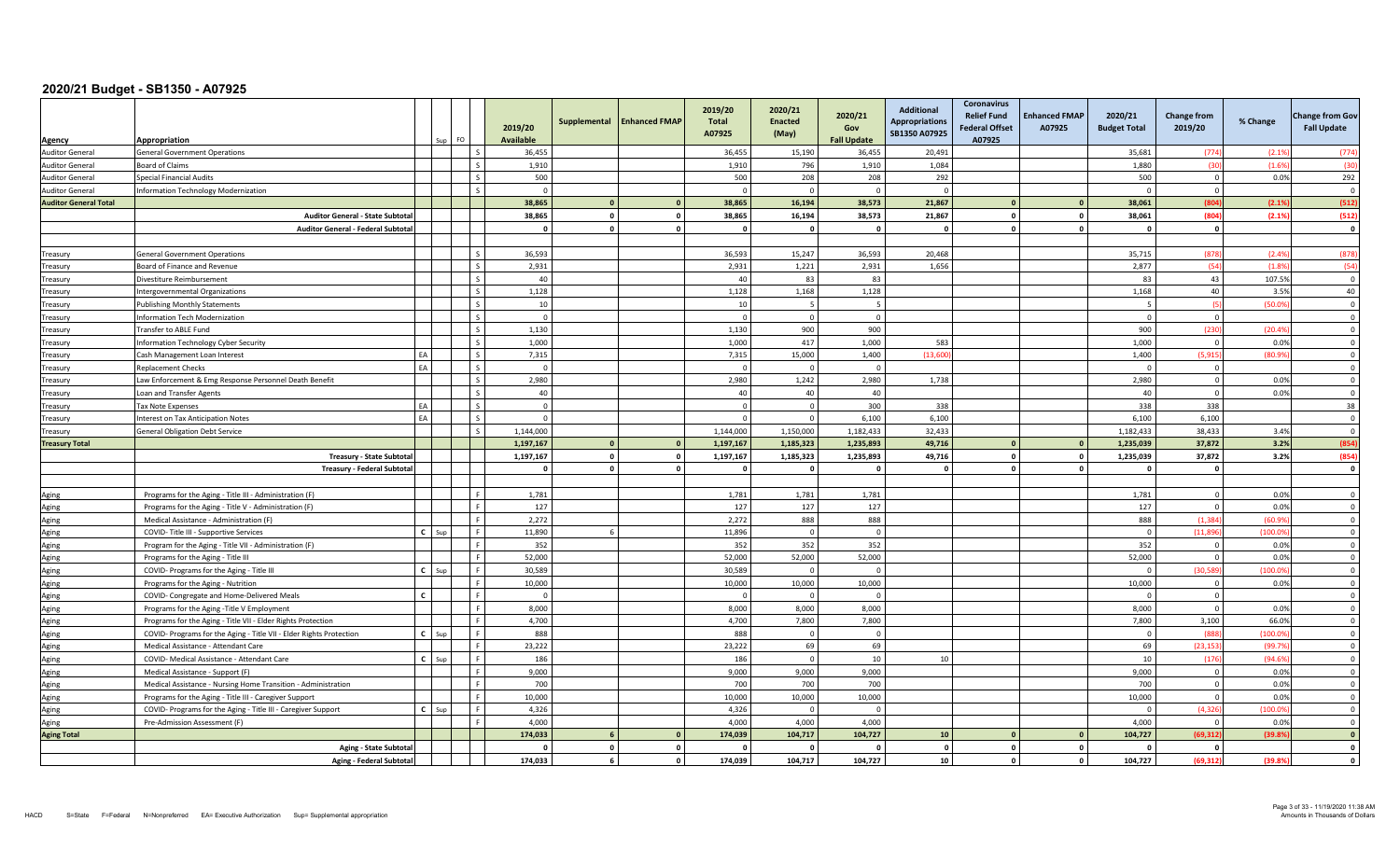| <b>Agency</b>              | Appropriation                                                           |     | FO.                      | Supplemental<br>2019/20<br><b>Available</b> | <b>Enhanced FMAP</b> | 2019/20<br>Total<br>A07925 | 2020/21<br><b>Enacted</b><br>(May) | 2020/21<br>Gov<br><b>Fall Update</b> | <b>Additional</b><br><b>Appropriations</b><br>SB1350 A07925 | <b>Coronavirus</b><br><b>Relief Fund</b><br><b>Federal Offset</b><br>A07925 | <b>Enhanced FMAP</b><br>A07925 | 2020/21<br><b>Budget Total</b> | <b>Change from</b><br>2019/20    | % Change     | <b>Change from Gov</b><br><b>Fall Update</b> |
|----------------------------|-------------------------------------------------------------------------|-----|--------------------------|---------------------------------------------|----------------------|----------------------------|------------------------------------|--------------------------------------|-------------------------------------------------------------|-----------------------------------------------------------------------------|--------------------------------|--------------------------------|----------------------------------|--------------|----------------------------------------------|
|                            |                                                                         |     |                          |                                             |                      |                            |                                    |                                      |                                                             |                                                                             |                                |                                |                                  |              |                                              |
| Agriculture                | <b>General Government Operations</b>                                    |     | $\mathsf{I}$             | 33,731                                      |                      | 33,731                     | 14,055                             | 33,731                               | 19,073                                                      |                                                                             |                                | 33,128                         | (603)                            | (1.8%        | (603)                                        |
| Agriculture                | Plant Pest Detection System                                             |     | l e                      | 1,300                                       |                      | 1,300                      | 1,300                              | 1,300                                |                                                             |                                                                             |                                | 1,300                          | $\overline{0}$                   | 0.0%         | $\overline{0}$                               |
| Agriculture                | <b>Poultry Grading Service</b>                                          |     | l e                      | 100                                         |                      | 100                        | 100                                | 100                                  |                                                             |                                                                             |                                | 100                            | $\overline{0}$                   | 0.0%         | $\overline{\mathbf{0}}$                      |
| Agriculture                | Medicated Feed Mill Inspection                                          |     | l F                      | 200                                         |                      | 200                        | 200                                | 200                                  |                                                             |                                                                             |                                | 200                            | $\overline{0}$                   | 0.0%         | $\overline{0}$                               |
| Agriculture                | National School Lunch Administration                                    |     | l F                      | 1,700                                       |                      | 1,700                      | 1,700                              | 1,700                                |                                                             |                                                                             |                                | 1,700                          | $\overline{0}$                   | 0.0%         | $\mathbf 0$                                  |
| Agriculture                | <b>Emergency Food Assistance</b>                                        | Sur | <b>F</b>                 | 10,000                                      |                      | 10,000                     | 11,500                             | 11,500                               |                                                             |                                                                             |                                | 11,500                         | 1.500                            | 15.0%        | $\Omega$                                     |
| Agriculture                | COVID - Emergency Food Assistance                                       | Sun | ۱F                       | 9,400                                       |                      | 9,400                      | $\Omega$                           | $\Omega$                             |                                                             |                                                                             |                                | $\Omega$                       | (9.400)                          | (100.09)     | $\Omega$                                     |
| Agriculture                | Biofuel Infrastructure Partnership                                      |     | l F                      | $\overline{0}$                              |                      | $\Omega$                   | $\Omega$                           | $\Omega$                             |                                                             |                                                                             |                                | $\Omega$                       | $\overline{0}$                   |              | $\mathbf 0$                                  |
| Agriculture                | Pesticide Enforcement, Certification, Training and Control Program      |     | L.F.                     | 1,000                                       |                      | 1,000                      | 1,000                              | 1,000                                |                                                             |                                                                             |                                | 1,000                          | $\overline{0}$                   | 0.0%         | $\overline{\mathbf{0}}$                      |
| Agriculture                | <b>Agricultural Risk Protection</b>                                     |     | l F                      | 1,000                                       |                      | 1.000                      | 1,000                              | 1,000                                |                                                             |                                                                             |                                | 1,000                          | $\overline{0}$                   | 0.0%         | $\overline{0}$                               |
| Agriculture                | Commodity Supplemental Food                                             |     | l F                      | 3,500                                       |                      | 3,500                      | 3,500                              | 3,500                                |                                                             |                                                                             |                                | 3,500                          | $\overline{0}$                   | 0.0%         | $\overline{\mathbf{0}}$                      |
| Agriculture                | Organic Cost Distribution                                               |     | l e                      | 650                                         |                      | 650                        | 650                                | 650                                  |                                                             |                                                                             |                                | 650                            | $\overline{0}$                   | 0.0%         | $\Omega$                                     |
| Agriculture                | Animal Disease Control                                                  |     | Lε                       | 4,000                                       |                      | 4,000                      | 4,000                              | 4,000                                |                                                             |                                                                             |                                | 4,000                          | $\Omega$                         | 0.0%         | $\Omega$                                     |
| Agriculture                | Food Establishment Inspections                                          |     | F                        | 3,500                                       |                      | 3,500                      | 4,500                              | 4,500                                |                                                             |                                                                             |                                | 4,500                          | 1,000                            | 28.6%        | $\overline{\mathbf{0}}$                      |
| Agriculture                | Integrated Pest Management                                              |     | l F                      | 250                                         |                      | 250                        | 250                                | 250                                  |                                                             |                                                                             |                                | 250                            | $\overline{0}$                   | 0.0%         | $\overline{\mathbf{0}}$                      |
| Agriculture                | Johnes Disease Herd Project                                             |     | l F                      | 2,000                                       |                      | 2,000                      | 2,000                              | 2,000                                |                                                             |                                                                             |                                | 2,000                          | $\overline{0}$                   | 0.0%         | $\overline{0}$                               |
| Agriculture                | Avian Influenza Surveillance                                            |     | ΙF                       | 25,000                                      |                      | 25,000                     | 25,000                             | 25,000                               |                                                             |                                                                             |                                | 25,000                         | $\overline{0}$                   | 0.0%         | $\overline{\mathbf{0}}$                      |
| Agriculture                | Scrapie Disease Control                                                 |     | ΙF                       | 60                                          |                      | 60                         | 60                                 | 60                                   |                                                             |                                                                             |                                | 60                             | $\overline{0}$                   | 0.0%         | $\Omega$                                     |
| Agriculture                | Foot and Mouth Disease Monitoring                                       |     | ΙF                       | 150                                         |                      | 150                        | 150                                | 150                                  |                                                             |                                                                             |                                | 150                            | $\overline{0}$                   | 0.0%         | $\Omega$                                     |
| Agriculture                | <b>Innovative Nutrient and Sediment Reduction</b>                       |     | l F                      | 750                                         |                      | 750                        | 750                                | 750                                  |                                                             |                                                                             |                                | 750                            | $\mathbf{0}$                     | 0.0%         | $\Omega$                                     |
| Agriculture                | Animal Identification                                                   |     | l el                     | 2,000                                       |                      | 2,000                      | 2,000                              | 2,000                                |                                                             |                                                                             |                                | 2,000                          | $\overline{0}$                   | 0.0%         | $\overline{0}$                               |
| Agriculture                | <b>Specialty Crops</b>                                                  |     | l F                      | 3,500                                       |                      | 3,500                      | 3,500                              | 3,500                                |                                                             |                                                                             |                                | 3,500                          | $\overline{0}$                   | 0.0%         | $\overline{0}$                               |
| Agriculture                | <b>Emerald Ash Borer Mitigation</b>                                     |     | l F                      | 800                                         |                      | 800                        | 800                                | 800                                  |                                                             |                                                                             |                                | 800                            | $\overline{0}$                   | 0.0%         | $\Omega$                                     |
| Agriculture                | <b>Mediation Grant</b>                                                  |     | l F                      | $\Omega$                                    |                      | $\Omega$                   | $\Omega$                           | $\Omega$                             |                                                             |                                                                             |                                | $\Omega$                       | $\overline{0}$                   |              | $\mathbf 0$                                  |
| Agriculture                | <b>Farmland Protection</b>                                              |     | l F                      | 6,000                                       |                      | 6,000                      | 6,000                              | 6,000                                |                                                             |                                                                             |                                | 6,000                          | $\overline{0}$                   | 0.0%         | $\Omega$                                     |
| Agriculture                | Crop Insurance                                                          |     | ΙF.                      | 2.000                                       |                      | 2.000                      | 2.000                              | 2.000                                |                                                             |                                                                             |                                | 2.000                          | $\overline{0}$                   | 0.0%         | $\Omega$                                     |
| Agriculture                | Spotted Lanternfly                                                      |     | l F                      | 12,000                                      |                      | 12,000                     | 12,000                             | 12,000                               |                                                             |                                                                             |                                | 12,000                         | $\overline{0}$                   | 0.0%         | $\overline{\mathbf{0}}$                      |
| Agriculture                | Animal Feed Regulatory Program                                          |     | L.F.                     | 2,000                                       |                      | 2,000                      | 2,000                              | 2,000                                |                                                             |                                                                             |                                | 2,000                          | $\Omega$                         | 0.0%         | $\overline{0}$                               |
| Agriculture                | Conservation Partnership Farmland Preservation                          |     | l F                      | 6.500                                       |                      | 6,500                      | 6.500                              | 6,500                                |                                                             |                                                                             |                                | 6,500                          | $\overline{0}$                   | 0.0%         | $\Omega$                                     |
| Agriculture                | Agricultural Preparedness and Response                                  |     | l s                      | 4,000                                       |                      | 4,000                      | 1,667                              | 4,000                                | 1,333                                                       |                                                                             |                                | 3,000                          | (1,000)                          | (25.09)      | (1,000)                                      |
| Agriculture                | <b>Spotted Lanternfly Control</b>                                       |     | $\mathsf{L}$             | $\Omega$                                    |                      | $\Omega$                   | $\Omega$                           | $\Omega$                             |                                                             |                                                                             |                                | $\Omega$                       | $\overline{0}$                   |              | $\overline{0}$                               |
| Agriculture                | Agricultural Excellence                                                 |     | $\mathsf{L}$             | 2.800                                       |                      | 2.800                      | 1.167                              | 2,800                                | 1,633                                                       |                                                                             |                                | 2,800                          | $\overline{0}$                   | 0.0%         | $\Omega$                                     |
| Agriculture                | Agricultural Business and Workforce Investment                          |     | $\mathsf{I}$             | 4,500                                       |                      | 4,500                      | 1,875                              | 4,500                                | 2,625                                                       |                                                                             |                                | 4,500                          | $\overline{0}$                   | 0.0%         | $\overline{\mathbf{0}}$                      |
| Agriculture                | Farmers' Market Food Coupons                                            |     | $\mathsf{L}$             | 2,079                                       |                      | 2,079                      | 2,079                              | 2,079                                |                                                             |                                                                             |                                | 2,079                          | $\overline{0}$                   | 0.0%         | $\overline{0}$                               |
| Agriculture                | Farmers' Market Food Coupons                                            |     | l F<br>ΙF                | 3,500                                       |                      | 3,500                      | 3,500                              | 3,500                                |                                                             |                                                                             |                                | 3,500                          | $\overline{0}$                   | 0.0%         | $\mathbf 0$<br>$\Omega$                      |
| Agriculture                | Senior Farmers' Market Nutrition                                        |     | Ιs                       | 2,200                                       |                      | 2,200                      | 2,200                              | 2,200                                |                                                             |                                                                             |                                | 2,200                          | $\overline{0}$<br>$\overline{0}$ | 0.0%<br>0.0% |                                              |
| Agriculture                | Agricultural Research                                                   |     | $\mathsf{L}$             | 2,187                                       |                      | 2,187                      | 911<br>230                         | 911                                  | 1,276                                                       |                                                                             |                                | 2,187                          | $\overline{0}$                   | 0.0%         | 1,276                                        |
| Agriculture                | Agricultural Promotion, Education, and Exports                          |     | $\mathsf{I}$             | 553                                         |                      | 553<br>474                 | 198                                | 230<br>198                           | 323<br>276                                                  |                                                                             |                                | 553<br>474                     | $\overline{0}$                   |              | 323                                          |
| Agriculture                | Hardwoods Research and Promotion                                        |     | $\mathsf{L}$             | 474<br>1,000                                |                      | 1,000                      | 417                                | 417                                  | 583                                                         |                                                                             |                                | 1,000                          | $\overline{0}$                   | 0.0%<br>0.0% | 276<br>583                                   |
| Agriculture                | Livestock and Consumer Health Protection                                |     | l s                      |                                             |                      |                            |                                    |                                      |                                                             |                                                                             |                                |                                | $\overline{0}$                   |              |                                              |
| Agriculture<br>Agriculture | Animal Health and Diagnostic Commission<br>Livestock Show               |     | Ιs                       | 2,000<br>215                                |                      | 2,000<br>215               | 833<br>90                          | 833<br>90                            | 1,167<br>125                                                |                                                                             |                                | 2,000<br>215                   | $\overline{0}$                   | 0.0%<br>0.0% | 1,167<br>125                                 |
| Agriculture                | Open Dairy Show                                                         |     | Ιs                       | 215                                         |                      | 215                        | 90                                 | 90                                   | 125                                                         |                                                                             |                                | 215                            | $\overline{0}$                   | 0.0%         | 125                                          |
|                            | Youth Shows                                                             |     |                          | 169                                         |                      | 169                        | 70                                 | 169                                  | 99                                                          |                                                                             |                                | 169                            | $\Omega$                         | 0.0%         | $\Omega$                                     |
| Agriculture<br>Agriculture | State Food Purchase (2020/21 exec. budget appropriates PASS separately) |     | $\overline{\phantom{a}}$ | 19,688                                      |                      | 19,688                     | 19,688                             | 19,688                               |                                                             |                                                                             |                                | 19,688                         | $\overline{0}$                   | 0.0%         | $\overline{\mathbf{0}}$                      |
| Agriculture                | Pennsylvania Agricultural Surplus Program (PASS)                        |     | $\mathsf{L}$             | $\Omega$                                    |                      | $\Omega$                   | $\Omega$                           | $\Omega$                             |                                                             |                                                                             |                                | $\Omega$                       | $\overline{0}$                   |              | $\overline{\mathbf{0}}$                      |
| Agriculture                | Market Improvement                                                      |     | l e                      | 250                                         |                      | 250                        | 250                                | 250                                  |                                                             |                                                                             |                                | 250                            | $\Omega$                         | 0.0%         | $\Omega$                                     |
| Agriculture                | Food Marketing and Research                                             |     |                          | 494                                         |                      | 494                        | 206                                | 206                                  | 288                                                         |                                                                             |                                | 494                            | $\circ$                          | 0.0%         | 288                                          |
|                            |                                                                         |     |                          |                                             |                      |                            |                                    |                                      |                                                             |                                                                             |                                |                                |                                  |              |                                              |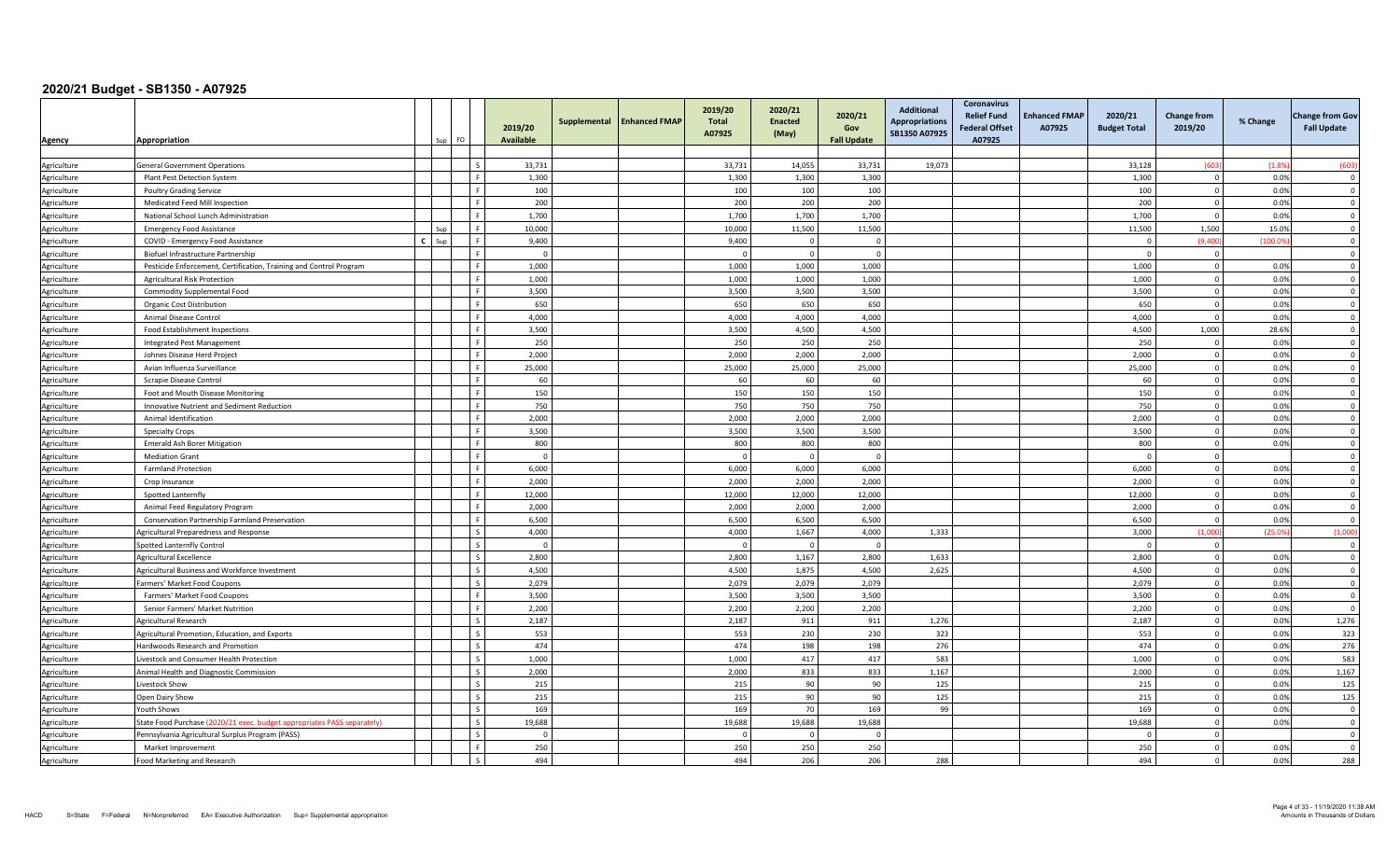|                                         |                                                                                                 |              | F <sub>O</sub> | 2019/20<br>Available | Supplemental | <b>Enhanced FMAP</b> | 2019/20<br><b>Total</b><br>A07925 | 2020/21<br><b>Enacted</b><br>(May) | 2020/21<br>Gov<br><b>Fall Update</b> | <b>Additional</b><br><b>Appropriations</b><br>SB1350 A07925 | <b>Coronavirus</b><br><b>Relief Fund</b><br><b>Federal Offset</b><br>A07925 | <b>Enhanced FMAP</b><br>A07925 | 2020/21<br><b>Budget Total</b> | <b>Change from</b><br>2019/20 | % Change | <b>Change from Gov</b><br><b>Fall Update</b> |
|-----------------------------------------|-------------------------------------------------------------------------------------------------|--------------|----------------|----------------------|--------------|----------------------|-----------------------------------|------------------------------------|--------------------------------------|-------------------------------------------------------------|-----------------------------------------------------------------------------|--------------------------------|--------------------------------|-------------------------------|----------|----------------------------------------------|
| Agency                                  | Appropriation<br>ransfer to Nutrient Management Fund                                            |              |                | 6,200                |              |                      | 6,200                             | 2,583                              | 6,200                                | 3,617                                                       |                                                                             |                                | 6,200                          | $\Omega$                      | 0.0%     | $\Omega$                                     |
| Agriculture<br>Agriculture              | Fransfer to the Conservation District Fund                                                      |              |                | 869                  |              |                      | 869                               | 362                                | 869                                  | 507                                                         |                                                                             |                                | 869                            | $\overline{0}$                | 0.0%     | $\Omega$                                     |
|                                         |                                                                                                 |              |                | 54,960               |              |                      | 54,960                            | 54,960                             | 54,960                               |                                                             |                                                                             |                                | 54,960                         | $\overline{0}$                | 0.0%     | $\Omega$                                     |
| Agriculture                             | ransfer to Agricultural College Land Scrip Fund                                                 |              |                | 3,205                |              |                      | 3,205                             | 1,335                              | 3,205                                | 1,870                                                       |                                                                             |                                | 3,205                          | $\Omega$                      | 0.0%     | $\overline{0}$                               |
| Agriculture                             | PA Preferred Program - Trademark Licensing                                                      |              |                | 31,660               |              |                      | 31,660                            | 31,660                             | 31,660                               |                                                             |                                                                             |                                | 31,660                         | $\overline{0}$                | 0.0%     | $\Omega$                                     |
| Agriculture                             | Jniversity of Penn. - Veterinary Activities<br>Jniversity of Penn. - Center for Infect. Disease | N            |                | 295                  |              |                      | 295                               | 295                                | 295                                  |                                                             |                                                                             |                                | 295                            | $\Omega$                      | 0.0%     | $\Omega$                                     |
| Agriculture<br><b>Agriculture Total</b> |                                                                                                 |              |                | 276,604              |              | $\mathbf{o}$         | 276,604                           | 233,181                            | 265,541                              | 34,920                                                      |                                                                             |                                | 268,101                        | (8.503)                       | (3.1%    | 2,560                                        |
|                                         | Agriculture - State Subtotal                                                                    |              |                | 171,294              | $\Omega$     | $\mathbf{0}$         | 171,294                           | 134,771                            | 167,131                              | 34,920                                                      |                                                                             |                                | 169,691                        | (1,603)                       | (0.9%    | 2,560                                        |
|                                         |                                                                                                 |              |                | 105,310              | $\Omega$     | $\mathbf{0}$         | 105,310                           | 98,410                             | 98,410                               |                                                             |                                                                             |                                | 98,410                         | (6,900)                       | (6.6%    | $\mathbf{0}$                                 |
|                                         | Agriculture - Federal Subtotal                                                                  |              |                |                      |              |                      |                                   |                                    |                                      |                                                             |                                                                             |                                |                                |                               |          |                                              |
| Community and Economic I                | <b>General Government Operations</b>                                                            |              |                | 19,509               |              |                      | 19,509                            | 8,129                              | 19,509                               | 10,954                                                      |                                                                             |                                | 19,083                         | (426)                         | (2.29)   | (426)                                        |
| Community and Economic                  | ARC - Technical Assistance                                                                      |              |                | 1,000                |              |                      | 1,000                             | 1,000                              | 1,000                                |                                                             |                                                                             |                                | 1,000                          | $\overline{0}$                | 0.0%     | $\Omega$                                     |
| Community and Economic                  | DOE - Weatherization Administration                                                             |              |                | 3,800                |              |                      | 3,800                             | 6,000                              | 6,000                                |                                                             |                                                                             |                                | 6,000                          | 2,200                         | 57.9%    | $\Omega$                                     |
| Community and Economic                  | SCDBG - Administration                                                                          |              |                | 4,000                |              |                      | 4,000                             | 4,000                              | 4,000                                |                                                             |                                                                             |                                | 4,000                          | $\overline{0}$                | 0.0%     | $\Omega$                                     |
| Community and Economic                  | SCDBG - Neighborhood Stabilization Administration                                               |              |                | 800                  |              |                      | 800                               | 800                                | 800                                  |                                                             |                                                                             |                                | 800                            | $\overline{0}$                | 0.0%     | $\Omega$                                     |
| Community and Economic                  | SCDBG - Disaster Recovery Administration                                                        |              |                | 1,500                |              |                      | 1,500                             | 1,500                              | 1,500                                |                                                             |                                                                             |                                | 1,500                          | $\Omega$                      | 0.0%     | $\overline{\mathbf{0}}$                      |
| Community and Economic                  | CSBG - Administration                                                                           |              |                | 1,607                |              |                      | 1,607                             | 1,607                              | 1,607                                | 1,000                                                       |                                                                             |                                | 2,607                          | 1,000                         | 62.2%    | 1,000                                        |
| Community and Economic                  | LIHEABG - Administration                                                                        |              |                | 1,500                |              |                      | 1,500                             | 1,500                              | 1,500                                |                                                             |                                                                             |                                | 1,500                          | $\overline{0}$                | 0.0%     | $\Omega$                                     |
| Community and Economic                  | State Small Business Credit Initiative - Administration                                         |              |                | $\Omega$             |              |                      |                                   |                                    | $\Omega$                             |                                                             |                                                                             |                                | - 0                            | $\Omega$                      |          | $\Omega$                                     |
| Community and Economic                  | <b>EMG Solutions Administration</b>                                                             |              |                | 1,000                |              |                      | 1,000                             | 1,000                              | 1,000                                |                                                             |                                                                             |                                | 1,000                          | $\overline{0}$                | 0.0%     | $\Omega$                                     |
| Community and Economic                  | <b>Federal Grant Initiatives</b>                                                                |              |                | 4,000                |              |                      | 4.000                             | 4.000                              | 4.000                                |                                                             |                                                                             |                                | 4,000                          | $\Omega$                      | 0.0%     | $\Omega$                                     |
| Community and Economic                  | COVID - CSBG - Administration                                                                   | $C$ Sup      |                | 2,117                | (1,00)       |                      | 1,117                             | $\overline{0}$                     | $\overline{\mathbf{0}}$              |                                                             |                                                                             |                                | $\Omega$                       | (1, 117)                      | (100.09) | $\overline{\mathbf{0}}$                      |
| Community and Economic                  | COVID - Community Services Block Grant Program                                                  | $C$ Sup      |                | 40,216               |              |                      | 40,216                            | $\Omega$                           | $\Omega$                             |                                                             |                                                                             |                                | $\Omega$                       | (40.216)                      | (100.0)  | $\Omega$                                     |
| Community and Economic                  | COVID - CDBG - Administration                                                                   | $C$ Sup      |                | 841                  | 1,123        |                      | 1,964                             | $\Omega$                           | $\Omega$                             | 3,781                                                       |                                                                             |                                | 3,781                          | 1,817                         | 92.5%    | 3,781                                        |
| Community and Economic                  | COVID- Community Development Block Grant Program                                                | $C$ Sup      |                | 23,851               |              |                      | 23,851                            | $\Omega$                           | $\Omega$                             |                                                             |                                                                             |                                | $\sqrt{ }$                     | (23, 851)                     | (100.09) | $\Omega$                                     |
| Community and Economic                  | COVID - Emergency Solutions Grant Admin                                                         | $C$ Sup      |                | 797                  | (400)        |                      | 397                               |                                    | $\Omega$                             | 1,347                                                       |                                                                             |                                | 1,347                          | 950                           | 239.3%   | 1,347                                        |
| Community and Economic                  | COVID - Emergency Solutions Grant Program                                                       | c l          |                | 19,124               |              |                      | 19,124                            | $\Omega$                           | $\Omega$                             |                                                             |                                                                             |                                | - 0                            | (19, 124)                     | (100.0)  | $\Omega$                                     |
| Community and Economic                  | COVID - LIHEAP - Administration                                                                 | $\mathbf{c}$ |                | $\Omega$             | 112          |                      | 112                               |                                    | $\Omega$                             | 150                                                         |                                                                             |                                | 150                            | 38                            | 33.9%    | 150                                          |
| Community and Economic                  | Center for Local Government Services                                                            |              |                | 4,287                |              |                      | 4,287                             | 1,786                              | 4,287                                | 2,431                                                       |                                                                             |                                | 4,217                          | (70)                          | (1.6%    | (70)                                         |
| Community and Economic                  | Economic Adjustment Assistance                                                                  |              |                | 5,000                |              |                      | 5,000                             | 5,000                              | 5,000                                |                                                             |                                                                             |                                | 5,000                          | $\overline{0}$                | 0.0%     | $\Omega$                                     |
| Community and Economic                  | Office of Open Records                                                                          |              |                | 3,356                |              |                      | 3,356                             | 1,398                              | 3,356                                | 1,901                                                       |                                                                             |                                | 3,299                          | (57)                          | (1.79)   | (57)                                         |
| Community and Economic                  | Office of Int'l Business Development (World Trade PA)                                           |              |                | 5,871                |              |                      | 5,871                             | 2,446                              | 5,871                                | 3,384                                                       |                                                                             |                                | 5,830                          | (41)                          | (0.79)   | (41)                                         |
| Community and Economic                  | SBA State Trade and Export Promotion (STEP)                                                     |              |                | 950                  |              |                      | 950                               | 1,500                              | 1,500                                |                                                             |                                                                             |                                | 1,500                          | 550                           | 57.9%    | $\Omega$                                     |
| Community and Economic                  | Marketing to Attract Tourists                                                                   |              |                | 17,339               |              |                      | 17,339                            | 7,225                              | 9,597                                | 10,601                                                      |                                                                             |                                | 17,826                         | 487                           | 2.8%     | 8,229                                        |
| <b>Community and Economic</b>           | D Marketing to Attract Business                                                                 |              |                | 2,027                |              |                      | 2,027                             | 845                                | 2,027                                | 1,171                                                       |                                                                             |                                | 2,016                          | (11)                          | (0.59)   | (11)                                         |
|                                         | Community and Economic D Base Realignment and Closure                                           |              |                | 562                  |              |                      | 562                               | 234                                | 562                                  | 322                                                         |                                                                             |                                | 556                            | (6)                           | (1.1%    | (6)                                          |
|                                         | Community and Economic D Intergovernmental Cooperation Authority - 3rd Class Cities             |              |                | 100                  |              |                      | 100                               | 42                                 | 100                                  | 58                                                          |                                                                             |                                | 100                            | $\overline{0}$                | 0.0%     | $\Omega$                                     |
|                                         | Community and Economic D Transfer to Municipalities Financial Recovery Revolving Fund           |              |                | 4,500                |              |                      | 4,500                             | 1,875                              | 4,500                                | 2,625                                                       |                                                                             |                                | 4,500                          | $\mathbf{0}$                  | 0.0%     | $\overline{0}$                               |
| Community and Economic                  | Fransfer to Ben Franklin Tech. Development Authority Fund                                       |              |                | 14,500               |              |                      | 14,500                            | 6,042                              | 14,500                               | 8,458                                                       |                                                                             |                                | 14,500                         | $\overline{0}$                | 0.0%     | $\Omega$                                     |
| Community and Economic I                | Transfer to PA Economic Development Financing Authority                                         |              |                | $\Omega$             |              |                      |                                   |                                    | $\Omega$                             |                                                             |                                                                             |                                | $\sqrt{ }$                     | $\Omega$                      |          | $\overline{\mathbf{0}}$                      |
|                                         | Community and Economic D Pennsylvania First (2020/21 - WEDnetPA appropriated separately)        |              |                | 32,000               |              |                      | 32,000                            | 13,333                             | 20,000                               | 6,667                                                       |                                                                             |                                | 20,000                         | (12,000)                      | (37.59)  | $\Omega$                                     |
| Community and Economic                  | Municipal Assistance Program                                                                    |              |                | 546                  |              |                      | 546                               | 228                                | 546                                  | 318                                                         |                                                                             |                                | 546                            | $\Omega$                      | 0.0%     | $\Omega$                                     |
| Community and Economic                  | FEMA - Mapping                                                                                  |              |                | 200                  |              |                      | 200                               |                                    | $\Omega$                             |                                                             |                                                                             |                                |                                | (200)                         | (100.09) | $\Omega$                                     |
| Community and Economic                  | <b>FEMA Technical Assistance</b>                                                                |              |                | 450                  |              |                      | 450                               | 450                                | 450                                  |                                                             |                                                                             |                                | 450                            | $\overline{0}$                | 0.0%     | $\Omega$                                     |
| Community and Economic                  | <b>Keystone Communities</b>                                                                     |              |                | 21,075               |              |                      | 21,075                            | 8,781                              | 12,490                               | 15,444                                                      |                                                                             |                                | 24,225                         | 3,150                         | 14.9%    | 11,735                                       |
| Community and Economic                  | DOE - Weatherization                                                                            |              |                | 19,000               |              |                      | 19,000                            | 26,000                             | 26,000                               |                                                             |                                                                             |                                | 26,000                         | 7,000                         | 36.8%    | $\overline{0}$                               |
| Community and Economic                  | SCDBG - HUD Special Projects                                                                    |              |                | 2,000                |              |                      | 2,000                             | 2,000                              | 2,000                                |                                                             |                                                                             |                                | 2,000                          | $\Omega$                      | 0.0%     | $\Omega$                                     |
|                                         | COVID - Community Development Block Grant                                                       |              |                | $\Omega$             | 90.440       |                      | 90.440                            |                                    |                                      |                                                             |                                                                             |                                |                                | (90.440)                      | (100.09) | $\Omega$                                     |
|                                         | COVID - Emergency Solutions Grant (ESG) - State                                                 |              |                | $\mathbf 0$          | 38,101       |                      | 38,101                            |                                    |                                      |                                                             |                                                                             |                                |                                | (38, 101)                     | (100.0)  | $\Omega$                                     |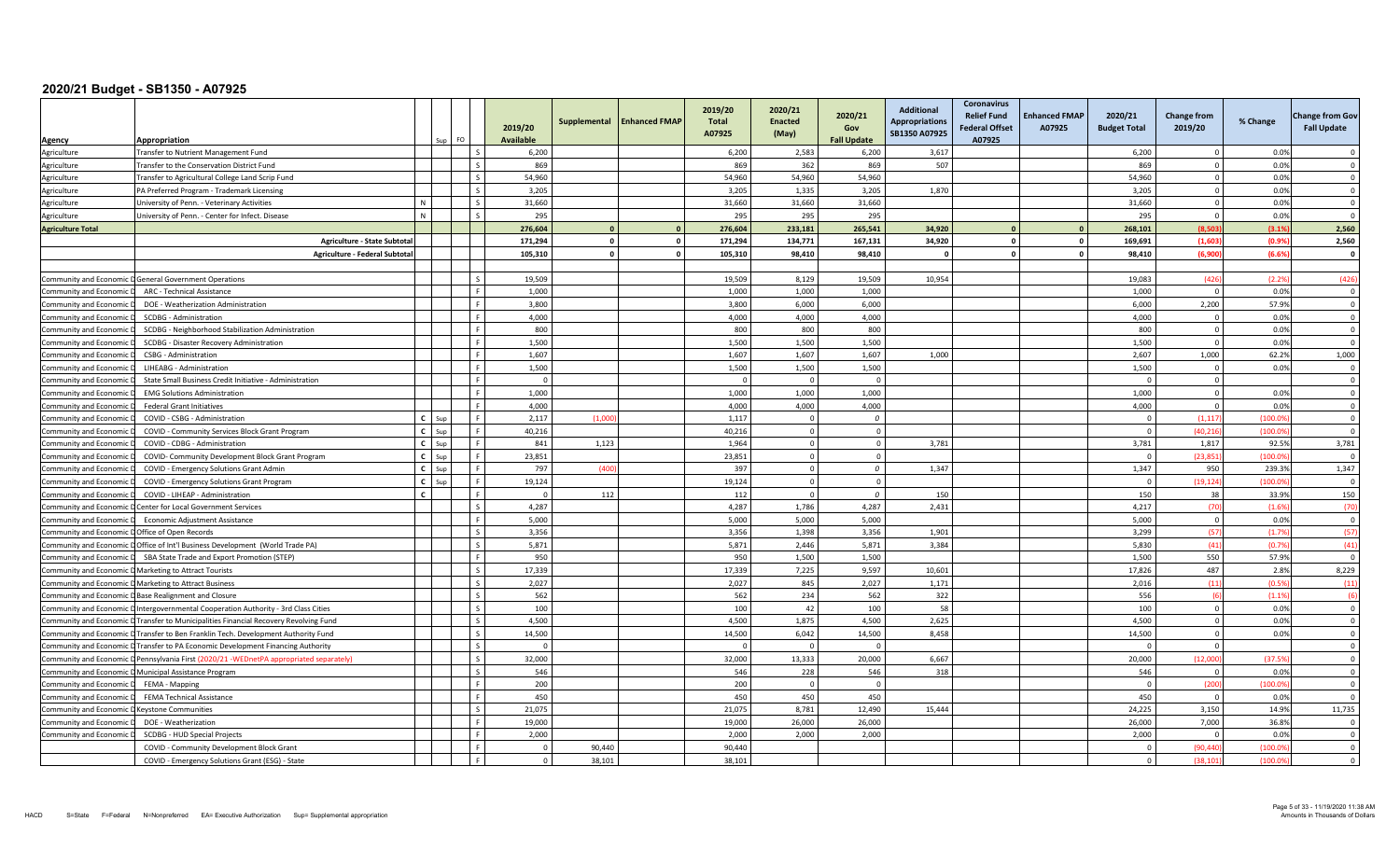|                                                    |                                                                                                                  |       |           | 2019/20          | Supplemental | <b>Enhanced FMAP</b> | 2019/20<br>Total<br>A07925 | 2020/21<br><b>Enacted</b><br>(May) | 2020/21<br>Gov     | <b>Additional</b><br><b>Appropriations</b><br>SB1350 A07925 | <b>Coronavirus</b><br><b>Relief Fund</b><br><b>Federal Offset</b> | <b>Enhanced FMAP</b><br>A07925 | 2020/21<br><b>Budget Total</b> | <b>Change from</b><br>2019/20 | % Change     | <b>Change from Gov</b><br><b>Fall Update</b> |
|----------------------------------------------------|------------------------------------------------------------------------------------------------------------------|-------|-----------|------------------|--------------|----------------------|----------------------------|------------------------------------|--------------------|-------------------------------------------------------------|-------------------------------------------------------------------|--------------------------------|--------------------------------|-------------------------------|--------------|----------------------------------------------|
| Agency                                             | Appropriation                                                                                                    | sun I | <b>FO</b> | <b>Available</b> |              |                      |                            |                                    | <b>Fall Update</b> |                                                             | A07925                                                            |                                |                                |                               |              |                                              |
| Community and Economic D                           | <b>COC Planning Grant</b>                                                                                        |       |           | 2,000<br>48.000  |              |                      | 2,000<br>48.000            | 2,000                              | 2,000              |                                                             |                                                                   |                                | 2,000                          | $\Omega$                      | 0.0%<br>0.0% | $\overline{0}$                               |
| Community and Economic I                           | LIHEABG - Weatherization Program                                                                                 |       |           | 56,000           |              |                      | 56,000                     | 48,000<br>56,000                   | 48,000<br>56,000   |                                                             |                                                                   |                                | 48,000<br>56,000               | $\Omega$                      | 0.0%         | $\overline{0}$                               |
| Community and Economic<br>Community and Economic   | SCDBG - Disaster Recovery Grant<br>SCDBG - Neighborhood Stabilization                                            |       |           | 17,000           |              |                      | 17,000                     | 5,000                              | 5,000              |                                                             |                                                                   |                                | 5,000                          | (12.000)                      | (70.69)      | $\overline{0}$                               |
| Community and Economic                             | Assets for Independence                                                                                          |       |           | $\Omega$         |              |                      | $\Omega$                   | $\overline{0}$                     | $\Omega$           |                                                             |                                                                   |                                | $\overline{0}$                 | $\Omega$                      |              | $\overline{0}$                               |
| Community and Economic                             | <b>EMG Solutions Program</b>                                                                                     |       |           | 12.000           |              |                      | 12.000                     | 12.000                             | 12,000             |                                                             |                                                                   |                                | 12,000                         | $\Omega$                      | 0.0%         | $\overline{0}$                               |
| Community and Economic                             | CSBG - Program                                                                                                   |       |           | 50,000           |              |                      | 50,000                     | 50,000                             | 50,000             |                                                             |                                                                   |                                | 50,000                         | $\Omega$                      | 0.0%         | $\Omega$                                     |
| Community and Economic                             | <b>EDA - Power Grant</b>                                                                                         |       |           | 3.000            |              |                      | 3,000                      | 3,000                              | 3.000              |                                                             |                                                                   |                                | 3,000                          | $\Omega$                      | 0.0%         | $\overline{0}$                               |
| Community and Economic                             | <b>SCDBG Program</b>                                                                                             |       |           | 6,000            |              |                      | 6,000                      | 6,000                              | 6,000              |                                                             |                                                                   |                                | 6,000                          | $\Omega$                      | 0.0%         | $\overline{0}$                               |
| Community and Economic                             | ARC Construction - RSBA Program                                                                                  |       |           | $\overline{0}$   |              |                      | $\Omega$                   | 6,000                              | 6,000              |                                                             |                                                                   |                                | 6,000                          | 6,000                         |              | $\overline{0}$                               |
|                                                    | Community and Economic D State Facility Closure Transition Program                                               |       |           | $\Omega$         |              |                      | $\Omega$                   | 2,084                              | 5,000              | 2,916                                                       |                                                                   |                                | 5,000                          | 5,000                         |              | $\overline{0}$                               |
|                                                    | Community and Economic D Partners.for Reg. Economic Performance                                                  |       |           | 9.880            |              |                      | 9.880                      | 4.117                              | 9.880              | 5,763                                                       |                                                                   |                                | 9.880                          | $\Omega$                      | 0.0%         | $\overline{0}$                               |
| Community and Economic D Manufacturing PA          |                                                                                                                  |       |           | 12,000           |              |                      | 12,000                     | 5,000                              | 12,000             | 7,000                                                       |                                                                   |                                | 12,000                         | $\Omega$                      | 0.0%         | $\Omega$                                     |
|                                                    | Community and Economic D Early Intervention for Distressed Municipalities - Strategic Managment Planning Program |       |           | 2,367            |              |                      | 2,367                      | 986                                | 2,367              | 1,381                                                       |                                                                   |                                | 2,367                          | $\Omega$                      | 0.0%         | $\overline{0}$                               |
| Community and Economic D Tourism - Accredited Zoos |                                                                                                                  |       |           | 800              |              |                      | 800                        | 333                                | 333                | 467                                                         |                                                                   |                                | 800                            | $\Omega$                      | 0.0%         | 467                                          |
|                                                    | Community and Economic D Infrastructure Technical Assistance                                                     |       |           | 2,000            |              |                      | 2,000                      | 833                                | 833                | 1,167                                                       |                                                                   |                                | 2,000                          | $\overline{0}$                | 0.0%         | 1,167                                        |
|                                                    | Community and Economic D Supercomputer Center Projects                                                           |       |           | 500              |              |                      | 500                        | 208                                | 208                | 292                                                         |                                                                   |                                | 500                            | $\overline{0}$                | 0.0%         | 292                                          |
| Community and Economic D Powdered Metals           |                                                                                                                  |       |           | 100              |              |                      | 100                        | 42                                 | 42                 | 58                                                          |                                                                   |                                | 100                            | $\Omega$                      | 0.0%         | 58                                           |
| Community and Economic D Rural Leadership Training |                                                                                                                  |       |           | 100              |              |                      | 100                        | 42                                 | 42                 | 58                                                          |                                                                   |                                | 100                            | $\Omega$                      | 0.0%         | 58                                           |
|                                                    | Community and Economic D Infrastructure & Facilities Improvement Grants                                          |       |           | 10,000           |              |                      | 10,000                     | 4,167                              | 10,000             | 5,833                                                       |                                                                   |                                | 10,000                         | $\Omega$                      | 0.0%         | $\overline{0}$                               |
|                                                    | Community and Economic D Regional Events Security and Support                                                    |       |           |                  |              |                      | $\Omega$                   | $\mathsf{C}$                       | $\Omega$           |                                                             |                                                                   |                                |                                | $\Omega$                      |              | $\overline{0}$                               |
|                                                    | Community and Economic D Public Television Technology                                                            |       |           | 750              |              |                      | 750                        | 313                                | 313                | 437                                                         |                                                                   |                                | 750                            | $\overline{0}$                | 0.0%         | 437                                          |
| Community and Economic D Invent Penn State         |                                                                                                                  |       |           | $\Omega$         |              |                      | $\Omega$                   | $\Omega$                           | $\Omega$           |                                                             |                                                                   |                                | $\Omega$                       | $\Omega$                      |              | $\overline{0}$                               |
|                                                    | Community and Economic D WEDnetPA (Previously part of PA First)                                                  |       |           | $\Omega$         |              |                      | $\Omega$                   | $\Omega$                           | $\Omega$           |                                                             |                                                                   |                                | $\Omega$                       | $\overline{0}$                |              | $\overline{0}$                               |
| Community and Economic D Food Access Initiative    |                                                                                                                  |       |           | 1.000            |              |                      | 1.000                      | 417                                | 417                | 583                                                         |                                                                   |                                | 1.000                          | $\Omega$                      | 0.0%         | 583                                          |
|                                                    | Community and Economic D Local Municipal Emergency Relief                                                        |       |           | 14,217           |              |                      | 14,217                     | 5,924                              | 5,924              | 14,526                                                      |                                                                   |                                | 20,450                         | 6,233                         | 43.8%        | 14,526                                       |
| <b>Community and Economic Development Total</b>    |                                                                                                                  |       |           | 507,139          | 128,376      | $\mathbf{0}$         | 635.515                    | 321.187                            | 389,061            | 111,093                                                     |                                                                   |                                | 432,280                        | (203.235)                     | (32.09       | 43,219                                       |
|                                                    | <b>Community and Economic Development - State Subtota</b>                                                        |       |           | 179,386          |              | $\mathbf 0$          | 179,386                    | 76,830                             | 144,704            | 104,815                                                     | $\mathbf{0}$                                                      | $\Omega$                       | 181,645                        | 2,259                         | 1.3%         | 36,941                                       |
|                                                    | <b>Community and Economic Development - Federal Subtotal</b>                                                     |       |           | 327,753          | 128,376      | $\mathbf{r}$         | 456,129                    | 244,357                            | 244,357            | 6,278                                                       | $\mathbf{0}$                                                      | $\mathbf{r}$                   | 250,635                        | (205.494)                     | (45.1%       | 6,278                                        |
|                                                    |                                                                                                                  |       |           |                  |              |                      |                            |                                    |                    |                                                             |                                                                   |                                |                                |                               |              |                                              |
|                                                    |                                                                                                                  |       |           |                  |              |                      |                            |                                    |                    |                                                             |                                                                   |                                |                                |                               |              |                                              |
|                                                    | Conservation and Natural ReGeneral Government Operations                                                         |       |           | 25,804           |              |                      | 25,804                     | 11,060                             | 27,033             | 15,657                                                      |                                                                   |                                | 26,717                         | 913                           | 3.5%         | (316)                                        |
| <b>Conservation and Natural R</b>                  | Topographic and Geologic Survey Grants                                                                           |       |           | 400              |              |                      | 400                        | 500                                | 800                | 300                                                         |                                                                   |                                | 800                            | 400                           | 100.0%       | $\overline{0}$                               |
| Conservation and Natural F                         | United States Endowment - Healthy Watershed                                                                      |       |           | 200              |              |                      | 200                        | 200                                | 200                |                                                             |                                                                   |                                | 200                            | $\Omega$                      | 0.0%         | $\overline{0}$                               |
| <b>Conservation and Natural F</b>                  | Land and Water Conservation Fund                                                                                 |       |           | 12,000           |              |                      | 12,000                     | 14,000                             | 14,000             |                                                             |                                                                   |                                | 14,000                         | 2,000                         | 16.7%        | $\overline{0}$                               |
| Conservation and Natural R                         | <b>Highlands Conservation Program</b>                                                                            |       |           | 7,500            |              |                      | 7,500                      | 7,500                              | 7,500              |                                                             |                                                                   |                                | 7,500                          | $\Omega$                      | 0.0%         | $\overline{0}$                               |
| Conservation and Natural R                         | Chesapeake Bay Gateway Network                                                                                   |       |           | 300              |              |                      | 300                        | 600                                | 600                |                                                             |                                                                   |                                | 600                            | 300                           | 100.0%       | $\Omega$                                     |
| <b>Conservation and Natural R</b>                  | <b>Cooperative Endangered Species</b>                                                                            |       |           | 28               |              |                      | 28                         | 40                                 | 40                 |                                                             |                                                                   |                                | 40                             | 12                            | 42.9%        | $\overline{0}$                               |
| Conservation and Natural F                         | <b>Coastal Zone Management</b>                                                                                   |       |           | $\Omega$         |              |                      | $\Omega$                   | $\Omega$                           | $\Omega$           |                                                             |                                                                   |                                |                                | $\Omega$                      |              | $\overline{0}$                               |
| <b>Conservation and Natural R</b>                  | Regional Conservation Partnership Program                                                                        |       |           | $\Omega$         |              |                      | $\Omega$                   | 1,500                              | 1,500              |                                                             |                                                                   |                                | 1,500                          | 1,500                         |              | $\Omega$                                     |
| <b>Conservation and Natural F</b>                  | Re State Parks Operations                                                                                        |       |           | 55,311           |              |                      | 55,311                     | 27,276                             | 55,369             | 27,050                                                      |                                                                   |                                | 54,326                         | (985)                         | (1.8%        | (1,043)                                      |
| Conservation and Natural R                         | Port Security Grant Program                                                                                      |       |           | 1.200            |              |                      | 1,200                      | 1.200                              | 1,200              |                                                             |                                                                   |                                | 1,200                          | - 0                           | 0.0%         | $\Omega$                                     |
|                                                    | Conservation and Natural ReState Forests Operations - Including Forest Pest Management                           |       |           | 25,742           |              |                      | 25,742                     | 14,927                             | 41,270             | 25,708                                                      |                                                                   |                                | 40,635                         | 14,893                        | 57.9%        | (635)                                        |
| Conservation and Natural R                         | Forest Fire Protection and Control                                                                               |       |           | 2,000            |              |                      | 2,000                      | 2,500                              | 2,500              |                                                             |                                                                   |                                | 2,500                          | 500                           | 25.0%        | $\overline{0}$                               |
| <b>Conservation and Natural F</b>                  | Forestry Incentives and Agriculture Conservation                                                                 |       |           | 50               |              |                      | 50                         | 50                                 | 50                 |                                                             |                                                                   |                                | 50                             | $\Omega$                      | 0.0%         | $\overline{0}$                               |
| <b>Conservation and Natural R</b>                  | <b>Forest Management and Processing</b>                                                                          |       |           | 6,500            |              |                      | 6,500                      | 4,000                              | 4,000              |                                                             |                                                                   |                                | 4,000                          | (2,500)                       | (38.59       | $\overline{0}$                               |
| <b>Conservation and Natural I</b>                  | <b>Great Lakes Restoration</b>                                                                                   |       |           |                  |              |                      |                            | $\Omega$                           | $\Omega$           |                                                             |                                                                   |                                |                                | (1)                           | (100.09)     | $\overline{0}$                               |
| <b>Conservation and Natural F</b>                  | Aid to Volunteer Fire Companies                                                                                  |       |           | 850              |              |                      | 850                        | 1,100                              | 1,100              |                                                             |                                                                   |                                | 1,100                          | 250                           | 29.4%        | $\overline{0}$                               |
| Conservation and Natural Re                        | <b>Wetland Protection Fund</b>                                                                                   |       |           | 300              |              |                      | 300                        | 300                                | 300                |                                                             |                                                                   |                                | 300                            | $\Omega$                      | 0.0%         | $\Omega$                                     |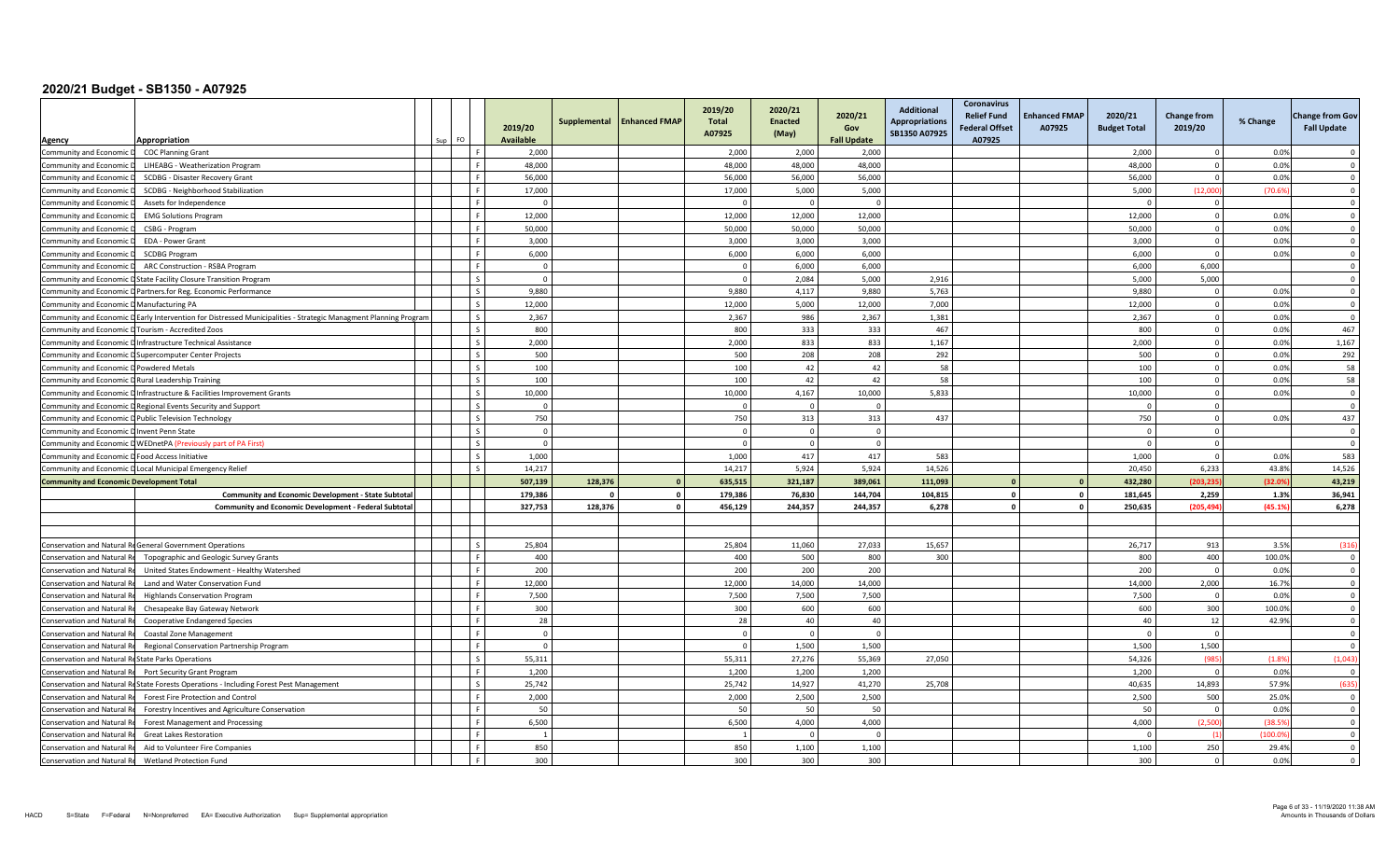| Agency                                          | Appropriation                                                                                        |    | FO.  |                | 2019/20<br><b>Available</b> | Supplemental                              | <b>Enhanced FMAP</b>        | 2019/20<br>Total<br>A07925 | 2020/21<br><b>Enacted</b><br>(May) | 2020/21<br>Gov<br><b>Fall Update</b> | <b>Additional</b><br><b>Appropriations</b><br>SB1350 A07925 | <b>Coronavirus</b><br><b>Relief Fund</b><br><b>Federal Offset</b><br>A07925 | <b>Enhanced FMAP</b><br>A07925 | 2020/21<br><b>Budget Total</b> | <b>Change from</b><br>2019/20 | % Change        | <b>Change from Gov</b><br><b>Fall Update</b> |
|-------------------------------------------------|------------------------------------------------------------------------------------------------------|----|------|----------------|-----------------------------|-------------------------------------------|-----------------------------|----------------------------|------------------------------------|--------------------------------------|-------------------------------------------------------------|-----------------------------------------------------------------------------|--------------------------------|--------------------------------|-------------------------------|-----------------|----------------------------------------------|
| Conservation and Natural Re                     | Forest Insect and Disease Control                                                                    |    |      |                | 4,000                       |                                           |                             | 4,000                      | 4,000                              | 4,000                                |                                                             |                                                                             |                                | 4,000                          | $\Omega$                      | 0.0%            | $\Omega$                                     |
| <b>Conservation and Natural Re</b>              | Natural Resource Conservation Service                                                                |    |      |                | 200                         |                                           |                             | 200                        | 200                                | 200                                  |                                                             |                                                                             |                                | 200                            | $\Omega$                      | 0.0%            | $\Omega$                                     |
| Conservation and Natural Re                     | National Fish and Wildlife Foundation                                                                |    |      | $\mathbf{F}$   | 1,300                       |                                           |                             | 1,300                      | 700                                | 700                                  |                                                             |                                                                             |                                | 700                            | (600                          | (46.2%          | $\overline{0}$                               |
| Conservation and Natural R                      | EPA Chesapeake Bay Grant                                                                             |    |      | $\blacksquare$ | $\overline{0}$              |                                           |                             | $\Omega$                   | 1,500                              | 1,500                                |                                                             |                                                                             |                                | 1,500                          | 1,500                         |                 | $\overline{0}$                               |
| Conservation and Natural Re                     | <b>USDA Good Neighbor Agreement</b>                                                                  |    |      | $\mathbf{F}$   | $\overline{0}$              |                                           |                             | $\Omega$                   | 500                                | 500                                  |                                                             |                                                                             |                                | 500                            | 500                           |                 | $\Omega$                                     |
| Conservation and Natural Re                     | Environmental Education Local Grants Program                                                         |    |      |                | $\overline{0}$              |                                           |                             |                            | $\Omega$                           | $\mathbf{0}$                         |                                                             |                                                                             |                                |                                | $\overline{0}$                |                 | $\overline{0}$                               |
|                                                 | Conservation and Natural Rd Heritage and Other Parks (19/20 See also Environmental Stewardship Fund) |    |      | $\zeta$        | 1,025                       |                                           |                             | 1,025                      | 1,365                              | 2,677                                | 2,487                                                       |                                                                             |                                | 3,852                          | 2,827                         | 275.8%          | 1,175                                        |
|                                                 | Conservation and Natural ReState Parks Infrastructure Projects                                       |    |      |                | 900                         |                                           |                             | 900                        | 375                                | 375                                  | 525                                                         |                                                                             |                                | 900                            | $\Omega$                      | 0.0%            | 525                                          |
|                                                 | Conservation and Natural ReAnnual Fixed Charges - Flood Lands                                        |    |      | $\epsilon$     | 70                          |                                           |                             | 70                         | 70                                 | 70                                   |                                                             |                                                                             |                                | 70                             | $\overline{0}$                | 0.0%            | $\mathbf 0$                                  |
|                                                 | Conservation and Natural ReAnnual Fixed Charges - Project 70                                         |    |      |                | 88                          |                                           |                             | 88                         | 88                                 | 88                                   |                                                             |                                                                             |                                | 88                             | $\overline{0}$                | 0.0%            | $\overline{0}$                               |
|                                                 | Conservation and Natural ReAnnual Fixed Charges - Forest Lands                                       |    |      |                | 7.808                       |                                           |                             | 7,808                      | 7,812                              | 7,812                                |                                                             |                                                                             |                                | 7,812                          | $\overline{a}$                | 0.1%            | $\Omega$                                     |
|                                                 | Conservation and Natural ReAnnual Fixed Charges - Park Lands                                         |    |      |                | 430                         |                                           |                             | 430                        | 430                                | 430                                  |                                                             |                                                                             |                                | 430                            | $\mathbf 0$                   | 0.0%            | $\overline{0}$                               |
| <b>Conservation and Natural Resources Total</b> |                                                                                                      |    |      |                | 154,007                     | $\Omega$                                  | $\mathbf{0}$                | 154,007                    | 103,793                            | 175,814                              | 71,727                                                      | $\Omega$                                                                    |                                | 175,520                        | 21,513                        | 14.0%           | (294)                                        |
|                                                 | <b>Conservation and Natural Resources - State Subtota</b>                                            |    |      |                | 117,178                     | $\Omega$                                  | $\mathbf{0}$                | 117,178                    | 63,403                             | 135,124                              | 71,427                                                      | $\mathbf 0$                                                                 |                                | 134,830                        | 17,652                        | 15.1%           | (294)                                        |
|                                                 | <b>Conservation and Natural Resources - Federal Subtotal</b>                                         |    |      |                | 36.829                      | $\mathbf{a}$                              | $\mathbf{0}$                | 36.829                     | 40.390                             | 40.690                               | 300                                                         | $\mathbf{0}$                                                                | $\mathbf{a}$                   | 40.690                         | 3.861                         | 10.5%           | $\Omega$                                     |
|                                                 |                                                                                                      |    |      |                |                             |                                           |                             |                            |                                    |                                      |                                                             |                                                                             |                                |                                |                               |                 |                                              |
| <b>Criminal Justice</b>                         | <b>General Government Operations</b>                                                                 |    |      |                | 45.035                      |                                           |                             | 45.035                     | 18.655                             | 44.772                               | 25.613                                                      |                                                                             |                                | 44.268                         | (767)                         | (1.79)          | (504)                                        |
| Criminal Justice                                | <b>Medical Care</b>                                                                                  |    |      |                | 308,710                     |                                           |                             | 308,710                    | 128,629                            | 334,190                              | 107,857                                                     |                                                                             |                                | 236,486                        | (72, 224)                     | (23.4%          | (97, 704)                                    |
|                                                 | COVID Relief - Medical Care                                                                          |    | FO.  |                | $\Omega$                    |                                           |                             |                            |                                    |                                      |                                                             | 95.000                                                                      |                                | 95.000                         | 95.000                        |                 | 95,000                                       |
|                                                 | <b>Subtotal - Medical Care</b>                                                                       |    |      |                | 308.710                     |                                           |                             | 308.710                    | 128.629                            | 334.190                              | 107,857                                                     | 95,000                                                                      |                                | 331,486                        | 22.776                        | 7.4%            | (2,704)                                      |
| Criminal Justice                                | Inmate Education and Training                                                                        |    |      |                | 42,601                      |                                           |                             | 42,601                     | 17,750                             | 42,601                               | 23,871                                                      |                                                                             |                                | 41,621                         | (980                          | (2.3%           | (980                                         |
| <b>Criminal Justice</b>                         | <b>Correctional Education</b>                                                                        |    |      |                | 750                         |                                           |                             | 750                        | 850                                | 850                                  |                                                             |                                                                             |                                | 850                            | 100                           | 13.3%           | $\overline{0}$                               |
| <b>Criminal Justice</b>                         | Improving Re-Entry Education                                                                         |    |      | F              | 324                         |                                           |                             | 324                        | $\overline{0}$                     | $\circ$                              |                                                             |                                                                             |                                | $\sqrt{ }$                     | (324)                         | (100.09)        | $\overline{0}$                               |
|                                                 |                                                                                                      |    |      |                |                             |                                           |                             |                            |                                    |                                      |                                                             |                                                                             |                                |                                |                               |                 |                                              |
| Criminal Justice                                | State Correctional Institutions                                                                      |    |      |                | 2,043,718                   |                                           |                             | 2,043,718                  | 873,256                            | 2,136,923                            | 256,782                                                     |                                                                             |                                | 1,130,038                      | (913, 68)                     | (44.7%          | (1,006,885)                                  |
|                                                 | COVID Relief - State Correctional Institutions                                                       |    | FO I |                | $\Omega$                    |                                           |                             |                            |                                    |                                      |                                                             | 968,000                                                                     |                                | 968,000                        | 968,000                       |                 | 968,000                                      |
|                                                 | <b>Subtotal - State Correctional Institutions</b>                                                    |    |      |                | 2.043.718                   |                                           | $\Omega$                    | 2.043.718                  | 873.256                            | 2,136,923                            | 256,782                                                     | 968.000                                                                     |                                | 2.098.038                      | 54.320                        | 2.7%            | (38.885)                                     |
| <b>Criminal Justice</b>                         | Reimbursement for Alien Inmates                                                                      |    |      | $\mathbf{F}$   | 3,800                       |                                           |                             | 3,800                      | 4,992                              | 4,992                                |                                                             |                                                                             |                                | 4,992                          | 1,192                         | 31.4%           | $\Omega$                                     |
| Criminal Justice                                | Criminal Justice and Mental Health Collaborative                                                     |    |      | $\mathbf{F}$   | 106                         |                                           |                             | 106                        | 41                                 | 41                                   |                                                             |                                                                             |                                | 41                             | (65)                          | (61.3%)         | $\Omega$                                     |
| <b>Criminal Justice</b>                         | Naloxone Reentry Tracking Program                                                                    |    |      | F.             | 947                         |                                           |                             | 947                        | 947                                | 947                                  |                                                             |                                                                             |                                | 947                            | $\overline{0}$                | 0.0%            | $\overline{0}$                               |
|                                                 | Second Chance Act                                                                                    |    |      |                | $\overline{0}$              |                                           |                             |                            |                                    | 681                                  | 681                                                         |                                                                             |                                | 681                            | 681                           |                 | $\Omega$                                     |
| Criminal Justice                                | Transfer to Justice Reinvestment Fund                                                                | FL |      |                | $\Omega$                    |                                           |                             |                            | $\Omega$                           | $\Omega$                             |                                                             |                                                                             |                                |                                | $\Omega$                      |                 | $\Omega$                                     |
| <b>Criminal Justice</b>                         | Volunteer Support                                                                                    |    |      |                | $\overline{0}$              |                                           |                             |                            | $\Omega$                           | $\Omega$                             |                                                             |                                                                             |                                |                                | $\overline{0}$                |                 | $\Omega$                                     |
| Criminal Justice                                | State Field Supervision                                                                              |    |      | $\zeta$        | 140,602                     |                                           |                             | 140,602                    | 58,584                             | 144,911                              | 82,943                                                      |                                                                             |                                | 141,527                        | 925                           | 0.7%            | (3, 384)                                     |
| Criminal Justice                                | Swift Fair and Certain                                                                               |    |      | F.             | 505                         |                                           |                             | 505                        | 488                                | 488                                  |                                                             |                                                                             |                                | 488                            | (17)                          | (3.4%           | $\overline{0}$                               |
| <b>Criminal Justice</b>                         | <b>Smart Supervision</b>                                                                             |    |      | F              | 441                         |                                           |                             | 441                        | 720                                | 720                                  |                                                             |                                                                             |                                | 720                            | 279                           | 63.3%           | $\overline{0}$                               |
| <b>Criminal Justice</b>                         | <b>Board of Probation and Parole</b>                                                                 |    |      |                | 12,104                      |                                           |                             | 12,104                     | 5,043                              | 12,104                               | 6,816                                                       |                                                                             |                                | 11,859                         | (245)                         | (2.0%           | (245)                                        |
| <b>Criminal Justice</b>                         | Sexual Offenders Assessment Board                                                                    |    |      |                | 6,691                       |                                           |                             | 6,691                      | 2.788                              | 6,691                                | 3,794                                                       |                                                                             |                                | 6,582                          | (109)                         | (1.6%           | (109)                                        |
| <b>Criminal Justice</b>                         | Office of Victim Advocate                                                                            |    |      |                | $\Omega$<br>16,222          |                                           |                             |                            | $\Omega$<br>$\Omega$               | $\mathbf 0$<br>$\circ$               |                                                             |                                                                             |                                |                                | $\Omega$                      | (100.09)        | $\overline{0}$<br>$\Omega$                   |
| Criminal Justice                                | Improvement of Adult Probation Services (2020/21 - Moved to Executive Offices)                       |    |      |                |                             |                                           |                             | 16,222                     |                                    |                                      |                                                             |                                                                             |                                |                                | (16, 222)                     |                 |                                              |
| <b>Criminal Justice Total</b>                   |                                                                                                      |    |      |                | 2,622,556                   | $\Omega$                                  | $\mathbf{0}$                | 2,622,556                  | 1,112,743                          | 2,730,911                            | 508,357                                                     | 1,063,000                                                                   | $\Omega$                       | 2,684,100                      | 61,544                        | 2.3%            | (46, 811)                                    |
|                                                 | <b>Criminal Justice - State Subtotal</b>                                                             |    |      |                | 2.615.683<br>6,873          | $\overline{\mathbf{0}}$<br>$\overline{0}$ | $\mathbf 0$<br>$\mathbf{o}$ | 2,615,683<br>6,873         | 1.104.705<br>8,038                 | 2,722,192<br>8,719                   | 507,676<br>681                                              | $^{\circ}$<br>$\mathbf 0$                                                   | $\mathbf{0}$                   | 1,612,381<br>8,719             | (1.003.302)<br>1,846          | (38.4%<br>26.9% | (1.109.811)<br>$\Omega$                      |
|                                                 | Criminal Justice - Federal Subtotal                                                                  |    |      |                | $\mathbf{0}$                | $\mathbf{0}$                              | $\mathbf 0$                 |                            | $\sqrt{2}$                         | $\mathbf{0}$                         | $\sqrt{ }$                                                  |                                                                             | $\mathbf{0}$                   |                                | 1,063,000                     |                 |                                              |
|                                                 | Criminal Justice - Coronavirus Relief Fund Restricted Subtotal                                       |    |      |                |                             |                                           |                             |                            |                                    |                                      |                                                             | 1,063,000                                                                   |                                | 1,063,000                      |                               |                 | 1,063,000                                    |
|                                                 | <b>Federal Offset</b>                                                                                |    |      |                | $\mathbf{0}$                | $\overline{0}$                            | $\mathbf 0$                 | $\mathbf{a}$               | $\sqrt{2}$                         | $\mathbf 0$                          |                                                             | 1,063,000                                                                   | $\mathbf{0}$                   | 1,063,000                      | 1,063,000                     |                 |                                              |
|                                                 | State + Federal Offset                                                                               |    |      |                | 2,615,683                   | $\Omega$                                  | $\mathbf 0$                 | 2,615,683                  | 1,104,705                          | 2,722,192                            | 507,676                                                     | 1,063,000                                                                   | $\mathbf{r}$                   | 2,675,381                      | 59,698                        | 2.3%            |                                              |
|                                                 |                                                                                                      |    |      |                |                             |                                           |                             |                            |                                    |                                      |                                                             |                                                                             |                                |                                |                               |                 |                                              |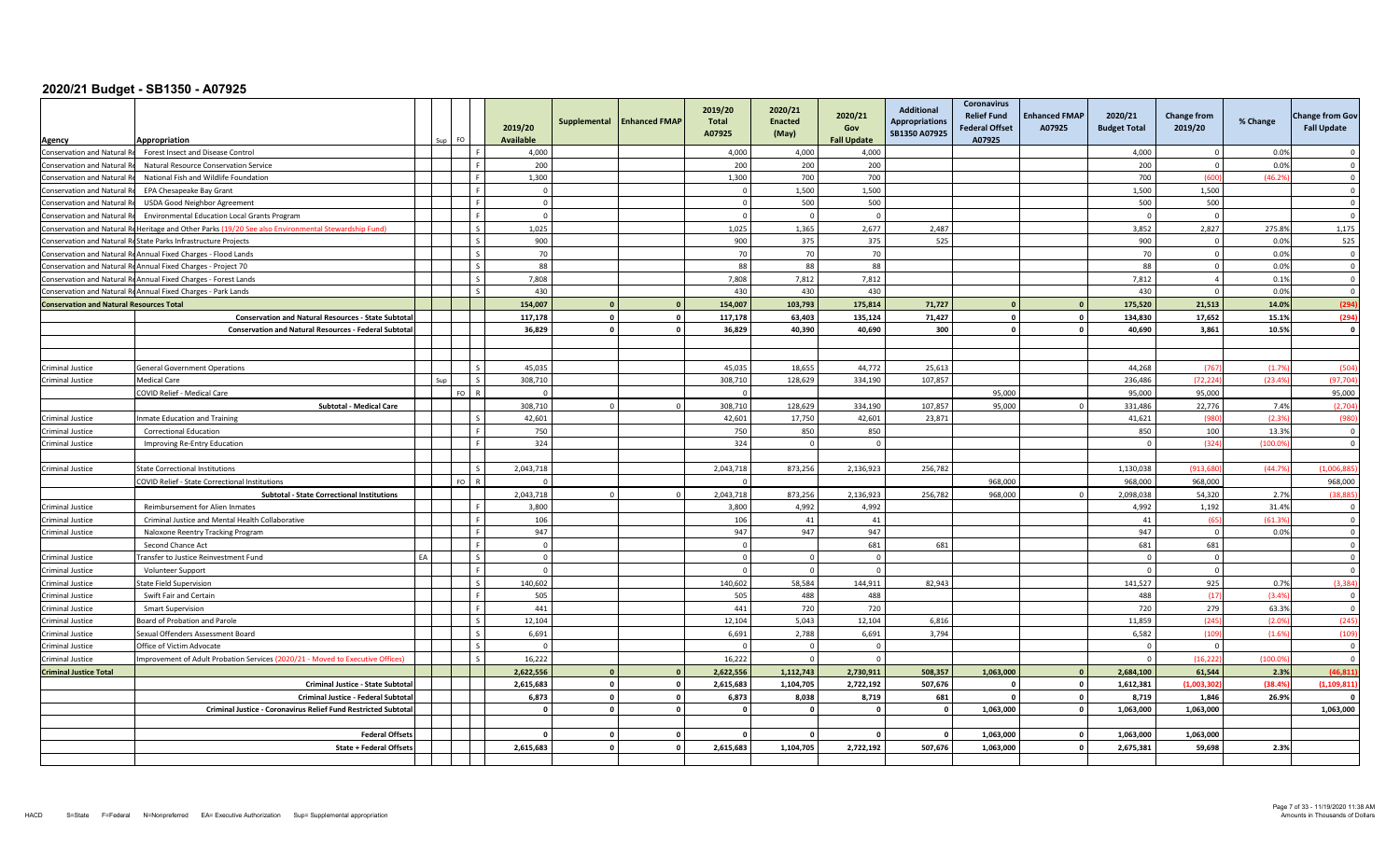|                                                        | Appropriation                                                                                  |              | FO. |                | 2019/20<br><b>Available</b> | Supplemental   | <b>Enhanced FMAP</b> | 2019/20<br><b>Total</b><br>A07925 | 2020/21<br><b>Enacted</b><br>(May) | 2020/21<br>Gov<br><b>Fall Update</b> | <b>Additional</b><br><b>Appropriations</b><br>SB1350 A07925 | Coronavirus<br><b>Relief Fund</b><br><b>Federal Offset</b><br>A07925 | <b>Enhanced FMAP</b><br>A07925 | 2020/21<br><b>Budget Total</b> | <b>Change from</b><br>2019/20 | % Change | <b>Change from Gov</b><br><b>Fall Update</b> |
|--------------------------------------------------------|------------------------------------------------------------------------------------------------|--------------|-----|----------------|-----------------------------|----------------|----------------------|-----------------------------------|------------------------------------|--------------------------------------|-------------------------------------------------------------|----------------------------------------------------------------------|--------------------------------|--------------------------------|-------------------------------|----------|----------------------------------------------|
| Agency                                                 |                                                                                                |              |     |                | 2,657                       |                |                      | 2,657                             | 1,107                              | 2,657                                | 1,513                                                       |                                                                      |                                | 2,620                          | (37)                          | (1.49)   | (37)                                         |
|                                                        | Drug and Alcohol Programs General Government Operations<br>SABG - Administration and Operation |              |     |                | 8,782                       |                |                      | 8,782                             | 9,657                              | 9,657                                |                                                             |                                                                      |                                | 9,657                          | 875                           | 10.0%    | $\Omega$                                     |
| Drug and Alcohol Programs<br>Drug and Alcohol Programs | Substance Abuse Special Projects - Admin and Operation                                         |              |     | $\blacksquare$ | 3,824                       |                |                      | 3,824                             | 4,821                              | 4,821                                |                                                             |                                                                      |                                | 4,821                          | 997                           | 26.1%    | $\Omega$                                     |
| Drug and Alcohol Programs                              | Opioid - State Targeted Response - Administration                                              |              |     |                | 1,358                       |                |                      | 1,358                             |                                    | $\Omega$                             |                                                             |                                                                      |                                | $\sqrt{ }$                     | (1.358)                       | (100.09) | $\Omega$                                     |
| Drug and Alcohol Programs                              | State Opioid Response Administration                                                           |              |     |                | 4,256                       |                |                      | 4,256                             | 6,997                              | 6,997                                |                                                             |                                                                      |                                | 6,997                          | 2,741                         | 64.4%    | $\Omega$                                     |
| Drug and Alcohol Programs                              | Assistance to Drug and Alcohol Programs                                                        |              |     |                | 44,732                      |                |                      | 44,732                            | 18,638                             | 44,732                               | 26,094                                                      |                                                                      |                                | 44,732                         | $\overline{0}$                | 0.0%     | $\Omega$                                     |
| Drug and Alcohol Programs                              | SABG - Drug and Alcohol Services                                                               |              |     |                | 79,859                      |                |                      | 79,859                            | 81,956                             | 81,956                               |                                                             |                                                                      |                                | 81,956                         | 2,097                         | 2.6%     | $\Omega$                                     |
| Drug and Alcohol Programs                              | Opioid - State Targeted Response                                                               |              |     |                | 26,634                      |                |                      | 26,634                            |                                    | $\Omega$                             |                                                             |                                                                      |                                |                                | (26.634)                      | (100.09) | $\Omega$                                     |
| Drug and Alcohol Programs                              | Substance Abuse Special Project Grants                                                         |              |     | $\blacksquare$ | 23,703                      |                |                      | 23,703                            | 28,331                             | 28,331                               |                                                             |                                                                      |                                | 28,331                         | 4,628                         | 19.5%    | $\overline{0}$                               |
| Drug and Alcohol Programs                              | <b>State Opioid Response</b>                                                                   |              |     | $\mathbf{F}$   | 114,717                     |                |                      | 114,717                           | 182,669                            | 182,669                              |                                                             |                                                                      |                                | 182,669                        | 67,952                        | 59.2%    | $\overline{\mathbf{0}}$                      |
| Drug and Alcohol Programs                              | Access to Recovery                                                                             |              |     |                | $\sqrt{ }$                  |                |                      |                                   |                                    |                                      |                                                             |                                                                      |                                | - C                            | $\overline{0}$                |          | $\Omega$                                     |
| <b>Drug and Alcohol Programs Total</b>                 |                                                                                                |              |     |                | 310,522                     | $\overline{0}$ | $\mathbf{0}$         | 310,522                           | 334,176                            | 361,820                              | 27,607                                                      |                                                                      |                                | 361,783                        | 51,261                        | 16.5%    | (37)                                         |
|                                                        | Drug and Alcohol Programs - State Subtota                                                      |              |     |                | 47.389                      | $\overline{0}$ | $\mathbf 0$          | 47,389                            | 19.745                             | 47,389                               | 27,607                                                      |                                                                      |                                | 47,352                         | (37)                          | (0.1%    | (37)                                         |
|                                                        | Drug and Alcohol Programs - Federal Subtotal                                                   |              |     |                | 263,133                     | $\Omega$       | $\mathbf 0$          | 263,133                           | 314,431                            | 314,431                              | - 0                                                         | $\Omega$                                                             |                                | 314,431                        | 51,298                        | 19.5%    | $\mathbf{0}$                                 |
|                                                        |                                                                                                |              |     |                |                             |                |                      |                                   |                                    |                                      |                                                             |                                                                      |                                |                                |                               |          |                                              |
| Education                                              | <b>General Government Operations</b>                                                           |              |     | $\varsigma$    | 28,323                      |                |                      | 28,323                            | 10,710                             | 28,323                               | 14,649                                                      |                                                                      |                                | 25,359                         | (2.964)                       | (10.5)   | (2,964)                                      |
| Education                                              | Adult Basic Education - Administration                                                         |              |     | F.             | 1,500                       |                |                      | 1,500                             | 1,500                              | 1,500                                |                                                             |                                                                      |                                | 1,500                          | $\overline{0}$                | 0.0%     | - 0                                          |
| Education                                              | <b>Education of Exceptional Children</b>                                                       |              |     | F.             | 12,000                      |                |                      | 12,000                            | 12,000                             | 12,000                               |                                                             |                                                                      |                                | 12,000                         | $\mathbf 0$                   | 0.0%     | $\overline{\mathbf{0}}$                      |
| Education                                              | Special Education - State Personnel Development                                                |              |     |                | 2,500                       |                |                      | 2,500                             | 2,500                              | 2,500                                |                                                             |                                                                      |                                | 2,500                          | $\mathbf{0}$                  | 0.0%     | $\Omega$                                     |
| Education                                              | ESEA - Title I - Administration                                                                |              |     |                | 12,333                      |                |                      | 12,333                            | 12,333                             | 12,333                               |                                                             |                                                                      |                                | 12,333                         | $\mathbf{0}$                  | 0.0%     | $\Omega$                                     |
| Education                                              | State Approving Agency (VA)                                                                    |              |     |                | 1.800                       |                |                      | 1.800                             | 1.800                              | 1.800                                |                                                             |                                                                      |                                | 1.800                          | $\Omega$                      | 0.0%     | $\Omega$                                     |
| Education                                              | Food and Nutrition Service                                                                     |              |     | $\mathsf{F}$   | 21,000                      |                |                      | 21,000                            | 21,000                             | 21,000                               |                                                             |                                                                      |                                | 21,000                         | $\overline{0}$                | 0.0%     | $\overline{\mathbf{0}}$                      |
| Education                                              | Migrant Education - Administration                                                             |              |     |                | 700                         |                |                      | 700                               | 700                                | 700                                  |                                                             |                                                                      |                                | 700                            | $\overline{0}$                | 0.0%     | $\Omega$                                     |
| Education                                              | Vocational Education - Administration                                                          |              |     | -F             | 3,910                       |                |                      | 3,910                             | 3,910                              | 3,910                                |                                                             |                                                                      |                                | 3,910                          | $\overline{0}$                | 0.0%     | $\overline{0}$                               |
| Education                                              | Title II - Improving Teacher Quality - Administration/State                                    |              |     |                | 7,400                       |                |                      | 7,400                             | 7,400                              | 7,400                                |                                                             |                                                                      |                                | 7,400                          | $\overline{0}$                | 0.0%     | $\overline{0}$                               |
| Education                                              | Homeless Assistance                                                                            |              |     |                | 4,870                       |                |                      | 4,870                             | 4,870                              | 4,870                                |                                                             |                                                                      |                                | 4,870                          | $\Omega$                      | 0.0%     | $\Omega$                                     |
| Education                                              | Preschool Grant                                                                                |              |     |                | 940                         |                |                      | 940                               | 960                                | 960                                  |                                                             |                                                                      |                                | 960                            | 20                            | 2.1%     | $\Omega$                                     |
| Education                                              | School Health Education Programs                                                               |              |     |                | 100                         |                |                      | 100                               | 100                                | 100                                  |                                                             |                                                                      |                                | 100                            | $\mathbf 0$                   | 0.0%     | $\overline{\mathbf{0}}$                      |
| Education                                              | Preschool Development Grants                                                                   |              |     | $\mathbf{r}$   | 30,000                      |                |                      | 30,000                            | 30,000                             | 30,000                               |                                                             |                                                                      |                                | 30,000                         | $\overline{0}$                | 0.0%     | $\Omega$                                     |
| Education                                              | <b>Advanced Placement Testing</b>                                                              |              |     |                | $\Omega$                    |                |                      |                                   |                                    | $\Omega$                             |                                                             |                                                                      |                                | $\Omega$                       | $\mathbf{0}$                  |          | $\overline{0}$                               |
| Education                                              | Medical Assistance - Nurses' Aide Training                                                     |              |     |                | 670                         |                |                      | 670                               | 670                                | 670                                  |                                                             |                                                                      |                                | 670                            | $\overline{0}$                | 0.0%     | $\overline{\mathbf{0}}$                      |
| Education                                              | State and Community Highway Safety                                                             |              |     |                | 1.000                       |                |                      | 1,000                             | 1,500                              | 1,500                                |                                                             |                                                                      |                                | 1,500                          | 500                           | 50.0%    | $\Omega$                                     |
| Education                                              | Title IV - 21st Century Community Learning Centers -Admin                                      |              |     |                | 4.000                       |                |                      | 4,000                             | 4,000                              | 4,000                                |                                                             |                                                                      |                                | 4,000                          | $\Omega$                      | 0.0%     | $\Omega$                                     |
| Education                                              | National Assessment of Educational Progress (NAEP)                                             |              |     |                | 148                         |                |                      | 148                               | 148                                | 148                                  |                                                             |                                                                      |                                | 148                            | $\overline{0}$                | 0.0%     | $\overline{\mathbf{0}}$                      |
| Education                                              | Migrant Education Coordination Program                                                         |              |     |                | 130                         |                |                      | 130                               | 130                                | 130                                  |                                                             |                                                                      |                                | 130                            | $\overline{0}$                | 0.0%     | $\overline{0}$                               |
| Education                                              | School Improvement Grants                                                                      |              |     | F.             | 20,000                      |                |                      | 20,000                            | 20,000                             | 20,000                               |                                                             |                                                                      |                                | 20,000                         | $\overline{0}$                | 0.0%     | $\overline{0}$                               |
| Education                                              | <b>Striving Readers</b>                                                                        |              |     |                | $\Omega$                    |                |                      |                                   | $\sqrt{ }$                         | $\Omega$                             |                                                             |                                                                      |                                | $\Omega$                       | $\mathbf 0$                   |          | $\Omega$                                     |
| Education                                              | Student Support and Academic Enrichment - Administration                                       |              |     |                | 2,200                       |                |                      | 2,200                             | 2,200                              | 2,200                                |                                                             |                                                                      |                                | 2,200                          | $\mathbf{0}$                  | 0.0%     | $\Omega$                                     |
| Education                                              | Troops to Teachers                                                                             |              |     |                | 400                         |                |                      | 400                               | 400                                | 400                                  |                                                             |                                                                      |                                | 400                            | $\circ$                       | 0.0%     | $\Omega$                                     |
| Education                                              | Pennsylvania Project AWARE                                                                     |              |     |                | 1,800                       |                |                      | 1,800                             | 1,800                              | 1,800                                |                                                             |                                                                      |                                | 1,800                          | $\circ$                       | 0.0%     | $\Omega$                                     |
| Education                                              | Education Innovation and Research Program                                                      |              |     |                | 4,000                       |                |                      | 4,000                             | 4,000                              | 4,000                                |                                                             |                                                                      |                                | 4,000                          | $\overline{0}$                | 0.0%     | $\overline{0}$                               |
| Education                                              | <b>Emergency Impact Aid Program</b>                                                            |              |     |                | 2,000                       |                |                      | 2,000                             | 2,000                              | 2,000                                |                                                             |                                                                      |                                | 2,000                          | $\Omega$                      | 0.0%     | $\mathbf 0$                                  |
| Education                                              | Assistance for Homeless Children and Youth                                                     |              |     |                | 13,000                      |                |                      | 13,000                            | 21                                 | 21                                   |                                                             |                                                                      |                                | 21                             | (12.979                       | (99.89)  | $\Omega$                                     |
| Education                                              | COVID- Governor's Emergency Education Relief Fund                                              | $\mathbf{c}$ |     |                | 104,743                     |                |                      | 104,743                           | $\Omega$                           | $\Omega$                             |                                                             |                                                                      |                                | $\Omega$                       | (104, 743)                    | (100.09) | $\Omega$                                     |
| Education                                              | COVID - ESSER - LEA                                                                            |              |     |                | 471,427                     |                |                      | 471,427                           |                                    | $\Omega$                             |                                                             |                                                                      |                                | $\cap$                         | (471, 427)                    | (100.0)  | $\Omega$                                     |
| Education                                              | COVID - ESSER - SEA                                                                            | $\mathbf{r}$ |     | $\mathbf{F}$   | 49,762                      |                |                      | 49,762                            | $\Omega$                           | $\Omega$                             |                                                             |                                                                      |                                | $\Omega$                       | (49, 762)                     | (100.09) | $\Omega$                                     |
| Education                                              | COVID - ESSER - SEA Administration                                                             | $\mathbf{c}$ | Sur |                | 2,620                       |                |                      | 2,620                             |                                    | $\Omega$                             |                                                             |                                                                      |                                | $\Omega$                       | (2,620)                       | (100.0)  | $\mathbf 0$                                  |
| Education                                              | Recovery Schools                                                                               |              |     |                | 250                         |                |                      | 250                               | 104                                | 250                                  | 146                                                         |                                                                      |                                | 250                            | $\Omega$                      | 0.0%     | $\Omega$                                     |
| Education                                              | Office of Safe Schools Advocate (2020/21 - Moved to Executive Offices)                         |              |     |                | 379                         |                |                      | 379                               | $\Omega$                           | $\Omega$                             |                                                             |                                                                      |                                | $\Omega$                       | (379)                         | (100.0)  | $\Omega$                                     |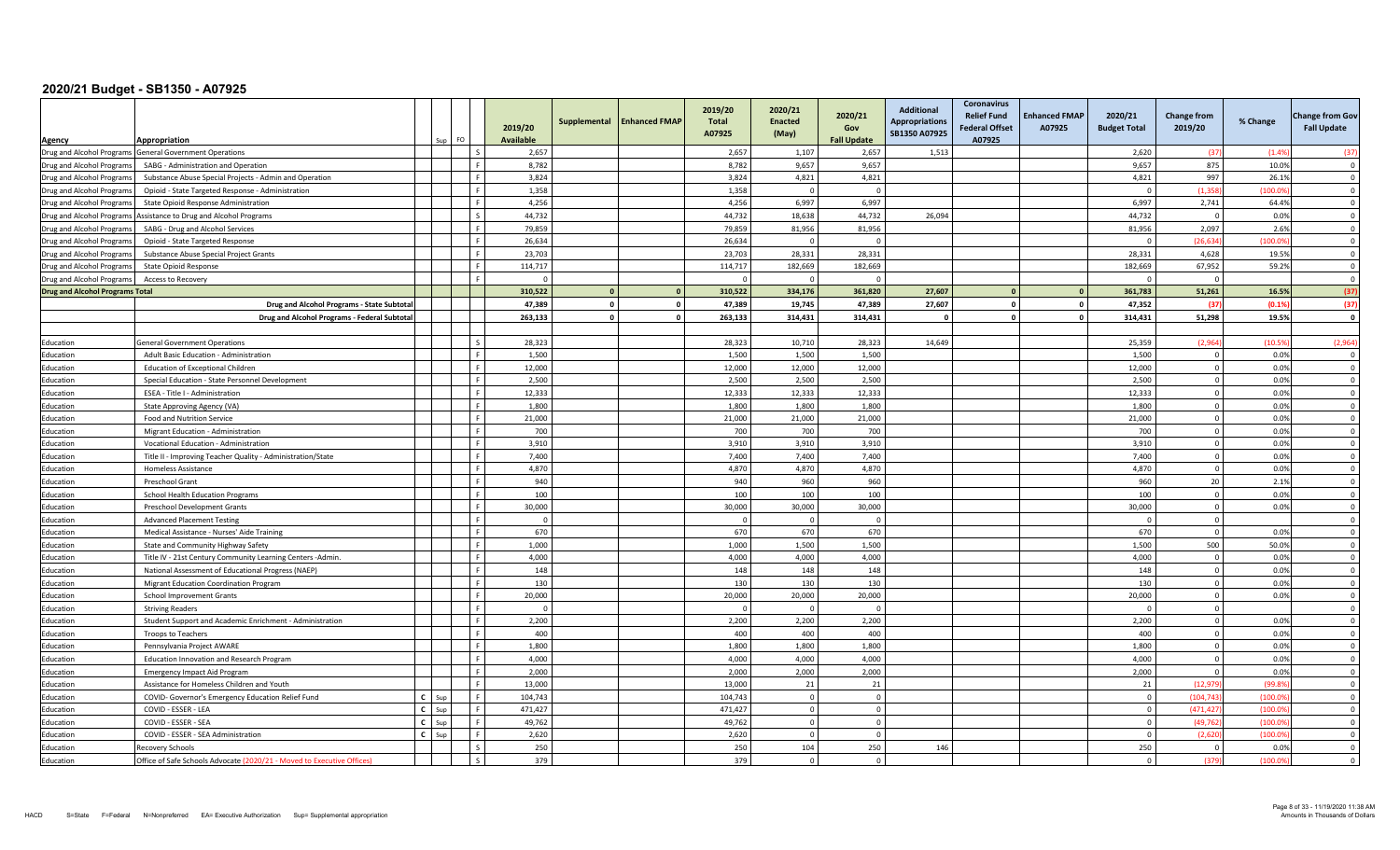|                        |                                                                                                   |                          | 2019/20<br><b>Available</b> | Supplemental | <b>Enhanced FMAP</b> | 2019/20<br><b>Total</b><br>A07925 | 2020/21<br><b>Enacted</b><br>(May) | 2020/21<br>Gov<br><b>Fall Update</b> | <b>Additional</b><br><b>Appropriations</b><br>SB1350 A07925 | <b>Coronavirus</b><br><b>Relief Fund</b><br><b>Federal Offset</b><br>A07925 | <b>Enhanced FMAP</b><br>A07925 | 2020/21<br><b>Budget Total</b> | <b>Change from</b><br>2019/20 | % Change | <b>Change from Gov</b><br><b>Fall Update</b> |
|------------------------|---------------------------------------------------------------------------------------------------|--------------------------|-----------------------------|--------------|----------------------|-----------------------------------|------------------------------------|--------------------------------------|-------------------------------------------------------------|-----------------------------------------------------------------------------|--------------------------------|--------------------------------|-------------------------------|----------|----------------------------------------------|
| Agency                 | Appropriation<br>Sup                                                                              | FO                       | 3.740                       |              |                      | 3,740                             | 1,558                              | 3,740                                | 2,182                                                       |                                                                             |                                | 3,740                          | $\Omega$                      | 0.0%     | $\Omega$                                     |
| Education<br>Education | Information and Technology Improvement (Combined with GGO)<br>Statewide Longitudinal Data Systems |                          | 5,110                       |              |                      | 5,110                             | 5,110                              | 5,110                                |                                                             |                                                                             |                                | 5,110                          | $\Omega$                      | 0.0%     | $\Omega$                                     |
| Education              | PA Assessment                                                                                     | l s                      | 48.990                      |              |                      | 48,990                            | 18,330                             | 48.990                               | 23,210                                                      |                                                                             |                                | 41,540                         | (7, 450)                      | (15.29)  | (7, 450)                                     |
| ducation               | Title VI-Part A State Assessments                                                                 |                          | 15,000                      |              |                      | 15,000                            | 15,000                             | 15,000                               |                                                             |                                                                             |                                | 15,000                         | $\Omega$                      | 0.0%     | $\Omega$                                     |
| Education              | <b>Transfer to Empowerment</b>                                                                    | $\zeta$                  | $\Omega$                    |              |                      |                                   | $\Omega$                           | $\Omega$                             |                                                             |                                                                             |                                | $\Omega$                       | $\mathbf 0$                   |          | $\Omega$                                     |
| ducation               | State Library                                                                                     |                          | 2,280                       |              |                      | 2,280                             | 950                                | 2,280                                | 1.288                                                       |                                                                             |                                | 2,238                          | (42)                          | (1.89)   | (42)                                         |
| ducation               | LSTA - Library Development                                                                        |                          | 8,500                       |              |                      | 8,500                             | 8,500                              | 8,500                                |                                                             |                                                                             |                                | 8,500                          | $\Omega$                      | 0.0%     | $\Omega$                                     |
| Education              | COVID - LSTA - Library Development Emergency Relief<br>$\mathbf{r}$                               |                          | 1.157                       |              |                      | 1.157                             | $\Omega$                           | $\Omega$                             |                                                             |                                                                             |                                | $\Omega$                       | (1.157)                       | (100.09) | $\Omega$                                     |
| ducation               | outh Development Centers - Education                                                              |                          | 8,285                       |              |                      | 8,285                             | 3,452                              | 8,285                                | 4,831                                                       |                                                                             |                                | 8,283                          |                               | (0.09)   | (2)                                          |
| Education              | Basic Education Funding (Includes School District Soc. Security)                                  | Ιs                       | 6,742,838                   |              |                      | 6,742,838                         | 6,742,838                          | 6,805,954                            | 63,116                                                      |                                                                             |                                | 6,805,954                      | 63,116                        | 0.9%     | $\overline{0}$                               |
| Education              | Ready to Learn Block Grants                                                                       | l s                      | 268,000                     |              |                      | 268,000                           | 268.000                            | 268,000                              |                                                             |                                                                             |                                | 268,000                        | $\Omega$                      | 0.0%     | $\mathbf{0}$                                 |
| ducation               | Pre-K Counts                                                                                      |                          | 217,284                     |              |                      | 217,284                           | 217,284                            | 217,284                              |                                                             |                                                                             |                                | 217,284                        | $\overline{0}$                | 0.0%     | $\Omega$                                     |
| Education              | Head Start Supplemental Assistance                                                                | $\sim$                   | 64,178                      |              |                      | 64,178                            | 64,178                             | 64,178                               |                                                             |                                                                             |                                | 64,178                         | $\overline{0}$                | 0.0%     | $\Omega$                                     |
| Education              | Mobile Science and Math Education Programs                                                        | $\sim$                   | 4.714                       |              |                      | 4.714                             | 1.964                              | 1,964                                | 2.750                                                       |                                                                             |                                | 4.714                          | $\overline{0}$                | 0.0%     | 2,750                                        |
| ducation               | Feacher Professional Development                                                                  | l s                      | 5,309                       |              |                      | 5,309                             | 2,212                              | 5,309                                | 2,832                                                       |                                                                             |                                | 5,044                          | (265)                         | (5.0%    | (265)                                        |
| ducation               | Adult and Family Literacy                                                                         | $\sim$                   | 12,475                      |              |                      | 12,475                            | 5,198                              | 12,008                               | 7,277                                                       |                                                                             |                                | 12,475                         | $\overline{0}$                | 0.0%     | 467                                          |
| ducation               | <b>Adult Basic Education - Local</b>                                                              |                          | 21.500                      |              |                      | 21,500                            | 22.000                             | 22.000                               |                                                             |                                                                             |                                | 22.000                         | 500                           | 2.3%     | $\Omega$                                     |
| Education              | Career and Technical Education                                                                    |                          | 99,000                      |              |                      | 99,000                            | 99,000                             | 99,000                               |                                                             |                                                                             |                                | 99,000                         | $\Omega$                      | 0.0%     | $\overline{\mathbf{0}}$                      |
| Education              | Vocational Education Act - Local                                                                  |                          | 49,000                      |              |                      | 49,000                            | 49,000                             | 49,000                               |                                                             |                                                                             |                                | 49,000                         | $\Omega$                      | 0.0%     | $\Omega$                                     |
| Education              | Career and Technical Education Equipment Grants                                                   | l s                      | 5.550                       |              |                      | 5.550                             | 5.550                              | 5.550                                |                                                             |                                                                             |                                | 5.550                          | $\overline{0}$                | 0.0%     | $\Omega$                                     |
| ducation               | Authority Rentals and Sinking Fund Requirements                                                   | $\overline{\phantom{a}}$ | 10,500                      |              |                      | 10,500                            | 10,500                             | 10,500                               |                                                             |                                                                             |                                | 10,500                         | $\Omega$                      | 0.0%     | $\overline{0}$                               |
| Education              | <b>Pupil Transportation</b>                                                                       | l s                      | 706,097                     |              |                      | 706,097                           | 612,000                            | 605,765                              | (6.235)                                                     |                                                                             |                                | 605,765                        | (100.332)                     | (14.2%   | $\overline{0}$                               |
| ducation               | Nonpublic and Charter School Pupil Transportation                                                 | l s                      | 79.442                      |              |                      | 79.442                            | 79.442                             | 79.442                               |                                                             |                                                                             |                                | 79.442                         | $\Omega$                      | 0.0%     | $\Omega$                                     |
| ducation               | <b>Special Education</b>                                                                          |                          | 1,186,815                   |              |                      | 1,186,815                         | 1,186,815                          | 1,186,815                            |                                                             |                                                                             |                                | 1,186,815                      | $^{\circ}$                    | 0.0%     | $\mathbf 0$                                  |
| Education              | Individuals with Disabilities Education - Local                                                   |                          | 470.000                     |              |                      | 470,000                           | 470.000                            | 470.000                              |                                                             |                                                                             |                                | 470.000                        | $\Omega$                      | 0.0%     | $\Omega$                                     |
| Education              | Early Intervention                                                                                |                          | 314,500                     |              |                      | 314.500                           | 135.625                            | 325,500                              | 189,875                                                     |                                                                             |                                | 325.500                        | 11.000                        | 3.5%     | $\Omega$                                     |
| ducation               | Individuals with Disabilities Education                                                           | l c                      | 16,000                      |              |                      | 16,000                            | 16,000                             | 16,000                               |                                                             |                                                                             |                                | 16,000                         | $\overline{0}$                | 0.0%     | $\overline{\mathbf{0}}$                      |
| ducation               | Fuition for Orphans and Children Placed in Private Homes                                          | l s                      | 48,000                      |              |                      | 48,000                            | 20,000                             | 48,000                               | 28,000                                                      |                                                                             |                                | 48.000                         | $\Omega$                      | 0.0%     | $\overline{0}$                               |
| ducation               | Payments in Lieu of Taxes                                                                         |                          | 168                         |              |                      | 168                               | 168                                | 170                                  | $\overline{2}$                                              |                                                                             |                                | 170                            | $\overline{2}$                | 1.2%     | $\Omega$                                     |
| ducation               | Education of Migrant Laborers' Children                                                           |                          | 853                         |              |                      | 853                               | 355                                | 853                                  | 498                                                         |                                                                             |                                | 853                            | $\Omega$                      | 0.0%     | $\overline{0}$                               |
| ducation               | PA Chartered Schools for the Deaf and Blind                                                       |                          | 54,584                      |              |                      | 54,584                            | 29,180                             | 57,057                               | 28,377                                                      |                                                                             |                                | 57,557                         | 2.973                         | 5.4%     | 500                                          |
| Education              | Special Education - Approved Private Schools                                                      | $\overline{\mathbf{s}}$  | 114,738                     |              |                      | 114,738                           | 77,872                             | 122,656                              | 44,784                                                      |                                                                             |                                | 122,656                        | 7,918                         | 6.9%     | $\overline{\mathbf{0}}$                      |
| ducation               | <b>School Food Services</b>                                                                       |                          | 30,000                      |              |                      | 30,000                            | 30,000                             | 30,000                               |                                                             |                                                                             |                                | 30,000                         | $\mathbf 0$                   | 0.0%     | $\overline{0}$                               |
| Education              | Food and Nutrition - Local                                                                        | ΙF                       | 795,869                     |              |                      | 795,869                           | 795,869                            | 795,869                              |                                                             |                                                                             |                                | 795,869                        | $\Omega$                      | 0.0%     | $\overline{0}$                               |
|                        | COVID - Food and Nutrition Emergency Relief                                                       |                          | $\Omega$                    | 196,611      |                      | 196,611                           | $\Omega$                           | 120,000                              | 120,000                                                     |                                                                             |                                | 120,000                        | (76.611)                      | (39.09   | $\overline{0}$                               |
| Education              | School Employees' Social Security (SD portion rolled into Basic Ed)                               |                          | 64,568                      |              |                      | 64,568                            | 64,568                             | 73,468                               | 8,900                                                       |                                                                             |                                | 73,468                         | 8,900                         | 13.8%    | $\Omega$                                     |
| Education              | School Employees' Retirement                                                                      |                          | 2,628,000                   |              |                      | 2,628,000                         | 2,702,000                          | 2,702,000                            |                                                             |                                                                             |                                | 2,702,000                      | 74.000                        | 2.8%     | $\Omega$                                     |
| Education              | ESEA - Title I - Local                                                                            |                          | 800,000                     |              |                      | 800,000                           | 850,000                            | 850,000                              |                                                             |                                                                             |                                | 850,000                        | 50,000                        | 6.3%     | $\Omega$                                     |
| Education              | Improving Teacher Quality - Title II - Local                                                      |                          | 105,000                     |              |                      | 105,000                           | 105,000                            | 105,000                              |                                                             |                                                                             |                                | 105,000                        | $\Omega$                      | 0.0%     | $\Omega$                                     |
| Education              | Title IV 21st Century Community Learning Centers - Local                                          | ΙF                       | 90,000                      |              |                      | 90,000                            | 90,000                             | 90,000                               |                                                             |                                                                             |                                | 90.000                         | $\overline{0}$                | 0.0%     | $\overline{0}$                               |
| Education              | Title III - Language Instruction for LEP & Immigrant Student                                      |                          | 24,000                      |              |                      | 24,000                            | 24,000                             | 24,000                               |                                                             |                                                                             |                                | 24,000                         | $\mathbf{0}$                  | 0.0%     | $\overline{0}$                               |
| ducation               | Title VI - Rural & Low Income School - Local                                                      |                          | 1.830                       |              |                      | 1.830                             | 1.830                              | 1.830                                |                                                             |                                                                             |                                | 1.830                          | $\Omega$                      | 0.0%     | $\Omega$                                     |
| ducation               | Student Support and Academic Enrichment - Local                                                   |                          | 60,000                      |              |                      | 60,000                            | 60,000                             | 60,000                               |                                                             |                                                                             |                                | 60,000                         | $\Omega$                      | 0.0%     | $\Omega$                                     |
| Education              | <b>Educational Access Programs</b>                                                                | l s                      | $\Omega$                    |              |                      |                                   | $\Omega$                           | $\Omega$                             |                                                             |                                                                             |                                | $\overline{0}$                 | $\overline{0}$                |          | $\overline{\mathbf{0}}$                      |
| Education              | Services to Nonpublic Schools                                                                     | l s                      | 87.939                      |              |                      | 87,939                            | 87,939                             | 87,939                               |                                                             |                                                                             |                                | 87.939                         | $\Omega$                      | 0.0%     | $\Omega$                                     |
| Education              | Fextbooks, Materials and Equipment for Nonpublic Schools                                          | l s                      | 26,751                      |              |                      | 26,751                            | 26,751                             | 26,751                               |                                                             |                                                                             |                                | 26,751                         | $\overline{0}$                | 0.0%     | $\overline{0}$                               |
| Education              | Public Library Subsidy                                                                            | l s                      | 59,470                      |              |                      | 59,470                            | 24,779                             | 59,470                               | 34,691                                                      |                                                                             |                                | 59,470                         | $\Omega$                      | 0.0%     | $\overline{0}$                               |
| ducation               | Library Services for the Visually Impaired and Disabled                                           |                          | 2,567                       |              |                      | 2,567                             | 1,070                              | 2,567                                | 1,497                                                       |                                                                             |                                | 2,567                          | $\Omega$                      | 0.0%     | $\Omega$                                     |
| Education              | Library Access                                                                                    |                          | 3.071                       |              |                      | 3,071                             | 1,280                              | 3,071                                | 1,791                                                       |                                                                             |                                | 3,071                          |                               | 0.0%     | $\Omega$                                     |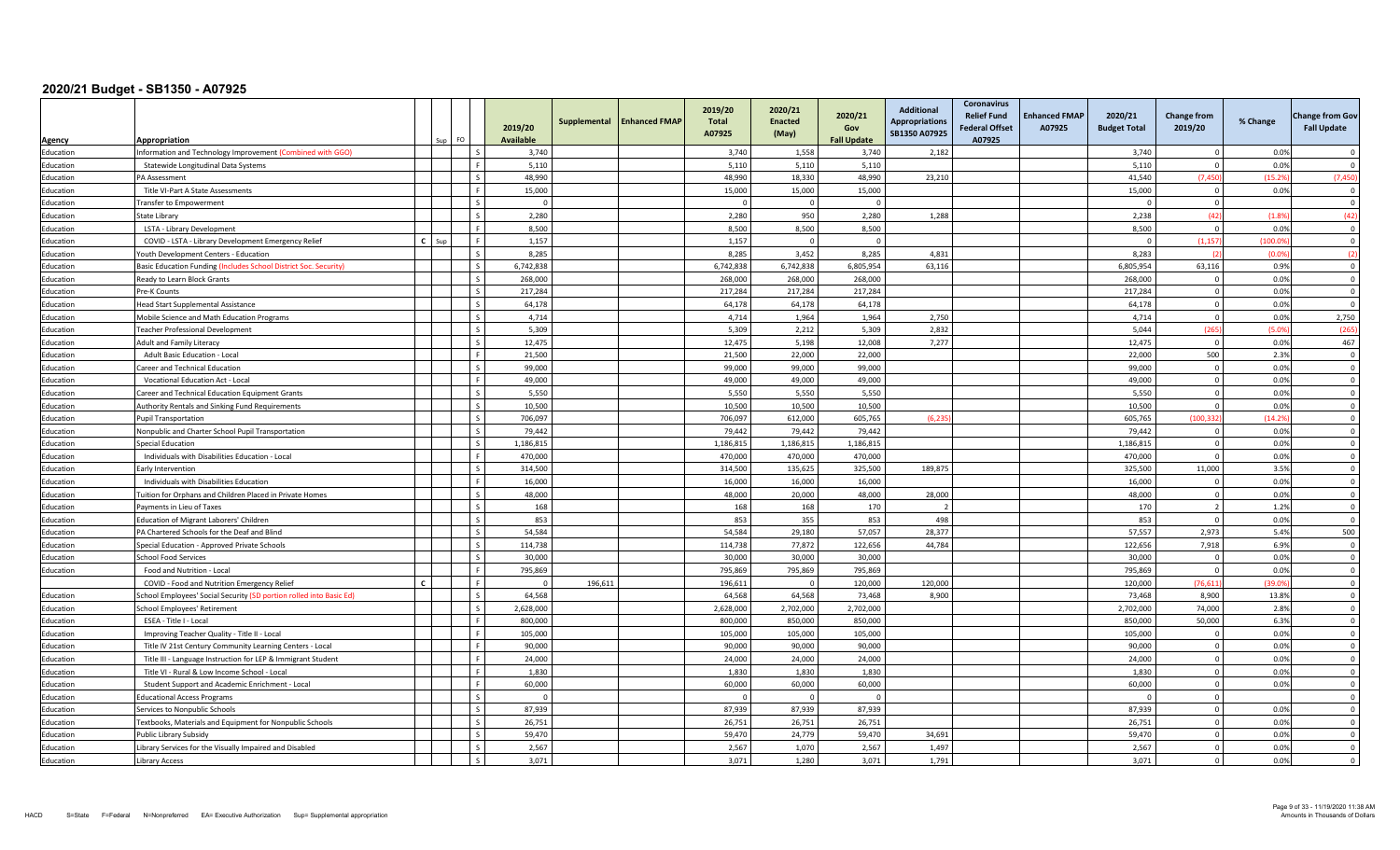|                                                     | Appropriation                                                                                               |   |                          | 2019/20<br><b>Available</b> | Supplemental            | <b>Enhanced FMAP</b>    | 2019/20<br><b>Total</b><br>A07925 | 2020/21<br><b>Enacted</b><br>(May) | 2020/21<br>Gov<br><b>Fall Update</b> | <b>Additional</b><br><b>Appropriations</b><br>SB1350 A07925 | <b>Coronavirus</b><br><b>Relief Fund</b><br><b>Federal Offset</b><br>A07925 | <b>Enhanced FMAP</b><br>A07925 | 2020/21<br><b>Budget Total</b> | <b>Change from</b><br>2019/20 | % Change | <b>Change from Gov</b><br><b>Fall Update</b> |
|-----------------------------------------------------|-------------------------------------------------------------------------------------------------------------|---|--------------------------|-----------------------------|-------------------------|-------------------------|-----------------------------------|------------------------------------|--------------------------------------|-------------------------------------------------------------|-----------------------------------------------------------------------------|--------------------------------|--------------------------------|-------------------------------|----------|----------------------------------------------|
| Agency<br>Education                                 | ob Training Programs                                                                                        |   |                          | 37,920                      |                         |                         | 37,920                            | 15,800                             | 15,800                               | 20,620                                                      |                                                                             |                                | 36,420                         | (1,500)                       | (4.09)   | 20,620                                       |
| Education                                           | Safe School Initiatives                                                                                     |   | $\sim$                   | 11,000                      |                         |                         | 11,000                            | 11,000                             | 11,000                               |                                                             |                                                                             |                                | 11,000                         | $\Omega$                      | 0.0%     | $\Omega$                                     |
| Education                                           | Frauma-Informed Education                                                                                   |   | $\mathsf{L}$             | 750                         |                         |                         | 750                               | 313                                | 313                                  | 437                                                         |                                                                             |                                | 750                            | $\mathbf 0$                   | 0.0%     | 437                                          |
| Education                                           | Community Colleges                                                                                          |   | $\sim$                   | 243,855                     |                         |                         | 243,855                           | 243,855                            | 243,855                              |                                                             |                                                                             |                                | 243,855                        | $\Omega$                      | 0.0%     | $\overline{\mathbf{0}}$                      |
| Education                                           | Fransfer to Community College Capital Fund                                                                  |   | $\overline{s}$           | 48.869                      |                         |                         | 48,869                            | 48.869                             | 48,869                               |                                                             |                                                                             |                                | 48.869                         | $\overline{0}$                | 0.0%     | $\overline{0}$                               |
| Education                                           | Regional Community Colleges Services                                                                        |   | $\zeta$                  | 2,136                       |                         |                         | 2,136                             | 2,136                              | 2,136                                |                                                             |                                                                             |                                | 2,136                          | $\Omega$                      | 0.0%     | $\overline{\mathbf{0}}$                      |
| Education                                           | Northern Pennsylvania Regional College                                                                      |   | -S                       | 7,000                       |                         |                         | 7,000                             | 7,000                              | 7,000                                |                                                             |                                                                             |                                | 7,000                          | $\Omega$                      | 0.0%     | $\overline{\mathbf{0}}$                      |
| Education                                           | Community Education Councils                                                                                |   | l <                      | 2.393                       |                         |                         | 2,393                             | 2,393                              | 2.393                                |                                                             |                                                                             |                                | 2,393                          | $\Omega$                      | 0.0%     | $\Omega$                                     |
| Education                                           | Higher Education Assistance / Sexual Assault Prevention                                                     |   | $\zeta$                  | 1,000                       |                         |                         | 1,000                             | 1,000                              | 1,000                                |                                                             |                                                                             |                                | 1,000                          | $\Omega$                      | 0.0%     | $\Omega$                                     |
| <b>Education Total</b>                              |                                                                                                             |   |                          | 16,524,500                  | 196,611                 | $\mathbf{0}$            | 16,721,111                        | 15,512,289                         | 16,093,756                           | 595,518                                                     |                                                                             |                                | 16,107,807                     | (613.30)                      | (3.7%    | 14,051                                       |
|                                                     | <b>Education - State Subtota</b>                                                                            |   |                          | 13,284,581                  |                         | $\mathbf 0$             | 13,284,581                        | 12,864,038                         | 13,325,505                           | 475,518                                                     |                                                                             |                                | 13,339,556                     | 54,975                        | 0.4%     | 14,051                                       |
|                                                     | <b>Education - Federal Subtotal</b>                                                                         |   |                          | 3,239,919                   | 196,611                 | $\mathbf 0$             | 3,436,530                         | 2,648,251                          | 2,768,251                            | 120,000                                                     |                                                                             |                                | 2,768,251                      | (668, 279)                    | (19.4%   | $\mathbf{o}$                                 |
|                                                     |                                                                                                             |   |                          |                             |                         |                         |                                   |                                    |                                      |                                                             |                                                                             |                                |                                |                               |          |                                              |
|                                                     | Nonpreferred appropriations to state-related universities do not appear in the General Appropriations bill. |   |                          |                             |                         |                         |                                   |                                    |                                      |                                                             |                                                                             |                                |                                |                               |          |                                              |
| Pennsylvania State Universit General Support        |                                                                                                             |   | $\mathsf{I}$ s           | 242,096                     |                         |                         | 242,096                           | 242,096                            | 242,096                              |                                                             |                                                                             |                                | 242,096                        | $\mathbf{0}$                  | 0.0%     | $\Omega$                                     |
|                                                     | Pennsylvania State Universit Pennsylvania College of Technology                                             | N | $\overline{\mathbf{s}}$  | 26,736                      |                         |                         | 26,736                            | 26,736                             | 26,736                               |                                                             |                                                                             |                                | 26,736                         | $\overline{0}$                | 0.0%     | $\overline{0}$                               |
| Pennsylvania State University Total                 |                                                                                                             |   |                          | 268,832                     | $\mathbf{0}$            | $\mathbf{0}$            | 268,832                           | 268,832                            | 268,832                              | $\Omega$                                                    |                                                                             |                                | 268,832                        | $\Omega$                      | 0.0%     | $\overline{\mathbf{0}}$                      |
|                                                     | Pennsylvania State University - State Subtota                                                               |   |                          | 268,832                     | $\mathbf{0}$            | $\mathbf 0$             | 268,832                           | 268,832                            | 268,832                              | $\mathbf 0$                                                 |                                                                             | $\Omega$                       | 268,832                        | $\mathbf 0$                   | 0.0%     | $\mathbf 0$                                  |
|                                                     | Pennsylvania State University - Federal Subtotal                                                            |   |                          | $\mathbf{0}$                | $\circ$                 | $\mathbf{o}$            | O.                                | $\Omega$                           | O                                    | $\Omega$                                                    |                                                                             |                                | - 0                            | $\mathbf{0}$                  |          | $\Omega$                                     |
|                                                     |                                                                                                             |   |                          |                             |                         |                         |                                   |                                    |                                      |                                                             |                                                                             |                                |                                |                               |          |                                              |
| University of Pittsburgh                            | General Support                                                                                             |   |                          | 151.507                     |                         |                         | 151.507                           | 151.507                            | 151.507                              |                                                             |                                                                             |                                | 151.507                        | $\Omega$                      | 0.0%     | $\Omega$                                     |
| University of Pittsburgh                            | Rural Education Outreach                                                                                    | N | $\overline{\phantom{a}}$ | 3,346                       |                         |                         | 3,346                             | 3,346                              | 3,346                                |                                                             |                                                                             |                                | 3,346                          | $\mathbf 0$                   | 0.0%     | $\overline{\mathbf{0}}$                      |
| <b>University of Pittsburgh Total</b>               |                                                                                                             |   |                          | 154,853                     | $\mathbf{0}$            | $\mathbf{0}$            | 154,853                           | 154,853                            | 154,853                              | $\Omega$                                                    |                                                                             |                                | 154,853                        | $\Omega$                      | 0.0%     | $\overline{\mathbf{0}}$                      |
|                                                     | University of Pittsburgh - State Subtota                                                                    |   |                          | 154.853                     | $\circ$                 | $\overline{\mathbf{0}}$ | 154,853                           | 154,853                            | 154,853                              | $\mathbf{0}$                                                |                                                                             | $\Omega$                       | 154.853                        | $\mathbf 0$                   | 0.0%     | $\mathbf 0$                                  |
|                                                     | University of Pittsburgh - Federal Subtotal                                                                 |   |                          | $\mathbf{0}$                | $\overline{\mathbf{0}}$ | $\circ$                 | $\Omega$                          | $\Omega$                           | $\Omega$                             | $\Omega$                                                    |                                                                             |                                | $\mathbf{0}$                   | $\mathbf{0}$                  |          | $\mathbf{o}$                                 |
|                                                     |                                                                                                             |   |                          |                             |                         |                         |                                   |                                    |                                      |                                                             |                                                                             |                                |                                |                               |          |                                              |
| <b>Temple University</b>                            | General Support                                                                                             |   | $\zeta$                  | 158,206                     |                         |                         | 158,206                           | 158,206                            | 158,206                              |                                                             |                                                                             |                                | 158.206                        | $\Omega$                      | 0.0%     | $\Omega$                                     |
| <b>Temple University Total</b>                      |                                                                                                             |   |                          | 158,206                     | $\mathbf{0}$            | $\mathbf{0}$            | 158,206                           | 158,206                            | 158,206                              |                                                             |                                                                             |                                | 158,206                        |                               | 0.0%     | $\overline{\mathbf{0}}$                      |
|                                                     | Temple University - State Subtota                                                                           |   |                          | 158,206                     | $\mathbf{0}$            | $\mathbf 0$             | 158,206                           | 158,206                            | 158,206                              | $\Omega$                                                    |                                                                             | $\mathbf{r}$                   | 158,206                        | $\mathbf{0}$                  | 0.0%     | $\mathbf{0}$                                 |
|                                                     | Temple University - Federal Subtota                                                                         |   |                          | $\Omega$                    | $\overline{\mathbf{0}}$ | $\mathbf{o}$            | $\Omega$                          | $\Omega$                           |                                      | $\mathbf{0}$                                                |                                                                             |                                | $\Omega$                       | $\mathbf{0}$                  |          | $\mathbf{o}$                                 |
|                                                     |                                                                                                             |   |                          |                             |                         |                         |                                   |                                    |                                      |                                                             |                                                                             |                                |                                |                               |          |                                              |
| Lincoln University                                  | General Support                                                                                             |   | $\zeta$                  | 15.166                      |                         |                         | 15,166                            | 15.166                             | 15.166                               |                                                             |                                                                             |                                | 15.166                         | $\overline{0}$                | 0.0%     | $\Omega$                                     |
| <b>Lincoln University Total</b>                     |                                                                                                             |   |                          | 15,166                      | $\Omega$                | $\mathbf{0}$            | 15,166                            | 15,166                             | 15,166                               |                                                             |                                                                             |                                | 15.166                         | $\Omega$                      | 0.0%     | $\overline{0}$                               |
|                                                     | Lincoln University - State Subtota                                                                          |   |                          | 15,166                      | $\circ$                 | $\mathbf 0$             | 15,166                            | 15,166                             | 15,166                               | $\mathbf{0}$                                                |                                                                             | $\mathbf{r}$                   | 15,166                         | $\mathbf 0$                   | 0.0%     | $\mathbf 0$                                  |
|                                                     | Lincoln University - Federal Subtota                                                                        |   |                          | $\Omega$                    | $\mathbf{0}$            | $\mathbf 0$             | $\Omega$                          | $\Omega$                           | $\mathbf{a}$                         | $\Omega$                                                    |                                                                             | $\mathbf{r}$                   | - 0                            | $\Omega$                      |          | $\mathbf 0$                                  |
|                                                     |                                                                                                             |   |                          |                             |                         |                         |                                   |                                    |                                      |                                                             |                                                                             |                                |                                |                               |          |                                              |
|                                                     |                                                                                                             |   |                          |                             |                         |                         |                                   |                                    |                                      |                                                             |                                                                             |                                |                                |                               |          |                                              |
| State System Higher Educati State Universities      |                                                                                                             |   | $\zeta$                  | 477.470                     |                         |                         | 477,470                           | 477,470                            | 477,470                              |                                                             |                                                                             |                                | 477.470                        | $\Omega$                      | 0.0%     | $\Omega$                                     |
| <b>State System Higher Education Total</b>          |                                                                                                             |   |                          | 477.470                     | $\mathbf{0}$            | $\mathbf{0}$            | 477,470                           | 477,470                            | 477,470                              | $\Omega$                                                    |                                                                             |                                | 477,470                        | $\mathbf{0}$                  | 0.0%     | $\overline{0}$                               |
|                                                     | State System of Higher Education - State Subtota                                                            |   |                          | 477,470                     | $\circ$                 | $\mathbf 0$             | 477,470                           | 477,470                            | 477,470                              | $\Omega$                                                    |                                                                             | $\mathbf{r}$                   | 477,470                        | $\mathbf{0}$                  | 0.0%     | $\mathbf{o}$                                 |
|                                                     | State System of Higher Education - Federal Subtota                                                          |   |                          | $\Omega$                    | $\overline{\mathbf{0}}$ | $\mathbf 0$             | $\overline{0}$                    | $\Omega$                           | $\Omega$                             | $\Omega$                                                    |                                                                             |                                | $\mathbf{0}$                   | $\Omega$                      |          | $\mathbf{0}$                                 |
|                                                     |                                                                                                             |   |                          |                             |                         |                         |                                   |                                    |                                      |                                                             |                                                                             |                                |                                |                               |          |                                              |
|                                                     | Thaddeus Stevens College of Thaddeus Stevens College of Technology                                          |   | l s                      |                             |                         |                         | $\Omega$                          | 18,701                             | 18.701                               |                                                             |                                                                             |                                | 18,701                         | 18,701                        |          | $\Omega$                                     |
| <b>Thaddeus Stevens College of Technology Total</b> |                                                                                                             |   |                          | $\Omega$                    | $\Omega$                | $\mathbf{0}$            | $\Omega$                          | 18,701                             | 18,701                               | $\Omega$                                                    |                                                                             |                                | 18,701                         | 18,701                        |          | $\mathbf{a}$                                 |
|                                                     | Thaddeus Stevens College of Technology - State Subtota                                                      |   |                          | $\Omega$                    | $\mathbf{0}$            | $\mathbf 0$             | n I                               | 18,701                             | 18,701                               | $\Omega$                                                    |                                                                             |                                | 18,701                         | 18,701                        |          | $\Omega$                                     |
|                                                     | Thaddeus Stevens College of Technology - Federal Subtotal                                                   |   |                          | $\mathbf{0}$                | $\overline{\mathbf{0}}$ | $\mathbf{0}$            | $\circ$                           | $\mathbf{0}$                       | $\Omega$                             | $\mathbf{0}$                                                |                                                                             | $\Omega$                       | $\mathbf{0}$                   | $\mathbf{0}$                  |          | $\mathbf{0}$                                 |
|                                                     |                                                                                                             |   |                          |                             |                         |                         |                                   |                                    |                                      |                                                             |                                                                             |                                |                                |                               |          |                                              |
| PHEAA                                               | <b>Grants to Students</b>                                                                                   |   | l s                      | 310,733                     |                         |                         | 310,733                           | 310,733                            | 310,733                              |                                                             |                                                                             |                                | 310,733                        | $\Omega$                      | 0.0%     | $\Omega$                                     |
| PHEAA                                               | Pennsylvania Internship Program Grants                                                                      |   |                          | 450                         |                         |                         | 450                               | 450                                | 450                                  |                                                             |                                                                             |                                | 450                            | $\Omega$                      | 0.0%     | $\overline{0}$                               |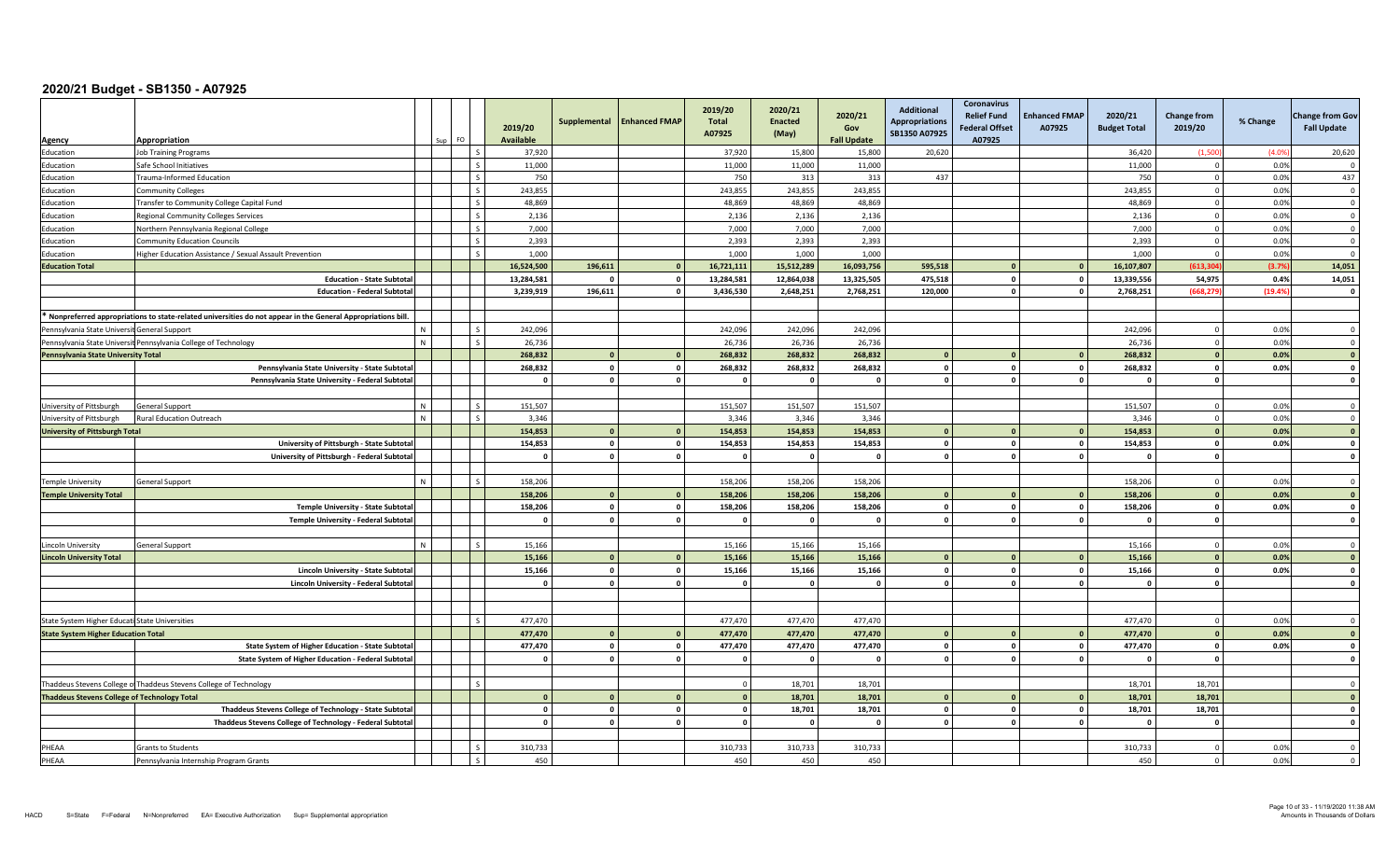|                                             |                                                                               | FO.                      | 2019/20<br><b>Available</b> | Supplemental            | <b>Enhanced FMAP</b>    | 2019/20<br><b>Total</b><br>A07925 | 2020/21<br><b>Enacted</b><br>(May) | 2020/21<br>Gov<br><b>Fall Update</b> | <b>Additional</b><br><b>Appropriations</b><br>SB1350 A07925 | <b>Coronavirus</b><br><b>Relief Fund</b><br><b>Federal Offset</b> | <b>Enhanced FMAP</b><br>A07925 | 2020/21<br><b>Budget Total</b> | <b>Change from</b><br>2019/20 | % Change     | <b>Change from Gov</b><br><b>Fall Update</b> |
|---------------------------------------------|-------------------------------------------------------------------------------|--------------------------|-----------------------------|-------------------------|-------------------------|-----------------------------------|------------------------------------|--------------------------------------|-------------------------------------------------------------|-------------------------------------------------------------------|--------------------------------|--------------------------------|-------------------------------|--------------|----------------------------------------------|
| Agency                                      | Appropriation                                                                 | Ιs                       |                             |                         |                         |                                   |                                    |                                      |                                                             | A07925                                                            |                                |                                |                               |              | $\Omega$                                     |
| PHEAA<br>PHEAA                              | Ready To Succeed Scholarships                                                 | $\sim$                   | 5,550<br>13,121             |                         |                         | 5,550                             | 5,550<br>13,121                    | 5,550<br>13,121                      |                                                             |                                                                   |                                | 5,550                          | $\Omega$                      | 0.0%<br>0.0% | $\Omega$                                     |
| PHEAA                                       | Matching Payments<br>nstitutional Assistance Grants                           | $\overline{\phantom{a}}$ | 26,521                      |                         |                         | 13,121<br>26,521                  | 26,521                             | 26,521                               |                                                             |                                                                   |                                | 13,121<br>26,521               | $\Omega$                      | 0.0%         | $\Omega$                                     |
| PHEAA                                       |                                                                               | l c                      | 2,358                       |                         |                         | 2.358                             | 2,358                              | 2,358                                |                                                             |                                                                   |                                | 2,358                          | $\Omega$                      | 0.0%         | $\overline{0}$                               |
|                                             | ligher Education for the Disadvantaged - Act 101                              | $\overline{\phantom{a}}$ | 49                          |                         |                         | 49                                | 49                                 | 49                                   |                                                             |                                                                   |                                | 49                             | $\overline{0}$                |              | $\overline{\mathbf{0}}$                      |
| PHEAA<br>PHEAA                              | Higher Education of Blind or Deaf Students<br>Bond-Hill Scholarship           | Ιs.                      | 800                         |                         |                         | 800                               | 800                                | 800                                  |                                                             |                                                                   |                                | 800                            | $\Omega$                      | 0.0%<br>0.0% | $\overline{0}$                               |
| PHEAA                                       |                                                                               | $\varsigma$              | 3,500                       |                         |                         | 3,500                             | 3,500                              | 3,500                                |                                                             |                                                                   |                                | 3,500                          | $\Omega$                      | 0.0%         | $\Omega$                                     |
| PHEAA                                       | Cheyney Keystone Academy                                                      | $\sim$                   | 6,300                       |                         |                         | 6,300                             | 6,300                              | 6,300                                |                                                             |                                                                   |                                | 6,300                          | $\Omega$                      | 0.0%         | $\Omega$                                     |
| PHEAA                                       | Fargeted Industry Scholarship Program<br>Primary Health Care Loan Forgiveness |                          | $\Omega$                    |                         |                         |                                   |                                    |                                      |                                                             |                                                                   |                                |                                | $\Omega$                      |              | $\Omega$                                     |
| PA Higher Education Assistance Agency Total |                                                                               |                          | 369,382                     | $\mathbf{0}$            | $\mathbf{0}$            | 369,382                           | 369,382                            | 369,382                              | $\mathbf{0}$                                                |                                                                   |                                | 369,382                        | $\mathbf{0}$                  | 0.0%         | $\overline{\mathbf{0}}$                      |
|                                             |                                                                               |                          | 369,382                     | $\mathbf 0$             | $\mathbf 0$             | 369,382                           | 369,382                            | 369,382                              | $\Omega$                                                    |                                                                   |                                | 369,382                        | $\mathbf{0}$                  | 0.0%         | $\mathbf 0$                                  |
|                                             | PA Higher Education Assistance Agency - State Subtota                         |                          | $\Omega$                    | $\overline{\mathbf{0}}$ | $\overline{\mathbf{0}}$ | $\Omega$                          | $\Omega$                           | $\Omega$                             | $\mathbf{0}$                                                |                                                                   |                                | $\mathbf{0}$                   | $\mathbf{0}$                  |              | $\mathbf{0}$                                 |
|                                             | PA Higher Education Assistance Agency - Federal Subtota                       |                          |                             |                         |                         |                                   |                                    |                                      |                                                             |                                                                   |                                |                                |                               |              |                                              |
| <b>Environmental Protection</b>             | <b>General Government Operations</b>                                          | $\sim$                   | 13,469                      |                         |                         | 13,469                            | 6,366                              | 15,279                               | 8,729                                                       |                                                                   |                                | 15,095                         | 1,626                         | 12.1%        | (184)                                        |
| <b>Environmental Protection</b>             | <b>Environmental Program Management</b>                                       | $\mathsf{L}$             | 27.920                      |                         |                         | 27.920                            | 13.589                             | 32.613                               | 18.452                                                      |                                                                   |                                | 32.041                         | 4,121                         | 14.8%        | (572)                                        |
| <b>Environmental Protection</b>             | Coastal Zone Management                                                       | ء ا                      | 4,700                       |                         |                         | 4,700                             | 4,700                              | 4,700                                |                                                             |                                                                   |                                | 4,700                          | $\Omega$                      | 0.0%         | $\overline{\mathbf{0}}$                      |
| <b>Environmental Protection</b>             | Construction Management Assistance Grants - Administration                    | l F.                     | 1,400                       |                         |                         | 1,400                             | 1,400                              | 1,400                                |                                                             |                                                                   |                                | 1,400                          | $\overline{0}$                | 0.0%         | $\overline{\mathbf{0}}$                      |
| <b>Environmental Protection</b>             | Storm Water Permitting Initiative                                             | ۱F                       | 2.300                       |                         |                         | 2.300                             | 2.300                              | 2.300                                |                                                             |                                                                   |                                | 2.300                          | $\Omega$                      | 0.0%         | $\Omega$                                     |
| <b>Environmental Protection</b>             | Safe Drinking Water Act - Management                                          | -F                       | 5,500                       |                         |                         | 5,500                             | 5,500                              | 5,500                                |                                                             |                                                                   |                                | 5,500                          | $\overline{0}$                | 0.0%         | $\overline{0}$                               |
| <b>Environmental Protection</b>             | Water Pollution Control Grants - Management                                   | - F                      | 5,500                       |                         |                         | 5,500                             | 5,500                              | 5,500                                |                                                             |                                                                   |                                | 5,500                          | $\Omega$                      | 0.0%         | $\Omega$                                     |
| <b>Environmental Protection</b>             | Air Pollution Control Grants - Management                                     | l F.                     | 3.200                       |                         |                         | 3.200                             | 3.200                              | 3.200                                |                                                             |                                                                   |                                | 3.200                          | $\Omega$                      | 0.0%         | $\Omega$                                     |
| <b>Environmental Protection</b>             | Surface Mine Conservation                                                     | L.F.                     | 6,500                       |                         |                         | 6,500                             | 6,500                              | 6,500                                |                                                             |                                                                   |                                | 6,500                          | $\mathbf 0$                   | 0.0%         | $\overline{\mathbf{0}}$                      |
| <b>Environmental Protection</b>             | Wetland Protection Fund                                                       | l F                      | 840                         |                         |                         | 840                               | 840                                | 840                                  |                                                             |                                                                   |                                | 840                            | $\Omega$                      | 0.0%         | $\overline{\mathbf{0}}$                      |
| <b>Environmental Protection</b>             | Diagnostic X-Ray Equipment Testing                                            | ΙF                       | 550                         |                         |                         | 550                               | 550                                | 550                                  |                                                             |                                                                   |                                | 550                            | $\overline{0}$                | 0.0%         | $\overline{0}$                               |
| <b>Environmental Protection</b>             | Water Quality Outreach Operator Training                                      | <b>F</b>                 | 200                         |                         |                         | 200                               | 200                                | 200                                  |                                                             |                                                                   |                                | 200                            | $\Omega$                      | 0.0%         | $\overline{0}$                               |
| <b>Environmental Protection</b>             | Water Quality Management Planning Grants                                      |                          | 1,150                       |                         |                         | 1,150                             | 1,150                              | 1,150                                |                                                             |                                                                   |                                | 1,150                          | $\Omega$                      | 0.0%         | $\Omega$                                     |
| <b>Environmental Protection</b>             | Small Operators Assistance                                                    | l F.                     | 300                         |                         |                         | 300                               | 300                                | 300                                  |                                                             |                                                                   |                                | 300                            | $\overline{0}$                | 0.0%         | $\Omega$                                     |
| <b>Environmental Protection</b>             | Wellhead Protection Fund                                                      | l F.                     | 250                         |                         |                         | 250                               | 250                                | 250                                  |                                                             |                                                                   |                                | 250                            | $\mathbf 0$                   | 0.0%         | $\mathbf 0$                                  |
| <b>Environmental Protection</b>             | Indoor Radon Abatement                                                        | l F.                     | 700                         |                         |                         | 700                               | 700                                | 700                                  |                                                             |                                                                   |                                | 700                            | $\overline{0}$                | 0.0%         | $\overline{\mathbf{0}}$                      |
| <b>Environmental Protection</b>             | Non-Point Source Implementation                                               | l F.                     | 14,800                      |                         |                         | 14.800                            | 14.800                             | 14.800                               |                                                             |                                                                   |                                | 14.800                         | $\Omega$                      | 0.0%         | $\Omega$                                     |
| <b>Environmental Protection</b>             | Hydroelectric Power Conservation Fund                                         |                          | 51                          |                         |                         | 51                                | 51                                 | 51                                   |                                                             |                                                                   |                                | 51                             | $\Omega$                      | 0.0%         | $\mathbf 0$                                  |
| <b>Environmental Protection</b>             | <b>Survey Studies</b>                                                         | l F.                     | 5,000                       |                         |                         | 5,000                             | 6,000                              | 6,000                                |                                                             |                                                                   |                                | 6,000                          | 1,000                         | 20.0%        | $\Omega$                                     |
| <b>Environmental Protection</b>             | National Dam Safety                                                           | ΙF                       | 1.500                       |                         |                         | 1.500                             | 1.500                              | 1.500                                |                                                             |                                                                   |                                | 1.500                          | $\Omega$                      | 0.0%         | $\Omega$                                     |
| <b>Environmental Protection</b>             | Training Reimbursement for Small Systems                                      | l F.                     | 3,500                       |                         |                         | 3,500                             | 3,500                              | 3,500                                |                                                             |                                                                   |                                | 3,500                          | $\mathbf 0$                   | 0.0%         | $\overline{0}$                               |
| <b>Environmental Protection</b>             | <b>State Energy Program</b>                                                   | L.F.                     | 15,000                      |                         |                         | 15,000                            | 15,000                             | 15,000                               |                                                             |                                                                   |                                | 15,000                         | $\overline{0}$                | 0.0%         | $\overline{0}$                               |
| <b>Environmental Protection</b>             | <b>Pollution Prevention</b>                                                   | l F.                     | 800                         |                         |                         | 800                               | 800                                | 800                                  |                                                             |                                                                   |                                | 800                            | $\overline{0}$                | 0.0%         | $\mathbf{0}$                                 |
| <b>Environmental Protection</b>             | Energy & Environmental Opportunities                                          | - F                      | 1,200                       |                         |                         | 1,200                             | 1,200                              | 1,200                                |                                                             |                                                                   |                                | 1,200                          | $\Omega$                      | 0.0%         | $\overline{0}$                               |
| <b>Environmental Protection</b>             | Surface Mine Conservation                                                     |                          | 680                         |                         |                         | 680                               | 680                                | 680                                  |                                                             |                                                                   |                                | 680                            | $\Omega$                      | 0.0%         | $\Omega$                                     |
| <b>Environmental Protection</b>             | Multipurpose Grants to States and Tribes                                      | ΙF                       | 600                         |                         |                         | 600                               | 600                                | 600                                  |                                                             |                                                                   |                                | 600                            | $\overline{0}$                | 0.0%         | $\Omega$                                     |
| <b>Environmental Protection</b>             | hesapeake Bay Agricultural Source Abatement                                   | Ιs                       | $\Omega$                    |                         |                         | $\Omega$                          | 1,239                              | 2,974                                | 1,696                                                       |                                                                   |                                | 2,935                          | 2,935                         |              | (39)                                         |
| <b>Environmental Protection</b>             | Chesapeake Bay Pollution Abatement                                            | l F.                     | 15,000                      |                         |                         | 15,000                            | 15,000                             | 15,000                               |                                                             |                                                                   |                                | 15,000                         | $\overline{0}$                | 0.0%         | $\Omega$                                     |
| <b>Environmental Protection</b>             | nvironmental Protection Operations                                            | $\mathsf{L}$             | 84.023                      |                         |                         | 84.023                            | 39.987                             | 95,969                               | 54,215                                                      |                                                                   |                                | 94.202                         | 10,179                        | 12.1%        | (1.767)                                      |
| <b>Environmental Protection</b>             | EPA Planning Grant - Administration                                           | - F                      | 8,400                       |                         |                         | 8,400                             | 8,400                              | 8,400                                |                                                             |                                                                   |                                | 8,400                          | $\overline{0}$                | 0.0%         | $\overline{\mathbf{0}}$                      |
| <b>Environmental Protection</b>             | Water Pollution Control Grants                                                |                          | 8,900                       |                         |                         | 8,900                             | 8,900                              | 8,900                                |                                                             |                                                                   |                                | 8,900                          | $\overline{0}$                | 0.0%         | $\Omega$                                     |
| <b>Environmental Protection</b>             | Air Pollution Control Grants                                                  | ء ا                      | 5,010                       |                         |                         | 5.010                             | 5.500                              | 5,500                                |                                                             |                                                                   |                                | 5.500                          | 490                           | 9.8%         | $\Omega$                                     |
| <b>Environmental Protection</b>             | Surface Mine Control and Reclamation                                          | l F.                     | 12,344                      |                         |                         | 12,344                            | 12,344                             | 12,344                               |                                                             |                                                                   |                                | 12,344                         | $\mathbf 0$                   | 0.0%         | $\overline{0}$                               |
| <b>Environmental Protection</b>             | Training & Education of Underground Coal Miners                               | l F                      | 1,700                       |                         |                         | 1,700                             | 1,700                              | 1,700                                |                                                             |                                                                   |                                | 1,700                          | $\overline{0}$                | 0.0%         | $\overline{0}$                               |
| <b>Environmental Protection</b>             | <b>Construction Management Assistance Grants</b>                              | ΙF                       | 350                         |                         |                         | 350                               | 350                                | 350                                  |                                                             |                                                                   |                                | 350                            | $\Omega$                      | 0.0%         | $\Omega$                                     |
| <b>Environmental Protection</b>             | Safe Drinking Water                                                           | <b>F</b>                 | 5,700                       |                         |                         | 5,700                             | 5,700                              | 5,700                                |                                                             |                                                                   |                                | 5,700                          | $\Omega$                      | 0.0%         | $\mathbf 0$                                  |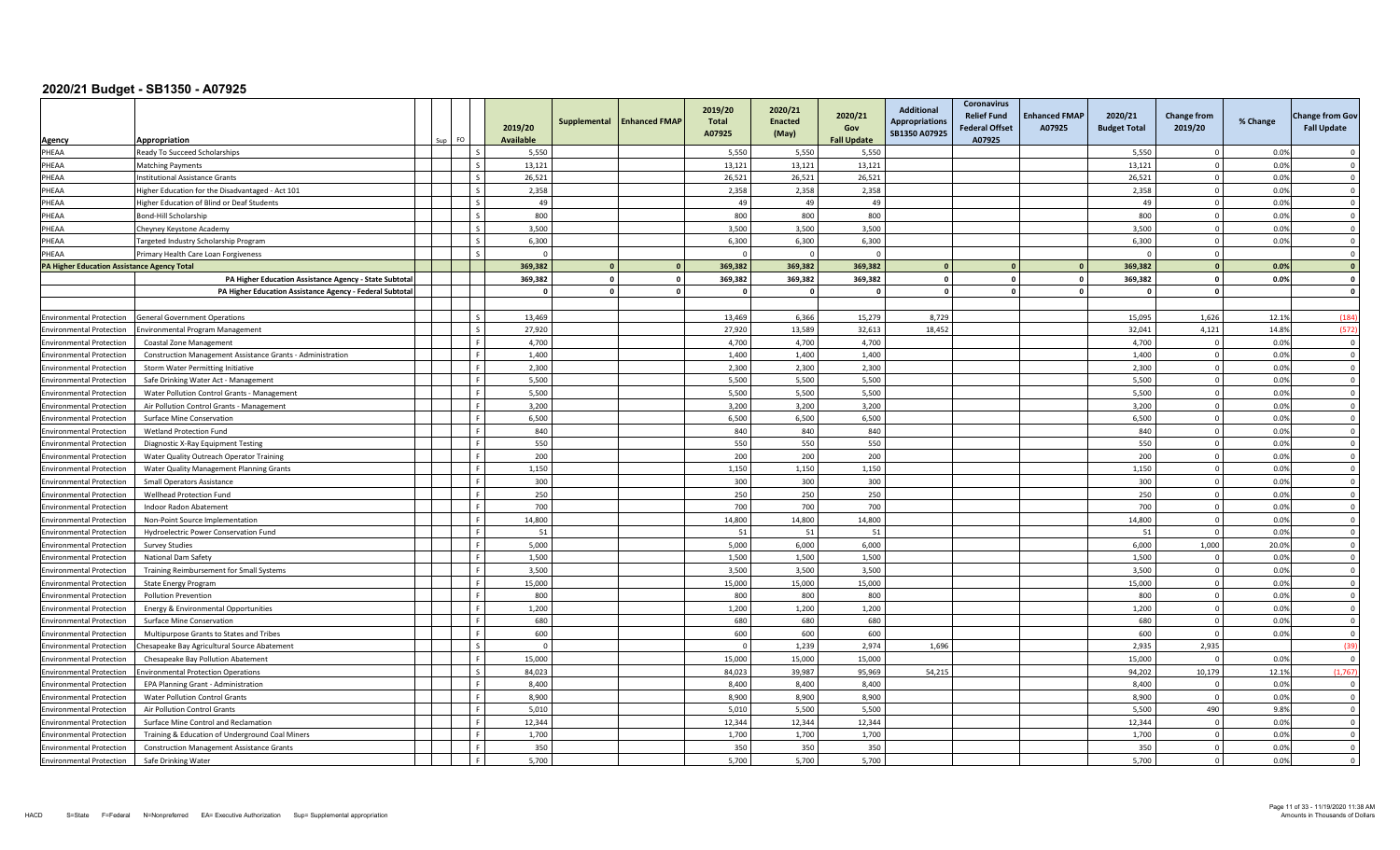| Agency                                | Appropriation                                                                                 |              | FO. |          | 2019/20<br><b>Available</b> | Supplemental   | <b>Enhanced FMAP</b> | 2019/20<br>Total<br>A07925 | 2020/21<br><b>Enacted</b><br>(May) | 2020/21<br>Gov<br><b>Fall Update</b> | <b>Additional</b><br><b>Appropriations</b><br>SB1350 A07925 | <b>Coronavirus</b><br><b>Relief Fund</b><br><b>Enhanced FMAP</b><br><b>Federal Offset</b><br>A07925<br>A07925 | 2020/21<br><b>Budget Total</b> | <b>Change from</b><br>2019/20 | % Change        | <b>Change from Gov</b><br><b>Fall Update</b> |
|---------------------------------------|-----------------------------------------------------------------------------------------------|--------------|-----|----------|-----------------------------|----------------|----------------------|----------------------------|------------------------------------|--------------------------------------|-------------------------------------------------------------|---------------------------------------------------------------------------------------------------------------|--------------------------------|-------------------------------|-----------------|----------------------------------------------|
| <b>Environmental Protection</b>       | Oil Pollution Spills Removal                                                                  |              |     |          | 1,000                       |                |                      | 1,000                      | 1,000                              | 1,000                                |                                                             |                                                                                                               | 1,000                          | $\Omega$                      | 0.0%            | $\bigcap$                                    |
| <b>Environmental Protection</b>       | <b>Black Fly Control and Research</b>                                                         |              |     |          | 3,357                       |                |                      | 3,357                      | 1,399                              | 3,357                                | 1,948                                                       |                                                                                                               | 3,347                          | (10)                          | (0.3%           | (10)                                         |
| <b>Environmental Protection</b>       | Vest Nile Virus Control (and Zika)                                                            |              |     |          | 5,378                       |                |                      | 5,378                      | 2,241                              | 5,378                                | 3,104                                                       |                                                                                                               | 5,345                          | (33)                          | (0.6%           | (33)                                         |
| <b>Environmental Protection</b>       | West Nile Virus and Zika Control                                                              |              |     |          | $\Omega$                    |                |                      |                            | $\Omega$                           | $\Omega$                             |                                                             |                                                                                                               |                                | $\sqrt{ }$                    |                 | $\Omega$                                     |
| <b>Environmental Protection</b>       | Delaware River Master (19/20 see also Environmental Stewardship Fund)                         |              |     |          | $\overline{0}$              |                |                      | $\Omega$                   | 16                                 | 38                                   | 22                                                          |                                                                                                               | 38                             | 38                            |                 | $\overline{0}$                               |
| <b>Environmental Protection</b>       | Susquehanna River Basin Commission (19/20 see also Environmental Stewardship Fund)            |              |     |          | $\Omega$                    |                |                      |                            | 86                                 | 205                                  | 119                                                         |                                                                                                               | 205                            | 205                           |                 | $\Omega$                                     |
| <b>Environmental Protection</b>       | Interstate Commission on the Potomac River (19/20 see also Environmental Stewardship Fund)    |              |     |          | $\overline{0}$              |                |                      |                            | 10                                 | 23                                   | 13                                                          |                                                                                                               | 23                             | 23                            |                 | $\Omega$                                     |
| <b>Environmental Protection</b>       | Delaware River Basin Commission (19/20 see also Environmental Stewardship Fund)               |              |     |          | $\overline{0}$              |                |                      |                            | 90                                 | 217                                  | 127                                                         |                                                                                                               | 217                            | 217                           |                 | $\overline{0}$                               |
| <b>Environmental Protection</b>       | Ohio River Valley Water Sanitation Commission (19/20 see also Environmental Stewardship Fund) |              |     |          | $\overline{0}$              |                |                      | $\Omega$                   | 28                                 | 68                                   | 40                                                          |                                                                                                               | 68                             | 68                            |                 | $\overline{0}$                               |
| <b>Environmental Protection</b>       | Chesapeake Bay Commission (19/20 see also Environmental Stewardship Fund)                     |              |     |          | $\overline{0}$              |                |                      | $\Omega$                   | 125                                | 300                                  | 175                                                         |                                                                                                               | 300                            | 300                           |                 | $\Omega$                                     |
| <b>Environmental Protection</b>       | Transfer to Conservation District Fund (19/20 see also Environmental Stewardship Fund         |              |     |          | $\overline{0}$              |                |                      | $\Omega$                   | 1,044                              | 2,506                                | 1,462                                                       |                                                                                                               | 2,506                          | 2,506                         |                 | $\overline{0}$                               |
| <b>Environmental Protection</b>       | Interstate Mining Commission (19/20 see also Environmental Stewardship Fund)                  |              |     |          | $\Omega$                    |                |                      |                            |                                    | 15                                   |                                                             |                                                                                                               | 15                             | 15                            |                 | $\Omega$                                     |
| <b>Environmental Protection Total</b> |                                                                                               |              |     |          | 268,772                     | $\mathbf{0}$   | $\Omega$             | 268.772                    | 202,341                            | 295,057                              | 90,111                                                      | $\Omega$                                                                                                      | 292,452                        | 23,680                        | 8.8%            | (2,605)                                      |
|                                       | <b>Environmental Protection - State Subtotal</b>                                              |              |     |          | 134.147                     | $\Omega$       | $\mathbf{0}$         | 134,147                    | 66,226                             | 158,942                              | 90,111                                                      | $\circ$<br>$\mathbf{0}$                                                                                       | 156,337                        | 22,190                        | 16.5%           | (2,605)                                      |
|                                       | <b>Environmental Protection - Federal Subtotal</b>                                            |              |     |          | 134.625                     | $\mathbf{0}$   | $\mathbf{0}$         | 134.625                    | 136,115                            | 136,115                              | $\mathbf{0}$                                                | $\circ$<br>$\mathbf{0}$                                                                                       | 136,115                        | 1,490                         | 1.1%            | $\mathbf{0}$                                 |
|                                       |                                                                                               |              |     |          |                             |                |                      |                            |                                    |                                      |                                                             |                                                                                                               |                                |                               |                 |                                              |
| <b>General Services</b>               | <b>General Government Operations</b>                                                          |              |     |          | 54,713                      |                |                      | 54,713                     | 22,797                             | 54,713                               | 30,901                                                      |                                                                                                               | 53,698                         | (1.015)                       | (1.9%           | (1,015)                                      |
| <b>General Services</b>               | Capitol Police Operations                                                                     |              |     |          | 13.398                      |                |                      | 13.398                     | 5.414                              | 13.398                               | 7.298                                                       |                                                                                                               | 12.712                         | (686)                         | (5.1%           | (686)                                        |
| <b>General Services</b>               | Rental and Municipal Charges                                                                  |              |     |          | 22,302                      |                |                      | 22,302                     | 11,351                             | 22,702                               | 11,351                                                      |                                                                                                               | 22,702                         | 400                           | 1.8%            | $\Omega$                                     |
| General Services                      | Jtility Costs                                                                                 |              |     |          | 22,748                      |                |                      | 22.748                     | 9.478                              | 23,946                               | 14,468                                                      |                                                                                                               | 23,946                         | 1.198                         | 5.3%            | $\overline{0}$                               |
| <b>General Services</b>               | <b>Excess Insurance Coverage</b>                                                              |              |     |          | 1,372                       |                |                      | 1,372                      | 3,872                              | 4,328                                | 456                                                         |                                                                                                               | 4,328                          | 2,956                         | 215.5%          | $\mathbf{0}$                                 |
| <b>General Services</b>               | Capitol Fire Protection                                                                       |              |     | l s      | 5,000                       |                |                      | 5,000                      | 2.083                              | 5,000                                | 2,917                                                       |                                                                                                               | 5,000                          | $\overline{0}$                | 0.0%            | $\Omega$                                     |
| <b>General Services Total</b>         |                                                                                               |              |     |          | 119,533                     | $\mathbf{0}$   | $\Omega$             | 119,533                    | 54,995                             | 124,087                              | 67,391                                                      | $\Omega$<br>$\Omega$                                                                                          | 122,386                        | 2,853                         | 2.4%            | (1,701)                                      |
|                                       | <b>General Services - State Subtotal</b>                                                      |              |     |          | 119,533                     | $\mathbf{0}$   | $\mathbf{0}$         | 119,533                    | 54,995                             | 124,087                              | 67,391                                                      | $\mathbf{0}$<br>$\circ$                                                                                       | 122,386                        | 2,853                         | 2.4%            | (1,701)                                      |
|                                       | <b>General Services - Federal Subtotal</b>                                                    |              |     |          | $\Omega$                    | $\Omega$       | $\Omega$             |                            | $\Omega$                           | $\overline{\mathbf{0}}$              |                                                             | $\Omega$<br>$\Omega$                                                                                          |                                | $\overline{0}$                |                 | - 0                                          |
|                                       |                                                                                               |              |     |          |                             |                |                      |                            |                                    |                                      |                                                             |                                                                                                               |                                |                               |                 |                                              |
| Health                                | <b>General Government Operations</b>                                                          |              |     |          | 26,283                      |                |                      | 26,283                     | 10,951                             | 26,283                               | 10,871                                                      |                                                                                                               | 21,822                         | (4, 461)                      | (17.09)         | (4, 461)                                     |
|                                       | COVID Relief - Health GGO                                                                     |              |     | $F \cap$ | $\Omega$                    |                |                      |                            |                                    |                                      |                                                             | 4.000                                                                                                         | 4.000                          | 4.000                         |                 | 4,000                                        |
|                                       | Subtotal - Health GGO                                                                         |              |     |          | 26,283                      | $\overline{0}$ |                      | 26,283                     | 10.951                             | 26,283                               | 10,871                                                      | 4.000<br>$\Omega$                                                                                             | 25,822                         | (461)                         | (1.8%           | (461)                                        |
| Health                                | WIC Administration and Operation                                                              |              |     |          | 42.959                      |                |                      | 42,959                     | 42.959                             | 42.959                               |                                                             |                                                                                                               | 42,959                         | $\Omega$                      | 0.0%            | $\overline{0}$                               |
| Health                                | <b>Health Assessment</b>                                                                      |              |     |          | 613                         |                |                      | 613                        | 613                                | 613                                  |                                                             |                                                                                                               | 613                            | $\overline{0}$<br>(25)        | 0.0%            | $\Omega$                                     |
| Health                                | PHHSBG - Administration and Operation                                                         |              |     |          | 4,549                       |                |                      | 4,549                      | 4,524<br>16.596                    | 4,524                                |                                                             |                                                                                                               | 4,524                          | 1,749                         | (0.5%           | $\mathbf 0$                                  |
| Health<br>Health                      | MCHSBG - Administration and Operation<br>Adult Blood Lead Epidemiology                        |              |     |          | 14,847<br>198               |                |                      | 14,847<br>198              | 167                                | 16,596<br>167                        |                                                             |                                                                                                               | 16,596<br>167                  | (31)                          | 11.8%<br>(15.7% | $\overline{0}$<br>$\overline{0}$             |
| Health                                | <b>EMS</b> for Children                                                                       |              |     |          | 304                         |                |                      | 304                        | 304                                | 304                                  |                                                             |                                                                                                               | 304                            | $\overline{0}$                | 0.0%            | $\mathbf 0$                                  |
| Health                                | TB - Administration and Operation                                                             |              |     |          | 1,070                       |                |                      | 1,070                      | 1,270                              | 1,270                                |                                                             |                                                                                                               | 1,270                          | 200                           | 18.7%           | $\overline{0}$                               |
| Health                                | Lead - Administration and Operation                                                           |              |     |          | 990                         |                |                      | 990                        | 990                                | 990                                  |                                                             |                                                                                                               | 990                            | $\Omega$                      | 0.0%            | $\Omega$                                     |
| Health                                | AIDS Health Education - Administration and Operation                                          |              |     |          | 8,511                       |                |                      | 8,511                      | 8,511                              | 8,511                                |                                                             |                                                                                                               | 8,511                          | $\overline{0}$                | 0.0%            | $\overline{0}$                               |
| Health                                | Primary Care Cooperative Agreements                                                           |              |     |          | 468                         |                |                      | 468                        | 463                                | 463                                  |                                                             |                                                                                                               | 463                            | (5)                           | (1.1%           | $\overline{0}$                               |
| Health                                | HIV / AIDS Surveillance                                                                       |              |     |          | 512                         |                |                      | 512                        | 444                                | 444                                  |                                                             |                                                                                                               | 444                            | (68)                          | (13.3%          | $\Omega$                                     |
| Health                                | HIV Care - Administration and Operation                                                       |              |     |          | 4,136                       |                |                      | 4,136                      | 4,136                              | 4,136                                |                                                             |                                                                                                               | 4,136                          | $\overline{\mathbf{0}}$       | 0.0%            | $\overline{0}$                               |
| Health                                | Cancer Prevention and Control                                                                 |              |     |          | 8,364                       |                |                      | 8,364                      | 7,921                              | 7,921                                |                                                             |                                                                                                               | 7,921                          | (443)                         | (5.3%           | $\overline{0}$                               |
| Health                                | Special Preparedness Initiatives                                                              |              |     |          | 500                         |                |                      | 500                        | 500                                | 500                                  |                                                             |                                                                                                               | 500                            | $\Omega$                      | 0.0%            | $\Omega$                                     |
| Health                                | State Loan Repayment Program                                                                  |              |     |          | 1,434                       |                |                      | 1,434                      | 1,415                              | 1,415                                |                                                             |                                                                                                               | 1,415                          | (19)                          | (1.3%           | $\mathbf 0$                                  |
| Health                                | <b>Environmental Public Health Tracking</b>                                                   |              |     |          | $\Omega$                    |                |                      |                            | 190                                | 190                                  |                                                             |                                                                                                               | 190                            | 190                           |                 | $\overline{0}$                               |
| Health                                | COVID - Public Health Emergency Preparedness and Response                                     | $C$ Sup      |     |          | $\overline{0}$              | 27,760         |                      | 27,760                     | $\overline{0}$                     | 4,665                                | 4,665                                                       |                                                                                                               | 4,665                          | (23.095                       | (83.29)         | $\Omega$                                     |
|                                       | COVID - Public Assistance                                                                     | $\mathbf{c}$ |     |          | $\mathbf 0$                 |                |                      | $\Omega$                   |                                    | 1,650                                |                                                             |                                                                                                               |                                | $\Omega$                      |                 | (1,650)                                      |
|                                       | COVID - Health Assessment                                                                     | $\epsilon$   |     |          | $\overline{0}$              |                |                      |                            |                                    | 103                                  | 103                                                         |                                                                                                               | 103                            | 103                           |                 | $\overline{0}$                               |
| Health                                | Diabetes Programs                                                                             |              |     |          | 200                         |                |                      | 200                        | 83                                 | 83                                   | 117                                                         |                                                                                                               | 200                            | $\Omega$                      | 0.0%            | 117                                          |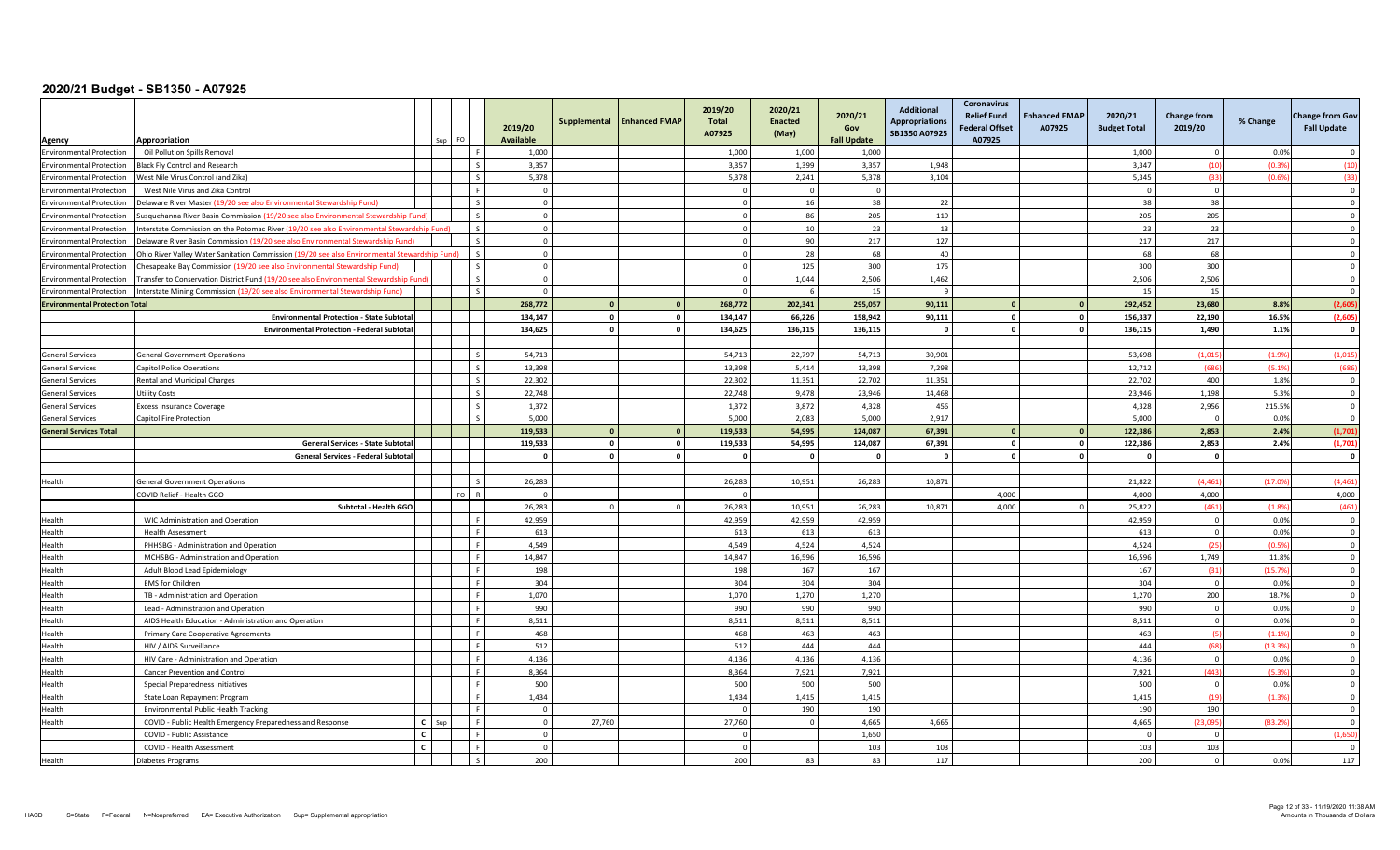| Agency           | Appropriation                                                   |                | Sur     | FO.                      | 2019/20<br><b>Available</b> | Supplemental | <b>Enhanced FMAP</b> | 2019/20<br><b>Total</b><br>A07925 | 2020/21<br><b>Enacted</b><br>(May) | 2020/21<br>Gov<br><b>Fall Update</b> | <b>Additional</b><br><b>Appropriations</b><br>SB1350 A07925 | Coronavirus<br><b>Relief Fund</b><br><b>Federal Offset</b><br>A07925 | <b>Enhanced FMAP</b><br>A07925 | 2020/21<br><b>Budget Total</b> | <b>Change from</b><br>2019/20    | % Change         | <b>Change from Gov</b><br><b>Fall Update</b> |
|------------------|-----------------------------------------------------------------|----------------|---------|--------------------------|-----------------------------|--------------|----------------------|-----------------------------------|------------------------------------|--------------------------------------|-------------------------------------------------------------|----------------------------------------------------------------------|--------------------------------|--------------------------------|----------------------------------|------------------|----------------------------------------------|
| Health           | <b>Quality Assurance</b>                                        |                |         | Ιs                       | 22,513                      |              |                      | 22,513                            | 9,797                              | 23,513                               | 13,296                                                      |                                                                      |                                | 23,093                         | 580                              | 2.6%             | (420                                         |
| Health           | Medicare - Health Service Agency Certification                  |                |         | ΙF                       | 14.100                      |              |                      | 14.100                            | 14.100                             | 14.100                               |                                                             |                                                                      |                                | 14.100                         | $\Omega$                         | 0.0%             | $\Omega$                                     |
|                  | COVID - Medicare - Health Service Agency Certification          |                |         | l F                      | $\Omega$                    | 14,984       |                      | 14,984                            |                                    | 2,185                                | 2,185                                                       |                                                                      |                                | 2,185                          | (12, 799)                        | (85.4%           | $\overline{\mathbf{0}}$                      |
| Health           | <b>Medicaid Certification</b>                                   |                |         | l F                      | 11,300                      |              |                      | 11,300                            | 11,300                             | 11,300                               |                                                             |                                                                      |                                | 11,300                         | $\overline{0}$                   | 0.0%             | $\Omega$                                     |
|                  | COVID - Medicaid Certification                                  | $\mathfrak{c}$ |         | l F                      | $\overline{0}$              | 14,843       |                      | 14,843                            |                                    | 1.750                                | 1.750                                                       |                                                                      |                                | 1,750                          | (13.093)                         | (88.29)          | $\overline{0}$                               |
| Health           | Health Innovation                                               |                |         | l s                      | 914                         |              |                      | 914                               | 256                                | 614                                  | 349                                                         |                                                                      |                                | 605                            | (309                             | (33.89)          | (9)                                          |
| Health           | Rural Health                                                    |                |         |                          | 20,800                      |              |                      | 20,800                            | 8,943                              | 8.943                                |                                                             |                                                                      |                                | 8,943                          | (11.857                          | (57.09           | $\Omega$                                     |
| Health           | Vital Statistics                                                |                |         | $\mathsf{L}$             | 100                         |              |                      | 100                               | 42                                 | 100                                  | 58                                                          |                                                                      |                                | 100                            | $\overline{0}$                   | 0.0%             | $\Omega$                                     |
| Health           | <b>Cooperative Health Statistics</b>                            |                |         | ΙF                       | 2,300                       |              |                      | 2,300                             | 2,182                              | 2,182                                |                                                             |                                                                      |                                | 2,182                          | (118)                            | (5.1%            | $\overline{\mathbf{0}}$                      |
| Health           | <b>Health Statistics</b>                                        |                |         | l F                      | 103                         |              |                      | 103                               | 103                                | 103                                  |                                                             |                                                                      |                                | 103                            | $\overline{0}$                   | 0.0%             | $\overline{0}$                               |
| Health           | Behavioral Risk Factor Surveilance System                       |                |         | l F                      | 535                         |              |                      | 535                               | 565                                | 565                                  |                                                             |                                                                      |                                | 565                            | 30                               | 5.6%             | $\overline{0}$                               |
| Health           | State Laboratory                                                |                |         | l s                      | 4,350                       |              |                      | 4,350                             | 1,813                              | 4,350                                | 2,456                                                       |                                                                      |                                | 4,269                          | (81)                             | (1.9%            | (81)                                         |
| Health           | Clinical Laboratory Improvement                                 |                |         | l F                      | 680                         |              |                      | 680                               | 674                                | 674                                  |                                                             |                                                                      |                                | 674                            | (6)                              | (0.9%            | $\Omega$                                     |
| Health           | Epidemiology and Laboratory Surveillance and Response           |                |         |                          | 8,775                       |              |                      | 8.775                             | 6,327                              | 6.327                                |                                                             |                                                                      |                                | 6,327                          | (2.448)                          | (27.99)          | $\Omega$                                     |
|                  | COVID - Epidemiology and Laboratory Surveillance and Response   |                |         | l e                      | $\overline{0}$              | 293.156      |                      | 293.156                           | $\Omega$                           | 29,223                               | 29,223                                                      |                                                                      |                                | 29.223                         | (263.933)                        | (90.09)          | $\Omega$                                     |
| Health           | Food Emergency Responses                                        |                |         | l F                      | 305                         |              |                      | 305                               | 305                                | 305                                  |                                                             |                                                                      |                                | 305                            | $\Omega$                         | 0.09             | $\Omega$                                     |
|                  |                                                                 |                |         |                          |                             |              |                      |                                   |                                    |                                      |                                                             |                                                                      |                                |                                |                                  |                  |                                              |
| Health           | <b>State Health Care Centers</b>                                |                |         | l s                      | 22,505                      |              |                      | 22,505                            | 9,377                              | 22,505                               | 2,677                                                       |                                                                      |                                | 12,054                         | (10.451)                         | (46.49)          | (10, 451)                                    |
|                  | COVID Relief - State Health Care Centers (from Restricted Acct) |                |         | FO <sub>R</sub>          | $\Omega$                    |              |                      |                                   |                                    |                                      |                                                             | 10,000                                                               |                                | 10,000                         | 10.000                           |                  | 10,000                                       |
|                  | Subtotal - State Health Care Centers                            |                |         |                          | 22.505                      | $\Omega$     | $\Omega$             | 22.505                            | 9.377                              | 22.505                               | 2.677                                                       | 10.000                                                               |                                | 22,054                         | (451)                            | (2.09)           | (451)                                        |
| Health           | Disease Control Immunization                                    |                |         | l F                      | 11,899                      |              |                      | 11,899                            | 14,269                             | 14,269                               |                                                             |                                                                      |                                | 14,269                         | 2,370                            | 19.9%            | $\overline{0}$                               |
| Health           | PHHSBG - Block Program Services                                 |                |         | L.F.                     | 7,995                       |              |                      | 7,995                             | 7,108                              | 7,108                                |                                                             |                                                                      |                                | 7,108                          | (887)                            | (11.19)          | $\overline{\mathbf{0}}$                      |
| Health           | Preventive Health Special Projects                              |                |         | l e                      | 3,579                       |              |                      | 3,579                             | 2.788                              | 2,788                                |                                                             |                                                                      |                                | 2,788                          | (791)                            | (22.19)          | $\overline{0}$                               |
| Health           | <b>Collaborative Chronic Disease Programs</b>                   |                |         | ΙF                       | 5,927                       |              |                      | 5,927                             | 5,591                              | 5,591                                |                                                             |                                                                      |                                | 5,591                          | (336)                            | (5.79)           | $\mathbf 0$                                  |
| Health           | Sexual Violence Prevention and Education                        |                |         | l e                      | 1.843                       |              |                      | 1.843                             | 1.673                              | 1.673                                |                                                             |                                                                      |                                | 1,673                          | (170)                            | (9.2%            | $\Omega$                                     |
| Health           | Live Healthy                                                    |                |         | Lε                       | 5,458                       |              |                      | 5,458                             | 4,703                              | 4,703                                |                                                             |                                                                      |                                | 4,703                          | (755)                            | (13.89)          | $\Omega$                                     |
| Health           | COVID - Disease Control Immunization                            |                |         | F                        | $\mathbf 0$                 | 4,345        |                      | 4,345                             |                                    | 6,412                                | 6,412                                                       |                                                                      |                                | 6,412                          | 2,067                            | 47.6%            | $\overline{\mathbf{0}}$                      |
| Health           | Sexually Transmitted Disease Screening and Treatment            |                |         | $\mathsf{I}$             | 1,757                       |              |                      | 1,757                             | 732                                | 1,757                                | 1,002                                                       |                                                                      |                                | 1,734                          | (23)                             | (1.39)           | (23)                                         |
| Health           | Survey and Follow-Up - Sexually Transmitted Diseases            |                |         | l F                      | 2.895                       |              |                      | 2,895                             | 3.195                              | 3.195                                |                                                             |                                                                      |                                | 3,195                          | 300                              | 10.4%            | $\overline{0}$                               |
| Health           | Achieving Better Care - MAP Administration                      |                |         | $\overline{\phantom{a}}$ | 2.672                       |              |                      | 2.672                             | 1.137                              | 2.729                                | 1.578                                                       |                                                                      |                                | 2.715                          | 43                               | 1.6%             | (14)                                         |
| Health           | <b>Prescription Drug Monitoring</b>                             |                |         | l F                      | 10,701                      |              |                      | 10,701                            | 18,124                             | 18,124                               |                                                             |                                                                      |                                | 18,124                         | 7,423                            | 69.4%            | $\overline{\mathbf{0}}$                      |
| Health           | Primary Health Care Practitioner                                |                |         | $\mathsf{I}$ s           | 4,550                       |              |                      | 4,550                             | 1,896                              | 4,550                                | 2,654                                                       |                                                                      |                                | 4,550                          | $\overline{0}$                   | 0.0%             | $\Omega$                                     |
| Health           | Community Based Health Care Subsidy                             |                |         | $\mathsf{L}$             | 2.125                       |              |                      | 2.125                             | 833                                | 2.000                                | 1.167                                                       |                                                                      |                                | 2.000                          | (125)                            | (5.9%            | $\overline{0}$                               |
| Health           | Newborn Screening                                               |                |         | $\mathsf{L}$             | 7,092                       |              |                      | 7,092                             | 2,955                              | 7,092                                | 4,137                                                       |                                                                      |                                | 7,092                          | $\overline{0}$                   | 0.0%             | $\overline{\mathbf{0}}$                      |
| Health           | <b>Cancer Screening Services</b>                                |                |         | $\mathsf{L}$             | 2.563                       |              |                      | 2.563                             | 1.068                              | 2,563                                | 1,495                                                       |                                                                      |                                | 2.563                          | $\Omega$                         | 0.0%             | $\overline{0}$                               |
| Health           | AIDS Programs and Special Pharmaceutical Services               |                |         | $\mathsf{L}$             | 12,436                      |              |                      | 12,436                            | 4.348                              | 10,436                               | 5,566                                                       |                                                                      |                                | 9,914                          | (2.522)                          | (20.3%           | (522)                                        |
| Health           | AIDS Health Education                                           |                |         | l F                      | 2,613                       |              |                      | 2,613                             | 2,613                              | 2,613                                |                                                             |                                                                      |                                | 2,613                          | $\overline{0}$                   | 0.0%             | $\overline{\mathbf{0}}$                      |
| Health           | HIV Care                                                        |                |         | l F<br>ΙF.               | 61.864                      |              |                      | 61.864                            | 61,864                             | 61,864                               |                                                             |                                                                      |                                | 61,864                         | $\Omega$                         | 0.0%             | $\overline{0}$                               |
| Health           | COVID- Ryan White and HIV Care                                  |                | $C$ Sun | l F                      | 1.242                       |              |                      | 1.242                             | $\Omega$                           | $\Omega$                             |                                                             |                                                                      |                                | $\Omega$                       | (1, 242)                         | (100.09)         | $\Omega$                                     |
| Health           | Housing Opportunities for People with AIDS                      | $C$ Sur        |         | l F                      | 3,737<br>448                |              |                      | 3,737                             | 4,079<br>$\Omega$                  | 4,079<br>$\Omega$                    |                                                             |                                                                      |                                | 4,079<br>$\Omega$              | 342<br>(448)                     | 9.2%<br>(100.09) | $\Omega$                                     |
| Health           | COVID - Housing for Persons with AIDS                           |                |         | $\mathsf{L}$             |                             |              |                      | 448                               |                                    |                                      |                                                             |                                                                      |                                |                                |                                  |                  | $\overline{0}$                               |
| Health           | <b>Regional Cancer Institutes</b>                               |                |         |                          | 1,200<br>34.620             |              |                      | 1,200<br>34.620                   | 500<br>14.425                      | 500<br>34.620                        | 700<br>20,195                                               |                                                                      |                                | 1,200<br>34.620                | $\overline{0}$<br>$\overline{0}$ | 0.0%<br>0.0%     | 700<br>$\Omega$                              |
| Health<br>Health | <b>School District Health Services</b>                          |                |         | l s                      | 25,421                      |              |                      |                                   | 25,421                             | 25,421                               |                                                             |                                                                      |                                | 25,421                         | $\overline{0}$                   | 0.0%             | $\Omega$                                     |
|                  | <b>Local Health Departments</b>                                 |                |         |                          |                             |              |                      | 25,421                            |                                    |                                      |                                                             |                                                                      |                                |                                | $\circ$                          | 0.0%             | $\Omega$                                     |
| Health           | Local Health - Environmental                                    |                |         |                          | 2,389                       |              |                      | 2,389                             | 995                                | 2,389                                | 1,394                                                       |                                                                      |                                | 2,389                          |                                  |                  | $\Omega$                                     |
| Health           | Maternal and Child Health                                       |                |         | $\mathsf{L}$             | 1,533                       |              |                      | $\mathbf 0$<br>1,533              | 569                                | 1,235                                | 436                                                         |                                                                      |                                | 1,005                          | (528)                            | (34.49)          | (230                                         |
|                  | <b>COVID - Screening Newborns</b>                               |                |         | $FQ$ $F$                 |                             |              | 190                  | 190                               | $\Omega$                           | 270                                  |                                                             |                                                                      | 360                            | 360                            | 170                              | 89.5%            |                                              |
|                  | Subtotal - Maternal and Child Health                            |                |         |                          | 1,533                       | $\circ$      | 190                  | 1,723                             | 569                                | 1,505                                | 436                                                         | $\Omega$                                                             | 360                            | 1,365                          | (358)                            | (20.89)          | 90<br>(140)                                  |
|                  |                                                                 |                |         |                          |                             |              |                      |                                   |                                    |                                      |                                                             |                                                                      |                                |                                |                                  |                  |                                              |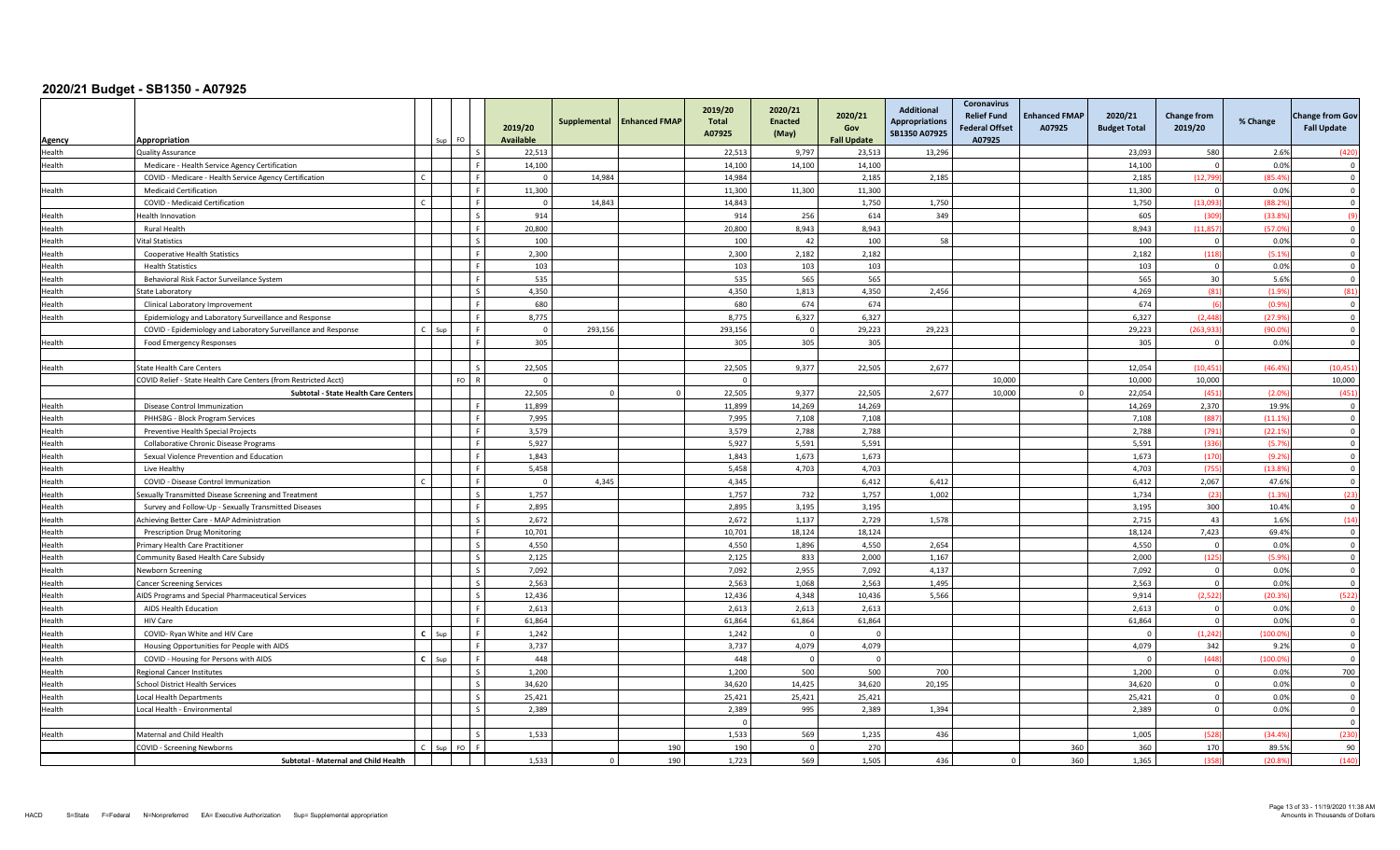|                       | Appropriation                                                                 |              |     | FO.                      | 2019/20<br><b>Available</b> | Supplemental | <b>Enhanced FMAP</b> | 2019/20<br><b>Total</b><br>A07925 | 2020/21<br><b>Enacted</b><br>(May) | 2020/21<br>Gov<br><b>Fall Update</b> | <b>Additional</b><br><b>Appropriations</b><br>SB1350 A07925 | <b>Coronavirus</b><br><b>Relief Fund</b><br><b>Federal Offset</b><br>A07925 | <b>Enhanced FMAP</b><br>A07925 | 2020/21<br><b>Budget Total</b> | <b>Change from</b><br>2019/20 | % Change | <b>Change from Gov</b><br><b>Fall Update</b> |
|-----------------------|-------------------------------------------------------------------------------|--------------|-----|--------------------------|-----------------------------|--------------|----------------------|-----------------------------------|------------------------------------|--------------------------------------|-------------------------------------------------------------|-----------------------------------------------------------------------------|--------------------------------|--------------------------------|-------------------------------|----------|----------------------------------------------|
| Agency<br>Health      | MCH Lead Poisoning Prevention and Abatement                                   |              |     | Lε                       | 2,930                       |              |                      | 2,930                             | 2,375                              | 2,375                                |                                                             |                                                                             |                                | 2,375                          | (555                          | (18.99)  | $\Omega$                                     |
| Health                | MCHSBG - Program Services                                                     |              |     | ΙF                       | 17,792                      |              |                      | 17,792                            | 20,500                             | 20,500                               |                                                             |                                                                             |                                | 20,500                         | 2,708                         | 15.2%    | $\Omega$                                     |
| Health                | Women, Infants and Children (WIC)                                             |              |     | Iя                       | 278,219                     |              |                      | 278,219                           | 278,219                            | 278,219                              |                                                             |                                                                             |                                | 278,219                        | $\overline{0}$                | 0.0%     | $\overline{0}$                               |
| Health                | <b>Abstinence Education</b>                                                   |              |     | Iя                       | 4,609                       |              |                      | 4,609                             | 4,609                              | 4,609                                |                                                             |                                                                             |                                | 4,609                          | $\overline{0}$                | 0.0%     | $\mathbf 0$                                  |
| Health                | <b>Traumatic Brain Injury</b>                                                 |              |     | Iг                       | 465                         |              |                      | 465                               | 465                                | 465                                  |                                                             |                                                                             |                                | 465                            | $\overline{0}$                | 0.0%     | $\mathbf 0$                                  |
| Health                | Family Health Special Projects                                                |              |     | Lε                       | 4,203                       |              |                      | 4.203                             | 4.557                              | 4.557                                |                                                             |                                                                             |                                | 4.557                          | 354                           | 8.4%     | $\Omega$                                     |
| Health                | <b>Screening Newborns</b>                                                     |              |     |                          | 1,669                       |              |                      | 1,669                             | 1,669                              | 1,669                                |                                                             |                                                                             |                                | 1.669                          | $\Omega$                      | 0.0%     | $\Omega$                                     |
| Health                | Newborn Hearing Screening and Intervention                                    |              |     | ΙF                       | 527                         |              |                      | 527                               | 527                                | 527                                  |                                                             |                                                                             |                                | 527                            | $\overline{0}$                | 0.0%     | $\Omega$                                     |
| Health                | <b>Teenage Pregnancy Prevention</b>                                           |              |     | Iя                       | 5,383                       |              |                      | 5.383                             | 5,383                              | 5,383                                |                                                             |                                                                             |                                | 5,383                          | $\Omega$                      | 0.0%     | $\overline{\mathbf{0}}$                      |
| Health                | COVID - Special Supplemental Food Service Program for Women, Infants and Chil | $\mathsf{C}$ | Sup | I F                      | 14,069                      |              |                      | 14,069                            | $\overline{0}$                     | $\overline{0}$                       |                                                             |                                                                             |                                | $\overline{0}$                 | (14.069)                      | (100.09) | $\overline{0}$                               |
| Health                | <b>Tuberculosis Screening and Treatment</b>                                   |              |     | l s                      | 913                         |              |                      | 913                               | 380                                | 913                                  | 533                                                         |                                                                             |                                | 913                            | $\overline{0}$                | 0.0%     | $\overline{0}$                               |
| Health                | <b>Tuberculosis Control Program</b>                                           |              |     | ΙF                       | 326                         |              |                      | 326                               | 326                                | 326                                  |                                                             |                                                                             |                                | 326                            | $\overline{0}$                | 0.0%     | $\Omega$                                     |
| Health                | <b>Renal Dialysis</b>                                                         |              |     | I۶                       | 6,300                       |              |                      | 6,300                             | 2,625                              | 6,300                                | 3,675                                                       |                                                                             |                                | 6,300                          | $\Omega$                      | 0.0%     | $\Omega$                                     |
| Health                | Services for Children with Special Needs                                      |              |     | $\overline{\phantom{a}}$ | 1,728                       |              |                      | 1,728                             | 720                                | 1,728                                | 1,008                                                       |                                                                             |                                | 1,728                          | $\Omega$                      | 0.0%     | $\Omega$                                     |
| Health                | Adult Cystic Fibrosis and Other Chronic Respiratory Illnesses                 |              |     | l s                      | 750                         |              |                      | 750                               | 313                                | 575                                  | 437                                                         |                                                                             |                                | 750                            | $\overline{0}$                | 0.0%     | 175                                          |
| Health                | Cooley's Anemia                                                               |              |     | l s                      | 100                         |              |                      | 100                               | 42                                 | 100                                  | 58                                                          |                                                                             |                                | 100                            | $\overline{0}$                | 0.0%     | $\overline{\mathbf{0}}$                      |
| Health                | Hemophilia                                                                    |              |     | l s                      | 959                         |              |                      | 959                               | 400                                | 959                                  | 559                                                         |                                                                             |                                | 959                            | $\overline{0}$                | 0.0%     | $\overline{0}$                               |
| Health                | Lupus                                                                         |              |     | l s                      | 100                         |              |                      | 100                               | 42                                 | 42                                   | 58                                                          |                                                                             |                                | 100                            | $\overline{0}$                | 0.0%     | 58                                           |
| Health                | Sickle Cell                                                                   |              |     | $\overline{\phantom{a}}$ | 1,260                       |              |                      | 1,260                             | 525                                | 1,260                                | 735                                                         |                                                                             |                                | 1,260                          | $\Omega$                      | 0.0%     | $\Omega$                                     |
| Health                | Lyme Disease                                                                  |              |     | I۰                       | 3,000                       |              |                      | 3,000                             | 1,250                              | 2,708                                | 1,750                                                       |                                                                             |                                | 3,000                          | $\overline{0}$                | 0.0%     | 292                                          |
| Health                | Regional Poison Control Centers                                               |              |     | I۰                       | 700                         |              |                      | 700                               | 292                                | 292                                  | 408                                                         |                                                                             |                                | 700                            | $\Omega$                      | 0.0%     | 408                                          |
| Health                | <b>Trauma Prevention</b>                                                      |              |     | l s                      | 460                         |              |                      | 460                               | 192                                | 192                                  | 268                                                         |                                                                             |                                | 460                            | $\overline{0}$                | 0.0%     | 268                                          |
| Health                | <b>Epilepsy Support Services</b>                                              |              |     | $\overline{\phantom{a}}$ | 550                         |              |                      | 550                               | 229                                | 229                                  | 321                                                         |                                                                             |                                | 550                            | $\overline{0}$                | 0.0%     | 321                                          |
| Health                | Bio-Technology Research                                                       |              |     | l s                      | 7,700                       |              |                      | 7,700                             | 3,208                              | 3,208                                | 4,492                                                       |                                                                             |                                | 7,700                          | $\overline{0}$                | 0.0%     | 4,492                                        |
| Health                | Tourette Syndrome                                                             |              |     | l s                      | 150                         |              |                      | 150                               | 63                                 | 63                                   | 87                                                          |                                                                             |                                | 150                            | $\Omega$                      | 0.0%     | 87                                           |
| Health                | Amyotrophic Lateral Sclerosis Support Services                                |              |     |                          | 850                         |              |                      | 850                               | 354                                | 354                                  | 496                                                         |                                                                             |                                | 850                            | $\Omega$                      | 0.0%     | 496                                          |
| Health                | Leukemia/Lymphoma                                                             |              |     | l s                      | 200                         |              |                      | 200                               | 83                                 | 83                                   | 117                                                         |                                                                             |                                | 200                            | $\overline{0}$                | 0.0%     | 117                                          |
| Health                | Medical Marijuana Program                                                     |              |     | l s                      | $\Omega$                    |              |                      | $\Omega$                          | $\Omega$                           | $\Omega$                             |                                                             |                                                                             |                                | $\Omega$                       | $\Omega$                      |          | $\Omega$                                     |
| <b>Health Total</b>   |                                                                               |              |     |                          | 799,689                     | 355,088      | 190                  | 1,154,967                         | 678.055                            | 818.143                              | 129,488                                                     | 14,000                                                                      | 360                            | 821.903                        | (333.064                      |          | 3,760                                        |
|                       | <b>Health - State Subtota</b>                                                 |              |     |                          | 200,943                     |              | $\mathbf 0$          | 200,943                           | 97,916                             | 191.746                              | 85,150                                                      |                                                                             | $\Omega$                       | 183.066                        | (17, 877)                     | (8.99)   | (8,680)                                      |
|                       | <b>Health - Federal Subtota</b>                                               |              |     |                          | 598,746                     | 355,088      | 190                  | 954,024                           | 580,139                            | 626,397                              | 44,338                                                      | $\Omega$                                                                    | 360                            | 624,837                        | (329, 187)                    | (34.5)   | (1, 560)                                     |
|                       | Health - Coronavirus Relief Fund Restricted Subtota                           |              |     |                          | $\Omega$                    | $\Omega$     | $\mathbf 0$          | $\Omega$                          | $\Omega$                           | $\Omega$                             | $\Omega$                                                    | 14,000                                                                      |                                | 14,000                         | 14,000                        |          | 14,000                                       |
|                       |                                                                               |              |     |                          |                             |              |                      |                                   |                                    |                                      |                                                             |                                                                             |                                |                                |                               |          |                                              |
|                       | <b>Federal Offset</b>                                                         |              |     |                          | $\Omega$                    | $\Omega$     | 190                  | 190                               | $\Omega$                           | 270                                  | $\Omega$                                                    | 14,000                                                                      | 360                            | 14,360                         | 14,170                        | 7457.9%  |                                              |
|                       | <b>State + Federal Offset</b>                                                 |              |     |                          | 200,943                     | $\Omega$     | 190                  | 201,133                           | 97,916                             | 192,016                              | 85,150                                                      | 14,000                                                                      | 360                            | 197,426                        | (3,707)                       | (1.8)    |                                              |
|                       |                                                                               |              |     |                          |                             |              |                      |                                   |                                    |                                      |                                                             |                                                                             |                                |                                |                               |          |                                              |
| <b>Human Services</b> | <b>General Government Operations</b>                                          |              |     | I۶                       | 107,884                     |              |                      | 107,884                           | 44.952                             | 107,884                              | 61,283                                                      |                                                                             |                                | 106,235                        | (1.649)                       | (1.5%    | (1,649)                                      |
| <b>Human Services</b> | Medical Assistance - Administration                                           |              |     | Lε                       | 31,392                      |              |                      | 31,392                            | 33,509                             | 33,509                               |                                                             |                                                                             |                                | 33,509                         | 2,117                         | 6.7%     | $\overline{\mathbf{0}}$                      |
| <b>Human Services</b> | SNAP - Administration                                                         |              |     | Iя                       | 6,535                       |              |                      | 6,535                             | 6,582                              | 6,582                                |                                                             |                                                                             |                                | 6,582                          | 47                            | 0.7%     | $\overline{\mathbf{0}}$                      |
| <b>Human Services</b> | SSBG - Administration                                                         |              |     | Iя                       | 325                         |              |                      | 325                               | 358                                | 358                                  |                                                             |                                                                             |                                | 358                            | 33                            | 10.2%    | $\overline{0}$                               |
| <b>Human Services</b> | TANFBG - Administration                                                       |              |     | Lε                       | 13,898                      |              |                      | 13,898                            | 15,208                             | 15,208                               |                                                             |                                                                             |                                | 15,208                         | 1,310                         | 9.4%     | $\overline{\mathbf{0}}$                      |
| <b>Human Services</b> | <b>CCDFBG</b> - Administration                                                |              |     | Lε                       | 28,640                      |              |                      | 28,640                            | 31,201                             | 31,201                               |                                                             |                                                                             |                                | 31,201                         | 2,561                         | 8.9%     | $\Omega$                                     |
| Human Services        | COVID - CCDFBG - Administration                                               | $C$ Sup      |     |                          | 2,000                       | (2,00)       |                      |                                   | $\Omega$                           | $\Omega$                             |                                                             |                                                                             |                                | $\Omega$                       | $\Omega$                      |          | $\Omega$                                     |
| <b>Human Services</b> | COVID - Crisis Support Line                                                   | $\epsilon$   | Sup | Iя                       | 500                         | (500         |                      | $\Omega$                          | $\Omega$                           | $\Omega$                             |                                                             |                                                                             |                                | $\Omega$                       | $\overline{0}$                |          | $\overline{\mathbf{0}}$                      |
| <b>Human Services</b> | Child Welfare - Title IV-E - Administration                                   |              |     | l e                      | 7,891                       |              |                      | 7,891                             | 7,492                              | 7,492                                |                                                             |                                                                             |                                | 7,492                          | (399)                         | (5.19)   | $\overline{0}$                               |
| Human Services        | Child Welfare Services - Administration                                       |              |     | I F                      | 941                         |              |                      | 941                               | 867                                | 867                                  |                                                             |                                                                             |                                | 867                            | (74)                          | (7.9%    | $\overline{0}$                               |
| <b>Human Services</b> | Community Based Family Resource and Support-Administration                    |              |     | Iя                       | 689                         |              |                      | 689                               | 689                                | 689                                  |                                                             |                                                                             |                                | 689                            | $\overline{0}$                | 0.0%     | $\mathbf 0$                                  |
| <b>Human Services</b> | Developmental Disabilities - Basic Support                                    |              |     | Lε                       | 4,353                       |              |                      | 4,353                             | 4,157                              | 4,157                                |                                                             |                                                                             |                                | 4,157                          | (196)                         | (4.59)   | $\Omega$                                     |
| <b>Human Services</b> | Disabled Education - Administration                                           |              |     |                          | 714                         |              |                      | 714                               | 90                                 | 90                                   |                                                             |                                                                             |                                | 90                             | (624)                         | (87.49)  | $\Omega$                                     |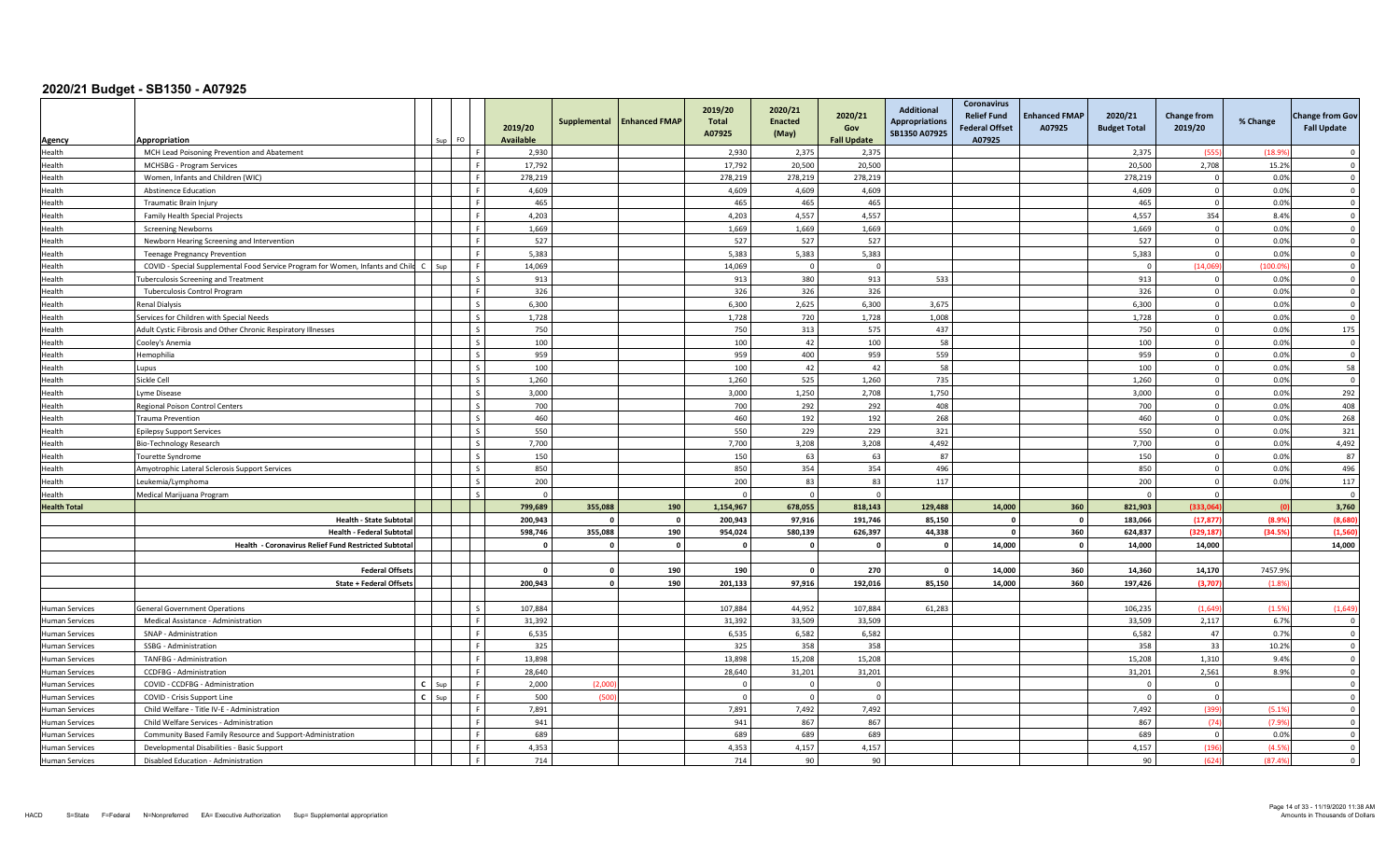| Agency                | Appropriation                                        |              |     | FO.            | 2019/20<br><b>Available</b> | Supplemental | <b>Enhanced FMAP</b> | 2019/20<br><b>Total</b><br>A07925 | 2020/21<br><b>Enacted</b><br>(May) | 2020/21<br>Gov<br><b>Fall Update</b> | <b>Additional</b><br><b>Appropriations</b><br>SB1350 A07925 | <b>Coronavirus</b><br><b>Relief Fund</b><br><b>Federal Offset</b><br>A07925 | <b>Enhanced FMAP</b><br>A07925 | 2020/21<br><b>Budget Total</b> | <b>Change from</b><br>2019/20 | % Change | <b>Change from Gov</b><br><b>Fall Update</b> |
|-----------------------|------------------------------------------------------|--------------|-----|----------------|-----------------------------|--------------|----------------------|-----------------------------------|------------------------------------|--------------------------------------|-------------------------------------------------------------|-----------------------------------------------------------------------------|--------------------------------|--------------------------------|-------------------------------|----------|----------------------------------------------|
| <b>Human Services</b> | Early Headstart Expansion Program                    |              |     |                | 14,950                      |              |                      | 14,950                            | 14,950                             | 14,950                               |                                                             |                                                                             |                                | 14,950                         | $\overline{0}$                | 0.0%     | $\Omega$                                     |
| <b>Human Services</b> | Early Learning Challenge Grant - Administration      |              |     |                | 131                         |              |                      | 131                               |                                    | $\Omega$                             |                                                             |                                                                             |                                | - 0                            | (131)                         | (100.09) | $\Omega$                                     |
| <b>Human Services</b> | MCH - Administration                                 |              |     | $\mathbf{r}$   | 196                         |              |                      | 196                               | 207                                | 207                                  |                                                             |                                                                             |                                | 207                            | 11                            | 5.6%     | $\Omega$                                     |
| <b>Human Services</b> | MHSBG - Administration                               |              |     |                | 579                         |              |                      | 579                               | 979                                | 979                                  |                                                             |                                                                             |                                | 979                            | 400                           | 69.1%    | $\Omega$                                     |
| <b>Human Services</b> | Refugees and Persons Seeking Asylum - Administration |              |     |                | 2,810                       |              |                      | 2,810                             | 1,942                              | 1,942                                |                                                             |                                                                             |                                | 1,942                          | (868)                         | (30.9%   | $\overline{0}$                               |
|                       |                                                      |              |     |                | $\Omega$                    |              |                      |                                   |                                    |                                      |                                                             |                                                                             |                                |                                |                               |          | $\Omega$                                     |
| <b>Human Services</b> | nformation Systems                                   |              |     |                | 86,206                      |              |                      | 86,206                            | 35,919                             | 86,206                               | 49,986                                                      |                                                                             |                                | 85,905                         | (301)                         | (0.39)   | (301)                                        |
| <b>Human Services</b> | COVID - CHIP - Information Systems                   |              |     | FO             |                             |              | 115                  | 115                               |                                    | 226                                  |                                                             |                                                                             | 301                            | 301                            | 186                           | 161.7%   | 75                                           |
|                       | <b>Subtotal - Information Systems</b>                |              |     |                | 86,206                      | $\Omega$     | 115                  | 86,321                            | 35,919                             | 86,432                               | 49,986                                                      |                                                                             | 301                            | 86,206                         | (115)                         | (0.1%    | (226)                                        |
| <b>Human Services</b> | Medical Assistance - Information Systems             |              |     | F              | 108,784                     |              |                      | 108,784                           | 100,307                            | 100,307                              |                                                             |                                                                             |                                | 100,307                        | (8.477)                       | (7.8%    | $\overline{0}$                               |
| <b>Human Services</b> | SNAP - Information Systems                           |              |     | F.             | 27,711                      |              |                      | 27,711                            | 28,114                             | 28,114                               |                                                             |                                                                             |                                | 28,114                         | 403                           | 1.59     | $\overline{0}$                               |
| <b>Human Services</b> | <b>TANFBG - Information Systems</b>                  |              |     | <b>F</b>       | 12,631                      |              |                      | 12,631                            | 11,189                             | 11,189                               |                                                             |                                                                             |                                | 11,189                         | (1.442)                       | (11.49)  | $\Omega$                                     |
| <b>Human Services</b> | Child Welfare - Title IV-E - Information Systems     |              |     |                | 14,382                      |              |                      | 14,382                            | 8,510                              | 8,510                                |                                                             |                                                                             |                                | 8,510                          | (5, 872)                      | (40.89)  | $\Omega$                                     |
| <b>Human Services</b> | Child Support Enforcement - Information Systems      |              |     |                | 9,272                       |              |                      | 9,272                             | 9,639                              | 9,639                                |                                                             |                                                                             |                                | 9,639                          | 367                           | 4.0%     | $\Omega$                                     |
| <b>Human Services</b> | CHIP - Information Systems                           |              |     | $\mathbf{F}$   | 9,541                       |              |                      | 9,541                             | 14.868                             | 14.868                               |                                                             |                                                                             |                                | 14,868                         | 5,327                         | 55.8%    | $\Omega$                                     |
| <b>Human Services</b> | County Administration - Statewide                    |              |     | $\mathsf{S}$   | 43,813                      |              |                      | 43,813                            | 19,505                             | 46,813                               | 26,334                                                      |                                                                             |                                | 45,839                         | 2,026                         | 4.6%     | (974)                                        |
| Human Services        | Medical Assistance - Statewide                       |              |     | F.             | 65,227                      |              |                      | 65,227                            | 65,058                             | 65,058                               |                                                             |                                                                             |                                | 65,058                         | (169)                         | (0.3%    | $\overline{0}$                               |
| <b>Human Services</b> | Food Stamps - Statewide                              |              |     | $\mathbf{F}$   | 39,406                      |              |                      | 39,406                            | 38.484                             | 38,484                               |                                                             |                                                                             |                                | 38.484                         | (922)                         | (2.3%    | $\Omega$                                     |
| <b>Human Services</b> | TANFBG - Statewide                                   |              |     |                | 1,072                       |              |                      | 1,072                             | 1,072                              | 1,072                                |                                                             |                                                                             |                                | 1,072                          | $\overline{0}$                | 0.0%     | $\Omega$                                     |
| <b>Human Services</b> | ARRA - Health Information Technology                 |              |     |                | 12,291                      |              |                      | 12,291                            | 12,385                             | 12,385                               |                                                             |                                                                             |                                | 12,385                         | 94                            | 0.8%     | $\Omega$                                     |
| <b>Human Services</b> | CHIP - Statewide                                     |              |     |                | $\Omega$                    |              |                      |                                   |                                    | 1,700                                | 1,700                                                       |                                                                             |                                | 1,700                          | 1,700                         |          | $\sqrt{ }$                                   |
| <b>Human Services</b> | County Assistance Offices                            |              |     | $\zeta$        | 253,850                     |              |                      | 253,850                           | 106,396                            | 255,350                              | 140,807                                                     |                                                                             |                                | 247,203                        | (6.647)                       | (2.69)   | (8, 147)                                     |
| <b>Human Services</b> | Medical Assistance - County Assistance               |              |     | F.             | 238,251                     |              |                      | 238,251                           | 202,042                            | 202,042                              | 45,000                                                      |                                                                             |                                | 247,042                        | 8,791                         | 3.7%     | 45,000                                       |
| <b>Human Services</b> | <b>TANFBG - County Assistance</b>                    |              |     | -F             | 55.689                      |              |                      | 55,689                            | 51,037                             | 51,037                               |                                                             |                                                                             |                                | 51,037                         | (4.652)                       | (8.4%    | $\Omega$                                     |
| <b>Human Services</b> | SNAP - County Assistance Offices                     |              |     |                | 132,394                     |              |                      | 132,394                           | 128,490                            | 128,490                              |                                                             |                                                                             |                                | 128,490                        | (3,904)                       | (2.9%    | $\Omega$                                     |
| <b>Human Services</b> | SSBG - County Assistance                             |              |     |                | 3,000                       |              |                      | 3,000                             | 3,000                              | 3,000                                |                                                             |                                                                             |                                | 3,000                          | $\overline{0}$                | 0.0%     | $\Omega$                                     |
| <b>Human Services</b> | LIHEABG - Administration                             |              |     |                | 28.859                      |              |                      | 28,859                            | 27,000                             | 27,000                               |                                                             |                                                                             |                                | 27,000                         | (1.859)                       | (6.49)   | $\overline{\mathbf{0}}$                      |
| <b>Human Services</b> | COVID- LIHEABG - Administration and Audit Costs      | $\mathbf{c}$ |     | $\mathbf{F}$   | 3,493                       |              |                      | 3,493                             |                                    | $\Omega$                             |                                                             |                                                                             |                                | $\Omega$                       | (3.493)                       | (100.09) | $\overline{\mathbf{0}}$                      |
| <b>Human Services</b> | CCDFBG - County Assistance Offices                   |              |     | F              | $\overline{0}$              |              |                      | $\Omega$                          | $\Omega$                           | $\Omega$                             |                                                             |                                                                             |                                | $\Omega$                       | $\overline{0}$                |          | $\overline{\mathbf{0}}$                      |
|                       |                                                      |              |     |                |                             |              |                      |                                   |                                    |                                      |                                                             |                                                                             |                                |                                |                               |          | $\Omega$                                     |
| <b>Human Services</b> | Children's Health Insurance Administration           |              |     |                | 786                         |              |                      | 786                               | 463                                | 821                                  | 226                                                         |                                                                             |                                | 689                            | (97)                          | (12.39)  | (132)                                        |
| <b>Human Services</b> | COVID - Children's Health Insurance Administration   | $\epsilon$   |     | FO I           | $\overline{0}$              |              | 325                  | 325                               | $\Omega$                           | 397                                  |                                                             |                                                                             | 529                            | 529                            | 204                           | 62.8%    | 132                                          |
|                       | <b>Subtotal - CHIP Administration</b>                |              |     |                | 786                         | $\Omega$     | 325                  | 1,111                             | 463                                | 1,218                                | 226                                                         |                                                                             | 529                            | 1,218                          | 107                           | 9.6%     | $\overline{0}$                               |
| <b>Human Services</b> | Children's Health Insurance Administration           |              |     |                | 5,254                       |              |                      | 5,254                             | 4,955                              | 4,955                                |                                                             |                                                                             |                                | 4,955                          | (299)                         | (5.7%    | $\overline{\mathbf{0}}$                      |
| <b>Human Services</b> | <b>Child Support Enforcement</b>                     |              |     | $\varsigma$    | 14,298                      |              |                      | 14,298                            | 6,791                              | 16,298                               | 9,459                                                       |                                                                             |                                | 16,250                         | 1,952                         | 13.7%    | (48)                                         |
| <b>Human Services</b> | Child Support Enforcement - Title IV - D             |              |     |                | 156,738                     |              |                      | 156,738                           | 159,007                            | 159,007                              |                                                             |                                                                             |                                | 159,007                        | 2,269                         | 1.4%     | $\Omega$                                     |
| <b>Human Services</b> | lew Directions                                       |              |     |                | 15,182                      |              |                      | 15,182                            | 6.534                              | 15,682                               | 8,591                                                       |                                                                             |                                | 15,125                         | (57)                          | (0.4%    | (557)                                        |
| <b>Human Services</b> | <b>TANFBG - New Directions</b>                       |              |     | $\blacksquare$ | 111,346                     |              |                      | 111,346                           | 126,197                            | 126,197                              |                                                             |                                                                             |                                | 126,197                        | 14,851                        | 13.3%    | $\overline{\mathbf{0}}$                      |
| <b>Human Services</b> | Medical Assistance - New Directions                  |              |     | $\mathbf{E}$   | 14,141                      |              |                      | 14,141                            | 8,161                              | 8,161                                | 7,000                                                       |                                                                             |                                | 15,161                         | 1,020                         | 7.2%     | 7,000                                        |
| <b>Human Services</b> | Food Stamps - New Directions                         |              |     | F.             | 15,364                      |              |                      | 15,364                            | 15,381                             | 15,381                               |                                                             |                                                                             |                                | 15,381                         | 17                            | 0.1%     | $\overline{\mathbf{0}}$                      |
|                       |                                                      |              |     |                |                             |              |                      |                                   |                                    |                                      |                                                             |                                                                             |                                |                                |                               |          | $\Omega$                                     |
| <b>Human Services</b> | outh Development Institutions and Forestry Camps     |              |     |                | 61,199                      |              |                      | 61,199                            | 26,541                             | 66,198                               | 8,341                                                       |                                                                             |                                | 34.882                         | (26.317)                      | (43.09)  | (31.316)                                     |
|                       | COVID Relief - Youth Development Institutions        |              |     | FO.            | $\Omega$                    |              |                      |                                   |                                    |                                      |                                                             | 30,000                                                                      |                                | 30,000                         | 30,000                        |          | 30,000                                       |
|                       | <b>Subtotal - Youth Development Institutions</b>     |              |     |                | 61,199                      | $\Omega$     | $\Omega$             | 61,199                            | 26,541                             | 66,198                               | 8,341                                                       | 30,000                                                                      |                                | 64,882                         | 3,683                         | 6.0%     | (1, 316)                                     |
| <b>Human Services</b> | SSBG - Basic Institutional Program                   |              |     |                | 10,000                      |              |                      | 10,000                            | 10,000                             | 10,000                               |                                                             |                                                                             |                                | 10,000                         | $\overline{0}$                | 0.0%     | $\overline{\mathbf{0}}$                      |
| <b>Human Services</b> | <b>Food Nutrition Services</b>                       |              |     | $\mathbf{F}$   | 650                         |              |                      | 650                               | 650                                | 650                                  |                                                             |                                                                             |                                | 650                            | $\overline{0}$                | 0.0%     | $^{\circ}$                                   |
| <b>Human Services</b> | Mental Health Services                               |              | Sur |                | 791,819                     |              |                      | 791,819                           | 334,654                            | 833,947                              | 490,043                                                     |                                                                             |                                | 824,697                        | 32,878                        | 4.2%     | (9,250)                                      |
| <b>Human Services</b> | COVID - Medical Assistance - Mental Health           |              |     | FO.            | $\Omega$                    |              | 11.350               | 11.350                            |                                    | 15.876                               |                                                             |                                                                             | 21.168                         | 21.168                         | 9.818                         | 86.5%    | 5,292                                        |
|                       | <b>Subtotal - Mental Health Services</b>             |              |     |                | 791,819                     | <sup>0</sup> | 11,350               | 803,169                           | 334,654                            | 849,823                              | 490,043                                                     |                                                                             | 21,168                         | 845,865                        | 42.696                        | 5.3%     | (3,95)                                       |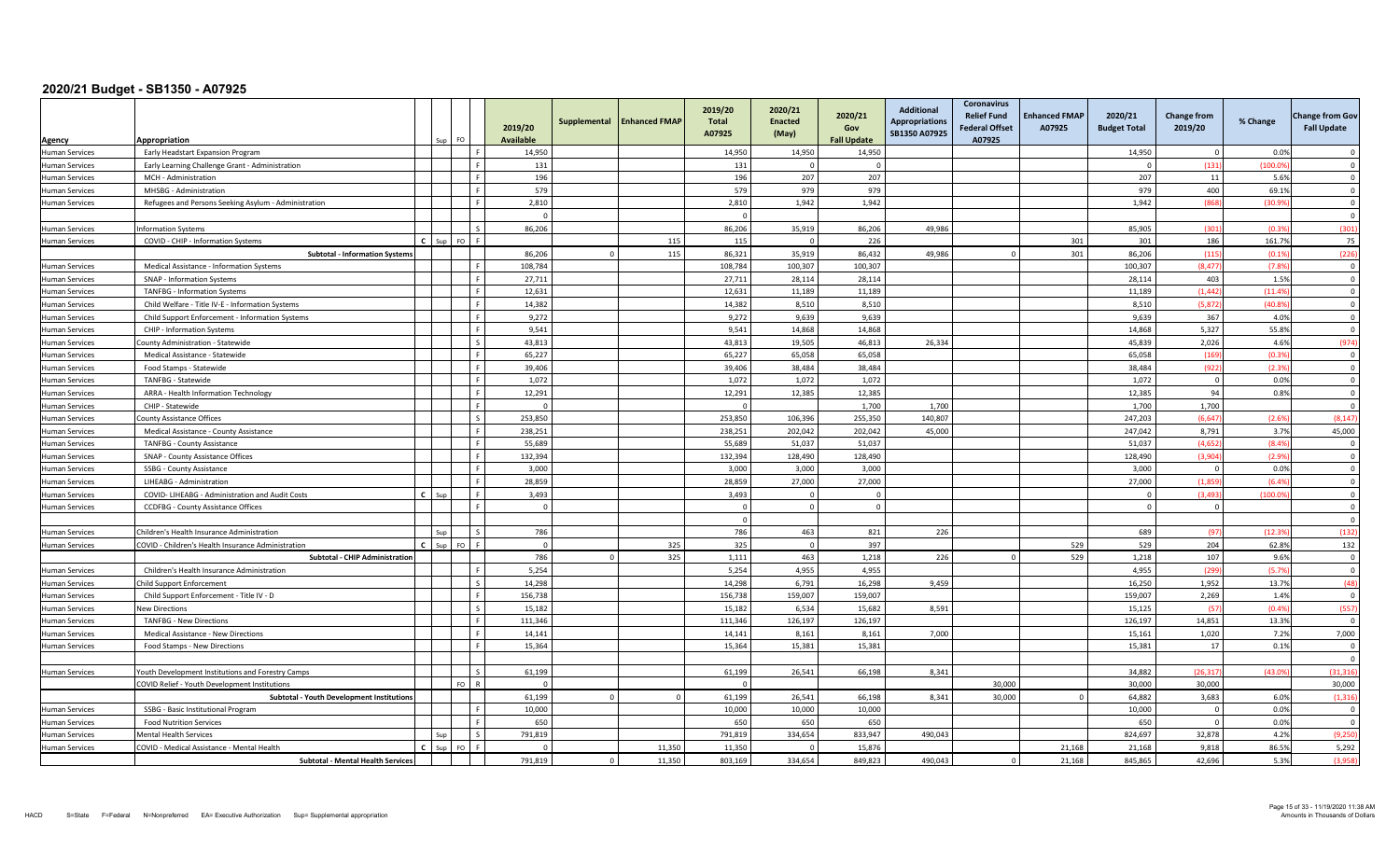| Agency                | Appropriation                                                 |              |     | FO.           | 2019/20<br><b>Available</b> | Supplemental   | <b>Enhanced FMAP</b> | 2019/20<br><b>Total</b><br>A07925 | 2020/21<br><b>Enacted</b><br>(May) | 2020/21<br>Gov<br><b>Fall Update</b> | <b>Additional</b><br><b>Appropriations</b><br>SB1350 A07925 | <b>Coronavirus</b><br><b>Relief Fund</b><br><b>Federal Offset</b><br>A07925 | <b>Enhanced FMAP</b><br>A07925 | 2020/21<br><b>Budget Total</b>                                                | <b>Change from</b><br>2019/20 | % Change | <b>Change from Gov</b><br><b>Fall Update</b> |
|-----------------------|---------------------------------------------------------------|--------------|-----|---------------|-----------------------------|----------------|----------------------|-----------------------------------|------------------------------------|--------------------------------------|-------------------------------------------------------------|-----------------------------------------------------------------------------|--------------------------------|-------------------------------------------------------------------------------|-------------------------------|----------|----------------------------------------------|
| <b>Human Services</b> | Medical Assistance - Mental Health                            |              |     |               | 203,542                     |                |                      | 203,542                           | 178,590                            | 178,590                              |                                                             |                                                                             |                                | 178,590                                                                       | (24, 952)                     | (12.3)   | $\Omega$                                     |
|                       | COVID - Direct Relief to Providers/State Hospitals            | $\mathbf{c}$ | Sun |               | 737                         |                |                      | 737                               |                                    | 2,187                                | 2,187                                                       |                                                                             |                                | 2,187                                                                         | 1,450                         | 196.7%   | - 0                                          |
|                       | COVID - Crisis Counselling                                    | $\mathbf{r}$ |     |               | $\overline{0}$              | 755            |                      | 755                               |                                    |                                      | 1,127                                                       |                                                                             |                                | 1,127                                                                         | 372                           | 49.3%    | 1,127                                        |
| <b>Human Services</b> | Medicare Services - State Mental Hospitals                    |              |     |               | 20,983                      |                |                      | 20,983                            | 17,900                             | 17,900                               |                                                             |                                                                             |                                | 17,900                                                                        | (3.083)                       | (14.79)  | $\overline{\mathbf{0}}$                      |
| <b>Human Services</b> | <b>Homeless Mentally III</b>                                  |              |     |               | 2,496                       |                |                      | 2,496                             | 2,496                              | 2,496                                |                                                             |                                                                             |                                | 2,496                                                                         | $\overline{0}$                | 0.0%     | $\Omega$                                     |
| <b>Human Services</b> | MHSBG - Community Mental Health Services                      |              |     |               | 28,100                      |                |                      | 28,100                            | 32,000                             | 32,000                               |                                                             |                                                                             |                                | 32,000                                                                        | 3,900                         | 13.9%    | $\overline{0}$                               |
| <b>Human Services</b> | SSBG - Community Mental Health Services                       |              |     |               | 10,366                      |                |                      | 10,366                            | 10,366                             | 10,366                               |                                                             |                                                                             |                                | 10,366                                                                        | $\overline{0}$                | 0.0%     | $\Omega$                                     |
| <b>Human Services</b> | Suicide Prevention                                            |              |     |               | 1,496                       |                |                      | 1,496                             | 1,896                              | 1,896                                |                                                             |                                                                             |                                | 1,896                                                                         | 400                           | 26.7%    | $\Omega$                                     |
| <b>Human Services</b> | Mental Health Data Infrastructure                             |              |     | $\mathbf{E}$  | 145                         |                |                      | 145                               | 145                                | 145                                  |                                                             |                                                                             |                                | 145                                                                           | $\mathbf 0$                   | 0.0%     | $\overline{\mathbf{0}}$                      |
| <b>Human Services</b> | Child Mental Health Initiative                                |              |     | $\mathbf{r}$  | $\overline{0}$              |                |                      | $\bigcap$                         | $\Omega$                           | $\Omega$                             |                                                             |                                                                             |                                | $\Omega$                                                                      | $\overline{0}$                |          | $\overline{\mathbf{0}}$                      |
| <b>Human Services</b> | Promoting Integration of Health Care                          |              |     | F.            | 3,500                       |                |                      | 3,500                             | 3,500                              | 3,500                                |                                                             |                                                                             |                                | 3,500                                                                         | $\overline{0}$                | 0.0%     | $\overline{0}$                               |
| <b>Human Services</b> | Integrating Primary and Behavioral Healthcare                 |              |     |               | $\overline{0}$              |                |                      |                                   | $\Omega$                           | $\Omega$                             |                                                             |                                                                             |                                | $\Omega$                                                                      | $\overline{0}$                |          | $\overline{\mathbf{0}}$                      |
| <b>Human Services</b> | Systems of Care Expansion Implementation                      |              |     |               | 7,000                       |                |                      | 7,000                             | 7,000                              | 7,000                                |                                                             |                                                                             |                                | 7,000                                                                         | $\mathsf 0$                   | 0.0%     | $\Omega$                                     |
| <b>Human Services</b> | Mental Health - Safe Schools                                  |              |     |               | $\overline{0}$              |                |                      |                                   | $\Omega$                           | $\Omega$                             |                                                             |                                                                             |                                | $\Omega$                                                                      | $\mathbf{0}$                  |          | $\Omega$                                     |
| <b>Human Services</b> | <b>Project LAUNCH</b>                                         |              |     | $\mathbb{R}$  | 15                          |                |                      | 15                                | $\Omega$                           | $\Omega$                             |                                                             |                                                                             |                                | $\overline{0}$                                                                | (15)                          | (100.09) | $\overline{0}$                               |
| <b>Human Services</b> | Youth Suicide Prevention                                      |              |     | $\mathbf{F}$  | 736                         |                |                      | 736                               | 736                                | 736                                  |                                                             |                                                                             |                                | 736                                                                           | $\overline{0}$                | 0.0%     | $\overline{\mathbf{0}}$                      |
| <b>Human Services</b> | <b>Transition Age Youth</b>                                   |              |     | $\mathbf{E}$  | 1,500                       |                |                      | 1,500                             | 1,500                              | 1,500                                |                                                             |                                                                             |                                | 1,500                                                                         | $\overline{0}$                | 0.0%     | $\overline{0}$                               |
| <b>Human Services</b> | Early Childhood Mental Health                                 |              |     | -F            | 500                         |                |                      | 500                               | 500                                | 500                                  |                                                             |                                                                             |                                | 500                                                                           | $\circ$                       | 0.0%     | $\overline{0}$                               |
| <b>Human Services</b> | Treatment for Individuals Experiencing Homelessness           |              |     |               | 1,000                       |                |                      | 1,000                             | 1,000                              | 1,000                                |                                                             |                                                                             |                                | 1,000                                                                         | $\mathbf 0$                   | 0.0%     | $\overline{0}$                               |
| <b>Human Services</b> | Adolescents and Young Adults at High Risk for Psychosis       |              |     |               | 400                         |                |                      | 400                               | 400                                | 400                                  |                                                             |                                                                             |                                | 400                                                                           | $\Omega$                      | 0.0%     | $\Omega$                                     |
|                       |                                                               |              |     |               |                             |                |                      |                                   |                                    |                                      |                                                             |                                                                             |                                |                                                                               |                               |          | $\Omega$                                     |
| <b>Human Services</b> | tellectual Disabilities - State Centers                       |              |     |               | 106,810                     |                |                      | 106,810                           | 48,186                             | 108,678                              | 53,208                                                      |                                                                             |                                | 101,394                                                                       | (5, 416)                      | (5.1%    | (7, 284)                                     |
| <b>Human Services</b> | COVID - Medical Assistance - State Centers                    |              |     | EQ.           | $\sqrt{2}$                  |                | 8.836                | 8.836                             |                                    | 11.717                               |                                                             |                                                                             | 15.623                         | 15.623                                                                        | 6.787                         | 76.8%    | 3,906                                        |
|                       | Subtotal - Intellectual Disabilities - State Centers          |              |     |               | 106,810                     | $\overline{0}$ | 8,836                | 115,646                           | 48,186                             | 120,395                              | 53,208                                                      |                                                                             | 15,623                         | 117,017                                                                       | 1,371                         | 1.2%     | (3, 378)                                     |
| <b>Human Services</b> | Medical Assistance - State Centers                            |              |     |               | 166.059                     |                |                      | 166.059                           | 149.795                            | 153,059                              | 3,264                                                       |                                                                             |                                | 153.059                                                                       | (13.000)                      | (7.8%    | $\Omega$                                     |
|                       | COVID - Direct Relief to Providers/State Centers              | $\mathbf{C}$ | Sur |               | 41                          | 448            |                      | 489                               | $\Omega$                           | 363                                  | 363                                                         |                                                                             |                                | 363                                                                           | (126)                         | (25.8%   | $\overline{0}$                               |
| <b>Human Services</b> | Medicare Services - State Centers                             |              |     |               | 505                         |                |                      | 505                               | 507                                | 507                                  |                                                             |                                                                             |                                | 507                                                                           | $\overline{2}$                | 0.4%     | $\Omega$                                     |
| <b>Human Services</b> | Cash Grants                                                   |              |     |               | 14,987                      |                |                      | 14.987                            | 7,620                              | 13,740                               | 6,120                                                       |                                                                             |                                | 13,740                                                                        | (1, 247)                      | (8.3%    | $\Omega$                                     |
| <b>Human Services</b> | TANFBG - Cash Grants                                          |              |     | $\mathbf{E}$  | 189,319                     |                |                      | 189,319                           | 207,093                            | 207,093                              |                                                             |                                                                             |                                | 207,093                                                                       | 17,774                        | 9.4%     | $\overline{\mathbf{0}}$                      |
| <b>Human Services</b> | Other Federal Support - Cash Grants                           |              |     |               | 6,428                       |                |                      | 6,428                             | 6,428                              | 6,428                                |                                                             |                                                                             |                                | 6,428                                                                         | $\Omega$                      | 0.0%     | $\Omega$                                     |
| <b>Human Services</b> | LIHEABG - Low-Income Families and Individuals-Program         |              |     |               | 188,563                     |                |                      | 188,563                           | 188,563                            | 188,563                              |                                                             |                                                                             |                                | 188,563                                                                       | $\circ$                       | 0.0%     | $\overline{0}$                               |
| <b>Human Services</b> | COVID - LIHEABG - Program                                     |              |     |               | 31,439                      |                |                      | 31,439                            |                                    | $\Omega$                             |                                                             |                                                                             |                                |                                                                               | (31, 439)                     | (100.09) | $\overline{0}$                               |
| <b>Human Services</b> | Refugees and Persons Seeking Asylum - Social Services         |              |     |               | 14,758                      |                |                      | 14,758                            | 14,758                             | 14,758                               |                                                             |                                                                             |                                | 14,758                                                                        | $\Omega$                      | 0.0%     | $\Omega$                                     |
|                       | COVID - Refugees and Persons Seeking Asylum - Social Services |              |     | F             | $\Omega$                    | 421            |                      | 421                               |                                    |                                      |                                                             |                                                                             |                                |                                                                               | (421)                         | (100.09) | $\overline{\mathbf{0}}$                      |
| <b>Human Services</b> | Supplemental Grants - Aged, Blind and Disabled                |              |     | $\varsigma$   | 121,363                     |                |                      | 121,363                           | 51,190                             | 121,804                              | 70,614                                                      |                                                                             |                                | 121,804                                                                       | 441                           | 0.4%     | $\Omega$                                     |
|                       |                                                               |              |     |               |                             |                |                      |                                   |                                    |                                      |                                                             |                                                                             |                                |                                                                               |                               |          |                                              |
| <b>Human Services</b> | Medical Assistance - Capitation                               |              |     | $\mathcal{S}$ | 2,507,519                   |                |                      | 2,507,519                         | 2,661,083                          | 3,011,134                            | (67,06)                                                     |                                                                             |                                | 2,594,022                                                                     | 86,503                        | 3.4%     | (417, 11)                                    |
| <b>Human Services</b> | COVID - Medical Assistance - Capitation                       |              |     | FO.           | $\cap$                      |                | 369.305              | 369.305                           | 199.645                            | 316,624                              |                                                             |                                                                             | 581.739                        | 781.384                                                                       | 412.079                       | 111.6%   | 464,760                                      |
|                       | <b>Subtotal - Capitation</b>                                  |              |     |               | 2,507,519                   |                | 369,305              | 2,876,824                         | 2,860,728                          | 3,327,758                            | (67,06)                                                     |                                                                             | 581.739                        | 3.375.406                                                                     | 498.582                       | 17.3%    | 47,648                                       |
|                       |                                                               |              |     |               |                             |                |                      |                                   |                                    |                                      |                                                             |                                                                             |                                | Vote: Only enhanced FMAP appropriated in May - \$199.6 million for Capitation |                               |          |                                              |
|                       |                                                               |              |     |               |                             |                |                      |                                   |                                    |                                      |                                                             |                                                                             |                                |                                                                               |                               |          |                                              |
| <b>Human Services</b> | Medical Assistance - Capitation                               |              |     |               | 9,956,562                   |                |                      | 9,956,562                         | 10,773,118                         | 10,773,118                           | 346,000                                                     |                                                                             |                                | 11,119,118                                                                    | 1,162,556                     | 11.7%    | 346,000                                      |
| <b>Human Services</b> | Medical Assistance - Fee for Service                          |              |     | $\varsigma$   | 344.107                     |                |                      | 344.107                           | 152,166                            | 493.881                              | 317,658                                                     |                                                                             |                                | 469.824                                                                       | 125.717                       | 36.5%    | (24.05)                                      |
| <b>Human Services</b> | COVID - Medical Assistance - Fee For Service                  | $\mathbf{r}$ |     | FO            | $\Omega$                    |                | 111,228              | 111,228                           | $\Omega$                           | 102,581                              |                                                             |                                                                             | 161,066                        | 161,066                                                                       | 49.838                        | 44.8%    | 58,485                                       |
|                       | <b>Subtotal - Fee for Service</b>                             |              |     |               | 344,107                     | $\Omega$       | 111,228              | 455,335                           | 152,166                            | 596,462                              | 317,658                                                     |                                                                             | 161,066                        | 630,890                                                                       | 175,555                       | 38.6%    | 34,428                                       |
| <b>Human Services</b> | Medical Assistance - Fee for Service                          |              |     |               | 1.929.453                   |                |                      | 1.929.453                         | 1.487.697                          | 1.487.697                            | 286.605                                                     |                                                                             |                                | 1.774.302                                                                     | (155.151                      | (8.0%    | 286,605                                      |
| <b>Human Services</b> | ARRA - MA Health Information Technology                       |              |     |               | 45,000                      |                |                      | 45,000                            | 45,000                             | 45,000                               |                                                             |                                                                             |                                | 45,000                                                                        | $\Omega$                      | 0.0%     |                                              |
| <b>Human Services</b> | Payment to Federal Government - Medicare Drug Program         |              |     |               | 775,602                     |                |                      | 775,602                           | 338,854                            | 697,430                              | 349,042                                                     |                                                                             |                                | 687,896                                                                       | (87,706)                      | (11.39)  | (9,534)                                      |
|                       |                                                               |              |     |               |                             |                |                      |                                   |                                    |                                      |                                                             |                                                                             |                                |                                                                               |                               |          |                                              |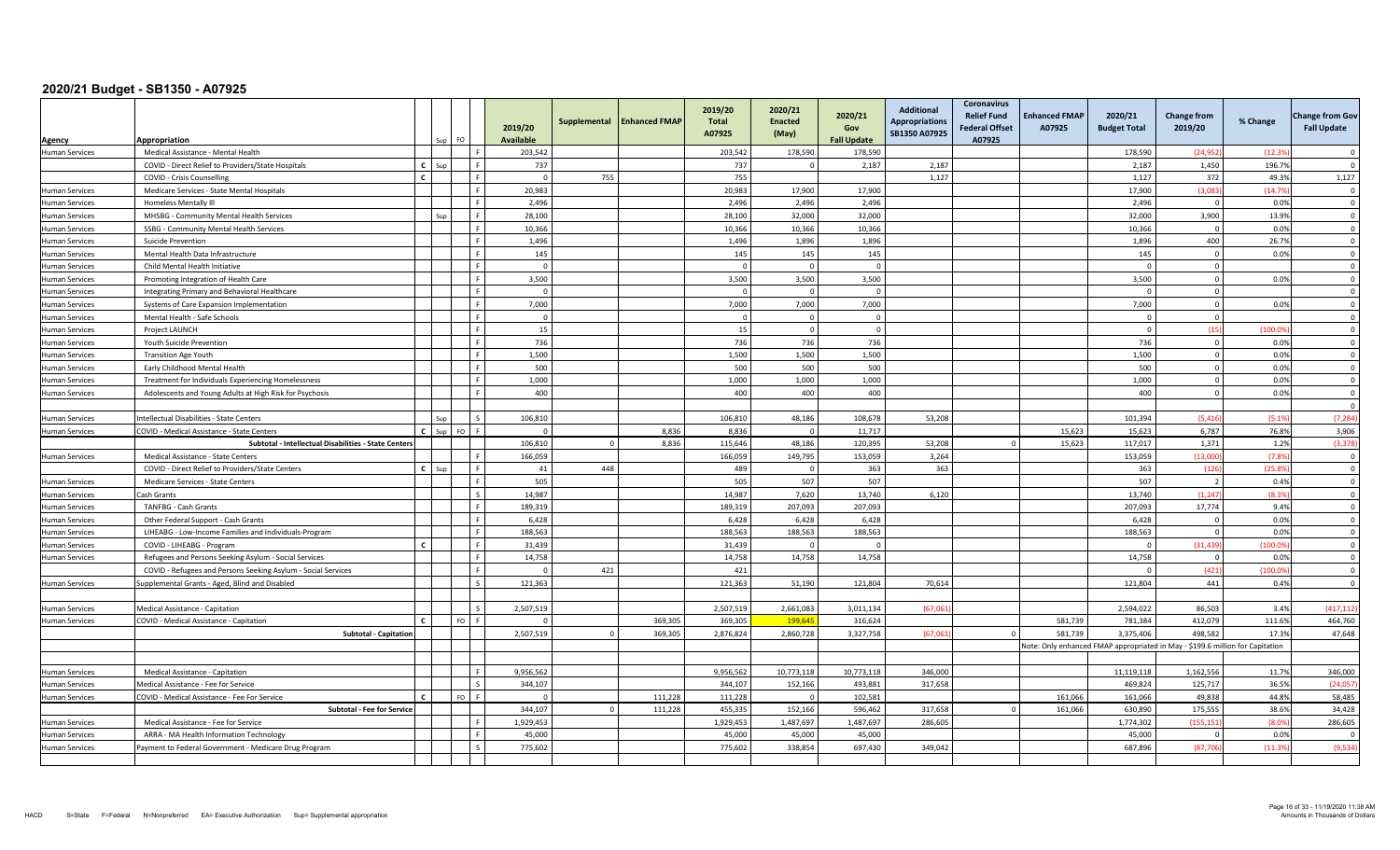| Agency                                         | Appropriation                                                                                                         |              |     | FO.             | 2019/20<br><b>Available</b> | Supplemental | <b>Enhanced FMAP</b> | 2019/20<br><b>Total</b><br>A07925 | 2020/21<br><b>Enacted</b><br>(May) | 2020/21<br>Gov<br><b>Fall Update</b> | <b>Additional</b><br><b>Appropriations</b><br>SB1350 A07925 | Coronavirus<br><b>Relief Fund</b><br><b>Federal Offset</b><br>A07925 | <b>Enhanced FMAP</b><br>A07925 | 2020/21<br><b>Budget Total</b> | <b>Change from</b><br>2019/20 | % Change      | <b>Change from Gov</b><br><b>Fall Update</b> |
|------------------------------------------------|-----------------------------------------------------------------------------------------------------------------------|--------------|-----|-----------------|-----------------------------|--------------|----------------------|-----------------------------------|------------------------------------|--------------------------------------|-------------------------------------------------------------|----------------------------------------------------------------------|--------------------------------|--------------------------------|-------------------------------|---------------|----------------------------------------------|
| Human Services                                 | Medical Assistance for Workers with Disabilities                                                                      |              |     | ΙS              | 39,690                      |              |                      | 39,690                            | 34,086                             | 68,531                               | 26,432                                                      |                                                                      |                                | 60,518                         | 20,828                        | 52.5%         | (8,013)                                      |
| <b>Human Services</b>                          | COVID- Medical Assistance - Workers with Disabilities                                                                 |              |     | $FO$ $F$        |                             |              | 24.728               | 24.728                            | $\Omega$                           | 10.341                               |                                                             |                                                                      | 18.556                         | 18.556                         | (6.172)                       | (25.09        | 8,215                                        |
|                                                | Subtotal - MA Workers with Disabilities                                                                               |              |     |                 | 39,690                      | $\Omega$     | 24,728               | 64,418                            | 34,086                             | 78,872                               | 26,432                                                      |                                                                      | 18,556                         | 79,074                         | 14,656                        | 22.8%         | 202                                          |
| Human Services                                 | Medical Asistance for Workers with Disabilities                                                                       |              |     | Iс              | 69,086                      |              |                      | 69,086                            | 94,436                             | 94,436                               |                                                             |                                                                      |                                | 94,436                         | 25,350                        | 36.7%         | $\Omega$                                     |
|                                                |                                                                                                                       |              |     |                 |                             |              |                      |                                   |                                    |                                      |                                                             |                                                                      |                                |                                |                               |               |                                              |
| <b>Human Services</b>                          | Medical Assistance - Physician Practice Plans                                                                         |              |     | l s             | 7,502                       |              |                      | 7,502                             | 4,196                              | 6,571                                | 4,568                                                       |                                                                      |                                | 8,764                          | 1,262                         | 16.8%         | 2,193                                        |
| <b>Human Services</b>                          | COVID - Medical Assistance - Physician Practice Plans                                                                 |              |     | $FQ$ $F$        | $\Omega$                    |              | 2.569                | 2.569                             | $\Omega$                           | 427                                  |                                                             |                                                                      | 1.307                          | 1.307                          | (1.262)                       | (49.1%        | 880                                          |
|                                                | <b>Subtotal - Physician Practice Plans</b>                                                                            |              |     |                 | 7.502                       |              | 2.569                | 10.071                            | 4.196                              | 6.998                                | 4.568                                                       |                                                                      | 1,307                          | 10.071                         | $\overline{0}$                | 0.0%          | 3,073                                        |
| Human Services                                 | Medical Assistance - Physician Practice Plans                                                                         |              |     | l c             | 11.579                      |              |                      | 11.579                            | 7.180                              | 7.180                                | 3.824                                                       |                                                                      |                                | 11.004                         | (575                          | (5.0%         | 3,824                                        |
|                                                |                                                                                                                       |              |     |                 |                             |              |                      |                                   |                                    |                                      |                                                             |                                                                      |                                |                                |                               |               | $\overline{\mathbf{0}}$                      |
| Human Services                                 | <b>Hospital Based Burn Centers</b>                                                                                    |              |     | l s             | 3,792                       |              |                      | 3,792                             | 1,849                              | 4,506                                | 2,072                                                       |                                                                      |                                | 3,921                          | 129                           | 3.4%          | (585                                         |
| <b>Human Services</b>                          | COVID- Medical Assistance - Hospital-Based Burn Centers                                                               |              |     | $FQ$ $F$        | $\overline{0}$              |              | 645                  | 645                               | $\overline{0}$                     | $\Omega$                             |                                                             |                                                                      | 585                            | 585                            | (60)                          | (9.3%         | 585                                          |
|                                                | Subtotal - Hospital Based Burn Centers                                                                                |              |     |                 | 3,792                       |              | 645                  | 4,437                             | 1,849                              | 4,506                                | 2,072                                                       |                                                                      | 585                            | 4,506                          | 69                            | 1.6%          | $\Omega$                                     |
| <b>Human Services</b>                          | Medical Assistance - Hospital-Based Burn Centers                                                                      |              |     |                 | 4.856                       |              |                      | 4.856                             | 4.846                              | 4.921                                | 77                                                          |                                                                      |                                | 4,923                          | 67                            | 1.4%          | $\overline{2}$                               |
|                                                |                                                                                                                       |              |     |                 |                             |              |                      |                                   |                                    |                                      |                                                             |                                                                      |                                |                                |                               |               | $\Omega$                                     |
| Human Services                                 | Medical Assistance - Critical Access Hospitals                                                                        |              |     | $\sim$          | 8,850                       |              |                      | 8,850                             | 4,880                              | 10,900                               | 4,897                                                       |                                                                      |                                | 9,777                          | 927                           | 10.5%         | (1, 123)                                     |
| <b>Human Services</b>                          | COVID - Medical Assistance - Critical Access Hospitals                                                                |              |     | $FO$ $F$        | $\Omega$                    |              | 2.050                | 2.050                             | $\Omega$                           | $\Omega$                             |                                                             |                                                                      | 1.935                          | 1.935                          | (115)                         | (5.6%         | 1,935                                        |
|                                                | <b>Subtotal - Critical Access Hospitals</b>                                                                           |              |     | ΙF              | 8,850                       |              | 2,050                | 10,900                            | 4,880                              | 10,900                               | 4,897                                                       |                                                                      | 1,935                          | 11,712                         | 812<br>864                    | 7.4%          | 812<br>$\Omega$                              |
| Human Services                                 | Medical Assistance - Critical Access Hospitals                                                                        |              |     |                 | 15.429                      |              |                      | 15,429                            | 16.293                             | 16.293                               |                                                             |                                                                      |                                | 16,293                         |                               | 5.6%          | $\Omega$                                     |
|                                                |                                                                                                                       |              | Sun | Ιs              |                             |              |                      | 2,709                             | 1,534                              | 3,681                                | 1,280                                                       |                                                                      |                                | 2,814                          | 105                           | 3.9%          | (867)                                        |
| <b>Human Services</b><br><b>Human Services</b> | Medical Assistance - Obstetric and Neonatal Services<br>COVID - Medical Assistance - Obstetrics and Neonatal services | $C$ Sup      |     | FO <sub>F</sub> | 2,709<br>$\Omega$           |              | 972                  | 972                               | $\Omega$                           | $\Omega$                             |                                                             |                                                                      | 867                            | 867                            | (105)                         | (10.8%        | 867                                          |
|                                                | <b>Subtotal - Obstetric and Neonatal Services</b>                                                                     |              |     |                 | 2,709                       |              | 972                  | 3,681                             | 1,534                              | 3,681                                | 1,280                                                       |                                                                      | 867                            | 3,681                          | $\overline{0}$                | 0.0%          | $\overline{0}$                               |
| <b>Human Services</b>                          | Medical Assistance - Obstetric and Neonatal Services                                                                  |              |     | l F             | 7.311                       |              |                      | 7,311                             | 7,296                              | 7.296                                | $\overline{4}$                                              |                                                                      |                                | 7.300                          | (11)                          | (0.2%         | $\overline{4}$                               |
|                                                |                                                                                                                       |              |     |                 |                             |              |                      |                                   |                                    |                                      |                                                             |                                                                      |                                |                                |                               |               | $\Omega$                                     |
| Human Services                                 | <b>Trauma Centers</b>                                                                                                 |              | Sup | l s             | 7,397                       |              |                      | 7,397                             | 3,607                              | 8,792                                | 4,044                                                       |                                                                      |                                | 7,651                          | 254                           | 3.4%          | (1, 141)                                     |
| <b>Human Services</b>                          | COVID - Medical Assistance - Trauma Centers                                                                           | $\mathbf{c}$ | Sun | $FO$ $F$        | $\overline{0}$              |              | 1.259                | 1.259                             | $\Omega$                           | $\Omega$                             |                                                             |                                                                      | 1.141                          | 1.141                          | (118)                         | (9.4%         | 1,141                                        |
|                                                | Subtotal - Trauma Centers                                                                                             |              |     |                 | 7,397                       |              | 1,259                | 8,656                             | 3,607                              | 8,792                                | 4,044                                                       |                                                                      | 1,141                          | 8,792                          | 136                           | 1.6%          | $\overline{\mathbf{0}}$                      |
| <b>Human Services</b>                          | Medical Assistance - Trauma Centers                                                                                   |              |     | ΙF              | 9,472                       |              |                      | 9,472                             | 9.453                              | 9,602                                | 153                                                         |                                                                      |                                | 9,606                          | 134                           | 1.4%          | $\overline{4}$                               |
|                                                |                                                                                                                       |              |     |                 |                             |              |                      | $\Omega$                          |                                    |                                      |                                                             |                                                                      |                                |                                |                               |               | $\Omega$                                     |
| <b>Human Services</b>                          | Medical Assistance - Academic Medical Centers                                                                         |              | Sur | I۶              | 21.092                      |              |                      | 21.092                            | 10.284                             | 17,431                               | 11,195                                                      |                                                                      |                                | 21.479                         | 387                           | 1.8%          | 4,048                                        |
| <b>Human Services</b>                          | COVID - Medical Assistance - Academic Medical Centers                                                                 | $C$ Sun      |     | $FQ$ $F$        | $\Omega$                    |              | 3.589                | 3.589                             | $\Omega$                           | $\Omega$                             |                                                             |                                                                      | 3,202                          | 3.202                          | (387)                         | (10.8%        | 3,202                                        |
|                                                | Subtotal - Academic Medical Centers                                                                                   |              |     |                 | 21,092                      |              | 3,589                | 24,681                            | 10,284                             | 17,431                               | 11,195                                                      |                                                                      | 3,202                          | 24,681                         | $\overline{0}$                | 0.0%          | 7,250                                        |
| <b>Human Services</b>                          | Medical Assistance - State-Related Academic Medical Centers                                                           |              |     | ΙF              | 27,007                      |              |                      | 27,007                            | 19,036                             | 19,036                               | 8,338                                                       |                                                                      |                                | 27,374                         | 367                           | 1.4%          | 8,338                                        |
|                                                |                                                                                                                       |              |     |                 |                             |              |                      |                                   |                                    |                                      |                                                             |                                                                      |                                |                                |                               |               | $\overline{\mathbf{0}}$                      |
| <b>Human Services</b>                          | Medical Assistance - Transportation                                                                                   |              | Sup | l s             | 59,613                      |              |                      | 59,613                            | 26,637                             | 61,241                               | 34,056                                                      |                                                                      |                                | 60,693                         | 1,080                         | 1.8%          | (548)                                        |
| <b>Human Services</b>                          | COVID - Medical Assistance - Transportation                                                                           | $C$ Sup      |     | $FO$ $F$        | $\Omega$                    |              | 2,121                | 2,121                             | $\Omega$                           | 1.645                                |                                                             |                                                                      | 2,193                          | 2.193                          | 72                            | 3.4%          | 548                                          |
|                                                | Subtotal - MA Transportation                                                                                          |              |     |                 | 59,613                      |              | 2,121                | 61,734                            | 26,637                             | 62,886                               | 34,056                                                      |                                                                      | 2,193                          | 62,886                         | 1,152                         | 1.9%          | $\overline{0}$                               |
|                                                |                                                                                                                       |              |     | Lε              |                             |              |                      |                                   |                                    |                                      |                                                             |                                                                      |                                |                                |                               |               | $\Omega$<br>$\overline{0}$                   |
| Human Services                                 | Medical Assistance - Transportation                                                                                   |              |     | $\mathsf{I}$    | 85,706<br>6,263             |              |                      | 85,706<br>6,263                   | 83,514<br>2,610                    | 83,514<br>6,263                      | 3,653                                                       |                                                                      |                                | 83,514<br>6,263                | (2, 192)<br>$\overline{0}$    | (2.6%<br>0.0% | $\mathbf 0$                                  |
| Human Services                                 | <b>Expanded Medical Services for Women</b><br>TANFBG - Alternatives to Abortion                                       |              |     | l F             | 1,000                       |              |                      | 1,000                             | 1,000                              | 1,000                                |                                                             |                                                                      |                                | 1,000                          | $\Omega$                      | 0.0%          | $\overline{\mathbf{0}}$                      |
| Human Services                                 |                                                                                                                       |              |     |                 |                             |              |                      |                                   |                                    |                                      |                                                             |                                                                      |                                |                                |                               |               | $\Omega$                                     |
| <b>Human Services</b>                          | Children's Health Insurance                                                                                           |              | Sup | l s             | 31,037                      |              |                      | 31,037                            | 41,564                             | 73,040                               | 26,971                                                      |                                                                      |                                | 68,535                         | 37,498                        | 120.8%        | (4, 505)                                     |
| Human Services                                 | COVID - Children's Health Insurance Program                                                                           |              |     | $FQ$ $F$        | $\Omega$                    |              | 10.310               | 10.310                            | $\Omega$                           | 13.927                               |                                                             |                                                                      | 18.432                         | 18.432                         | 8.122                         | 78.8%         | 4,505                                        |
|                                                | Subtotal - CHIP                                                                                                       |              |     |                 | 31.037                      |              | 10.310               | 41.347                            | 41.564                             | 86.967                               | 26.971                                                      |                                                                      | 18.432                         | 86.967                         | 45.620                        | 110.3%        | $\Omega$                                     |
| <b>Human Services</b>                          | Children's Health Insurance Program                                                                                   |              |     | Iя              | 390,135                     |              |                      | 390,135                           | 352,142                            | 352,142                              |                                                             |                                                                      |                                | 352,142                        | (37, 993)                     | (9.7%         | $\mathbf 0$                                  |
| Human Services                                 | Access to Reproductive Health Care                                                                                    |              |     | Ιc              | $\overline{0}$              |              |                      | $\Omega$                          | $\Omega$                           | $\Omega$                             |                                                             |                                                                      |                                | $\Omega$                       | $\mathbf 0$                   |               | $\Omega$                                     |
|                                                |                                                                                                                       |              |     |                 |                             |              |                      |                                   |                                    |                                      |                                                             |                                                                      |                                |                                |                               |               | $\overline{0}$                               |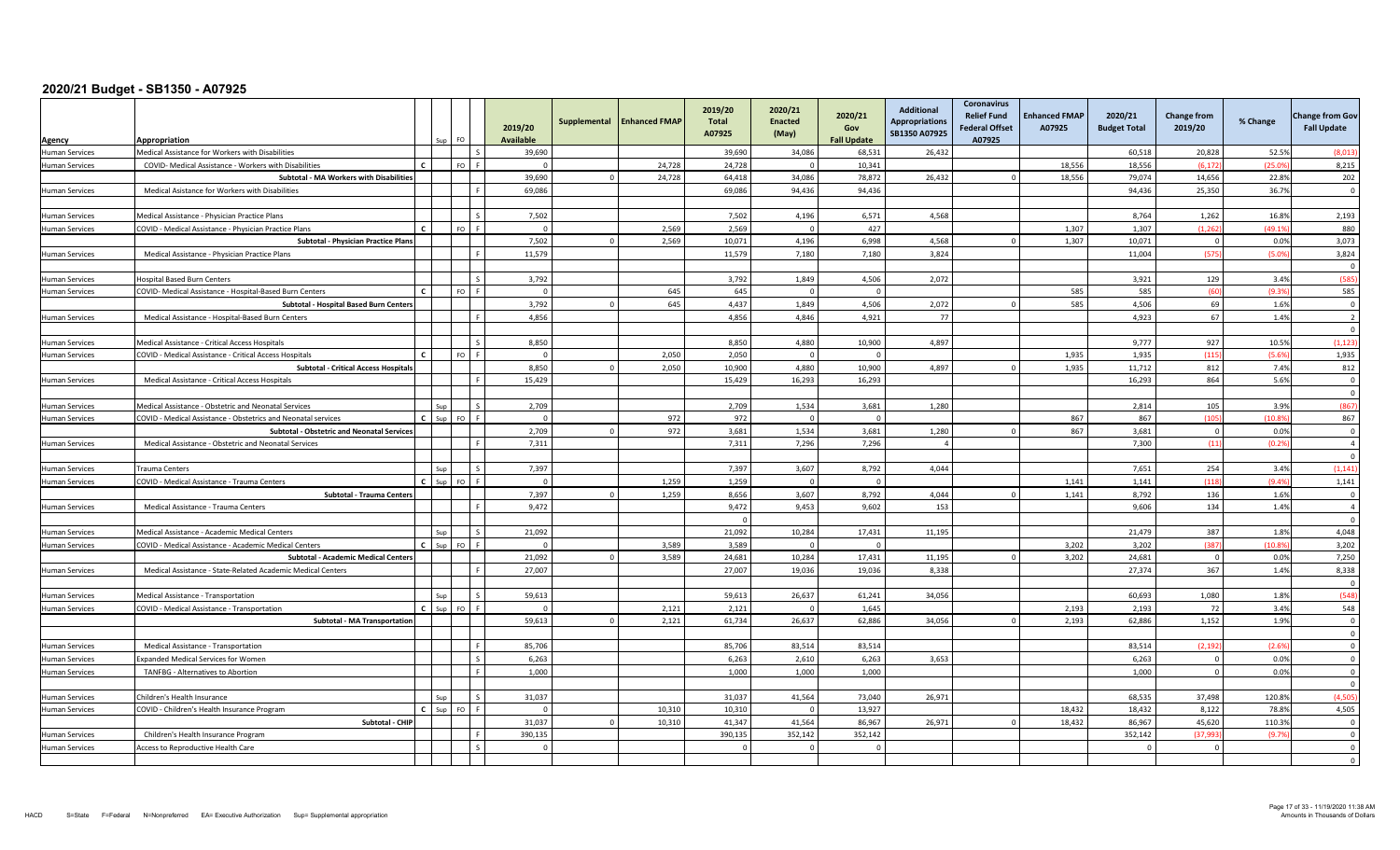| Agency                | Appropriation                                                                          |              |     |              | 2019/20<br><b>Available</b> | Supplemental | <b>Enhanced FMAP</b> | 2019/20<br><b>Total</b><br>A07925 | 2020/21<br><b>Enacted</b><br>(May) | 2020/21<br>Gov<br><b>Fall Update</b> | <b>Additional</b><br><b>Appropriations</b><br>SB1350 A07925 | <b>Coronavirus</b><br><b>Relief Fund</b><br><b>Federal Offset</b><br>A07925 | <b>Enhanced FMAP</b><br>A07925 | 2020/21<br><b>Budget Total</b> | <b>Change from</b><br>2019/20 | % Change | <b>Change from Gov</b><br><b>Fall Update</b> |
|-----------------------|----------------------------------------------------------------------------------------|--------------|-----|--------------|-----------------------------|--------------|----------------------|-----------------------------------|------------------------------------|--------------------------------------|-------------------------------------------------------------|-----------------------------------------------------------------------------|--------------------------------|--------------------------------|-------------------------------|----------|----------------------------------------------|
| <b>Human Services</b> | Medical Assistance - Long Term Living (20/21 - includes HCBS & AC & Services to Person |              | Sun |              | 470,244                     |              |                      | 470,244                           | 62,446                             | 235,124                              | 170,696                                                     |                                                                             |                                | 233,142                        | (237, 10)                     | (50.49)  | (1,98)                                       |
| <b>Human Services</b> | COVID - Medical Assistance - Long Term Care                                            |              |     | FO I         | $\Omega$                    |              | 67.581               | 67.581                            | $\Omega$                           | 11.603                               |                                                             |                                                                             | 14.878                         | 14.878                         | (52.703                       | (78.09   | 3,275                                        |
|                       | Subtotal - Long Term Living                                                            |              |     |              | 470.244                     | $\Omega$     | 67,581               | 537,825                           | 62.446                             | 246.727                              | 170.696                                                     |                                                                             | 14.878                         | 248.020                        | (289.80                       | (53.99)  | 1,293                                        |
| <b>Human Services</b> | Medical Assistance - Long Term Living                                                  |              |     |              | 777.565                     |              |                      | 777,565                           | 107,890                            | 138,928                              | 46,554                                                      |                                                                             |                                | 154,444                        | (623.121                      | (80.19)  | 15,516                                       |
|                       |                                                                                        |              |     |              |                             |              |                      |                                   |                                    |                                      |                                                             |                                                                             |                                |                                |                               |          | $\Omega$                                     |
| <b>Human Services</b> | Medical Assistance - Community Health Choices                                          |              |     |              | 2.328.939                   |              |                      | 2.328.939                         | 1,375,944                          | 3,375,917                            | 1.574.556                                                   |                                                                             |                                | 2.950.500                      | 621.561                       | 26.7%    | (425.41)                                     |
| <b>Human Services</b> | COVID - Medical Assistance - Community Health Choices                                  |              |     | FO.          | $\Omega$                    |              | 353,745              | 353.745                           |                                    | 448.692                              |                                                             |                                                                             | 704,516                        | 704.516                        | 350.771                       | 99.2%    | 255,824                                      |
|                       | <b>Subtotal - Community Health Choices</b>                                             |              |     |              | 2.328.939                   |              | 353,745              | 2.682.684                         | 1,375,944                          | 3,824,609                            | 1,574,556                                                   |                                                                             | 704,516                        | 3,655,016                      | 972,332                       | 36.2%    | (169, 59)                                    |
| <b>Human Services</b> | Medical Assistance - Community Health Choices                                          |              |     |              | 4,200,922                   |              |                      | 4,200,922                         | 5,112,710                          | 5,427,147                            | 314,437                                                     |                                                                             |                                | 5,427,147                      | 1,226,225                     | 29.2%    | - 0                                          |
|                       |                                                                                        |              |     |              | $\Omega$                    |              |                      | $\Omega$                          |                                    |                                      |                                                             |                                                                             |                                |                                |                               |          | $\overline{0}$                               |
| <b>Human Services</b> | Iome and Community Based Services (moved to Long Term Living)                          |              |     |              | 182,421                     |              |                      | 182,421                           | $\Omega$                           | $\Omega$                             |                                                             |                                                                             |                                | $\Omega$                       | (182.421)                     | (100.09) | $\overline{0}$                               |
| <b>Human Services</b> | COVID- Medical Assistance - Home and Community Based Services                          | $\epsilon$   | Sun | FO           | $\Omega$                    |              | 9.159                | 9.159                             | $\Omega$                           | $\Omega$                             |                                                             |                                                                             |                                | $\Omega$                       | (9.159)                       | (100.09) | $\Omega$                                     |
|                       | <b>Subtotal - Home and Community Based Services</b>                                    |              |     |              | 182,421                     |              | 9,159                | 191,580                           | $\Omega$                           | $\Omega$                             |                                                             |                                                                             |                                | $\Omega$                       | (191, 580)                    | (100.0)  | $\Omega$                                     |
| <b>Human Services</b> | Medical Assistance - Home and Community Based Services                                 |              |     |              | 211,504                     |              |                      | 211,504                           | $\Omega$                           | $\Omega$                             |                                                             |                                                                             |                                | $\Omega$                       | (211, 504)                    | (100.09) | $\Omega$                                     |
|                       |                                                                                        |              |     |              |                             |              |                      |                                   |                                    |                                      |                                                             |                                                                             |                                |                                |                               |          | $\mathfrak{c}$                               |
| <b>Human Services</b> | Long-Term Care - Managed Care                                                          |              | Sun | $\mathsf{S}$ | 151,168                     |              |                      | 151,168                           | 71,383                             | 153,156                              | 75,459                                                      |                                                                             |                                | 146.842                        | (4.326)                       | (2.99)   | (6, 314)                                     |
| <b>Human Services</b> | COVID-Medical Assistance - Long Term Care - Managed Care                               | $\mathbf{c}$ |     | <b>FO</b>    | $\Omega$                    |              | 10.550               | 10.550                            |                                    | 15.986                               |                                                             |                                                                             | 21,892                         | 21,892                         | 11.342                        | 107.5%   | 5,906                                        |
|                       | Subtotal - Long-Term Care - Managed Care                                               |              |     |              | 151,168                     |              | 10.550               | 161,718                           | 71,383                             | 169,142                              | 75,459                                                      |                                                                             | 21.892                         | 168.734                        | 7,016                         | 4.3%     | (408)                                        |
| <b>Human Services</b> | Medical Assistance - Long Term Care - Managed Care                                     |              | Sun |              | 177,131                     |              |                      | 177,131                           | 187,182                            | 187,182                              |                                                             |                                                                             |                                | 187,182                        | 10,051                        | 5.7%     | $\Omega$                                     |
|                       |                                                                                        |              |     |              |                             |              |                      |                                   |                                    |                                      |                                                             |                                                                             |                                |                                |                               |          | $\Omega$                                     |
| <b>Human Services</b> | Services to Persons with Disabilities (Moved to Long Term Living)                      |              |     |              | 130.215                     |              |                      | 130.215                           |                                    | $\Omega$                             |                                                             |                                                                             |                                | $\Omega$                       | (130.21)                      | (100.0)  | $\Omega$                                     |
| <b>Human Services</b> | COVID - Medical Assistance - Services to Persons with Disabilities                     | $\epsilon$   |     | FO.          | $\Omega$                    |              | 6,037                | 6,037                             | $\Omega$                           | $\Omega$                             |                                                             |                                                                             |                                | $\Omega$                       | (6.037)                       | (100.0)  | $\overline{0}$                               |
|                       | Subtotal - Services to Persons with Disabilities                                       |              |     |              | 130,215                     |              | 6,037                | 136,252                           | $\Omega$                           | $\Omega$                             |                                                             |                                                                             |                                | $\Omega$                       | (136.252)                     | (100.0   | $\overline{0}$                               |
| <b>Human Services</b> | Medical Assistance - Services to Persons with Disabilities                             |              |     |              | 144,487                     |              |                      | 144,487                           | $\Omega$                           | $\Omega$                             |                                                             |                                                                             |                                | $\Omega$                       | (144, 487)                    | (100.0)  | $\Omega$                                     |
|                       |                                                                                        |              |     |              |                             |              |                      |                                   |                                    |                                      |                                                             |                                                                             |                                |                                |                               |          | $\Omega$                                     |
| <b>Human Services</b> | Attendant Care (Moved to Long Term Living)                                             |              |     |              | 43.885                      |              |                      | 43,885                            |                                    |                                      |                                                             |                                                                             |                                |                                | (43.88)                       | (100.0)  | $\Omega$                                     |
| <b>Human Services</b> | COVID - Medical Assistance - Attendant Care                                            | $\epsilon$   |     | FO           | $\overline{0}$              |              | 974                  | 974                               | $\Omega$                           | $\Omega$                             |                                                             |                                                                             |                                | $\Omega$                       | (974)                         | (100.0)  | $\Omega$                                     |
|                       | <b>Subtotal - Attendant Care</b>                                                       |              |     |              | 43,885                      | $\Omega$     | 974                  | 44,859                            | $\Omega$                           | $\Omega$                             |                                                             |                                                                             |                                | $\Omega$                       | (44.859                       | (100.0)  | $\Omega$                                     |
|                       |                                                                                        |              |     |              |                             |              |                      |                                   |                                    |                                      |                                                             |                                                                             |                                |                                |                               |          | $\Omega$                                     |
| <b>Human Services</b> | Medical Assistance - Attendant Care                                                    |              |     |              | 67.938                      |              |                      | 67.938                            |                                    |                                      |                                                             |                                                                             |                                | $\Omega$                       | (67.938                       | (100.0)  | $\Omega$                                     |
| <b>Human Services</b> | ntellectual Disabilities - Community Base Program                                      |              |     |              | 148,943                     |              |                      | 148,943                           | 60,793                             | 144,888                              | 83.639                                                      |                                                                             |                                | 144,432                        | (4,511)                       | (3.09)   | (456)                                        |
| <b>Human Services</b> | COVID - Medical Assistance - Community ID Services                                     |              |     | FO F         | $\Omega$                    |              | 710                  | 710                               |                                    | 1,369                                |                                                             |                                                                             | 1,825                          | 1,825                          | 1,115                         | 157.0%   | 456                                          |
|                       | Subtotal - ID - Community Base Program                                                 |              |     |              | 148.943                     |              | 710                  | 149,653                           | 60,793                             | 146,257                              | 83.639                                                      |                                                                             | 1,825                          | 146,257                        | (3.396)                       | (2.3%    | $\Omega$                                     |
| <b>Human Services</b> | Medical Assistance - Community ID Services                                             |              |     | F.           | 59,038                      |              |                      | 59,038                            | 59,723                             | 59,723                               |                                                             |                                                                             |                                | 59,723                         | 685                           | 1.2%     | $\Omega$                                     |
| <b>Human Services</b> | SSBG - Community ID Services                                                           |              |     |              | 7,451                       |              |                      | 7,451                             | 7,451                              | 7,451                                |                                                             |                                                                             |                                | 7,451                          | $\mathbf{0}$                  | 0.0%     | $\overline{0}$                               |
|                       |                                                                                        |              |     |              |                             |              |                      |                                   |                                    |                                      |                                                             |                                                                             |                                |                                |                               |          | $\mathsf{C}$                                 |
| <b>Human Services</b> | ntellectual Disabilities - Intermediate Care Facilities                                |              |     |              | 148,359                     |              |                      | 148,359                           | 66,598                             | 140,561                              | 68.463                                                      |                                                                             |                                | 135,061                        | (13.298                       | (9.09)   | (5,500)                                      |
| <b>Human Services</b> | COVID - Medical Assistance - ID/ICF                                                    |              |     | FO I         | $\Omega$                    |              | 11,126               | 11,126                            | $\Omega$                           | 16,994                               |                                                             |                                                                             | 22,494                         | 22,494                         | 11,368                        | 102.2%   | 5,500                                        |
|                       | Subtotal - Intellectual Disabilities - ID/ICF                                          |              |     |              | 148.359                     | $\Omega$     | 11,126               | 159,485                           | 66.598                             | 157,555                              | 68,463                                                      |                                                                             | 22,494                         | 157,555                        | (1,930)                       | (1.2%    | $\overline{\mathbf{0}}$                      |
| <b>Human Services</b> | Medical Assistance - ID/ICF                                                            |              | Sun |              | 193,685                     |              |                      | 193.685                           | 194,752                            | 194,752                              |                                                             |                                                                             |                                | 194,752                        | 1,067                         | 0.6%     | $\Omega$                                     |
|                       |                                                                                        |              |     |              |                             |              |                      |                                   |                                    |                                      |                                                             |                                                                             |                                |                                |                               |          | $\Omega$                                     |
| <b>Human Services</b> | ntellectual Disabilities - Community Waiver Program                                    |              |     |              | 1,664,206                   |              |                      | 1.664.206                         | 784,163                            | 1,706,307                            | 861.144                                                     |                                                                             |                                | 1.645.307                      | (18.899                       | (1.1%    | (61.000)                                     |
| <b>Human Services</b> | COVID - Medical Assistance - Community ID Waiver                                       |              |     | <b>FO</b>    | $\Omega$                    |              | 108,169              | 108.169                           |                                    | 183.587                              |                                                             |                                                                             | 244,587                        | 244.587                        | 136,418                       | 126.1%   | 61,000                                       |
|                       | Subtotal - Intellectual Disabilities - Community Waiver                                |              |     |              | 1,664,206                   | $\cap$       | 108,169              | 1,772,375                         | 784,163                            | 1,889,894                            | 861,144                                                     |                                                                             | 244,587                        | 1,889,894                      | 117,519                       | 6.6%     | $\Omega$                                     |
| <b>Human Services</b> | Medical Assistance - Community ID Waiver                                               |              |     |              | 1.900.758                   |              |                      | 1,900,758                         | 1,984,147                          | 1,984,147                            |                                                             |                                                                             |                                | 1.984.147                      | 83.389                        | 4.4%     | $\Omega$                                     |
| <b>Human Services</b> | <b>MR Residential Services - Lansdowne</b>                                             |              |     | $\zeta$      | 340                         |              |                      | 340                               | 83                                 | 200                                  | 117                                                         |                                                                             |                                | 200                            | (140)                         | (41.2%   | $\overline{0}$                               |
|                       |                                                                                        |              |     |              |                             |              |                      |                                   |                                    |                                      |                                                             |                                                                             |                                |                                |                               |          | $\overline{0}$                               |
| <b>Human Services</b> | Autism Intervention and Services                                                       |              |     |              | 25.252                      |              |                      | 25,252                            | 12,435                             | 25,955                               | 14,013                                                      |                                                                             |                                | 26,448                         | 1,196                         | 4.7%     | 493                                          |
| <b>Human Services</b> | COVID - Medical Assistance - Autism                                                    |              |     |              | $\Omega$                    |              | 1,673                | 1,673                             |                                    | 2,296                                |                                                             |                                                                             | 2,875                          | 2.875                          | 1,202                         | 71.8%    | 579                                          |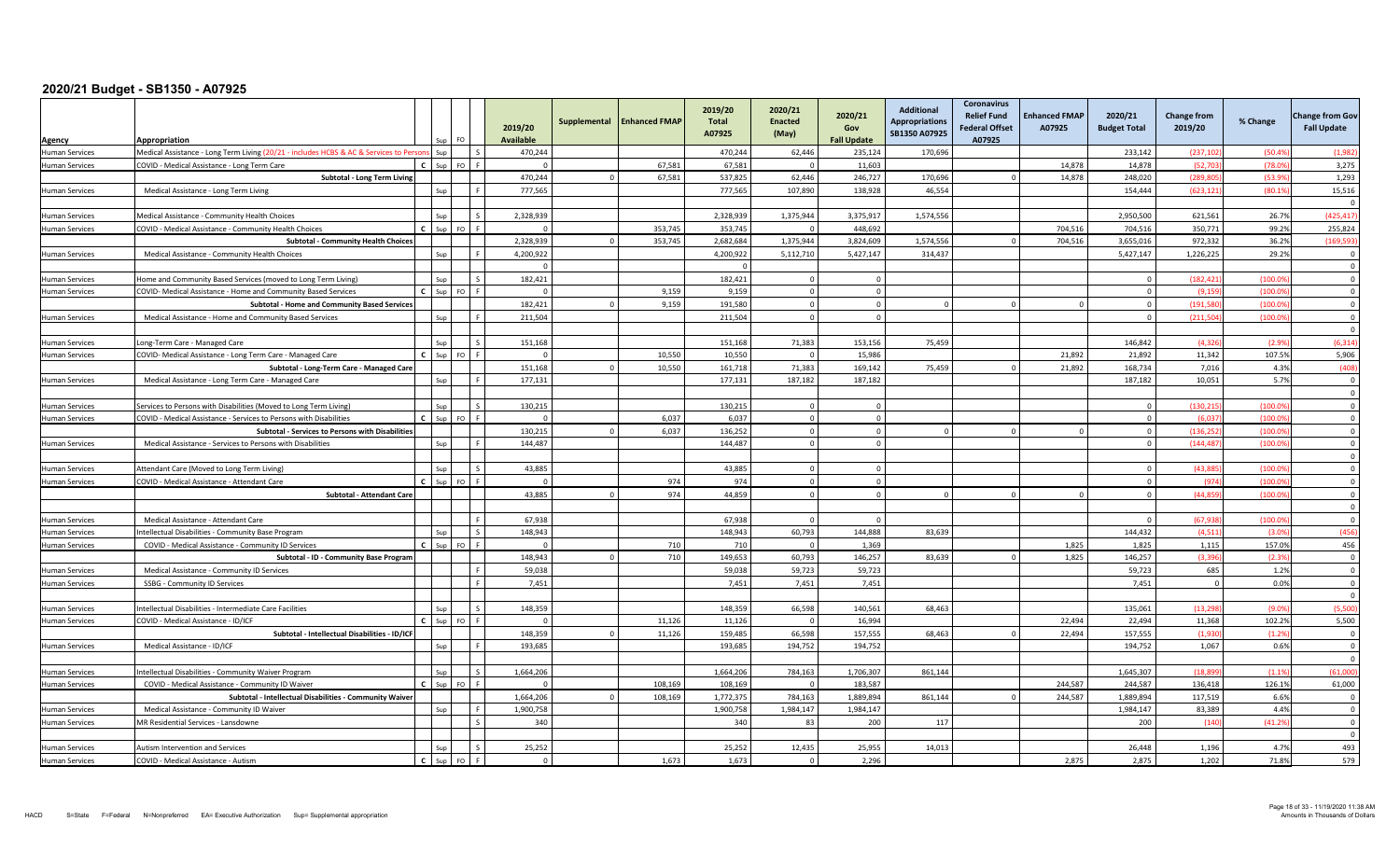| Agency                                         | Appropriation<br>sup                                                                         | FO. | 2019/20<br>Available | Supplemental | <b>Enhanced FMAP</b> | 2019/20<br>Total<br>A07925 | 2020/21<br><b>Enacted</b><br>(May) | 2020/21<br>Gov<br><b>Fall Update</b> | <b>Additional</b><br><b>Appropriations</b><br>SB1350 A07925 | Coronavirus<br><b>Relief Fund</b><br><b>Federal Offset</b><br>A07925 | <b>Enhanced FMAP</b><br>A07925 | 2020/21<br><b>Budget Total</b> | <b>Change from</b><br>2019/20 | % Change      | <b>Change from Gov</b><br><b>Fall Update</b> |
|------------------------------------------------|----------------------------------------------------------------------------------------------|-----|----------------------|--------------|----------------------|----------------------------|------------------------------------|--------------------------------------|-------------------------------------------------------------|----------------------------------------------------------------------|--------------------------------|--------------------------------|-------------------------------|---------------|----------------------------------------------|
|                                                | <b>Subtotal - Autism Intervention and Services</b>                                           |     | 25,252               |              | 1,673                | 26,925                     | 12,435                             | 28,251                               | 14,013                                                      |                                                                      | 2,875                          | 29,323                         | 2,398                         | 8.9%          | 1,072                                        |
| <b>Human Services</b>                          | Medical Assistance - Autism Intervention Services                                            |     | 33,839               |              |                      | 33,839                     | 27,438                             | 27,438                               |                                                             |                                                                      |                                | 27,438                         | (6, 401)                      | (18.99)       | $\overline{0}$                               |
| <b>Human Services</b>                          | <b>Behavioral Health Services</b>                                                            |     | 57,149               |              |                      | 57,149                     | 23,812                             | 57,149                               | 33,337                                                      |                                                                      |                                | 57,149                         | $\overline{0}$                | 0.0%          | $\overline{\mathbf{0}}$                      |
| <b>Human Services</b>                          | Access to Medication-Assisted Treatment                                                      |     | 1,500                |              |                      | 1,500                      | 1,500                              | 1,500                                |                                                             |                                                                      |                                | 1,500                          | $\Omega$                      | 0.0%          | $\overline{0}$                               |
| <b>Human Services</b>                          | Special Pharmaceutical Services for Schizophrenia                                            |     | 952                  |              |                      | 952                        | 313                                | 752                                  | 439                                                         |                                                                      |                                | 752                            | (200)                         | (21.09)       | $\Omega$<br>$\Omega$                         |
| <b>Human Services</b>                          | County Child Welfare                                                                         |     | 1,257,751            |              |                      | 1,257,751                  | 1,101,907                          | 1,170,948                            | 64,541                                                      |                                                                      |                                | 1,166,448                      | (91, 30)                      | (7.39)        | (4,500)                                      |
| <b>Human Services</b>                          | $\epsilon$<br>COVID - Child Welfare - Title IV-E                                             |     | $\Omega$             |              | 18,000               | 18,000                     |                                    | 13.500                               |                                                             |                                                                      | 18,000                         | 18,000                         | $\Omega$                      | 0.0%          | 4,500                                        |
|                                                | Subtotal - County Child Welfare                                                              |     | 1,257,751            |              | 18,000               | 1,275,751                  | 1,101,907                          | 1,184,448                            | 64,541                                                      | $\Omega$                                                             | 18,000                         | 1,184,448                      | (91, 303)                     | (7.2%         | $\overline{\mathbf{0}}$                      |
| <b>Human Services</b>                          | Child Welfare Services                                                                       |     | 13,735               |              |                      | 13,735                     | 34,719                             | 34,719                               |                                                             |                                                                      |                                | 34,719                         | 20,984                        | 152.8%        | $\overline{0}$                               |
| <b>Human Services</b>                          | Child Welfare - Title IV-E                                                                   |     | 385.369              |              |                      | 385.369                    | 440.805                            | 440.805                              |                                                             |                                                                      |                                | 440.805                        | 55.436                        | 14.4%         | $\overline{0}$                               |
|                                                | $\mathbf{c}$<br>COVID - Child Welfare Services<br>Sup                                        |     | 1,571                |              |                      | 1,571                      | 1,571                              | 1,571                                |                                                             |                                                                      |                                | 1,571                          | $\overline{0}$                | 0.0%          | $\mathbf{0}$                                 |
| <b>Human Services</b>                          | Medical Assistance - Child Welfare                                                           |     | 1,438                |              |                      | 1,438                      | 1,824                              | 1,824                                |                                                             |                                                                      |                                | 1,824                          | 386                           | 26.8%         | $\overline{\mathbf{0}}$                      |
| <b>Human Services</b>                          | $\mathbf{c}$<br>COVID - Medical Assistance - Child Welfare                                   |     | $\Omega$             |              |                      |                            | $\Omega$                           | $\Omega$                             |                                                             |                                                                      |                                | - 0                            | $\Omega$                      |               | $\Omega$                                     |
| <b>Human Services</b>                          | TANFBG - Child Welfare                                                                       |     | 58,508               |              |                      | 58,508                     | 58,508                             | 58,508                               |                                                             |                                                                      |                                | 58,508                         | $\overline{0}$                | 0.0%          | $\overline{\mathbf{0}}$                      |
| <b>Human Services</b>                          | SSBG - Child Welfare                                                                         |     | 12,021               |              |                      | 12,021                     | 12,021                             | 12,021                               |                                                             |                                                                      |                                | 12,021                         | $\overline{0}$                | 0.0%          | $\overline{0}$                               |
| <b>Human Services</b>                          | Child Welfare Training and Certification                                                     |     | 16.665               |              |                      | 16.665                     | 18.665                             | 18.665                               |                                                             |                                                                      |                                | 18.665                         | 2.000                         | 12.0%         | $\Omega$                                     |
| <b>Human Services</b>                          | Community Based Family Resource and Support                                                  |     | 143                  |              |                      | 143                        | 143                                | 143                                  |                                                             |                                                                      |                                | 143                            | $\overline{0}$                | 0.0%          | $\overline{\mathbf{0}}$                      |
| <b>Human Services</b>                          | Child Abuse Prevention and Treatment<br>Title IV B - Caseworker Visits                       |     | 4,000<br>1.365       |              |                      | 4,000<br>1.365             | 4,608<br>1.365                     | 4,608<br>1.365                       |                                                             |                                                                      |                                | 4,608<br>1.365                 | 608<br>$\overline{0}$         | 15.2%<br>0.0% | $\Omega$<br>$\overline{0}$                   |
| <b>Human Services</b>                          | Children's Justice Act                                                                       |     | 1,150                |              |                      | 1,150                      | 1,150                              | 1,150                                |                                                             |                                                                      |                                | 1,150                          | $\overline{0}$                | 0.0%          | $\overline{\mathbf{0}}$                      |
| <b>Human Services</b><br><b>Human Services</b> | Community Based Family Centers                                                               |     | 18,320               |              |                      | 18.320                     | 7.733                              | 19.558                               | 11,825                                                      |                                                                      |                                | 19,558                         | 1,238                         | 6.8%          | $\overline{0}$                               |
| <b>Human Services</b>                          | Family Preservation - Family Centers                                                         |     | 2,691                |              |                      | 2.691                      | 2.691                              | 2.691                                |                                                             |                                                                      |                                | 2.691                          | $\overline{0}$                | 0.0%          | $\overline{0}$                               |
| <b>Human Services</b>                          | Family Resource & Support - Family Centers                                                   |     | 480                  |              |                      | 480                        | 480                                | 480                                  |                                                             |                                                                      |                                | 480                            | $\overline{0}$                | 0.0%          | $\mathbf 0$                                  |
| <b>Human Services</b>                          | Title IV-B - Family Centers                                                                  |     | 5.871                |              |                      | 5.871                      | 5.871                              | 5.871                                |                                                             |                                                                      |                                | 5.871                          | $\overline{0}$                | 0.0%          | $\Omega$                                     |
| <b>Human Services</b>                          | MCHBG - Early Childhood Home Visiting                                                        |     | 16.300               |              |                      | 16.300                     | 16.300                             | 16.300                               |                                                             |                                                                      |                                | 16.300                         | $\mathbf{0}$                  | 0.0%          | $\Omega$                                     |
| <b>Human Services</b>                          | <b>Child Care Services</b>                                                                   |     | 156,332              |              |                      | 156,332                    | 65,201                             | 156,482                              | 91,281                                                      |                                                                      |                                | 156,482                        | 150                           | 0.1%          | $\overline{\mathbf{0}}$                      |
| <b>Human Services</b>                          | CCDFBG - Child Care Services                                                                 |     | 392,812              |              |                      | 392,812                    | 431,136                            | 431,136                              |                                                             |                                                                      |                                | 431,136                        | 38.324                        | 9.8%          | $\overline{0}$                               |
| <b>Human Services</b>                          | c l<br>COVID - CCFFBG - Child Care Services<br>Sun                                           |     | 70.000               | 38,000       |                      | 108.000                    | $\Omega$                           | $\Omega$                             |                                                             |                                                                      |                                | $\Omega$                       | (108.000)                     | (100.0%       | $\overline{0}$                               |
| <b>Human Services</b>                          | CCDFBG - School Age                                                                          |     | 1,260                |              |                      | 1,260                      | 1,260                              | 1,260                                |                                                             |                                                                      |                                | 1,260                          | $\mathbf 0$                   | 0.0%          | $\overline{0}$                               |
| <b>Human Services</b>                          | SSBG - Child Care Services                                                                   |     | 30,977               |              |                      | 30,977                     | 30,977                             | 30.977                               |                                                             |                                                                      |                                | 30,977                         | $\Omega$                      | 0.0%          | $\Omega$                                     |
| <b>Human Services</b>                          | <b>Head Start Collaboration Project</b>                                                      |     | 242                  |              |                      | 242                        | 225                                | 225                                  |                                                             |                                                                      |                                | 225                            | (17)                          | (7.0%         | $\overline{\mathbf{0}}$                      |
| <b>Human Services</b>                          | Early Learning Challenge Grant - Child Care Services                                         |     | $\overline{0}$       |              |                      |                            | $\sqrt{ }$                         | $\mathbf 0$                          |                                                             |                                                                      |                                |                                | $\mathbf 0$                   |               | $\overline{\mathbf{0}}$                      |
| <b>Human Services</b>                          | Child Care Assistance                                                                        |     | 104.569              |              |                      | 104.569                    | 45,785                             | 109,885                              | 64,100                                                      |                                                                      |                                | 109,885                        | 5,316                         | 5.1%          | $\overline{0}$                               |
| <b>Human Services</b>                          | TANFBG - Child Care Assistance                                                               |     | 152,214              |              |                      | 152,214                    | 230,306                            | 230,306                              |                                                             |                                                                      |                                | 230,306                        | 78,092                        | 51.3%         | $\overline{0}$                               |
| <b>Human Services</b>                          | CCDFBG - Child Care Assistance                                                               |     | 85,356               |              |                      | 85,356                     | 38,710                             | 38,710                               |                                                             |                                                                      |                                | 38,710                         | (46, 646)                     | (54.6%        | $\Omega$                                     |
| <b>Human Services</b>                          | COVID - CCDFBG - Child Care Assistance<br>$\mathbf{c}$<br>Sun                                |     | 36,000               | (36.00)      |                      |                            |                                    | $\Omega$                             |                                                             |                                                                      |                                | - 0                            | $\overline{0}$                |               | $\Omega$                                     |
| <b>Human Services</b>                          | Food Stamps - Child Care Assistance                                                          |     | 1,678                |              |                      | 1,678                      | 2,194                              | 2,194                                |                                                             |                                                                      |                                | 2,194                          | 516                           | 30.8%         | $\overline{\mathbf{0}}$<br>$\Omega$          |
| <b>Human Services</b>                          | Nurse Family Partnership<br>Sup                                                              |     | 13,059               |              |                      | 13.059                     | 5,491                              | 12,888                               | 7,508                                                       |                                                                      |                                | 12.999                         | (60)                          | (0.59)        | 111                                          |
| <b>Human Services</b>                          | $\mathbf{c}$<br>COVID - Medical Assistance - Nurse Family Partnership<br>Sup                 | FO. | 60                   |              | 20                   | 80                         | $\Omega$                           | 90                                   |                                                             |                                                                      | 120                            | 120                            | 40                            | 50.0%         | 30                                           |
|                                                | Subtotal - Nurse Family Partnership                                                          |     | 13.119               |              | 20                   | 13.139                     | 5,491                              | 12,978                               | 7,508                                                       | $\Omega$                                                             | 120                            | 13,119                         | (20)                          | (0.2%         | 141                                          |
| <b>Human Services</b>                          | Medical Assistance - Nurse Family Partnership                                                |     | 2,544                |              |                      | 2,544                      | 2,544                              | 2,544                                |                                                             |                                                                      |                                | 2,544                          | $\mathbf{0}$                  | 0.0%          | $\Omega$                                     |
|                                                |                                                                                              |     |                      |              |                      |                            |                                    |                                      |                                                             |                                                                      |                                |                                | 4.156                         |               |                                              |
| <b>Human Services</b><br><b>Human Services</b> | Early Intervention<br>$\mathbf{c}$<br>COVID - Medical Assistance - Early Intervention<br>Sun |     | 174,271<br>3.200     |              | 300                  | 174.271<br>3.500           | 78.870<br>$\overline{0}$           | 180.027<br>5.250                     | 99,557                                                      |                                                                      | 6.900                          | 178,427<br>6.900               | 3.400                         | 2.4%<br>97.1% | (1,600)<br>1,650                             |
|                                                | Subtotal - Early Intervention                                                                |     | 177,471              |              | 300                  | 177,771                    | 78,870                             | 185,277                              | 99,557                                                      | $\Omega$                                                             | 6,900                          | 185,327                        | 7,556                         | 4.3%          | 50                                           |
|                                                |                                                                                              |     |                      |              |                      |                            |                                    |                                      |                                                             |                                                                      |                                |                                |                               |               | $\Omega$                                     |
| <b>Human Services</b>                          | Medical Assistance - Early Intervention                                                      |     | 67,051               |              |                      | 67,051                     | 76,978                             | 76,978                               |                                                             |                                                                      |                                | 76,978                         | 9,927                         | 14.8%         | $\Omega$                                     |
|                                                |                                                                                              |     |                      |              |                      |                            |                                    |                                      |                                                             |                                                                      |                                |                                |                               |               |                                              |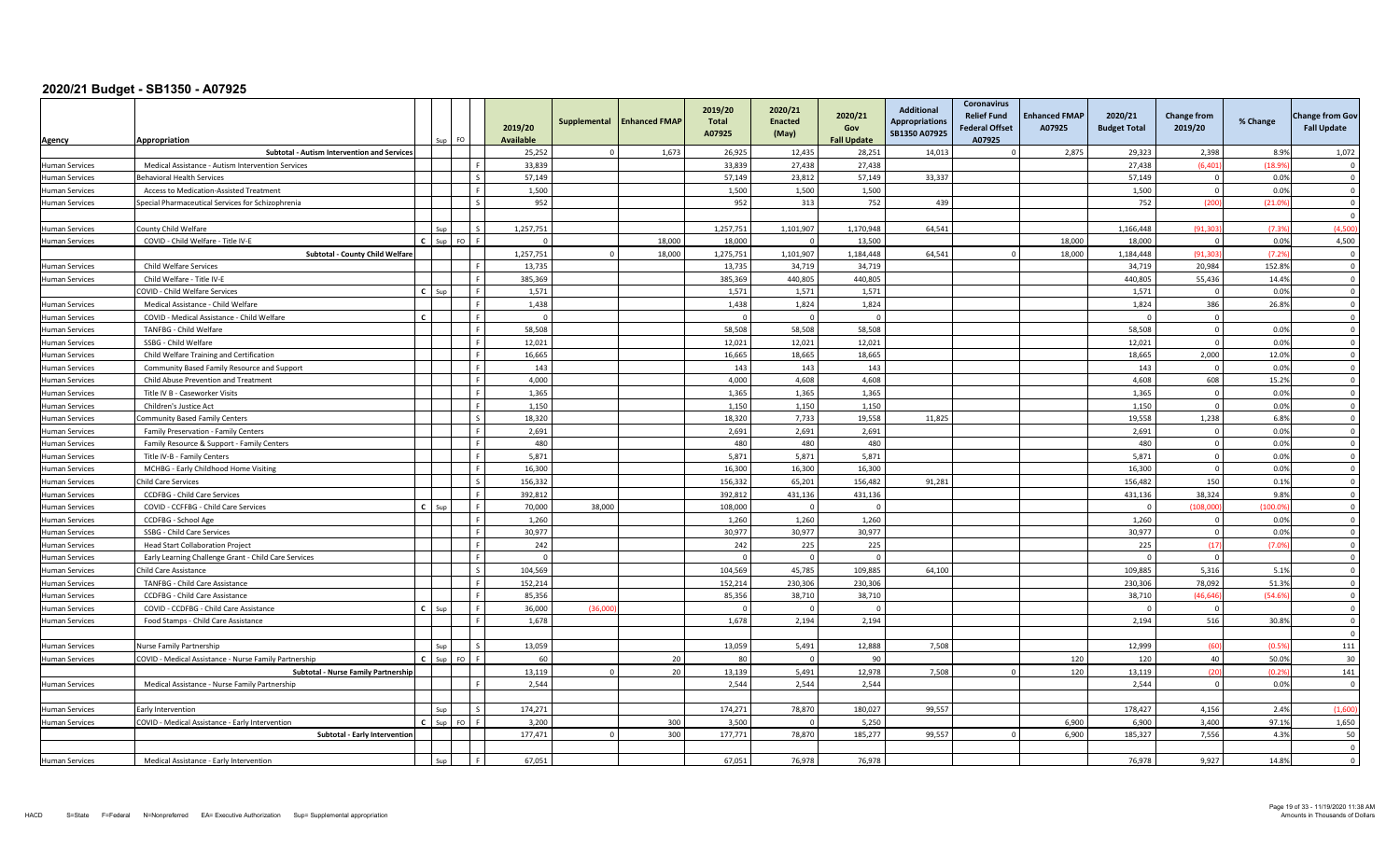| Agency                      | Appropriation                                               |  | FO                       | 2019/20<br><b>Available</b> | Supplemental   | <b>Enhanced FMAP</b> | 2019/20<br><b>Total</b><br>A07925 | 2020/21<br><b>Enacted</b><br>(May) | 2020/21<br>Gov<br><b>Fall Update</b> | <b>Additional</b><br><b>Appropriations</b><br>SB1350 A07925 | Coronavirus<br><b>Relief Fund</b><br><b>Federal Offset</b><br>A07925 | <b>Enhanced FMAP</b><br>A07925 | 2020/21<br><b>Budget Total</b>                                                | <b>Change from</b><br>2019/20 | % Change | <b>Change from Gov</b><br><b>Fall Update</b> |
|-----------------------------|-------------------------------------------------------------|--|--------------------------|-----------------------------|----------------|----------------------|-----------------------------------|------------------------------------|--------------------------------------|-------------------------------------------------------------|----------------------------------------------------------------------|--------------------------------|-------------------------------------------------------------------------------|-------------------------------|----------|----------------------------------------------|
| <b>Human Services</b>       | Education for Children with Disabilities                    |  |                          | 15,136                      |                |                      | 15,136                            | 15,026                             | 15,026                               |                                                             |                                                                      |                                | 15,026                                                                        | (110)                         | (0.7%    | $\Omega$                                     |
| <b>Human Services</b>       | Domestic Violence                                           |  |                          | 19,093                      |                |                      | 19,093                            | 7,955                              | 19,093                               | 11,138                                                      |                                                                      |                                | 19,093                                                                        | $\overline{0}$                | 0.0%     | $\Omega$                                     |
| <b>Human Services</b>       | <b>Family Violence Prevention Services</b>                  |  |                          | 3,739                       |                |                      | 3,739                             | 3,739                              | 3,739                                |                                                             |                                                                      |                                | 3,739                                                                         | $\overline{0}$                | 0.0%     | $\Omega$                                     |
| <b>Human Services</b>       | COVID - Family Violence Prevention Services                 |  |                          | 1,346                       |                |                      | 1,346                             | $\sqrt{ }$                         | $\Omega$                             |                                                             |                                                                      |                                | $\sqrt{ }$                                                                    | (1.346)                       | (100.09) | $\Omega$                                     |
| <b>Human Services</b>       | SSBG - Domestic Violence Programs                           |  | F.                       | 5,705                       |                |                      | 5,705                             | 5,705                              | 5,705                                |                                                             |                                                                      |                                | 5,705                                                                         | $\mathbf 0$                   | 0.0%     | $\Omega$                                     |
| <b>Human Services</b>       | Rape Crisis                                                 |  | $\overline{\phantom{a}}$ | 10,921                      |                |                      | 10,921                            | 4,550                              | 10,921                               | 6,371                                                       |                                                                      |                                | 10,921                                                                        | $\overline{0}$                | 0.0%     | $\overline{0}$                               |
| <b>Human Services</b>       | SSBG - Rape Crisis                                          |  |                          | 1,721                       |                |                      | 1,721                             | 1,721                              | 1,721                                |                                                             |                                                                      |                                | 1,721                                                                         | $\Omega$                      | 0.0%     | $\Omega$                                     |
| <b>Human Services</b>       | Breast Cancer Screening                                     |  | $\epsilon$               | 1.723                       |                |                      | 1,723                             | 718                                | 1.723                                | 1.005                                                       |                                                                      |                                | 1.723                                                                         | $\mathbf{0}$                  | 0.0%     | $\Omega$                                     |
| <b>Human Services</b>       | SSBG - Family Planning                                      |  |                          | 2,000                       |                |                      | 2,000                             | 2,000                              | 2,000                                |                                                             |                                                                      |                                | 2,000                                                                         | $\mathsf 0$                   | 0.0%     | $\overline{\mathbf{0}}$                      |
| <b>Human Services</b>       | Human Services Development Fund                             |  | S.                       | 13,460                      |                |                      | 13,460                            | 5,608                              | 13,460                               | 7,852                                                       |                                                                      |                                | 13,460                                                                        | $\overline{0}$                | 0.0%     | $\overline{0}$                               |
| <b>Human Services</b>       | egal Services                                               |  |                          | 2.661                       |                |                      | 2.661                             | 1.109                              | 2.661                                | 1.552                                                       |                                                                      |                                | 2.661                                                                         | $\circ$                       | 0.0%     | $\Omega$                                     |
| <b>Human Services</b>       | SSBG - Legal Services                                       |  |                          | 5,049                       |                |                      | 5,049                             | 5,049                              | 5,049                                |                                                             |                                                                      |                                | 5,049                                                                         | $\mathsf 0$                   | 0.0%     | $\overline{0}$                               |
| <b>Human Services</b>       | Iomeless Assistance                                         |  |                          | 18,496                      |                |                      | 18,496                            | 7,707                              | 18,496                               | 10,789                                                      |                                                                      |                                | 18,496                                                                        | $\mathbf{0}$                  | 0.0%     | $\Omega$                                     |
| <b>Human Services</b>       | SSBG - Homeless Services                                    |  |                          | 4.183                       |                |                      | 4.183                             | 4.183                              | 4.183                                |                                                             |                                                                      |                                | 4.183                                                                         | $\Omega$                      | 0.0%     | $\Omega$                                     |
| <b>Human Services</b>       | 211 Communications                                          |  |                          | 750                         |                |                      | 750                               | 313                                | 750                                  | 437                                                         |                                                                      |                                | 750                                                                           | $\overline{0}$                | 0.0%     | $\overline{0}$                               |
| Human Services              | <b>Health Program Assistance</b>                            |  |                          | 13,325                      |                |                      | 13,325                            | 5,552                              | 5,552                                | 8,063                                                       |                                                                      |                                | 13,615                                                                        | 290                           | 2.2%     | 8,063                                        |
| <b>Human Services</b>       | lind and Visual Services                                    |  |                          | 3.102                       |                |                      | 3.102                             | 1.293                              | 3.102                                | 1.809                                                       |                                                                      |                                | 3.102                                                                         | $\mathbf{0}$                  | 0.0%     | $\mathfrak{c}$                               |
| <b>Human Services Total</b> |                                                             |  |                          | 36,396,938                  | 1,124          | 1,137,446            | 37,532,343                        | 31,974,736                         | 39,233,946                           | 5,980,143                                                   | 30,000                                                               | 1,866,731                      | 39,851,610                                                                    | 2,319,267                     | 6.2%     | 617,664                                      |
|                             | Human Services - State Subtota                              |  |                          | 12,593,276                  | $\Omega$       | - 0                  | 12,593,276                        | 7,769,863                          | 13,702,377                           | 4,913,510                                                   | $\Omega$                                                             |                                | 12,683,373                                                                    | 90,097                        | 0.7%     | (1,019,004)                                  |
|                             | Human Services - Federal Subtota                            |  |                          | 23.803.662                  | 1,124          | 1,137,446            | 24,939,067                        | 24,204,873                         | 25,531,569                           | 1,066,633                                                   | $\Omega$                                                             | 1.866.731                      | 27.138.237                                                                    | 2.199.170                     | 8.8%     | 1,606,668                                    |
|                             | Human Services - Coronavirus Relief Fund Restricted Subtota |  |                          | $\mathbf 0$                 | $\mathbf 0$    | $\mathbf{0}$         |                                   | $\Omega$                           | $\mathbf 0$                          | 0                                                           | 30,000                                                               |                                | 30,000                                                                        | 30,000                        |          | 30,000                                       |
|                             |                                                             |  |                          |                             |                |                      |                                   |                                    |                                      |                                                             |                                                                      |                                | lote: Additional \$199.6m in enhanced FMAP appropriated in May for capitation |                               |          |                                              |
|                             | <b>Federal Offsets</b>                                      |  |                          | 3.260                       | $\circ$        | 1,137,446            | 1.140.706                         | 199,645                            | 1,173,128                            | $\mathbf{0}$                                                | 30.000                                                               | 1.866.731                      | 2.096.376                                                                     | 955,670                       | 83.8%    |                                              |
|                             | <b>State + Federal Offsets</b>                              |  |                          | 12,596,536                  | $\circ$        | 1,137,446            | 13,733,982                        | 7,969,508                          | 14,875,505                           | 4,913,510                                                   | 30,000                                                               | 1,866,731                      | 14,779,749                                                                    | 1,045,767                     | 7.6%     |                                              |
|                             |                                                             |  |                          |                             |                |                      |                                   |                                    |                                      |                                                             |                                                                      |                                |                                                                               |                               |          |                                              |
| Insurance                   | <b>Premium Review</b>                                       |  |                          | 1.000                       |                |                      | 1.000                             | $\Omega$                           | $\Omega$                             |                                                             |                                                                      |                                | $\Omega$                                                                      | (1.000)                       | (100.09) | $\Omega$                                     |
| surance                     | Insurance Market Reform                                     |  | $\mathbf{r}$             | 5,000                       |                |                      | 5,000                             | 5,000                              | 5,000                                |                                                             |                                                                      |                                | 5,000                                                                         | $\overline{0}$                | 0.0%     | $\overline{\mathbf{0}}$                      |
| Insurance                   | <b>JSTIF Loan Payment</b>                                   |  |                          | $\Omega$                    |                |                      |                                   | $\sqrt{ }$                         | $\Omega$                             |                                                             |                                                                      |                                | $\sqrt{ }$                                                                    | $\Omega$                      |          | $\overline{0}$                               |
| <b>Insurance Total</b>      |                                                             |  |                          | 6,000                       | $\Omega$       | $\mathbf{0}$         | 6.000                             | 5,000                              | 5,000                                | $\Omega$                                                    |                                                                      |                                | 5,000                                                                         | (1.000)                       | (16.79)  | $\overline{0}$                               |
|                             | <b>Insurance - State Subtotal</b>                           |  |                          | $\mathbf{0}$                | $\overline{0}$ | $\mathbf 0$          |                                   |                                    | $\sqrt{2}$                           | $\Omega$                                                    |                                                                      |                                | $\sqrt{2}$                                                                    | $\mathbf 0$                   |          | $\mathbf 0$                                  |
|                             | <b>Insurance - Federal Subtota</b>                          |  |                          | 6,000                       | $\Omega$       | $\mathbf{0}$         | 6,000                             | 5,000                              | 5,000                                | $\Omega$                                                    | $\Omega$                                                             |                                | 5,000                                                                         | (1,000)                       | (16.7)   | $\mathbf{0}$                                 |
|                             |                                                             |  |                          |                             |                |                      |                                   |                                    |                                      |                                                             |                                                                      |                                |                                                                               |                               |          |                                              |
| Labor and Industry          | <b>General Government Operations</b>                        |  |                          | 13,799                      |                |                      | 13,799                            | 5,750                              | 13,799                               | 7,874                                                       |                                                                      |                                | 13,624                                                                        | (175)                         | (1.39)   | (175)                                        |
| Labor and Industry          | Workforce Investment Act - Administration                   |  | F.                       | 13,000                      |                |                      | 13,000                            | 11,000                             | 11,000                               |                                                             |                                                                      |                                | 11,000                                                                        | (2.000)                       | (15.49)  | $\overline{0}$                               |
| Labor and Industry          | Community Service and Corps                                 |  |                          | 13,097                      |                |                      | 13,097                            | 13,235                             | 13,235                               |                                                             |                                                                      |                                | 13,235                                                                        | 138                           | 1.1%     | $\mathbf 0$                                  |
| Labor and Industry          | <b>Disability Determination</b>                             |  |                          | 146,699                     |                |                      | 146,699                           | 147,539                            | 154,039                              | 6,500                                                       |                                                                      |                                | 154,039                                                                       | 7,340                         | 5.0%     | $\Omega$                                     |
| Labor and Industry          | <b>New Hires</b>                                            |  |                          | 1,534                       |                |                      | 1,534                             | 1,757                              | 1,757                                |                                                             |                                                                      |                                | 1,757                                                                         | 223                           | 14.5%    | $\Omega$                                     |
| Labor and Industry          | Occupational and Industrial Safety                          |  | $\zeta$                  | 2,947                       |                |                      | 2,947                             | 1,228                              | 2,947                                | 1,717                                                       |                                                                      |                                | 2,945                                                                         | $\sqrt{2}$                    | (0.1%    | (2)                                          |
| Labor and Industry          | Lead Certification and Accreditation                        |  | F.                       | 507                         |                |                      | 507                               | 494                                | 494                                  |                                                             |                                                                      |                                | 494                                                                           | (13)                          | (2.6%    | $\Omega$                                     |
| Labor and Industry          | Occupational Disease Payments                               |  | $\zeta$                  | 299                         |                |                      | 299                               | 89                                 | 213                                  | 124                                                         |                                                                      |                                | 213                                                                           | (86)                          | (28.89)  | $\overline{0}$                               |
| Labor and Industry          | Fransfer to Vocational Rehabilitation Fund                  |  |                          | 47,942                      |                |                      | 47,942                            | 19,976                             | 47,942                               | 27,966                                                      |                                                                      |                                | 47,942                                                                        | $\overline{0}$                | 0.0%     | $\overline{\mathbf{0}}$                      |
| Labor and Industry          | Supported Employment                                        |  |                          | 397                         |                |                      | 397                               | 165                                | 397                                  | 232                                                         |                                                                      |                                | 397                                                                           | $\circ$                       | 0.0%     | $\Omega$                                     |
| Labor and Industry          | Centers for Independent Living                              |  |                          | 1,950                       |                |                      | 1,950                             | 813                                | 1,950                                | 1,137                                                       |                                                                      |                                | 1,950                                                                         | $\mathbf{0}$                  | 0.0%     | $\Omega$                                     |
| Labor and Industry          | <b>Workers' Compensation Payments</b>                       |  | $\zeta$                  | 413                         |                |                      | 413                               | 160                                | 384                                  | 224                                                         |                                                                      |                                | 384                                                                           | (29)                          | (7.0%    | $\overline{\mathbf{0}}$                      |
| Labor and Industry          | Assistive Technology Financing                              |  |                          | 475                         |                |                      | 475                               | 198                                | 475                                  | 277                                                         |                                                                      |                                | 475                                                                           | $\overline{0}$                | 0.0%     | $\overline{\mathbf{0}}$                      |
| Labor and Industry          | Assistive Technology Demonstration and Training             |  | $\mathsf{S}$             | 450                         |                |                      | 450                               | 188                                | 450                                  | 262                                                         |                                                                      |                                | 450                                                                           | $\overline{0}$                | 0.0%     | $\overline{0}$                               |
| Labor and Industry          | Reed Act - Unemployment Insurance                           |  |                          | 5,000                       |                |                      | 5,000                             | 5,000                              | 5,000                                |                                                             |                                                                      |                                | 5,000                                                                         | $\mathbf 0$                   | 0.0%     | $\overline{0}$                               |
| Labor and Industry          | Reed Act - Employment Services                              |  |                          | 72,000                      |                |                      | 72,000                            | 72,000                             | 72,000                               |                                                             |                                                                      |                                | 72,000                                                                        | $\mathbf{0}$                  | 0.0%     | $\Omega$                                     |
| Labor and Industry          | WIOA - Adult Employment and Training                        |  |                          | 50.000                      |                |                      | 50,000                            | 50,000                             | 50,000                               |                                                             |                                                                      |                                | 50,000                                                                        | $\mathsf 0$                   | 0.0%     | $\Omega$                                     |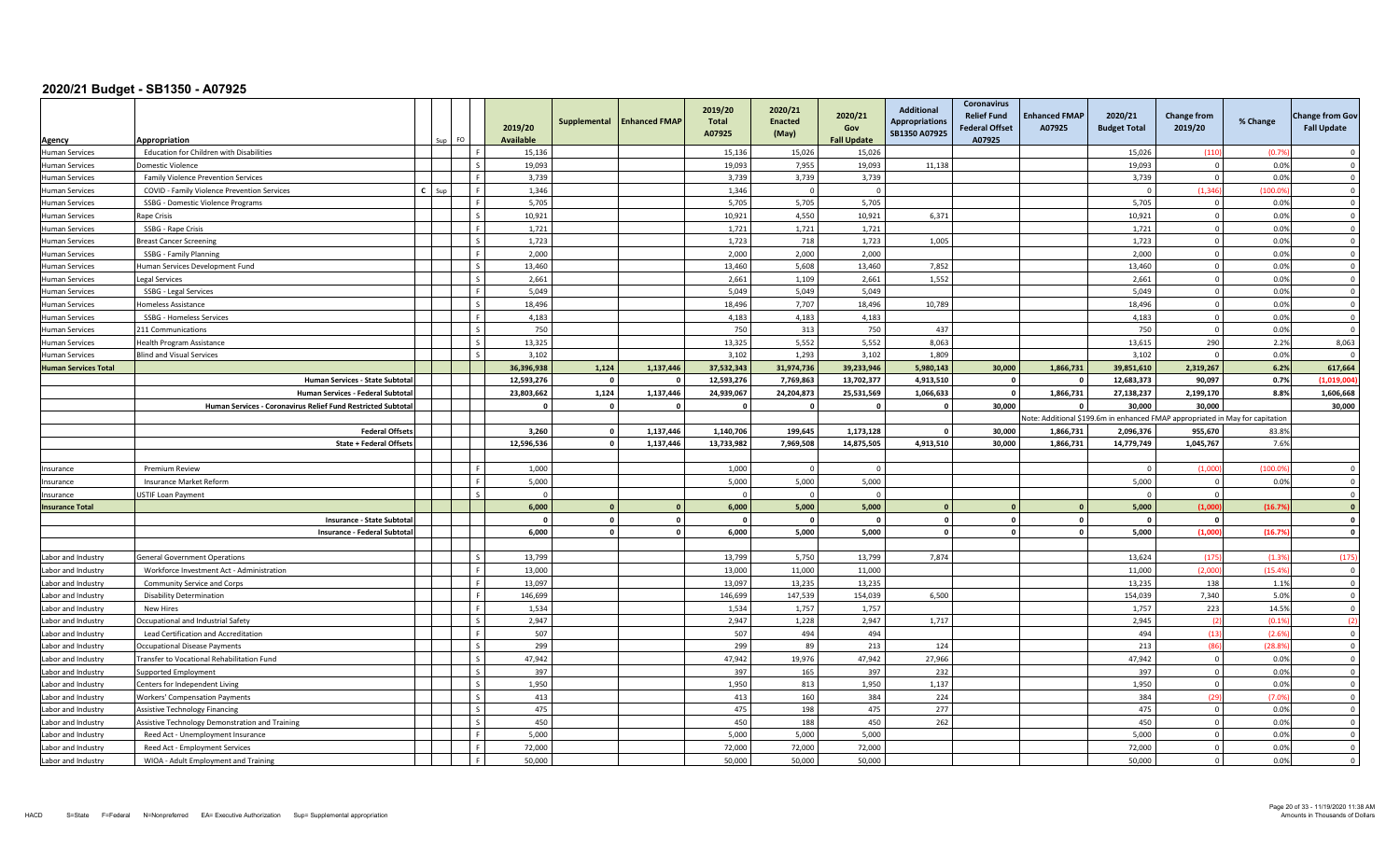| Agency                                           | Appropriation                                                                 |              | FO. |    | 2019/20<br><b>Available</b> | Supplemental            | <b>Enhanced FMAP</b> | 2019/20<br>Total<br>A07925 | 2020/21<br><b>Enacted</b><br>(May) | 2020/21<br>Gov<br><b>Fall Update</b> | <b>Additional</b><br><b>Appropriations</b><br>SB1350 A07925 | <b>Coronavirus</b><br><b>Relief Fund</b><br><b>Federal Offset</b><br>A07925 | <b>Enhanced FMAP</b><br>A07925 | 2020/21<br><b>Budget Total</b> | <b>Change from</b><br>2019/20 | % Change | <b>Change from Gov</b><br><b>Fall Update</b> |
|--------------------------------------------------|-------------------------------------------------------------------------------|--------------|-----|----|-----------------------------|-------------------------|----------------------|----------------------------|------------------------------------|--------------------------------------|-------------------------------------------------------------|-----------------------------------------------------------------------------|--------------------------------|--------------------------------|-------------------------------|----------|----------------------------------------------|
| Labor and Industry                               | WIOA - Youth Employment and Training                                          |              |     |    | 52,000                      |                         |                      | 52,000                     | 52,000                             | 52,000                               |                                                             |                                                                             |                                | 52,000                         | $\Omega$                      | 0.0%     | $\Omega$                                     |
| Labor and Industry                               | WIOA - Statewide Activities                                                   |              |     |    | 25,000                      |                         |                      | 25,000                     | 25,000                             | 25,000                               |                                                             |                                                                             |                                | 25,000                         | $\Omega$                      | 0.0%     | $\overline{0}$                               |
| Labor and Industry                               | WIOA - Dislocated Workers                                                     |              |     |    | 109,000                     |                         |                      | 109,000                    | 109,000                            | 109,000                              |                                                             |                                                                             |                                | 109,000                        | $\Omega$                      | 0.0%     | $\overline{0}$                               |
|                                                  | COVID - WIOA - National Dislocated Worker                                     |              |     |    | 21,000                      | (1.60)                  |                      | 19,400                     | $\Omega$                           | 1,600                                | 1,600                                                       |                                                                             |                                | 1,600                          | (17.800)                      | (91.8%   | $\overline{0}$                               |
| Labor and Industry                               | TANFBG - Youth Employment and Training                                        |              |     |    | 25,105                      |                         |                      | 25,105                     | 25,000                             | 25,000                               |                                                             |                                                                             |                                | 25,000                         | (105)                         | (0.4%    | $\Omega$                                     |
| Labor and Industry                               | <b>New Choices / New Options</b>                                              |              |     |    | 750                         |                         |                      | 750                        | 313                                | 750                                  | 437                                                         |                                                                             |                                | 750                            | $\Omega$                      | 0.0%     | $\overline{0}$                               |
| Labor and Industry                               | <b>Apprenticeship Training</b>                                                |              |     |    | 7,000                       |                         |                      | 7,000                      | 1,172                              | 5,255                                | 4,083                                                       |                                                                             |                                | 5,255                          | (1,745)                       | (24.9%   | $\overline{0}$                               |
| Labor and Industry                               | ndustry Partnerships                                                          |              |     |    | 4.813                       |                         |                      | 4.813                      | 2.917                              | 4.558                                | 1.641                                                       |                                                                             |                                | 4,558                          | (255)                         | (5.3%    | $\Omega$                                     |
| <b>Labor and Industry Total</b>                  |                                                                               |              |     |    | 615,177                     | (1.60)                  |                      | 613,577                    | 544,994                            | 599,245                              | 54,074                                                      |                                                                             |                                | 599,068                        | (14.509                       | (2.4%    | (177)                                        |
|                                                  | Labor and Industry - State Subtotal                                           |              |     |    | 81,235                      | $\sqrt{2}$              | $\Omega$             | 81,235                     | 32,969                             | 79,120                               | 45,974                                                      | $\mathbf{0}$                                                                | $\circ$                        | 78,943                         | (2, 292)                      | (2.8%    | (177)                                        |
|                                                  | Labor and Industry - Federal Subtota                                          |              |     |    | 533,942                     | (1.60)                  | $\mathbf{0}$         | 532,342                    | 512,025                            | 520,125                              | 8,100                                                       | $\Omega$                                                                    | $\circ$                        | 520,125                        | (12.217)                      | (2.3%    | $\mathbf{0}$                                 |
|                                                  |                                                                               |              |     |    |                             |                         |                      |                            |                                    |                                      |                                                             |                                                                             |                                |                                |                               |          |                                              |
|                                                  | Military and Veterans Affairs General Government Operations                   |              |     |    | 33,143                      |                         |                      | 33,143                     | 13.810                             | 33,143                               | 18,780                                                      |                                                                             |                                | 32,590                         | (553)                         | (1.7%    | (553)                                        |
| Military and Veterans Affairs                    | <b>Facilities Maintenance</b>                                                 |              |     |    | 77,685                      |                         |                      | 77,685                     | 84,000                             | 84,000                               |                                                             |                                                                             |                                | 84,000                         | 6,315                         | 8.1%     | $\Omega$                                     |
|                                                  | COVID- Facilities Maintenance Cares Act                                       |              |     |    | $\Omega$                    | 409                     |                      | 409                        |                                    | 1,039                                | 1,039                                                       |                                                                             |                                | 1,039                          | 630                           | 154.0%   | $\mathbf 0$                                  |
| Military and Veterans Affair                     | <b>Federal Construction Grants</b>                                            |              |     |    | 25,000                      |                         |                      | 25,000                     | 25,000                             | 25,000                               |                                                             |                                                                             |                                | 25,000                         | $\Omega$                      | 0.0%     | $\overline{0}$                               |
| Military and Veterans Affairs                    | National Guard Youth Challenge Program                                        |              |     |    | 1,000                       |                         |                      | 1,000                      | 417                                | 1,493                                | 1,076                                                       |                                                                             |                                | 1,493                          | 493                           | 49.3%    | $\overline{0}$                               |
|                                                  | Military and Veterans Affairs Armory Maintenance and Repair                   |              |     |    | 245                         |                         |                      | 245                        | 102                                | 1,145                                | 1,043                                                       |                                                                             |                                | 1,145                          | 900                           | 367.3%   | $\overline{0}$                               |
|                                                  | Military and Veterans Affairs Burial Detail Honor Guard                       |              |     |    | 99                          |                         |                      | 99                         | 41                                 | 99                                   | 58                                                          |                                                                             |                                | 99                             | $\overline{0}$                | 0.0%     | $\overline{0}$                               |
|                                                  | Military and Veterans Affairs American Battle Monuments                       |              |     |    | 50                          |                         |                      | 50                         | 21                                 | 50                                   | 29                                                          |                                                                             |                                | 50                             | $\Omega$                      | 0.0%     | $\overline{0}$                               |
| Military and Veterans Affairs Special State Duty |                                                                               |              |     |    | 35                          |                         |                      | 35                         | 15                                 | 35                                   | 20                                                          |                                                                             |                                | 35                             | $\Omega$                      | 0.0%     | $\overline{0}$                               |
|                                                  |                                                                               |              |     |    |                             |                         |                      |                            |                                    |                                      |                                                             |                                                                             |                                |                                |                               |          | $\overline{0}$                               |
| Military and Veterans Affairs                    | <b>Veterans Homes</b>                                                         |              |     |    | 101,580                     |                         |                      | 101,580                    | 41,653                             | 103,080                              | 58,668                                                      |                                                                             |                                | 100,321                        | (1,259)                       | (1.2%    | (2,759)                                      |
| Military and Veterans Affairs                    | COVID - Veterans' Homes - Enhanced Veterans Reimbursements                    | $\mathbf{C}$ |     | FQ | $\Omega$                    |                         | 1.610                | 1.610                      | $\Omega$                           | 800                                  |                                                             |                                                                             | 3.200                          | 3.200                          | 1.590                         | 98.8%    | 2,400                                        |
|                                                  | <b>Subtotal - Veterans Homes</b>                                              |              |     |    | 101,580                     | $\Omega$                | 1,610                | 103,190                    | 41,653                             | 103,880                              | 58,668                                                      |                                                                             | 3,200                          | 103,521                        | 331                           | 0.3%     | (359)                                        |
| Military and Veterans Affair                     | <b>Operations and Maintenance</b>                                             |              |     |    | 49,412                      |                         |                      | 49,412                     | 56,844                             | 56,844                               |                                                             |                                                                             |                                | 56,844                         | 7,432                         | 15.0%    | $\overline{0}$                               |
| Military and Veterans Affair                     | COVID - Operations and Maintenance                                            | $\mathbf{c}$ |     |    | 209                         | 200                     |                      | 409                        | $\Omega$                           | 314                                  | 314                                                         |                                                                             |                                | 314                            | (95)                          | (23.2%   | $\overline{0}$                               |
| Military and Veterans Affair                     | <b>Medical Reimbursements</b>                                                 |              |     |    | 177                         |                         |                      | 177                        | 159                                | 159                                  |                                                             |                                                                             |                                | 159                            | (18)                          | (10.2%   | $\overline{0}$                               |
| Military and Veterans Affair                     | <b>Enhanced Veterans Reimbursement</b>                                        |              |     |    | 34,791                      |                         |                      | 34,791                     | 34,791                             | 36,660                               | 1,869                                                       |                                                                             |                                | 36,660                         | 1,869                         | 5.4%     | $\Omega$                                     |
|                                                  | COVID - Direct Relief Providers/Veterans' Homes                               | $\mathbf{r}$ |     |    | $\Omega$                    | 3,223                   |                      | 3,223                      |                                    | 1,955                                | 1,955                                                       |                                                                             |                                | 1,955                          | (1.268)                       | (39.3%   | $\overline{0}$                               |
| Military and Veterans Affairs                    | Behavioral Health Support for Veterans                                        |              |     |    | $\overline{\mathbf{0}}$     |                         |                      |                            | $\Omega$                           | $\overline{0}$                       |                                                             |                                                                             |                                |                                | $\overline{0}$                |          | $\overline{0}$                               |
|                                                  | Military and Veterans Affairs Education of Veterans Children                  |              |     |    | 125                         |                         |                      | 125                        | 125                                | 125                                  |                                                             |                                                                             |                                | 125                            | $\overline{0}$                | 0.0%     | $\Omega$                                     |
|                                                  | Military and Veterans Affairs Transfer to Educational Assistance Program Fund |              |     |    | 13.265                      |                         |                      | 13,265                     | 13.265                             | 13,265                               |                                                             |                                                                             |                                | 13,265                         | $\Omega$                      | 0.0%     | $\overline{0}$                               |
| Military and Veterans Affairs                    | <b>Blind Veterans Pension</b>                                                 |              |     |    | 222                         |                         |                      | 222                        | 222                                | 222                                  |                                                             |                                                                             |                                | 222                            | $\mathbf 0$                   | 0.0%     | $\overline{0}$                               |
| Military and Veterans Affairs                    | Paralyzed Veterans Pension                                                    |              |     |    | 3,714                       |                         |                      | 3,714                      | 3,714                              | 3,714                                |                                                             |                                                                             |                                | 3,714                          | $\Omega$                      | 0.0%     | $\overline{0}$                               |
| Military and Veterans Affairs                    | <b>National Guard Pension</b>                                                 |              |     |    | 5                           |                         |                      | 5                          | -5                                 | 5                                    |                                                             |                                                                             |                                | -5                             | $\overline{0}$                | 0.0%     | $\overline{0}$                               |
| Military and Veterans Affairs                    | Supplemental Life Insurance Premiums                                          |              |     |    | 164                         |                         |                      | 164                        | 68                                 | 164                                  | 96                                                          |                                                                             |                                | 164                            | $\Omega$                      | 0.0%     | $\mathbf 0$                                  |
| Military and Veterans Affairs                    | Civil Air Patrol                                                              |              |     |    | 100                         |                         |                      | 100                        | 42                                 | 100                                  | 58                                                          |                                                                             |                                | 100                            | $\overline{0}$                | 0.0%     | $\overline{0}$                               |
|                                                  | Military and Veterans Affairs Disabled American Veterans Transportation       |              |     |    | 336                         |                         |                      | 336                        | 336                                | 336                                  |                                                             |                                                                             |                                | 336                            | $\Omega$                      | 0.0%     | $\overline{0}$                               |
|                                                  | Military and Veterans Affairs Veterans Outreach Services                      |              |     |    | 3,139                       |                         |                      | 3,139                      | 1,570                              | 3,139                                | 1,569                                                       |                                                                             |                                | 3,139                          | $\Omega$                      | 0.0%     | $\overline{0}$                               |
| <b>Military and Veterans Affairs Total</b>       |                                                                               |              |     |    | 344,496                     | 3,832                   | 1,610                | 349,938                    | 276,200                            | 366.886                              | 86,574                                                      | $\Omega$                                                                    | 3,200                          | 365,974                        | 16,036                        | 4.6%     | (912)                                        |
|                                                  | Military and Veterans Affairs - State Subtota                                 |              |     |    | 157,222                     | $\overline{\mathbf{0}}$ | $\mathbf{0}$         | 157,222                    | 75,406                             | 160,115                              | 81,397                                                      | $\mathbf{0}$                                                                | $\mathbf{0}$                   | 156,803                        | (419)                         | (0.3%    | (3, 312)                                     |
|                                                  | Military and Veterans Affairs - Federal Subtotal                              |              |     |    | 187,274                     | 3,832                   | 1,610                | 192,716                    | 200,794                            | 206,771                              | 5,177                                                       | $\mathbf{0}$                                                                | 3,200                          | 209,171                        | 16,455                        | 8.5%     | 2,400                                        |
|                                                  |                                                                               |              |     |    | $\sqrt{ }$                  | $\mathbf{0}$            |                      |                            | $\Omega$                           |                                      |                                                             | $\Omega$                                                                    |                                |                                |                               |          |                                              |
|                                                  | <b>Federal Offsets</b>                                                        |              |     |    | 157,222                     | $\circ$                 | 1,610<br>1,610       | 1,610<br>158,832           | 75,406                             | 800<br>160,915                       | 81,397                                                      | $\mathbf{0}$                                                                | 3,200<br>3,200                 | 3,200<br>160,003               | 1,590<br>1,171                | 0.7%     | 2,400<br>(912)                               |
|                                                  | <b>State + Federal Offsets</b>                                                |              |     |    |                             |                         |                      |                            |                                    |                                      |                                                             |                                                                             |                                |                                |                               |          |                                              |
| Revenue                                          | <b>General Government Operations + Enforcement</b>                            |              |     |    | 146.511                     |                         |                      | 146,511                    | 61.880                             | 146,268                              | 81,074                                                      |                                                                             |                                | 142,954                        | (3.557)                       | (2.4%    | (3, 314)                                     |
| Revenue                                          | Technology and Process Modernization                                          |              |     |    | 5,700                       |                         |                      | 5,700                      | 2.083                              | 5,000                                | 2,667                                                       |                                                                             |                                | 4,750                          | (950)                         | (16.7%   | (250)                                        |
|                                                  |                                                                               |              |     |    |                             |                         |                      |                            |                                    |                                      |                                                             |                                                                             |                                |                                |                               |          |                                              |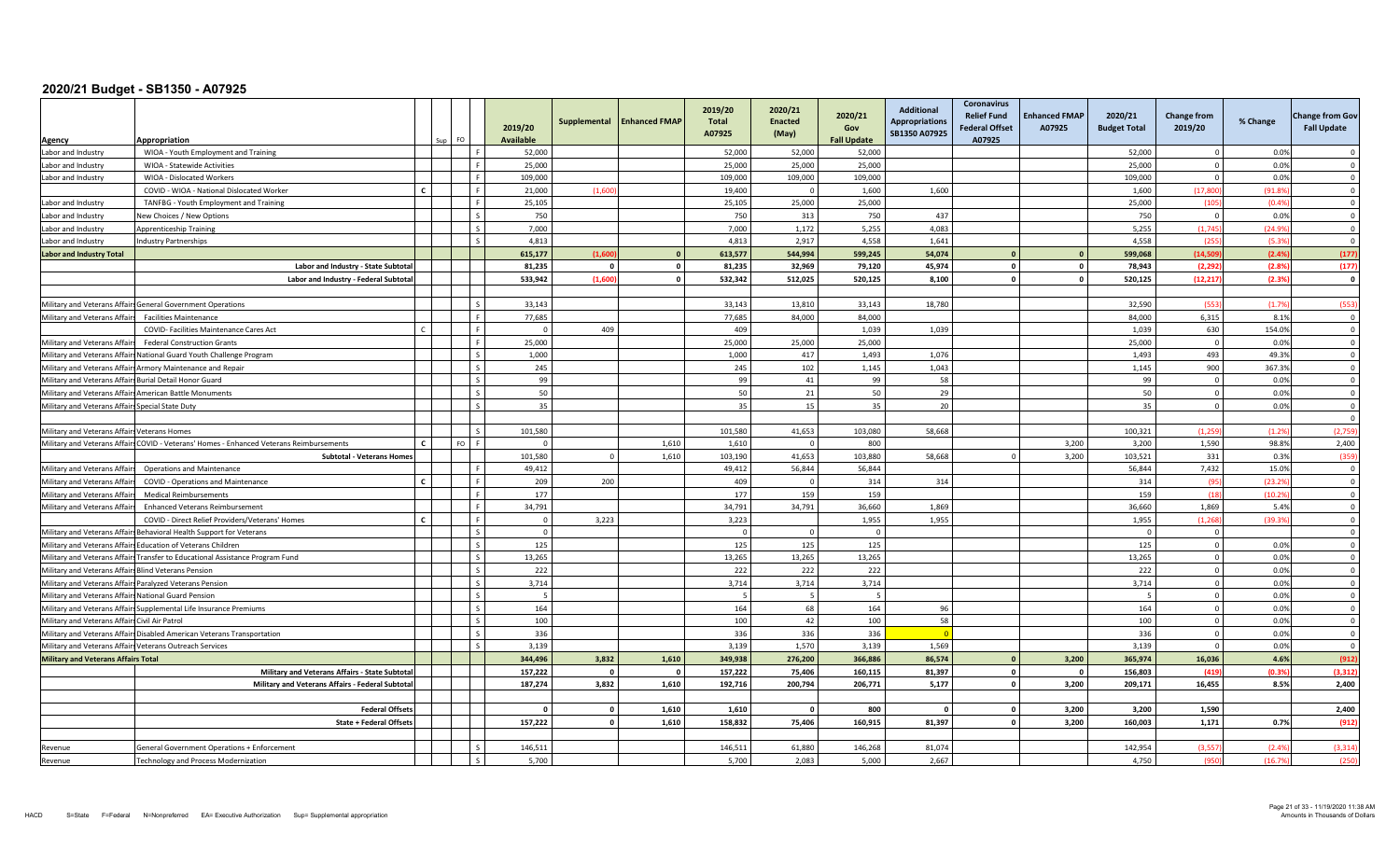| Agency                      | Appropriation                                           |              |                 | 2019/20<br><b>Available</b> | Supplemental   | <b>Enhanced FMAP</b> | 2019/20<br><b>Total</b><br>A07925 | 2020/21<br><b>Enacted</b><br>(May) | 2020/21<br>Gov<br><b>Fall Update</b> | <b>Additional</b><br><b>Appropriations</b><br>SB1350 A07925 | Coronavirus<br><b>Relief Fund</b><br><b>Federal Offset</b><br>A07925 | <b>Enhanced FMAP</b><br>A07925 | 2020/21<br><b>Budget Total</b> | <b>Change from</b><br>2019/20 | % Change | <b>Change from Gov</b><br><b>Fall Update</b> |
|-----------------------------|---------------------------------------------------------|--------------|-----------------|-----------------------------|----------------|----------------------|-----------------------------------|------------------------------------|--------------------------------------|-------------------------------------------------------------|----------------------------------------------------------------------|--------------------------------|--------------------------------|-------------------------------|----------|----------------------------------------------|
| Revenue                     | Commissions - Inheritance & Realty Transfer Taxes       | FA           |                 | 13,007                      |                |                      | 13,007                            | 3,651                              | 11,801                               | 8,150                                                       |                                                                      |                                | 11,801                         | (1, 206)                      | (9.39)   | $\Omega$                                     |
| Revenue                     | Distribution of Public Utility Realty Tax               |              | $\sim$          | 29,187                      |                |                      | 29.187                            | 28,017                             | 29,213                               | 1,196                                                       |                                                                      |                                | 29.213                         | 26                            | 0.1%     | $\Omega$                                     |
| <b>Revenue Total</b>        |                                                         |              |                 | 194.405                     | $\Omega$       | $\mathbf{0}$         | 194,405                           | 95,631                             | 192,282                              | 93,087                                                      |                                                                      | $\Omega$                       | 188,718                        | (5.687)                       | (2.9%    | (3, 564)                                     |
|                             | Revenue - State Subtota                                 |              |                 | 194,405                     | $\mathbf{0}$   | $\mathbf 0$          | 194.405                           | 95,631                             | 192,282                              | 93,087                                                      | $\Omega$                                                             | $\Omega$                       | 188.718                        | (5.687)                       | (2.9%    | (3, 564)                                     |
|                             | Revenue - Federal Subtotal                              |              |                 | $\mathbf{0}$                | $\mathbf{0}$   | $\mathbf 0$          | <sup>o</sup>                      | $\Omega$                           | $\Omega$                             | $\mathbf{0}$                                                | $\Omega$                                                             |                                | $\mathbf{0}$                   | $\mathbf 0$                   |          | $\mathbf{0}$                                 |
|                             |                                                         |              |                 |                             |                |                      |                                   |                                    |                                      |                                                             |                                                                      |                                |                                |                               |          |                                              |
| State                       | <b>General Government Operations</b>                    |              | $\mathsf{L}$    | 4,319                       |                |                      | 4,319                             | 1,800                              | 5,889                                | 2,439                                                       |                                                                      |                                | 4,239                          | (80)                          | (1.99)   | (1,650)                                      |
| State                       | <b>Federal Election Reform</b>                          |              | l F             | 20,046                      |                |                      | 20,046                            | 30.194                             | 30,194                               |                                                             |                                                                      |                                | 30,194                         | 10,148                        | 50.69    | $\overline{\mathbf{0}}$                      |
| State                       | <b>Occupational Licensing Assessment</b>                |              | l F.            | 2,500                       |                |                      | 2,500                             | $\Omega$                           | $\Omega$                             |                                                             |                                                                      |                                | $\Omega$                       | (2.500)                       | (100.0)  | $\overline{\mathbf{0}}$                      |
| State                       | COVID - Election Security                               | C            | l F             | 14,156                      |                |                      | 14.156                            | $\Omega$                           | $\Omega$                             |                                                             |                                                                      |                                | $\Omega$                       | (14.156)                      | (100.09) | $\overline{0}$                               |
| State                       | Statewide Uniform Registry of Electors                  |              | l s             | 7,305                       |                |                      | 7,305                             | 3,044                              | 7,305                                | 4,261                                                       |                                                                      |                                | 7,305                          | $\overline{0}$                | 0.0%     | $\mathbf 0$                                  |
| State                       | Voter Registration                                      |              | $\sim$          | 494                         |                |                      | 494                               | 206                                | 494                                  | 279                                                         |                                                                      |                                | 485                            | (9)                           | (1.8%    | (9)                                          |
| State                       | Elections Assistance - Grants to Counties               |              | ۱F              | $\mathbf{0}$                |                |                      |                                   | $\Omega$                           | $\Omega$                             |                                                             |                                                                      |                                | $\Omega$                       | $\overline{0}$                |          | $\overline{0}$                               |
| State                       | <b>Publishing Constitutional Amendments</b>             |              | l s             | 1,375                       |                |                      | 1,375                             | 531                                | 2,784                                | 2,253                                                       |                                                                      |                                | 2,784                          | 1,409                         | 102.5%   | $\overline{\mathbf{0}}$                      |
| State                       | Lobbying Disclosure                                     |              | $\mathsf{I}$    | 294                         |                |                      | 294                               | 123                                | 294                                  | 160                                                         |                                                                      |                                | 283                            | (11)                          | (3.7%    | (11)                                         |
| State                       | <b>Electoral College</b>                                |              | $\mathsf{L}$    | $\overline{0}$              |                |                      | $\Omega$                          | 10                                 | 10                                   |                                                             |                                                                      |                                | 10                             | 10                            |          | $\overline{\mathbf{0}}$                      |
|                             | <b>Election Code Debt Service</b>                       |              | l s             | $\overline{0}$              |                |                      | $\Omega$                          | 5,250                              | 9,044                                | 3,794                                                       |                                                                      |                                | 9,044                          | 9,044                         |          | $\mathbf 0$                                  |
| State                       | Voting of Citizens in Military Service                  |              | Ιs              | 20                          |                |                      | 20                                | 20                                 | 20                                   |                                                             |                                                                      |                                | 20                             | $\overline{0}$                | 0.0%     | $\Omega$                                     |
| State                       | <b>County Election Expenses</b>                         | EA           | l s             | 400                         |                |                      | 400                               | 167                                | 567                                  | 233                                                         |                                                                      |                                | 400                            | $\overline{0}$                | 0.0%     | (167)                                        |
| <b>State Total</b>          |                                                         |              |                 | 50,909                      | $\overline{0}$ | $\mathbf{0}$         | 50,909                            | 41,345                             | 56,601                               | 13,419                                                      |                                                                      |                                | 54,764                         | 3,855                         | 7.6%     | (1,837)                                      |
|                             | <b>State - State Subtota</b>                            |              |                 | 14,207                      | $\mathbf{0}$   | $\mathbf 0$          | 14,207                            | 11,151                             | 26,407                               | 13,419                                                      | $\Omega$                                                             | $\Omega$                       | 24,570                         | 10,363                        | 72.9%    | (1, 837)                                     |
|                             | <b>State - Federal Subtota</b>                          |              |                 | 36,702                      | $\circ$        | $\mathbf 0$          | 36,702                            | 30,194                             | 30,194                               | $\mathbf{0}$                                                | $\mathbf{0}$                                                         | $\Omega$                       | 30,194                         | (6.508)                       | (17.7%   | $\mathbf 0$                                  |
|                             |                                                         |              |                 |                             |                |                      |                                   |                                    |                                      |                                                             |                                                                      |                                |                                |                               |          |                                              |
| Transportation              | FTA - Capital Improvement Grants                        |              | l F             | 30,000                      |                |                      | 30,000                            | 30,000                             | 30,000                               |                                                             |                                                                      |                                | 30,000                         | $\circ$                       | 0.0%     | $\Omega$                                     |
| Transportation              | TEA 21 - Access to Jobs                                 |              | l F             | 2.000                       |                |                      | 2,000                             | 2.000                              | 2.000                                |                                                             |                                                                      |                                | 2,000                          | $\overline{0}$                | 0.0%     | $\Omega$                                     |
| Transportation              | Surface Transportation - Operating                      |              | l F             | 15,000                      |                |                      | 15,000                            | 15,000                             | 15,000                               |                                                             |                                                                      |                                | 15,000                         | $\mathbf 0$                   | 0.0%     | $\Omega$                                     |
| Transportation              | <b>Surface Transportation Assistance</b>                |              | l F             | 750                         |                |                      | 750                               | 750                                | 750                                  |                                                             |                                                                      |                                | 750                            | $\overline{0}$                | 0.0%     | $\overline{\mathbf{0}}$                      |
| Transportation              | Surface Transportation Assistance Capital               |              | l F             | 35,000                      |                |                      | 35,000                            | 40,000                             | 40,000                               |                                                             |                                                                      |                                | 40,000                         | 5,000                         | 14.3%    | $\overline{\mathbf{0}}$                      |
| Transportation              | FTA - Keystone Coridor Equipment and Purchases          |              | l F             | 85.000                      |                |                      | 85.000                            | 60.000                             | 60.000                               |                                                             |                                                                      |                                | 60.000                         | (25.000)                      | (29.4%   | $\Omega$                                     |
|                             | COVID - FTA - Keystone Corridor Equipment and Purchases |              | l F             | $\Omega$                    |                |                      | $\Omega$                          |                                    |                                      | 63,869                                                      |                                                                      |                                | 63,869                         | 63,869                        |          | 63,869                                       |
| Transportation              | FTA - Safety Oversight                                  |              | l F             | 3,000                       |                |                      | 3,000                             | 3,000                              | 3,000                                |                                                             |                                                                      |                                | 3,000                          | $\overline{0}$                | 0.0%     | $\Omega$                                     |
| Transportation              | FTA - Hybrid Mass Transit Vehicles                      |              | l F             | 30,000                      |                |                      | 30,000                            | 30,000                             | 30,000                               |                                                             |                                                                      |                                | 30,000                         | $\overline{0}$                | 0.0%     | $\overline{\mathbf{0}}$                      |
| Transportation              | COVID - FTA - Urbanized Formula                         | $\epsilon$   | l e             | $\Omega$                    |                |                      | $\Omega$                          | $\Omega$                           | $\Omega$                             |                                                             |                                                                      |                                | $\Omega$                       | $\overline{0}$                |          | $\overline{\mathbf{0}}$                      |
| Transportation              | COVID - FTA - Non-Urbanized Formula                     | $\mathbf{r}$ | l F             | 81,000                      |                |                      | 81,000                            | $\Omega$                           | $\Omega$                             |                                                             |                                                                      |                                | $\Omega$                       | (81.000)                      | (100.0)  | $\overline{0}$                               |
| Transportation              | ARRA - High Speed Rail                                  |              | l F             | $\Omega$                    |                |                      | $\Omega$                          | $\Omega$                           | $\Omega$                             |                                                             |                                                                      |                                | $\Omega$                       | $\overline{0}$                |          | $\overline{\mathbf{0}}$                      |
| Transportation              | Track and Line Improvement                              |              | l F             | 3,000                       |                |                      | 3,000                             | $\Omega$                           | $\Omega$                             | 3,000                                                       |                                                                      |                                | 3,000                          | $\mathsf 0$                   | 0.0%     | 3,000                                        |
| Transportation              | FRA - State of Good Repair                              |              | ١F              | $\Omega$                    |                |                      |                                   | 15,000                             | 15,000                               |                                                             |                                                                      |                                | 15,000                         | 15,000                        |          | $\Omega$                                     |
| Transportation              | Vehicle Sales Tax Collections                           |              | $\mathsf{L}$    | 1,025                       |                |                      | 1,025                             | 273                                | 655                                  | 382                                                         |                                                                      |                                | 655                            | (370)                         | (36.19)  | $\overline{\mathbf{0}}$                      |
| Transportation              | Voter Registration                                      |              | $\mathsf{L}$    | 520                         |                |                      | 520                               | 217                                | 573                                  | 356                                                         |                                                                      |                                | 573                            | 53                            | 10.2%    | $\overline{\mathbf{0}}$                      |
| Transportation              | <b>Infrastructure Projects</b>                          |              | $\mathsf{I}$    | 1.900                       |                |                      | 1.900                             | 792                                | 792                                  | 1,108                                                       |                                                                      |                                | 1.900                          | $\Omega$                      | 0.0%     | 1,108                                        |
| <b>Transportation Total</b> |                                                         |              |                 | 288,195                     | $\overline{0}$ | $\mathbf{0}$         | 288,195                           | 197,032                            | 197,770                              | 68,715                                                      |                                                                      |                                | 265,747                        | (22, 448)                     | (7.8%    | 67,977                                       |
|                             | <b>Transporation - State Subtota</b>                    |              |                 | 3,445                       | $\mathbf 0$    | $\mathbf 0$          | 3,445                             | 1,282                              | 2,020                                | 1,846                                                       | $\Omega$                                                             |                                | 3,128                          | (317)                         | (9.2%    | 1,108                                        |
|                             | <b>Transportation - Federal Subtotal</b>                |              |                 | 284,750                     | $\mathbf{0}$   | $\circ$              | 284,750                           | 195,750                            | 195,750                              | 66,869                                                      | $\Omega$                                                             | $\mathbf{a}$                   | 262,619                        | (22, 131)                     | (7.8%    | 66,869                                       |
|                             |                                                         |              |                 |                             |                |                      |                                   |                                    |                                      |                                                             |                                                                      |                                |                                |                               |          |                                              |
| <b>State Police</b>         | <b>General Government Operations</b>                    |              | Ιc              | 342,100                     |                |                      | 342,100                           | 172,123                            | 413,095                              | 11,130                                                      |                                                                      |                                | 183.253                        | (158.847                      | (46.49)  | (229.84)                                     |
|                             | COVID Relief - State Police GGO                         |              | FO <sub>R</sub> | $\Omega$                    |                |                      | $\Omega$                          |                                    |                                      |                                                             | 225,970                                                              |                                | 225.970                        | 225.970                       |          | 225,970                                      |
|                             | Subtotal - State Police GGO                             |              |                 | 342,100                     | $\overline{0}$ | $\Omega$             | 342,100                           | 172,123                            | 413,095                              | 11,130                                                      | 225,970                                                              |                                | 409,223                        | 67,123                        | 19.6%    | (3,872)                                      |
|                             |                                                         |              |                 | $\Omega$                    |                |                      | $\Omega$                          |                                    |                                      |                                                             |                                                                      |                                |                                |                               |          | $\Omega$                                     |
| <b>State Police</b>         | Area Computer Crime                                     |              |                 | 8,745                       |                |                      | 8,745                             | 10,555                             | 10,555                               |                                                             |                                                                      |                                | 10,555                         | 1,810                         | 20.7%    | $\overline{0}$                               |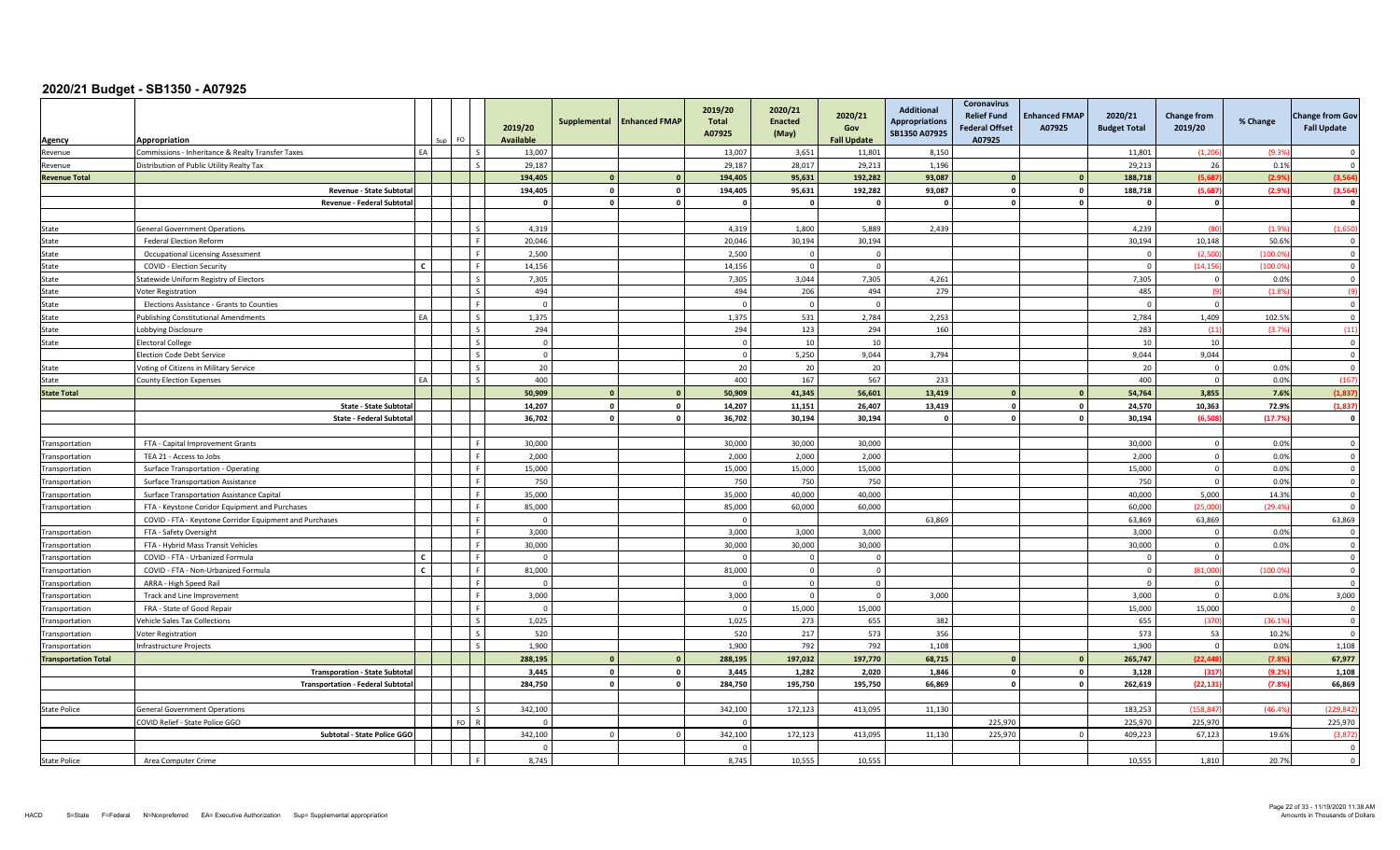| Agency                                                  | Appropriation                                                                          | FO.<br>sun I | 2019/20<br>Available | Supplemental            | <b>Enhanced FMAP</b> | 2019/20<br>Total<br>A07925 | 2020/21<br><b>Enacted</b><br>(May) | 2020/21<br>Gov<br><b>Fall Update</b> | Additional<br><b>Appropriations</b><br>SB1350 A07925 | Coronavirus<br><b>Relief Fund</b><br><b>Federal Offset</b><br>A07925 | <b>Enhanced FMAP</b><br>A07925 | 2020/21<br><b>Budget Total</b> | <b>Change from</b><br>2019/20 | % Change | <b>Change from Gov</b><br><b>Fall Update</b> |
|---------------------------------------------------------|----------------------------------------------------------------------------------------|--------------|----------------------|-------------------------|----------------------|----------------------------|------------------------------------|--------------------------------------|------------------------------------------------------|----------------------------------------------------------------------|--------------------------------|--------------------------------|-------------------------------|----------|----------------------------------------------|
| <b>State Police</b>                                     | Law Enforcement Information Technology                                                 |              | 6,899                |                         |                      | 6,899                      | 2,875                              | 6,899                                | 4,024                                                |                                                                      |                                | 6,899                          | $\Omega$                      | 0.0%     | $\Omega$                                     |
| <b>State Police</b>                                     | Statewide Public Safety Radio System                                                   |              | 12,683               |                         |                      | 12,683                     | 5,022                              | 12,052                               | 7,011                                                |                                                                      |                                | 12,033                         | (650                          | (5.1%    | (19)                                         |
| <b>State Police</b>                                     | <b>Broadband Network Planning</b>                                                      |              | 4,050                |                         |                      | 4,050                      | 4,050                              | 4.050                                |                                                      |                                                                      |                                | 4,050                          | $\Omega$                      | 0.0%     | $\overline{0}$                               |
| <b>State Police</b>                                     | <b>Municipal Police Training</b>                                                       |              | 1,716                |                         |                      | 1,716                      | 712                                | 1,716                                | 996                                                  |                                                                      |                                | 1,708                          | $\overline{18}$               | (0.5%    | (8)                                          |
| <b>State Police</b>                                     | Automated Fingerprint Identification System                                            |              | 885                  |                         |                      | 885                        | 369                                | 885                                  | 516                                                  |                                                                      |                                | 885                            | $\overline{0}$                | 0.0%     | $\Omega$                                     |
| <b>State Police</b>                                     | Gun Checks (also funded from Restricted Account)                                       |              | 4,400                |                         |                      | 4,400                      | 1.833                              | 5,178                                | 2,567                                                |                                                                      |                                | 4,400                          | $\overline{0}$                | 0.0%     | (778)                                        |
| <b>State Police Total</b>                               |                                                                                        |              | 381,478              |                         | $\mathbf{0}$         | 381,478                    | 197,539                            | 454,430                              | 26,244                                               | 225,970                                                              |                                | 449,753                        | 68,275                        | 17.9%    | (4, 677)                                     |
|                                                         | <b>State Police - State Subtotal</b>                                                   |              | 368.683              | $\Omega$                | $\mathbf{0}$         | 368.683                    | 182.934                            | 439.825                              | 26,244                                               | $\Omega$                                                             | $\mathbf{0}$                   | 209,178                        | (159.505                      | (43.3%   | (230, 647)                                   |
|                                                         | State Police - Federal Subtotal                                                        |              | 12,795               | $\mathbf{0}$            | $\mathbf 0$          | 12,795                     | 14,605                             | 14,605                               | $\Omega$                                             | $\mathbf 0$                                                          | $\circ$                        | 14,605                         | 1,810                         | 14.1%    | $\Omega$                                     |
|                                                         | State Police - Coronavirus Relief Fund Subtotal                                        |              | $\Omega$             | $\Omega$                | $\mathbf 0$          | $\Omega$                   | $\Omega$                           | $\mathbf 0$                          | $\sqrt{2}$                                           | 225,970                                                              | $\mathbf 0$                    | 225,970                        | 225,970                       |          | 225,970                                      |
|                                                         |                                                                                        |              |                      |                         |                      |                            |                                    |                                      |                                                      |                                                                      |                                |                                |                               |          |                                              |
|                                                         | <b>Federal Offsets</b>                                                                 |              | $^{\circ}$           | $\mathbf{0}$            | $\mathbf 0$          | n                          | $\mathbf{0}$                       | $\mathbf{0}$                         |                                                      | 225,970                                                              | $\mathbf 0$                    | 225,970                        | 225,970                       |          |                                              |
|                                                         | <b>State + Federal Offsets</b>                                                         |              | 368.683              | $\mathbf{a}$            | $\mathbf{0}$         | 368.683                    | 182.934                            | 439.825                              | 26,244                                               | 225.970                                                              | $\Omega$                       | 435,148                        | 66.465                        | 18.0%    |                                              |
|                                                         |                                                                                        |              |                      |                         |                      |                            |                                    |                                      |                                                      |                                                                      |                                |                                |                               |          |                                              |
| Civil Service Commission                                | <b>General Government Operations</b>                                                   |              |                      |                         |                      |                            |                                    |                                      |                                                      |                                                                      |                                |                                |                               |          |                                              |
| <b>Civil Service Commission Total</b>                   |                                                                                        |              | $\Omega$             | $\sqrt{2}$              | $\Omega$             | $\sqrt{2}$                 | $\Omega$                           | $\mathbf{0}$                         |                                                      |                                                                      |                                |                                | $\sqrt{2}$                    |          |                                              |
|                                                         | Civil Service Commission - State Subtota                                               |              | $\mathbf{o}$         | $\mathbf{0}$            | $\mathbf{0}$         | $\Omega$                   | $\mathbf{0}$                       | $\mathbf{0}$                         |                                                      | $\mathbf{0}$                                                         | $\Omega$                       | - 0                            | $\mathbf{0}$                  |          | $\Omega$                                     |
|                                                         | Civil Service Commission - Federal Subtotal                                            |              | $\Omega$             | $\Omega$                | $\Omega$             | $\Omega$                   | $\Omega$                           | $\Omega$                             |                                                      | $\Omega$                                                             | $\Omega$                       |                                | $\Omega$                      |          | $\mathbf{0}$                                 |
|                                                         |                                                                                        |              |                      |                         |                      |                            |                                    |                                      |                                                      |                                                                      |                                |                                |                               |          |                                              |
|                                                         | <b>Emergency Management an General Government Operations</b>                           |              | 13,521               |                         |                      | 13,521                     | 5,634                              | 13,521                               | 7,753                                                |                                                                      |                                | 13,387                         | (134)                         | (1.0%    | (134)                                        |
| <b>Emergency Management an</b>                          | <b>Civil Preparedness</b>                                                              |              | 21.000               |                         |                      | 21.000                     | 21.000                             | 21.000                               |                                                      |                                                                      |                                | 21,000                         | $\Omega$                      | 0.0%     | $\overline{0}$                               |
| <b>Emergency Management an</b>                          | Hazardous Materials Planning and Training                                              |              | 1,500                |                         |                      | 1,500                      | 1,500                              | 1,500                                |                                                      |                                                                      |                                | 1,500                          | $\overline{0}$                | 0.0%     | $\overline{\mathbf{0}}$                      |
| <b>Emergency Management an State Fire Commissioner</b>  |                                                                                        |              | 2,848                |                         |                      | 2,848                      | 1,187                              | 2,848                                | 1,620                                                |                                                                      |                                | 2,807                          | (41)                          | (1.4%    | (41)                                         |
| <b>Emergency Management an</b>                          | <b>Fire Prevention</b>                                                                 |              | 42                   |                         |                      | 42                         | 42                                 | 42                                   |                                                      |                                                                      |                                | 42                             | $\overline{0}$                | 0.0%     | $\overline{0}$                               |
|                                                         | Emergency Management an Firefighters' Memorial Flag                                    |              | 10                   |                         |                      | 10                         | $\overline{A}$                     | 10                                   |                                                      |                                                                      |                                | 10                             | $\Omega$                      | 0.0%     | $\overline{0}$                               |
|                                                         | Emergency Management an Red Cross Extended Care Program                                |              | 250                  |                         |                      | 250                        | 104                                | 250                                  | 146                                                  |                                                                      |                                | 250                            | $\overline{0}$                | 0.0%     | $\overline{0}$                               |
| <b>Emergency Management an Search and Rescue</b>        |                                                                                        |              | 250                  |                         |                      | 250                        | 104                                | 104                                  | 146                                                  |                                                                      |                                | 250                            | $\overline{0}$                | 0.0%     | 146                                          |
|                                                         | Emergency Management an Emergency Management Assistance Compact                        |              | $\mathbf 0$          |                         |                      | $\Omega$                   | $\Omega$                           | $\mathsf 0$                          |                                                      |                                                                      |                                |                                | $\Omega$                      |          | $\mathbf 0$                                  |
| <b>Emergency Management an Hazard Mitigation</b>        |                                                                                        |              | $\Omega$             |                         |                      | $\Omega$                   | $\sqrt{ }$                         | $\Omega$                             |                                                      |                                                                      |                                | $\sqrt{ }$                     | $\Omega$                      |          | $\Omega$                                     |
| <b>Emergency Management an Disaster Relief</b>          |                                                                                        |              | 18,800               |                         |                      | 18.800                     | 16,700                             | 41.549                               |                                                      |                                                                      |                                | 16,700                         | (2.100)                       | (11.29)  | (24.849)                                     |
|                                                         | Disaster Relief                                                                        |              | $\Omega$             |                         |                      |                            |                                    | 104,849                              |                                                      |                                                                      |                                |                                | $\Omega$                      |          | (104, 849)                                   |
| Emergency Management an COVID - PA Disaster Relief      | $\mathsf{C}$                                                                           |              | 55,000               |                         |                      | 55,000                     | $\Omega$                           | 50.000                               |                                                      |                                                                      |                                |                                | (55.000                       | (100.09) | (50,000)                                     |
|                                                         | $\mathbf{c}$<br>Emergency Management an COVID - Emergency Performance Management Grant |              | 3.065                |                         |                      | 3.065                      | $\Omega$                           | $\Omega$                             |                                                      |                                                                      |                                |                                | (3.065)                       | (100.09) | $\overline{0}$                               |
|                                                         | $\mathbf{c}$<br>Emergency Management an COVID - Emergency Food and Shelter Program     |              | 8,266                |                         |                      | 8,266                      | $\overline{\mathbf{0}}$            | $\mathbf 0$                          |                                                      |                                                                      |                                | $\sqrt{ }$                     | (8, 266)                      | (100.09) | $\Omega$                                     |
| <b>Emergency Management and Homeland Security Total</b> |                                                                                        |              | 124,552              | $\mathbf{a}$            | $\Omega$             | 124,552                    | 46,275                             | 235,673                              | 9,671                                                | $\sqrt{2}$                                                           |                                | 55,946                         | (68,606                       | (55.1%   | (179, 727)                                   |
|                                                         | <b>Emergency Management and Homeland Security - State Subtotal</b>                     |              | 35,679               | $\overline{\mathbf{0}}$ | $\mathbf{0}$         | 35,679                     | 23,733                             | 58,282                               | 9,671                                                | $\mathbf 0$                                                          | $\mathbf{0}$                   | 33,404                         | (2, 275)                      | (6.4%    | (24, 878)                                    |
|                                                         | <b>Emergency Management and Homeland Security - Federal Subtotal</b>                   |              | 88,873               | $\Omega$                | $\mathbf{0}$         | 88,873                     | 22,542                             | 177,391                              |                                                      | $\Omega$                                                             | $\Omega$                       | 22,542                         | (66, 331)                     | (74.6%   | (154, 849)                                   |
|                                                         |                                                                                        |              |                      |                         |                      |                            |                                    |                                      |                                                      |                                                                      |                                |                                |                               |          |                                              |
|                                                         | Historical and Museum Com General Government Operations                                |              | 21,555               |                         |                      | 21,555                     | 8,981                              | 21,555                               | 12,169                                               |                                                                      |                                | 21,150                         | (405                          | (1.9%    | (405                                         |
| <b>Historical and Museum Com</b>                        | <b>Historic Preservation</b>                                                           |              | 1,300                |                         |                      | 1,300                      | 2,050                              | 2,050                                |                                                      |                                                                      |                                | 2,050                          | 750                           | 57.7%    | $\overline{0}$                               |
| <b>Historical and Museum Con</b>                        | <b>Surface Mining Review</b>                                                           |              | 150                  |                         |                      | 150                        | 150                                | 150                                  |                                                      |                                                                      |                                | 150                            | $\overline{0}$                | 0.0%     | $\overline{0}$                               |
| <b>Historical and Museum Con</b>                        | <b>Environmental Review</b>                                                            |              | 375                  |                         |                      | 375                        | 348                                | 348                                  |                                                      |                                                                      |                                | 348                            | (27)                          | (7.2%    | $\overline{0}$                               |
| <b>Historical and Museum Con</b>                        | Institute of Museum Library Services                                                   |              | $\mathbf{0}$         |                         |                      | $\Omega$                   | $\Omega$                           | $\Omega$                             |                                                      |                                                                      |                                |                                | $\overline{0}$                |          | $\overline{0}$                               |
| <b>Historical and Museum Con</b>                        | Coastal Zone Management                                                                |              | 50                   |                         |                      | 50                         | $\Omega$                           | $\Omega$                             |                                                      |                                                                      |                                |                                | (50)                          | (100.09) | $\Omega$                                     |
| <b>Historical and Museum Com</b>                        | Highway Planning and Construction                                                      |              | $\Omega$             |                         |                      |                            | $\Omega$                           | $\Omega$                             |                                                      |                                                                      |                                |                                | $\overline{0}$                |          | $\Omega$                                     |
| <b>Historical and Museum Con</b>                        | National Endownment for the Humanities                                                 |              | $\mathbf{0}$         |                         |                      | $\Omega$                   | $\Omega$                           | $\circ$                              |                                                      |                                                                      |                                |                                | $\Omega$                      |          | $\overline{0}$                               |
| <b>Historical and Museum Con</b>                        | National Endowment for the Arts                                                        |              | $\mathbf{0}$         |                         |                      | $\Omega$                   | $\Omega$                           | $\circ$                              |                                                      |                                                                      |                                |                                | $\Omega$                      |          | $\overline{0}$                               |
| <b>Historical and Museum Com</b>                        | American Battlefield Protection Program                                                |              | 3,000                |                         |                      | 3,000                      | 2.000                              | 2.000                                |                                                      |                                                                      |                                | 2.000                          | (1.000)                       | (33.39)  | $\Omega$                                     |
| <b>Historical and Museum Com</b>                        | <b>Historic Property Partnerships</b>                                                  |              | 30 <sup>°</sup>      |                         |                      | 30                         | $\Omega$                           | $\Omega$                             |                                                      |                                                                      |                                |                                | (30)                          | (100.0)  | $\overline{0}$                               |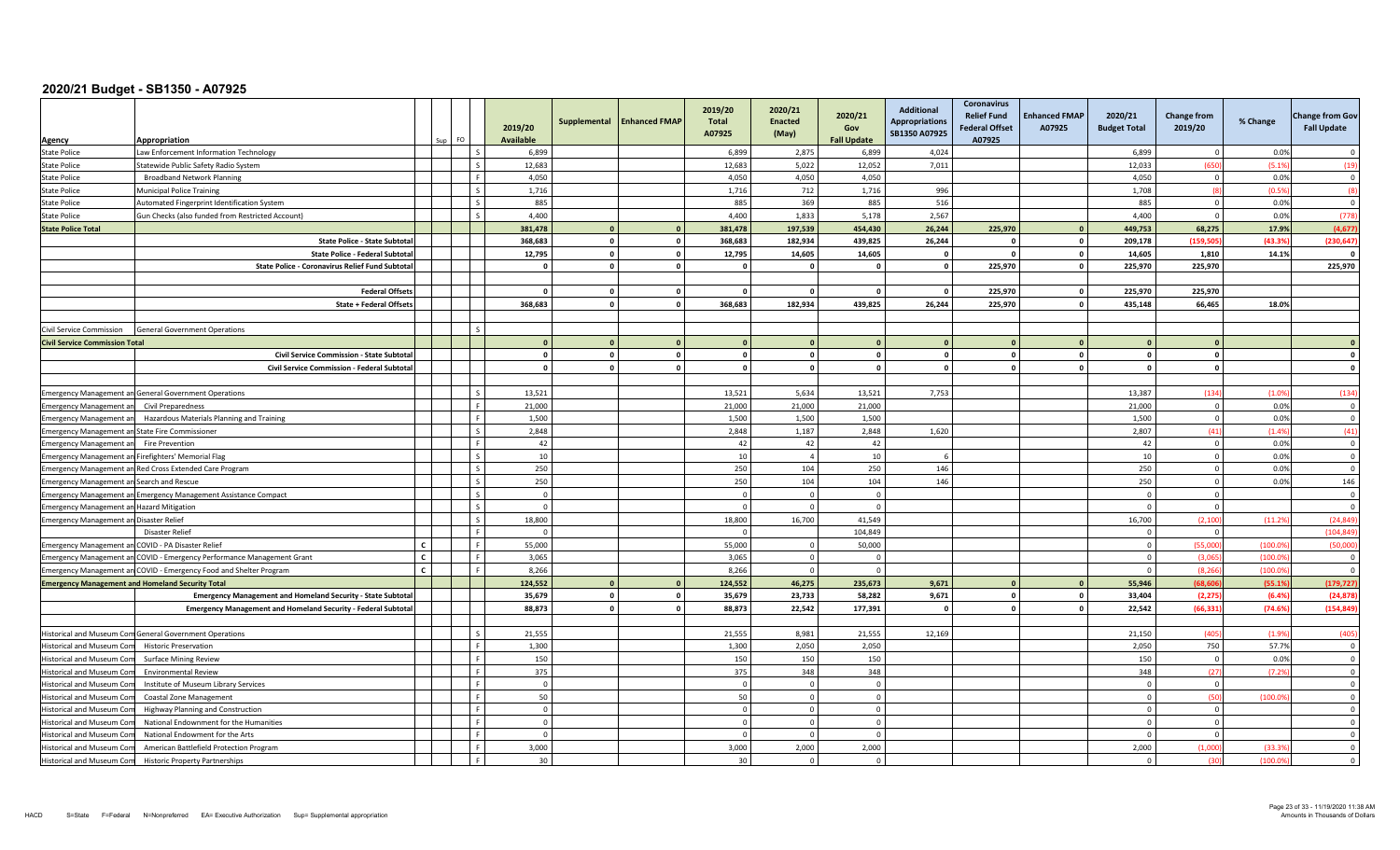| Agency                                            | Appropriation                                              |  | FO.                      | 2019/20<br><b>Available</b> | Supplemental   | <b>Enhanced FMAP</b>    | 2019/20<br>Total<br>A07925 | 2020/21<br><b>Enacted</b><br>(May) | 2020/21<br>Gov<br><b>Fall Update</b> | <b>Additional</b><br><b>Appropriations</b><br>SB1350 A07925 | <b>Coronavirus</b><br><b>Relief Fund</b><br><b>Federal Offset</b><br>A07925 | <b>Enhanced FMAP</b><br>A07925 | 2020/21<br><b>Budget Total</b> | <b>Change from</b><br>2019/20 | % Change | <b>Change from Gov</b><br><b>Fall Update</b> |
|---------------------------------------------------|------------------------------------------------------------|--|--------------------------|-----------------------------|----------------|-------------------------|----------------------------|------------------------------------|--------------------------------------|-------------------------------------------------------------|-----------------------------------------------------------------------------|--------------------------------|--------------------------------|-------------------------------|----------|----------------------------------------------|
| Historical and Museum Com                         | <b>Maritime Heritage</b>                                   |  |                          | 500                         |                |                         | 500                        |                                    | $\Omega$                             |                                                             |                                                                             |                                |                                | (500                          | (100.09) | $\Omega$                                     |
| <b>Historical and Museum Com</b>                  | Appalachian Development                                    |  |                          | 70                          |                |                         | 70                         | 100                                | 100                                  |                                                             |                                                                             |                                | 100                            | 30                            | 42.9%    | $\overline{0}$                               |
|                                                   | COVID- PA History To-Go                                    |  |                          | $\overline{0}$              |                |                         | $\Omega$                   |                                    | 198                                  | 198                                                         |                                                                             |                                | 198                            | 198                           |          | $\overline{0}$                               |
|                                                   | Historical and Museum Com Cultural and Historical Support  |  |                          | 2,000                       |                |                         | 2.000                      | 833                                | 2,000                                | 1,167                                                       |                                                                             |                                | 2,000                          | $\Omega$                      | 0.0%     | $\Omega$                                     |
| <b>Historical and Museum Commission Total</b>     |                                                            |  |                          | 29,030                      | $\overline{0}$ | $\mathbf{0}$            | 29,030                     | 14,462                             | 28,401                               | 13,534                                                      | $\mathbf{0}$                                                                |                                | 27,996                         | (1.034)                       | (3.6%    | (405)                                        |
|                                                   | Historical and Museum Commission - State Subtota           |  |                          | 23.555                      | $^{\circ}$     | $\mathbf{0}$            | 23,555                     | 9,814                              | 23.555                               | 13,336                                                      | $^{\circ}$                                                                  | $\mathbf{0}$                   | 23,150                         | (405)                         | (1.7%    | (405                                         |
|                                                   | Historical and Museum Commission - Federal Subtotal        |  |                          | 5,475                       | $\Omega$       | $\mathbf{0}$            | 5,475                      | 4,648                              | 4,846                                | 198                                                         | $\mathbf{0}$                                                                | $\Omega$                       | 4,846                          | (629)                         | (11.5%   | $\overline{\mathbf{0}}$                      |
|                                                   |                                                            |  |                          |                             |                |                         |                            |                                    |                                      |                                                             |                                                                             |                                |                                |                               |          |                                              |
| Infrastructure Investment Ar                      | Sewage Projects Revolving Loan Fund                        |  | $\mathbf{F}$             | 127.200                     |                |                         | 127,200                    | 127.200                            | 127.200                              |                                                             |                                                                             |                                | 127,200                        | $\Omega$                      | 0.0%     | $\overline{0}$                               |
| Infrastructure Investment Ar                      | Drinking Water Projects Revolving Loan Fund                |  | F.                       | 66,982                      |                |                         | 66,982                     | 66,982                             | 66,982                               |                                                             |                                                                             |                                | 66,982                         | $\Omega$                      | 0.0%     | $\overline{0}$                               |
|                                                   | Infrastructure Improvement Projects                        |  |                          | $\overline{0}$              |                |                         | $\Omega$                   | 1,740                              | 1,740                                |                                                             |                                                                             |                                | 1.740                          | 1,740                         |          | $\overline{0}$                               |
| <b>Infrastructure Investment Authority Total</b>  |                                                            |  |                          | 194,182                     | $\mathbf{0}$   | $\overline{\mathbf{0}}$ | 194,182                    | 195,922                            | 195,922                              |                                                             | $\Omega$                                                                    |                                | 195,922                        | 1,740                         | 0.9%     | $\mathbf{0}$                                 |
|                                                   | Infrastructure Investment Authority - State Subtotal       |  |                          | $\Omega$                    | $\Omega$       | $\mathbf 0$             |                            | - 0                                | $\Omega$                             | - 0                                                         | $\mathbf{0}$                                                                | $\Omega$                       |                                | $\overline{0}$                |          | $\Omega$                                     |
|                                                   | Infrastructure Investment Authority - Federal Subtotal     |  |                          | 194,182                     | $\Omega$       | $\mathbf{o}$            | 194,182                    | 195,922                            | 195,922                              |                                                             | $\mathbf{0}$                                                                | $\mathbf{0}$                   | 195,922                        | 1,740                         | 0.9%     | $\mathbf{0}$                                 |
|                                                   |                                                            |  |                          |                             |                |                         |                            |                                    |                                      |                                                             |                                                                             |                                |                                |                               |          |                                              |
|                                                   | State Environmental Hearing General Government Operations  |  | $\zeta$                  | 2,574                       |                |                         | 2,574                      | 1,073                              | 2,574                                | 1,481                                                       |                                                                             |                                | 2,554                          | (20)                          | (0.8%    | (20)                                         |
| <b>State Environmental Hearing Board Total</b>    |                                                            |  |                          | 2,574                       | $\overline{0}$ | $\overline{\mathbf{0}}$ | 2,574                      | 1,073                              | 2,574                                | 1,481                                                       | $\mathbf{0}$                                                                |                                | 2,554                          | (20)                          | (0.8%    | (20                                          |
|                                                   | State Environmental Hearing Board - State Subtotal         |  |                          | 2,574                       | $\overline{0}$ | $\mathbf{0}$            | 2,574                      | 1,073                              | 2,574                                | 1,481                                                       | $\mathbf{0}$                                                                | $\mathbf{0}$                   | 2,554                          | (20)                          | (0.8%    | (20)                                         |
|                                                   | State Environmental Hearing Board - Federal Subtotal       |  |                          | $\overline{\mathbf{0}}$     | $\Omega$       | $\mathbf 0$             | $\sqrt{2}$                 | - 0                                | $\mathbf{0}$                         |                                                             | $\Omega$                                                                    | $\Omega$                       |                                | $\mathbf{0}$                  |          | $\mathbf{0}$                                 |
|                                                   |                                                            |  |                          |                             |                |                         |                            |                                    |                                      |                                                             |                                                                             |                                |                                |                               |          |                                              |
|                                                   |                                                            |  |                          |                             |                |                         |                            |                                    |                                      |                                                             |                                                                             |                                |                                |                               |          |                                              |
| PHC4                                              | Health Care Cost Containment Council                       |  | $\mathsf{S}$             | 3,355                       |                |                         | 3,355                      | 1,398                              | 3,355                                | 1,769                                                       |                                                                             |                                | 3,167                          | (188)                         | (5.6%    | (188)                                        |
| <b>Health Care Cost Containment Council Total</b> |                                                            |  |                          | 3,355                       | $\overline{0}$ | $\mathbf{0}$            | 3,355                      | 1,398                              | 3,355                                | 1,769                                                       | $\Omega$                                                                    |                                | 3,167                          | (188)                         | (5.6%    | (188)                                        |
|                                                   | Health Care Cost Containment Council - State Subtota       |  |                          | 3,355                       | $\overline{0}$ | $\mathbf{0}$            | 3,355                      | 1,398                              | 3,355                                | 1,769                                                       | $\mathbf 0$                                                                 | $\Omega$                       | 3,167                          | (188)                         | (5.6%)   | (188)                                        |
|                                                   | Health Care Cost Containment Council - Federal Subtotal    |  |                          | $\mathbf{0}$                | $\Omega$       | $\mathbf 0$             |                            | - 0                                | $\mathbf 0$                          |                                                             | $\Omega$                                                                    | $\Omega$                       |                                | - 0                           |          | $\mathbf{0}$                                 |
|                                                   |                                                            |  |                          |                             |                |                         |                            |                                    |                                      |                                                             |                                                                             |                                |                                |                               |          |                                              |
| <b>State Ethics Commission</b>                    | <b>General Government Operations</b>                       |  |                          | 3,015                       |                |                         | 3,015                      | 1,256                              | 3,015                                | 1,676                                                       |                                                                             |                                | 2,932                          | (83)                          | (2.8%    | (83)                                         |
| <b>State Ethics Commission Total</b>              |                                                            |  |                          | 3,015                       | $\Omega$       | $\mathbf{0}$            | 3,015                      | 1,256                              | 3,015                                | 1,676                                                       |                                                                             |                                | 2,932                          | (83)                          | (2.8%    | (83)                                         |
|                                                   | <b>State Ethics Commission - State Subtota</b>             |  |                          | 3,015                       | $\overline{0}$ | $\mathbf{0}$            | 3,015                      | 1,256                              | 3,015                                | 1,676                                                       | $\mathbf 0$                                                                 | $\sqrt{2}$                     | 2,932                          | (83)                          | (2.8%    | (83)                                         |
|                                                   | <b>State Ethics Commission - Federal Subtotal</b>          |  |                          | $\mathbf{0}$                | $\Omega$       | $\mathbf{o}$            |                            | $\Omega$                           | $\mathbf{0}$                         |                                                             | $\Omega$                                                                    |                                |                                | $\Omega$                      |          | $\mathbf{0}$                                 |
|                                                   |                                                            |  |                          |                             |                |                         |                            |                                    |                                      |                                                             |                                                                             |                                |                                |                               |          |                                              |
|                                                   |                                                            |  |                          |                             |                |                         |                            |                                    |                                      |                                                             |                                                                             |                                |                                |                               |          |                                              |
| <b>Supreme Court</b>                              | Salaries & Expenses                                        |  |                          | 17,150                      |                |                         | 17,150                     | 7,146                              | 17,150                               | 10,004                                                      |                                                                             |                                | 17,150                         | $\Omega$                      | 0.0%     | $\overline{0}$                               |
| Supreme Court                                     | <b>Justices Expenses</b>                                   |  | $\mathsf{S}$             | 118                         |                |                         | 118                        | 49                                 | 118                                  | 69                                                          |                                                                             |                                | 118                            | $\overline{0}$                | 0.0%     | $\overline{0}$                               |
| Supreme Court                                     | <b>Judicial Center Operations</b>                          |  |                          | 814                         |                |                         | 814                        | 339                                | 814                                  | 475                                                         |                                                                             |                                | 814                            | $\mathbf 0$                   | 0.0%     | $\overline{0}$                               |
| Supreme Court                                     | udicial Council                                            |  |                          | 141                         |                |                         | 141                        | 59                                 | 141                                  | 82                                                          |                                                                             |                                | 141                            | $\Omega$                      | 0.0%     | $\overline{0}$                               |
| Supreme Court                                     | District Court Administrators                              |  |                          | 19,657                      |                |                         | 19,657                     | 8,190                              | 19,657                               | 11,467                                                      |                                                                             |                                | 19,657                         | $\overline{0}$                | 0.0%     | $\Omega$                                     |
| Supreme Court                                     | Interbranch Commission                                     |  |                          | 350                         |                |                         | 350                        | 146                                | 350                                  | 204                                                         |                                                                             |                                | 350                            | $\mathbf 0$                   | 0.0%     | $\mathbf 0$                                  |
| Supreme Court                                     | Court Management Education                                 |  | $\overline{\phantom{a}}$ | 73                          |                |                         | 73                         | 30                                 | 73                                   | 43                                                          |                                                                             |                                | 73                             | $\overline{0}$                | 0.0%     | $\overline{0}$                               |
| Supreme Court                                     | <b>Rules Committees</b>                                    |  | $\mathsf{S}$             | 1,595                       |                |                         | 1,595                      | 665                                | 1,595                                | 930                                                         |                                                                             |                                | 1,595                          | $\overline{0}$                | 0.0%     | $\overline{0}$                               |
| Supreme Court                                     | Court Administrator                                        |  | $\varsigma$              | 11,577                      |                |                         | 11,577                     | 4,824                              | 11,577                               | 6,753                                                       |                                                                             |                                | 11,577                         | $\mathbf 0$                   | 0.0%     | $\overline{\mathbf{0}}$                      |
| Supreme Court                                     | Court Improvement Project                                  |  |                          | 1,130                       |                |                         | 1,130                      | 1,130                              | 1,130                                |                                                             |                                                                             |                                | 1,130                          | $\Omega$                      | 0.0%     | $\overline{0}$                               |
| Supreme Court                                     | Smart Defense                                              |  |                          | $\overline{0}$              |                |                         |                            | $\Omega$                           | $\mathbf{0}$                         |                                                             |                                                                             |                                |                                | $\Omega$                      |          | $\Omega$                                     |
| Supreme Court                                     | PA Weighted Caseload Project - CP Judges                   |  | $\mathbf{F}$             | $\overline{0}$              |                |                         | $\Omega$                   | $\Omega$                           | $\overline{0}$                       |                                                             |                                                                             |                                |                                | $\mathbf 0$                   |          | $\overline{0}$                               |
| Supreme Court                                     | Adult Drug Court Outcome Evaluation                        |  | $\mathbf{r}$             | 225                         |                |                         | 225                        | 225                                | 225                                  |                                                             |                                                                             |                                | 225                            | $\Omega$                      | 0.0%     | $\overline{0}$                               |
| Supreme Court                                     | Language Access Grant                                      |  | F.                       | 50                          |                |                         | 50                         | 50                                 | 50                                   |                                                             |                                                                             |                                | 50                             | $\overline{0}$                | 0.0%     | $\overline{0}$                               |
| Supreme Court                                     | PA Reestablishment Analysis of Magisterial District Courts |  | F                        | $\overline{0}$              |                |                         | $\Omega$                   | 80                                 | 80                                   |                                                             |                                                                             |                                | 80                             | 80                            |          | $\overline{0}$                               |
| Supreme Court                                     | ntegrated Criminal Justice System                          |  |                          | 2,372                       |                |                         | 2,372                      | 988                                | 2,372                                | 1,384                                                       |                                                                             |                                | 2,372                          | $\overline{0}$                | 0.0%     | $\overline{0}$                               |
| Supreme Court                                     | Unified Judicial System Security                           |  |                          | 2,002                       |                |                         | 2,002                      | 834                                | 2,002                                | 1,168                                                       |                                                                             |                                | 2,002                          | $\Omega$                      | 0.0%     | $\Omega$                                     |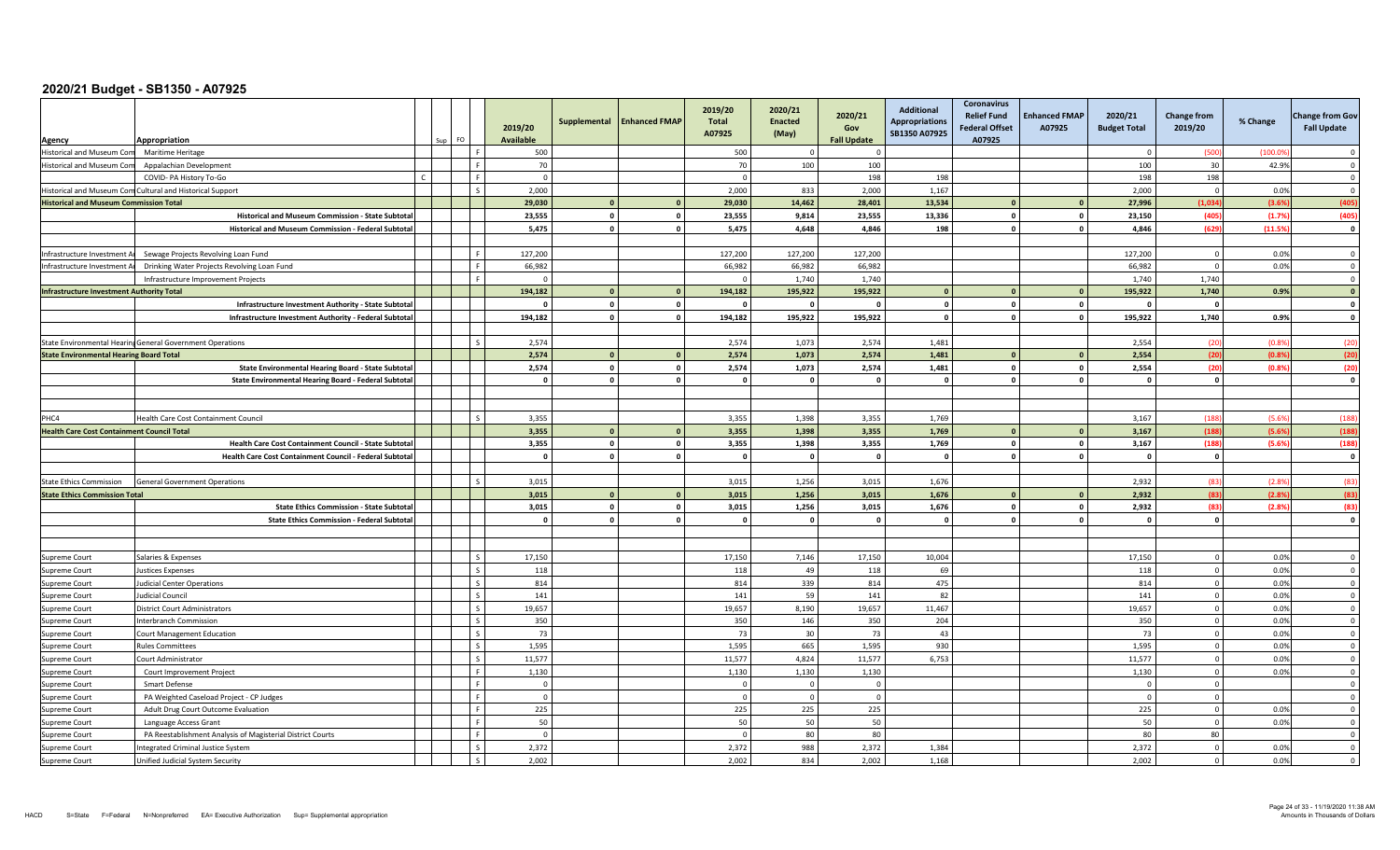| Agency                                                | Appropriation                                                     | FO |              | 2019/20<br><b>Available</b> | Supplemental            | <b>Enhanced FMAP</b> | 2019/20<br><b>Total</b><br>A07925 | 2020/21<br><b>Enacted</b><br>(May) | 2020/21<br>Gov<br><b>Fall Update</b> | <b>Additional</b><br><b>Appropriations</b><br>SB1350 A07925 | Coronavirus<br><b>Relief Fund</b><br><b>Federal Offset</b><br>A07925 | <b>Enhanced FMAP</b><br>A07925 | 2020/21<br><b>Budget Total</b> | <b>Change from</b><br>2019/20 | % Change | <b>Change from Gov</b><br><b>Fall Update</b> |
|-------------------------------------------------------|-------------------------------------------------------------------|----|--------------|-----------------------------|-------------------------|----------------------|-----------------------------------|------------------------------------|--------------------------------------|-------------------------------------------------------------|----------------------------------------------------------------------|--------------------------------|--------------------------------|-------------------------------|----------|----------------------------------------------|
| Supreme Court                                         | Office of Elder Justice in the Courts                             |    |              | 496                         |                         |                      | 496                               | 207                                | 496                                  | 289                                                         |                                                                      |                                | 496                            | $^{\circ}$                    | 0.0%     | $\Omega$                                     |
| <b>Supreme Court Total</b>                            |                                                                   |    |              | 57.750                      | $\Omega$                | $\mathbf{a}$         | 57.750                            | 24.962                             | 57.830                               | 32.868                                                      |                                                                      |                                | 57.830                         | 80                            | 0.1%     |                                              |
|                                                       | Supreme Court - State Subtota                                     |    |              | 56,345                      | $\overline{\mathbf{0}}$ | $\mathbf 0$          | 56,345                            | 23,477                             | 56,345                               | 32,868                                                      | $\mathbf{o}$                                                         | $\mathbf{0}$                   | 56,345                         | $\mathbf{o}$                  | 0.0%     | $\mathbf{0}$                                 |
|                                                       | Supreme Court - Federal Subtota                                   |    |              | 1,405                       | $\mathbf{r}$            | $\mathbf 0$          | 1,405                             | 1,485                              | 1,485                                |                                                             | $\sqrt{2}$                                                           | $\mathbf{a}$                   | 1,485                          | 80                            | 5.7%     | $\sqrt{2}$                                   |
|                                                       |                                                                   |    |              |                             |                         |                      |                                   |                                    |                                      |                                                             |                                                                      |                                |                                |                               |          |                                              |
| <b>Superior Court</b>                                 | Salaries & Expenses                                               |    | $\zeta$      | 32,377                      |                         |                      | 32,377                            | 13,490                             | 32,377                               | 18,887                                                      |                                                                      |                                | 32,377                         | $\mathbf 0$                   | 0.0%     | $\overline{0}$                               |
| uperior Court                                         | <b>Judges Expenses</b>                                            |    |              | 183                         |                         |                      | 183                               | 76                                 | 183                                  | 107                                                         |                                                                      |                                | 183                            | $\Omega$                      | 0.0%     | $\Omega$                                     |
| <b>Superior Court Total</b>                           |                                                                   |    |              | 32.560                      | $\Omega$                | $\mathbf{0}$         | 32,560                            | 13.566                             | 32,560                               | 18,994                                                      |                                                                      |                                | 32,560                         | $\overline{\mathbf{0}}$       | 0.0%     | $\mathbf{0}$                                 |
|                                                       | Superior Court - State Subtota                                    |    |              | 32.560                      | $\mathbf{0}$            | $\pmb{\mathsf{o}}$   | 32.560                            | 13.566                             | 32,560                               | 18,994                                                      | $\mathbf 0$                                                          | $\mathbf{0}$                   | 32,560                         | $\mathbf{0}$                  | 0.0%     | $\overline{\mathbf{0}}$                      |
|                                                       | <b>Superior Court - Federal Subtota</b>                           |    |              | $\Omega$                    | $\Omega$                | $\mathbf{0}$         | $\mathbf{0}$                      | $\overline{\mathbf{0}}$            | $\mathbf{0}$                         | $\Omega$                                                    | $\mathbf{o}$                                                         | $\Omega$                       | - 0                            | $\mathbf{0}$                  |          | $\mathbf{0}$                                 |
|                                                       |                                                                   |    |              |                             |                         |                      |                                   |                                    |                                      |                                                             |                                                                      |                                |                                |                               |          |                                              |
| Commonwealth Court                                    | Salaries & Expenses                                               |    | $\mathsf{S}$ | 21,192                      |                         |                      | 21,192                            | 8,830                              | 21,192                               | 12,362                                                      |                                                                      |                                | 21,192                         | $\overline{0}$                | 0.0%     | $\overline{0}$                               |
| Commonwealth Court                                    | <b>Judges Expenses</b>                                            |    |              | 132                         |                         |                      | 132                               | 55                                 | 132                                  | 77                                                          |                                                                      |                                | 132                            | $\overline{0}$                | 0.0%     | $\Omega$                                     |
| <b>Commonwealth Court Total</b>                       |                                                                   |    |              | 21,324                      | $\mathbf{r}$            | $\Omega$             | 21.324                            | 8.885                              | 21.324                               | 12,439                                                      |                                                                      |                                | 21.324                         | $\Omega$                      | 0.0%     | $\mathbf{0}$                                 |
|                                                       | Commonwealth Court - State Subtota                                |    |              | 21,324                      | $\circ$                 | $\mathbf 0$          | 21,324                            | 8.885                              | 21,324                               | 12,439                                                      | $\mathbf{o}$                                                         | $\mathbf{0}$                   | 21,324                         | $\mathbf{0}$                  | 0.0%     | $\mathbf{o}$                                 |
|                                                       | Commonwealth Court - Federal Subtota                              |    |              | $\Omega$                    | $\overline{0}$          | $\mathbf 0$          |                                   | - 0                                | $\mathbf 0$                          |                                                             | $\Omega$                                                             | $\Omega$                       |                                | $\Omega$                      |          | $\mathbf{0}$                                 |
|                                                       |                                                                   |    |              |                             |                         |                      |                                   |                                    |                                      |                                                             |                                                                      |                                |                                |                               |          |                                              |
| Courts of Common Pleas                                | Salaries & Expenses                                               |    | -S           | 117,739                     |                         |                      | 117,739                           | 49,058                             | 117,739                              | 68,681                                                      |                                                                      |                                | 117,739                        | $\overline{0}$                | 0.0%     | $\overline{0}$                               |
| Courts of Common Pleas                                | Senior Judge Reimbursement                                        |    |              | 4.004                       |                         |                      | 4.004                             | 1.668                              | 4.004                                | 2,336                                                       |                                                                      |                                | 4,004                          | $\Omega$                      | 0.0%     | $\Omega$                                     |
| Courts of Common Pleas                                | <b>Judicial Education</b>                                         |    |              | 1,247                       |                         |                      | 1,247                             | 520                                | 1.247                                | 727                                                         |                                                                      |                                | 1,247                          | $\overline{0}$                | 0.0%     | $\Omega$                                     |
| Courts of Common Pleas                                | <b>Ethics Committee</b>                                           |    |              | 62                          |                         |                      | 62                                | 26                                 | 62                                   | 36                                                          |                                                                      |                                | 62                             | $\Omega$                      | 0.0%     | $\mathbf 0$                                  |
| Courts of Common Pleas                                | <b>Problem Solving Courts</b>                                     |    |              | 1,103                       |                         |                      | 1,103                             | 460                                | 1,103                                | 643                                                         |                                                                      |                                | 1,103                          | $\overline{0}$                | 0.0%     | $\overline{0}$                               |
| <b>Courts of Common Pleas Total</b>                   |                                                                   |    |              | 124,155                     | $\Omega$                | $\mathbf{0}$         | 124,155                           | 51,732                             | 124,155                              | 72,423                                                      |                                                                      |                                | 124,155                        | $\mathbf{0}$                  | 0.0%     | $\Omega$                                     |
|                                                       | <b>Court of Common Pleas - State Subtota</b>                      |    |              | 124.155                     | $\overline{0}$          | $\mathbf{0}$         | 124,155                           | 51,732                             | 124,155                              | 72,423                                                      | $\mathbf 0$                                                          | $\Omega$                       | 124,155                        | $\mathbf{0}$                  | 0.0%     | $\mathbf{0}$                                 |
|                                                       | Court of Common Pleas - Federal Subtotal                          |    |              | $\mathbf{o}$                | $\mathbf{0}$            | $\mathbf{o}$         | $\sqrt{2}$                        | $\mathbf{0}$                       | $\mathbf 0$                          | $\Omega$                                                    | $\mathbf{0}$                                                         | $\mathbf{0}$                   | $\mathbf{0}$                   | $\mathbf{0}$                  |          | $\mathbf{0}$                                 |
|                                                       |                                                                   |    |              |                             |                         |                      |                                   |                                    |                                      |                                                             |                                                                      |                                |                                |                               |          |                                              |
| <b>Community Courts - MDJs</b>                        | Salaries & Expenses                                               |    |              | 82.802                      |                         |                      | 82,802                            | 34.501                             | 82.802                               | 48.301                                                      |                                                                      |                                | 82,802                         | $\Omega$                      | 0.0%     | $\Omega$                                     |
|                                                       | Community Courts - MDJs   Magisterial District Judge Education    |    |              | 744                         |                         |                      | 744                               | 310                                | 744                                  | 434                                                         |                                                                      |                                | 744                            | $\overline{0}$                | 0.0%     | $\mathbf 0$                                  |
| <b>Community Courts - Magisterial District Judges</b> |                                                                   |    |              | 83,546                      | $\Omega$                | $\mathbf{0}$         | 83,546                            | 34,811                             | 83.546                               | 48,735                                                      | $\sqrt{2}$                                                           |                                | 83,546                         | $\mathbf{0}$                  | 0.0%     | $\sqrt{2}$                                   |
|                                                       | Community Courts - Magisterial District Judges - State Subtotal   |    |              | 83,546                      | $\mathbf{0}$            | $\mathbf 0$          | 83,546                            | 34,811                             | 83,546                               | 48,735                                                      | $\mathbf{0}$                                                         | $\Omega$                       | 83,546                         | $\mathbf{0}$                  | 0.0%     | $\mathbf 0$                                  |
|                                                       | Community Courts - Magisterial District Judges - Federal Subtotal |    |              | $\overline{\mathbf{0}}$     | $\overline{0}$          | $\mathbf{o}$         | $\sqrt{2}$                        | $\mathbf{0}$                       | $\mathbf{0}$                         | $\Omega$                                                    | $\mathbf 0$                                                          | $\Omega$                       | - 0                            | $\mathbf{0}$                  |          | $\mathbf{0}$                                 |
|                                                       |                                                                   |    |              |                             |                         |                      |                                   |                                    |                                      |                                                             |                                                                      |                                |                                |                               |          |                                              |
| Philadelphia Courts                                   | Municipal Court                                                   |    |              | 7,794                       |                         |                      | 7,794                             | 3.248                              | 7,794                                | 4,546                                                       |                                                                      |                                | 7,794                          | $\Omega$                      | 0.0%     | $\Omega$                                     |
| <b>Philadelphia Courts Total</b>                      |                                                                   |    |              | 7,794                       | $\mathbf{0}$            | $\mathbf{0}$         | 7,794                             | 3.248                              | 7.794                                | 4,546                                                       | $\Omega$                                                             |                                | 7,794                          | $\overline{\mathbf{0}}$       | 0.0%     | $\mathbf{0}$                                 |
|                                                       | Philadelphia Courts - State Subtota                               |    |              | 7,794                       | $\overline{\mathbf{0}}$ | $\mathbf 0$          | 7,794                             | 3,248                              | 7,794                                | 4,546                                                       | $\mathbf 0$                                                          | $\Omega$                       | 7,794                          | $\mathbf{0}$                  | 0.0%     | $\mathbf{0}$                                 |
|                                                       | Philadelphia Courts - Federal Subtota                             |    |              | $\overline{0}$              | $\mathbf{0}$            | $\mathbf 0$          | $\sqrt{2}$                        | $\mathbf{0}$                       | $\mathbf 0$                          | - 0                                                         | $\mathbf{0}$                                                         | $\sqrt{2}$                     | - 0                            | $\mathbf{0}$                  |          | $\Omega$                                     |
|                                                       |                                                                   |    |              |                             |                         |                      |                                   |                                    |                                      |                                                             |                                                                      |                                |                                |                               |          |                                              |
| Judicial Conduct Board                                | Salaries & Expenses                                               |    |              | 2,468                       |                         |                      | 2,468                             | 1,028                              | 2,468                                | 1,440                                                       |                                                                      |                                | 2,468                          | $\mathbf 0$                   | 0.0%     | $\Omega$                                     |
| <b>Judicial Conduct Board Total</b>                   |                                                                   |    |              | 2.468                       | $\Omega$                | $\Omega$             | 2.468                             | 1,028                              | 2.468                                | 1,440                                                       | $\sqrt{ }$                                                           |                                | 2,468                          | $\mathbf{0}$                  | 0.0%     | $\Omega$                                     |
|                                                       | Judicial Conduct Board - State Subtota                            |    |              | 2,468                       | $\mathbf{0}$            | $\mathbf 0$          | 2,468                             | 1,028                              | 2,468                                | 1,440                                                       | $\mathbf 0$                                                          | $\mathbf{0}$                   | 2,468                          | $\mathbf{0}$                  | 0.0%     | $\mathbf{0}$                                 |
|                                                       | Judicial Conduct Board - Federal Subtota                          |    |              | $\mathbf{0}$                | $\Omega$                | $\mathbf 0$          | $\sqrt{2}$                        | $\Omega$                           | $\circ$                              | - 0                                                         | $\mathbf{0}$                                                         | $\mathbf{0}$                   | - 0                            | $\Omega$                      |          | $\mathbf{0}$                                 |
|                                                       |                                                                   |    |              |                             |                         |                      |                                   |                                    |                                      |                                                             |                                                                      |                                |                                |                               |          |                                              |
| Court Of Judicial Discipline Salaries & Expenses      |                                                                   |    | $\varsigma$  | 468                         |                         |                      | 468                               | 195                                | 468                                  | 273                                                         |                                                                      |                                | 468                            |                               | 0.0%     | $\overline{0}$                               |
| <b>Court Of Judicial Discipline Total</b>             |                                                                   |    |              | 468                         | $\Omega$                | $\mathbf{0}$         | 468                               | 195                                | 468                                  | 273                                                         | $\sqrt{2}$                                                           |                                | 468                            | $\Omega$                      | 0.0%     | $\mathbf{0}$                                 |
|                                                       | Court of Judicial Dicipline - State Subtota                       |    |              | 468                         | $\Omega$                | $\mathbf{0}$         | 468                               | 195                                | 468                                  | 273                                                         | $\mathbf 0$                                                          | $\Omega$                       | 468                            | - 0                           | 0.0%     | $\Omega$                                     |
|                                                       | Court of Judicial Dicipline - Federal Subtotal                    |    |              | $\mathbf{0}$                | $\mathbf{a}$            | $\Omega$             |                                   | $\Omega$                           | $\mathbf{0}$                         | - 0                                                         | $\mathbf{0}$                                                         | $\mathbf{a}$                   |                                | $\mathbf{0}$                  |          | $\mathbf{0}$                                 |
|                                                       |                                                                   |    |              |                             |                         |                      |                                   |                                    |                                      |                                                             |                                                                      |                                |                                |                               |          |                                              |
| <b>Other Courts</b>                                   | Juror Cost Reimbursement                                          |    |              | 1,118                       |                         |                      | 1,118                             | 466                                | 1,118                                | 652                                                         |                                                                      |                                | 1,118                          | $\Omega$                      | 0.0%     | $\Omega$                                     |
| Other Courts                                          | <b>County Court Reimbursement</b>                                 |    |              | 23.136                      |                         |                      | 23.136                            | 9.640                              | 23.136                               | 13.496                                                      |                                                                      |                                | 23.136                         | $\overline{0}$                | 0.0%     | $\overline{0}$                               |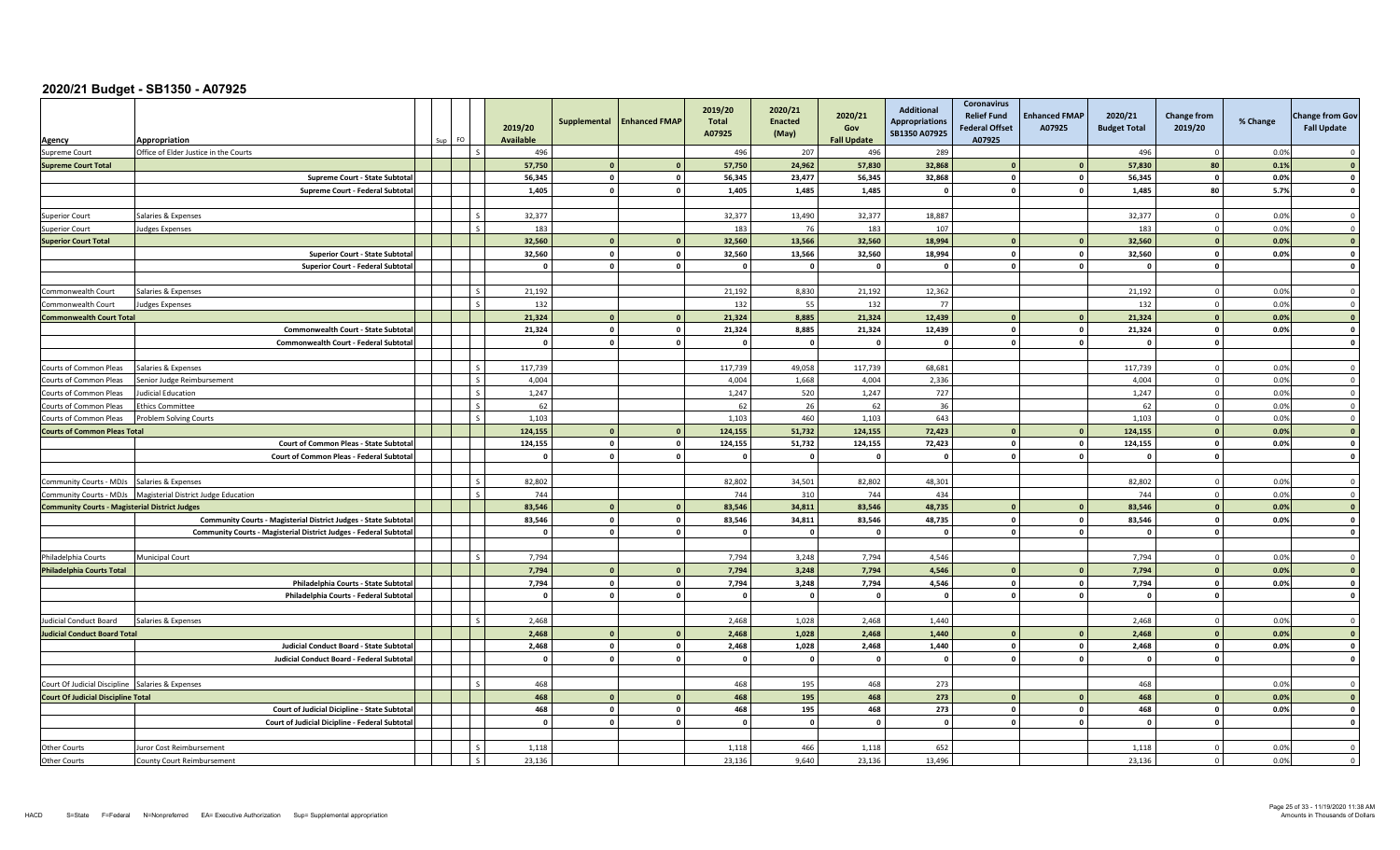| Agency                                       | Appropriation                                                                     |                          | 2019/20<br><b>Available</b> | Supplemental            | <b>Enhanced FMAP</b> | 2019/20<br><b>Total</b><br>A07925 | 2020/21<br><b>Enacted</b><br>(May) | 2020/21<br>Gov<br><b>Fall Update</b> | <b>Additional</b><br><b>Appropriations</b><br>SB1350 A07925 | <b>Coronavirus</b><br><b>Relief Fund</b><br><b>Federal Offset</b><br>A07925 | <b>Enhanced FMAP</b><br>A07925 | 2020/21<br><b>Budget Total</b> | <b>Change from</b><br>2019/20 | % Change | <b>Change from Gov</b><br><b>Fall Update</b> |
|----------------------------------------------|-----------------------------------------------------------------------------------|--------------------------|-----------------------------|-------------------------|----------------------|-----------------------------------|------------------------------------|--------------------------------------|-------------------------------------------------------------|-----------------------------------------------------------------------------|--------------------------------|--------------------------------|-------------------------------|----------|----------------------------------------------|
| <b>Other Courts</b>                          | Senior Judge Operational Support Grants                                           |                          | 1,375                       |                         |                      | 1,375                             | 573                                | 1,375                                | 802                                                         |                                                                             |                                | 1,375                          | $\Omega$                      | 0.0%     | $\Omega$                                     |
| <b>Other Courts</b>                          | Court Interpreter County Grant                                                    | $\zeta$                  | 1.500                       |                         |                      | 1.500                             | 625                                | 1,500                                | 875                                                         |                                                                             |                                | 1.500                          | $\overline{0}$                | 0.0%     | $\Omega$                                     |
| <b>Other Courts Total</b>                    |                                                                                   |                          | 27,129                      | $\mathbf{0}$            | $\mathbf{0}$         | 27,129                            | 11,304                             | 27,129                               | 15,825                                                      |                                                                             |                                | 27,129                         | $\mathbf{0}$                  | 0.0%     | $\overline{0}$                               |
|                                              | <b>Other Courts - State Subtota</b>                                               |                          | 27,129                      | $\mathbf{0}$            | $\mathbf 0$          | 27,129                            | 11,304                             | 27,129                               | 15,825                                                      |                                                                             | $\mathbf{r}$                   | 27,129                         | $\mathbf{0}$                  | 0.0%     | $\mathbf 0$                                  |
|                                              | <b>Other Courts - Federal Subtota</b>                                             |                          | $\mathbf{0}$                | $\overline{0}$          | $\mathbf{0}$         | $\overline{0}$                    | $\mathbf{0}$                       | $\Omega$                             | $\mathbf{0}$                                                | $\mathbf{0}$                                                                | $\mathbf{0}$                   | $\mathbf{0}$                   | $\mathbf{0}$                  |          | $\mathbf{0}$                                 |
|                                              |                                                                                   |                          |                             |                         |                      |                                   |                                    |                                      |                                                             |                                                                             |                                |                                |                               |          |                                              |
| <b>Total Judiciary (State)</b>               |                                                                                   |                          | 355,789                     |                         | $\overline{0}$       | 355,789                           | 148.246                            | 355,789                              | 207,543                                                     |                                                                             |                                | 355,789                        | $\Omega$                      | 0.0%     | $\sqrt{ }$                                   |
|                                              |                                                                                   |                          |                             |                         |                      |                                   |                                    |                                      |                                                             |                                                                             |                                |                                |                               |          |                                              |
| Senate                                       | <b>Fifty Senators</b>                                                             | $\mathsf{I}$ s           | 8,864                       |                         |                      | 8,864                             | 3,693                              | 8,864                                | 5,171                                                       |                                                                             |                                | 8,864                          | $^{\circ}$                    | 0.0%     | $\overline{\mathbf{0}}$                      |
| Senate                                       | Senate President - Personnel Expenses                                             | $\overline{\phantom{a}}$ | $\Omega$                    |                         |                      | $\Omega$                          | $\Omega$                           | $\Omega$                             |                                                             |                                                                             |                                | $\Omega$                       | $\overline{0}$                |          | $\overline{0}$                               |
| Senate                                       | <b>Employees of Chief Clerk</b>                                                   | $\overline{s}$           | 3.085                       |                         |                      | 3.085                             | 1,285                              | 3,085                                | 1,800                                                       |                                                                             |                                | 3.085                          | $\overline{0}$                | 0.0%     | $\mathbf{0}$                                 |
| Senate                                       | Salaried Officers and Employees                                                   | $\mathcal{S}$            | 13,973                      |                         |                      | 13,973                            | 5,822                              | 13,973                               | 8,151                                                       |                                                                             |                                | 13,973                         | $\overline{0}$                | 0.0%     | $\overline{0}$                               |
| Senate                                       | ncidental Expenses                                                                | $\zeta$                  | 3,595                       |                         |                      | 3,595                             | 1.498                              | 3,595                                | 2,097                                                       |                                                                             |                                | 3,595                          | $\overline{0}$                | 0.0%     | $\Omega$                                     |
| Senate                                       | Expenses - Senators                                                               | $\overline{\phantom{a}}$ | 1.416                       |                         |                      | 1.416                             | 590                                | 1.416                                | 826                                                         |                                                                             |                                | 1.416                          | $\Omega$                      | 0.0%     | $\Omega$                                     |
| Senate                                       | egislative Printing and Expenses                                                  | $\mathsf{I}$ s           | 8,048                       |                         |                      | 8,048                             | 3,353                              | 8,048                                | 4,695                                                       |                                                                             |                                | 8,048                          | $\mathbf 0$                   | 0.0%     | $\overline{\mathbf{0}}$                      |
| Senate                                       | Committee on Appropriations (R) and (D)                                           | $\overline{\phantom{a}}$ | 3,015                       |                         |                      | 3.015                             | 1.256                              | 3,015                                | 1,759                                                       |                                                                             |                                | 3,015                          | $\overline{0}$                | 0.0%     | $\overline{0}$                               |
| Senate                                       | Caucus Operations (R) and (D)                                                     | Ιs.                      | 79,861                      |                         |                      | 79.861                            | 33.275                             | 79,861                               | 46.586                                                      |                                                                             |                                | 79.861                         | $\overline{0}$                | 0.0%     | $\overline{0}$                               |
| <b>Senate Total</b>                          |                                                                                   |                          | 121,857                     | $\mathbf{0}$            | $\mathbf{0}$         | 121,857                           | 50,772                             | 121,857                              | 71,085                                                      |                                                                             |                                | 121,857                        | $\mathbf{0}$                  | 0.0%     | $\overline{\mathbf{0}}$                      |
|                                              | Senate - State Subtota                                                            |                          | 121,857                     | $\mathbf{0}$            | $\mathbf{0}$         | 121,857                           | 50,772                             | 121,857                              | 71,085                                                      |                                                                             |                                | 121,857                        | $\Omega$                      | 0.0%     | $\Omega$                                     |
|                                              | Senate - Federal Subtota                                                          |                          | $\Omega$                    | $\mathbf{0}$            | $\mathbf{0}$         | <sup>0</sup>                      | $\Omega$                           | $\mathbf{0}$                         | $\Omega$                                                    |                                                                             |                                | $\mathbf{0}$                   | $\mathbf{0}$                  |          | $\mathbf{o}$                                 |
|                                              |                                                                                   |                          |                             |                         |                      |                                   |                                    |                                      |                                                             |                                                                             |                                |                                |                               |          |                                              |
| House of Representatives                     | Members' Compensation                                                             | $\overline{\phantom{a}}$ | 35,290                      |                         |                      | 35,290                            | 14.704                             | 35,290                               | 20,586                                                      |                                                                             |                                | 35,290                         | $\overline{0}$                | 0.0%     | $\overline{0}$                               |
| <b>House of Representatives</b>              | Caucus Operations (R and D)                                                       | $\mathsf{L}$             | 133.375                     |                         |                      | 133.375                           | 55.573                             | 133,375                              | 77,802                                                      |                                                                             |                                | 133,375                        | $\overline{0}$                | 0.0%     | $\overline{0}$                               |
| <b>House of Representatives</b>              | Speaker's Office                                                                  | $\overline{\mathbf{s}}$  | 1,810                       |                         |                      | 1,810                             | 754                                | 1,810                                | 1,056                                                       |                                                                             |                                | 1,810                          | $\overline{0}$                | 0.0%     | $\overline{0}$                               |
| House of Representatives                     | 3i-Partisan Committee, Chief Clerk, Comptroller & EMS                             | $\sim$                   | 14.834                      |                         |                      | 14,834                            | 6,181                              | 14,834                               | 8,653                                                       |                                                                             |                                | 14,834                         | $\Omega$                      | 0.0%     | $\Omega$                                     |
| <b>House of Representatives</b>              | Mileage - Representatives, Officers and Employees                                 | l s                      | 572                         |                         |                      | 572                               | 238                                | 572                                  | 334                                                         |                                                                             |                                | 572                            | $\Omega$                      | 0.0%     | $\Omega$                                     |
| House of Representatives                     | 'ostage: Chief Clerk and Legislative Journal                                      | $\overline{\phantom{a}}$ | 2,816                       |                         |                      | 2,816                             | 1,173                              | 2,816                                | 1,643                                                       |                                                                             |                                | 2,816                          | $\mathbf 0$                   | 0.0%     | $\overline{0}$                               |
| House of Representatives                     | Contingent Expenses (R) and (D)                                                   | $\overline{\mathsf{S}}$  | 1,209                       |                         |                      | 1,209                             | 504                                | 1,209                                | 705                                                         |                                                                             |                                | 1,209                          | $\Omega$                      | 0.0%     | $\overline{0}$                               |
| <b>House of Representatives</b>              | cidental Expenses                                                                 |                          | 7.569                       |                         |                      | 7,569                             | 3.154                              | 7,569                                | 4.415                                                       |                                                                             |                                | 7,569                          | $\overline{0}$                | 0.0%     | $\Omega$                                     |
| House of Representatives                     | xpenses - Representatives                                                         | $\sim$                   | 4,251                       |                         |                      | 4,251                             | 1,771                              | 4,251                                | 2,480                                                       |                                                                             |                                | 4,251                          | $\Omega$                      | 0.0%     | $\overline{0}$                               |
| House of Representatives                     | egislative Printing and Expenses                                                  |                          | 10,674                      |                         |                      | 10,674                            | 4,448                              | 10,674                               | 6,226                                                       |                                                                             |                                | 10,674                         | $\Omega$                      | 0.0%     | $\Omega$                                     |
| <b>House of Representatives</b>              | Vational Legislative Conference - Expenses                                        | $\overline{s}$           | $\overline{0}$              |                         |                      | $\Omega$                          | $\Omega$                           | $\Omega$                             |                                                             |                                                                             |                                | $\Omega$                       | $\overline{0}$                |          | $\overline{0}$                               |
| <b>House of Representatives</b>              | ommittee on Appropriations (R)                                                    | l s                      | 3,223                       |                         |                      | 3,223                             | 1,343                              | 3,223                                | 1,880                                                       |                                                                             |                                | 3,223                          | $\mathbf 0$                   | 0.0%     | $\overline{0}$                               |
| House of Representatives                     | Committee on Appropriations (D)                                                   | $\mathsf{S}$             | 3,223                       |                         |                      | 3,223                             | 1,343                              | 3,223                                | 1,880                                                       |                                                                             |                                | 3,223                          | $\mathbf 0$                   | 0.0%     | $\overline{0}$                               |
| <b>House of Representatives</b>              | Special Leadership Account (R)                                                    | l s                      | 6,045                       |                         |                      | 6,045                             | 2,519                              | 6,045                                | 3,526                                                       |                                                                             |                                | 6,045                          | $\overline{0}$                | 0.0%     | $\Omega$                                     |
| House of Representatives                     | Special Leadership Account (D)                                                    | $\varsigma$              | 6,045                       |                         |                      | 6,045                             | 2,519                              | 6,045                                | 3,526                                                       |                                                                             |                                | 6,045                          | $\mathbf{0}$                  | 0.0%     | $\Omega$                                     |
| <b>House of Representatives Total</b>        |                                                                                   |                          | 230,936                     | $\sqrt{2}$              | $\mathbf{0}$         | 230,936                           | 96,224                             | 230,936                              | 134,712                                                     |                                                                             |                                | 230,936                        | $\mathbf{0}$                  | 0.0%     | $\mathbf{0}$                                 |
|                                              | House of Representatives - State Subtota                                          |                          | 230,936                     | $\circ$                 | $\mathbf 0$          | 230.936                           | 96,224                             | 230,936                              | 134,712                                                     |                                                                             |                                | 230,936                        | $\mathbf{0}$                  | 0.0%     | $\mathbf{0}$                                 |
|                                              | <b>House of Representatives - Federal Subtota</b>                                 |                          | $\mathbf{0}$                | $\overline{\mathbf{0}}$ | $\mathbf 0$          | $\mathbf{0}$                      | $\mathbf{0}$                       | $\mathbf{0}$                         | $\mathbf 0$                                                 |                                                                             |                                | 0                              | $\mathbf 0$                   |          | $\mathbf 0$                                  |
|                                              |                                                                                   |                          |                             |                         |                      |                                   |                                    |                                      |                                                             |                                                                             |                                |                                |                               |          |                                              |
|                                              | Government Support Agenc Legislative Reference Bureau - Salaries & Expenses       | l s                      | 9,691                       |                         |                      | 9,691                             | 4,038                              | 9,691                                | 5,653                                                       |                                                                             |                                | 9,691                          | $\overline{0}$                | 0.0%     | $\Omega$                                     |
|                                              | Government Support Agenc LRB -Printing of PA Bulletin and PA Code                 | $\zeta$                  | 886                         |                         |                      | 886                               | 369                                | 886                                  | 517                                                         |                                                                             |                                | 886                            | $\Omega$                      | 0.0%     | $\overline{\mathbf{0}}$                      |
| Government Support Agenc Contingent Expenses |                                                                                   | $\zeta$                  | 25                          |                         |                      | 25                                | 10                                 | 25                                   | 15                                                          |                                                                             |                                | 25                             | $\overline{0}$                | 0.0%     | $\Omega$                                     |
|                                              | Government Support Agenc Legis. Budget and Finance Committee -Salaries & Expenses | $\mathsf{L}$             | 2.020                       |                         |                      | 2,020                             | 842                                | 2.020                                | 1,178                                                       |                                                                             |                                | 2,020                          | $\mathbf{0}$                  | 0.0%     | $\Omega$                                     |
|                                              | Government Support Agenc Legislative Data Processing Center                       | $\sim$                   | 32,255                      |                         |                      | 32,255                            | 13,440                             | 32,255                               | 18,815                                                      |                                                                             |                                | 32,255                         | $\mathbf 0$                   | 0.0%     | $\overline{0}$                               |
|                                              | Government Support Agenc LDP - Information Technology Modernization               | $\mathsf{S}$             | 2,500                       |                         |                      | 2,500                             | 1,042                              | 2,500                                | 1,458                                                       |                                                                             |                                | 2,500                          | $\overline{0}$                | 0.0%     | $\overline{0}$                               |
|                                              | Government Support Agenc Joint State Government Commission                        | l s                      | 1,701                       |                         |                      | 1,701                             | 709                                | 1,701                                | 992                                                         |                                                                             |                                | 1,701                          | $\Omega$                      | 0.0%     | $\Omega$                                     |
| Legislative Miscellaneous                    | ocal Government Commission                                                        |                          | 1,283                       |                         |                      | 1,283                             | 535                                | 1,283                                | 748                                                         |                                                                             |                                | 1,283                          | $\Omega$                      | 0.0%     | $\Omega$                                     |
| Legislative Miscellaneous                    | Local Government Codes                                                            | $\mathcal{S}$            | 24                          |                         |                      | 24                                | 10                                 | 24                                   | 14                                                          |                                                                             |                                | 24                             | $\Omega$                      | 0.0%     | $\Omega$                                     |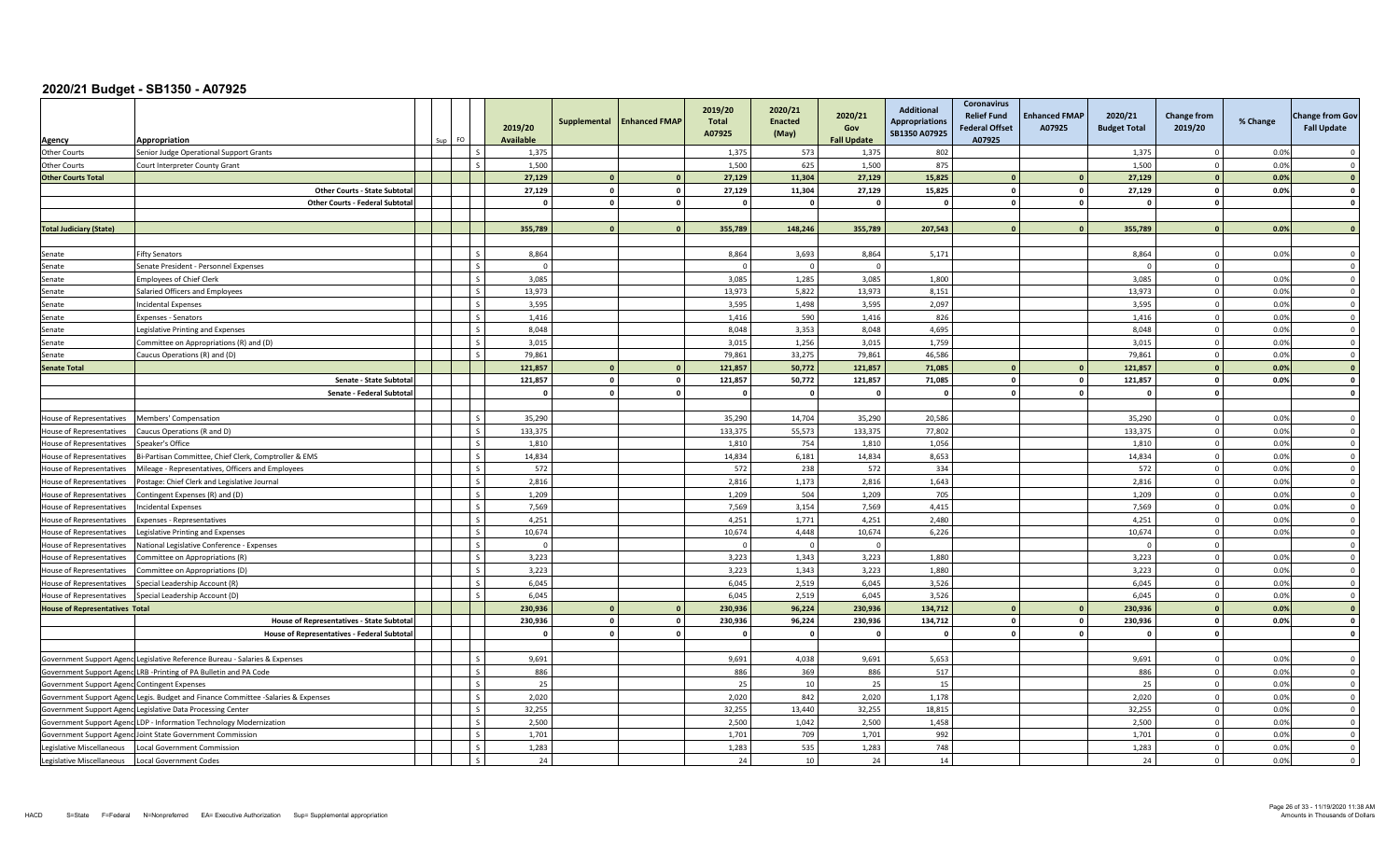| Agency                                   | Appropriation<br>Sup FO                                     | 2019/20<br>Available | Supplemental Enhanced FMAP | 2019/20<br><b>Total</b><br>A07925 | 2020/21<br><b>Enacted</b><br>(May) | 2020/21<br>Gov<br><b>Fall Update</b> | <b>Additional</b><br>Appropriations<br>SB1350 A07925 | <b>Coronavirus</b><br><b>Relief Fund</b><br><b>Federal Offset</b><br>A07925 | <b>Enhanced FMAP</b><br>A07925 | 2020/21<br><b>Budget Total</b> | <b>Change from</b><br>2019/20 | % Change | <b>Change from Gov</b><br><b>Fall Update</b> |
|------------------------------------------|-------------------------------------------------------------|----------------------|----------------------------|-----------------------------------|------------------------------------|--------------------------------------|------------------------------------------------------|-----------------------------------------------------------------------------|--------------------------------|--------------------------------|-------------------------------|----------|----------------------------------------------|
| Legislative Miscellaneous                | Joint Legislative Air and Water Pollution Control Committee | 582                  |                            | 582                               |                                    |                                      |                                                      |                                                                             |                                |                                | (582                          | (100.0)  |                                              |
| Legislative Miscellaneous                | Legislative Audit Advisory Commission                       | 285                  |                            | 285                               | 119                                | 285                                  | 166                                                  |                                                                             |                                | 285                            |                               | 0.0%     |                                              |
| Legislative Miscellaneous                | Independent Regulatory Review Commission                    | 2,155                |                            | 2,155                             | 898                                | 2,155                                | 1,257                                                |                                                                             |                                | 2,155                          |                               | 0.0%     |                                              |
| Legislative Miscellaneous                | <b>Capitol Preservation Committee</b>                       | 827                  |                            | 827                               | 345                                | 827                                  | 482                                                  |                                                                             |                                | 827                            |                               | 0.0%     |                                              |
| Legislative Miscellaneous                | <b>Capitol Restoration</b>                                  | 3,157                |                            | 3,157                             | 1,315                              | 3,157                                | 1.842                                                |                                                                             |                                | 3,157                          |                               | 0.0%     |                                              |
| Legislative Miscellaneous                | Commission on Sentencing                                    | 2,553                |                            | 2,553                             | 1.064                              | 2.553                                | 1,489                                                |                                                                             |                                | 2,553                          |                               | 0.0%     |                                              |
| Legislative Miscellaneous                | Center For Rural Pennsylvania                               | 1,128                |                            | 1,128                             | 470                                | 1.128                                | 658                                                  |                                                                             |                                | 1,128                          |                               | 0.0%     |                                              |
| Legislative Miscellaneous                | Commonwealth Mail Processing Center                         | 3,583                |                            | 3,583                             | 1,493                              | 3.583                                | 2,090                                                |                                                                             |                                | 3,583                          |                               | 0.0%     |                                              |
| Legislative Miscellaneous                | Legislative Reapportionment Commission                      | 1,053                |                            | 1,053                             | 439                                | 1,053                                | 614                                                  |                                                                             |                                | 1,053                          |                               | 0.0%     |                                              |
| Legislative Miscellaneous                | Independent Fiscal Office                                   | 2,343                |                            | 2,343                             | 976                                | 2,343                                | 1,367                                                |                                                                             |                                | 2,343                          |                               | 0.0%     |                                              |
| <b>Government Support Agencies Total</b> |                                                             | 68,051               |                            | 68,051                            | 28.114                             | 67.469                               | 39,355                                               |                                                                             |                                | 67,469                         | (582)                         | (0.9%    |                                              |
|                                          | <b>Government Support Agencies - State Subtotal</b>         | 68,051               |                            | 68,051                            | 28.114                             | 67.469                               | 39,355                                               |                                                                             |                                | 67,469                         | (582)                         | (0.9%    |                                              |
|                                          | Government Support Agencies - Federal Subtotal              |                      |                            |                                   |                                    |                                      |                                                      |                                                                             |                                |                                |                               |          |                                              |
|                                          |                                                             |                      |                            |                                   |                                    |                                      |                                                      |                                                                             |                                |                                |                               |          |                                              |
|                                          |                                                             |                      |                            |                                   |                                    |                                      |                                                      |                                                                             |                                |                                |                               |          |                                              |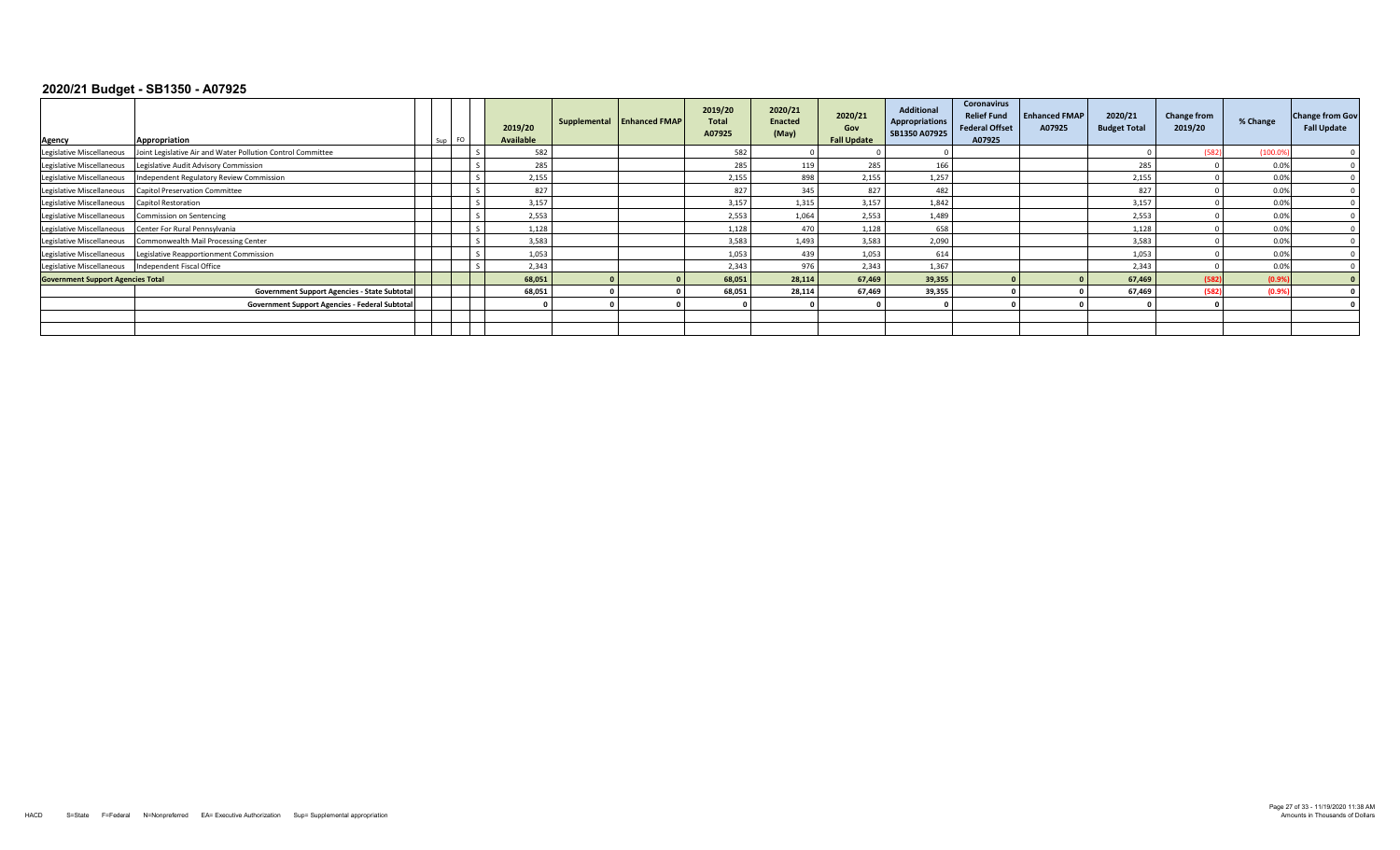| Agency                         | Appropriation                                                                                                                       |         |          | 2019/20<br><b>Available</b> | Supplemental                 | <b>Enhanced FMAP</b>         | 2019/20<br>Total<br>A07925 | 2020/21<br><b>Enacted</b><br>(May) | 2020/21<br>Gov<br><b>Fall Update</b> | <b>Additional</b><br><b>Appropriations</b><br>SB1350 A07925 | <b>Coronavirus</b><br><b>Relief Fund</b><br><b>Federal Offset</b><br>A07925 | <b>Enhanced FMAP</b><br>A07925 | 2020/21<br><b>Budget Total</b> | Change from<br>2019/20                                                                               | % Change | <b>Change from Gov</b><br><b>Fall Update</b> |
|--------------------------------|-------------------------------------------------------------------------------------------------------------------------------------|---------|----------|-----------------------------|------------------------------|------------------------------|----------------------------|------------------------------------|--------------------------------------|-------------------------------------------------------------|-----------------------------------------------------------------------------|--------------------------------|--------------------------------|------------------------------------------------------------------------------------------------------|----------|----------------------------------------------|
|                                |                                                                                                                                     |         |          |                             |                              |                              |                            |                                    |                                      |                                                             |                                                                             |                                |                                |                                                                                                      |          |                                              |
|                                |                                                                                                                                     |         |          |                             |                              |                              |                            |                                    |                                      |                                                             |                                                                             |                                |                                |                                                                                                      |          |                                              |
|                                | Nonpreferreds and EAs do not appear in the General Appropriations bill.                                                             |         |          |                             |                              |                              |                            |                                    |                                      |                                                             |                                                                             |                                |                                |                                                                                                      |          |                                              |
|                                |                                                                                                                                     |         |          |                             |                              |                              |                            |                                    |                                      |                                                             |                                                                             |                                |                                |                                                                                                      |          |                                              |
|                                | <b>Preferred State Total</b>                                                                                                        |         |          | 33,419,226                  | $\Omega$                     |                              | 33,419,226                 | 25,140,761                         | 34,840,946                           | 7,348,074                                                   |                                                                             | $\Omega$                       | 32,488,835                     | (930,391                                                                                             | (2.8%    | (2, 352, 111)                                |
|                                | Nonpreferred State Total                                                                                                            |         |          | 629,012                     | $\Omega$                     |                              | 629,012                    | 629,012                            | 629,012                              |                                                             | $\Omega$                                                                    | $\Omega$                       | 629,012                        | $\Omega$                                                                                             | 0.0%     |                                              |
|                                | <b>Executive Authorizations Tota</b>                                                                                                |         |          | 23,289                      | $\overline{0}$               | $\Omega$                     | 23,289                     | 19,349                             | 22,952                               | 3,474                                                       | $\mathbf 0$                                                                 | $\circ$                        | 22,823                         | (466)                                                                                                | (2.09)   | (129)                                        |
|                                | <b>General Fund Subtotal</b>                                                                                                        |         |          | 34,071,527                  | $\overline{0}$               | $\Omega$                     | 34,071,527                 | 25,789,122                         | 35,492,910                           | 7,351,548                                                   | $\mathbf{0}$                                                                | $\circ$                        | 33,140,670                     | (930, 857)                                                                                           | (2.7%    | (2, 352, 240)                                |
|                                |                                                                                                                                     |         |          |                             |                              |                              |                            |                                    |                                      |                                                             |                                                                             |                                |                                |                                                                                                      |          |                                              |
|                                | General Fund Federal Tota                                                                                                           |         |          | 30,273,383                  | 683,437                      | 1,139,246                    | 32,096,066                 | 29,779,883                         | 31,443,923                           | 1,320,800                                                   | $\Omega$                                                                    | 1,870,291                      | 32,970,974                     |                                                                                                      | 0.0%     |                                              |
|                                | Coronavirus Relief Fund Offset                                                                                                      |         |          | $\sim$                      |                              |                              |                            |                                    | $\sim$                               | $\sim$                                                      | 1,332,970                                                                   | $\sim$                         | $\sim$                         |                                                                                                      |          |                                              |
|                                |                                                                                                                                     |         |          |                             |                              |                              |                            |                                    |                                      |                                                             |                                                                             |                                |                                |                                                                                                      |          |                                              |
|                                | COVID-19 Federal Offsets                                                                                                            |         |          | 3,260                       | $\Omega$                     | 1,139,246                    | 1,142,506                  | 199,645                            | 1,174,198                            | $\Omega$                                                    | 1,332,970                                                                   | 1,870,291                      | 3,402,906                      | 2,260,400                                                                                            |          |                                              |
|                                |                                                                                                                                     |         |          |                             |                              |                              |                            |                                    |                                      |                                                             |                                                                             |                                |                                | Note: Only enhanced FMAP appropriated in May - \$199.6 million for Capitation should be added to \$1 |          |                                              |
|                                |                                                                                                                                     |         |          |                             |                              |                              |                            |                                    |                                      |                                                             |                                                                             |                                |                                |                                                                                                      |          |                                              |
|                                | Federal totals do not include PUC Federal appropriations made that augment restricted General Fund revenues appropriated to the PUC |         |          |                             |                              |                              |                            |                                    |                                      |                                                             |                                                                             |                                |                                |                                                                                                      |          |                                              |
|                                |                                                                                                                                     |         |          |                             |                              |                              |                            |                                    |                                      |                                                             |                                                                             |                                |                                |                                                                                                      |          |                                              |
| <b>Special Funds</b>           |                                                                                                                                     |         |          |                             |                              |                              |                            |                                    |                                      |                                                             |                                                                             |                                |                                |                                                                                                      |          |                                              |
| <b>Lottery Fund</b>            |                                                                                                                                     |         |          |                             |                              |                              |                            |                                    |                                      |                                                             |                                                                             |                                |                                |                                                                                                      |          |                                              |
| Aging                          | <b>General Government Operations</b>                                                                                                |         |          | 8,743                       |                              |                              | 8.743                      | 9.966                              | 9,966                                |                                                             |                                                                             |                                | 9,966                          | 1,223                                                                                                | 14.0%    | $\overline{0}$                               |
| Aging                          | PENNCARE                                                                                                                            |         |          | 293,043                     |                              |                              | 293,043                    | 285,726                            | 285,726                              |                                                             |                                                                             |                                | 285,726                        | (7, 317)                                                                                             | (2.5%    | $\overline{0}$                               |
| Aging                          | Pre-Admission Assessment                                                                                                            |         |          | 8,750                       |                              |                              | 8,750                      | 8,750                              | 8,750                                |                                                             |                                                                             |                                | 8,750                          | $\Omega$                                                                                             | 0.0%     | $\overline{0}$                               |
| Aging                          | Family Caregiver                                                                                                                    |         |          | 12,103                      |                              |                              | 12,103                     | 12,103                             | 12,103                               |                                                             |                                                                             |                                | 12,103                         | $\Omega$                                                                                             | 0.0%     | $\overline{0}$                               |
| Aging                          | Fransfer - Pharmaceutical Assistance Fund                                                                                           |         | Sup      | 145,000                     |                              |                              | 145,000                    | 145,000                            | 155,000                              | 10,000                                                      |                                                                             |                                | 155,000                        | 10,000                                                                                               | 6.9%     | $\overline{0}$                               |
| Aging                          | Alzheimer's Outreach                                                                                                                |         |          | 250                         |                              |                              | 250                        | 250                                | 250                                  |                                                             |                                                                             |                                | 250                            | $\overline{0}$                                                                                       | 0.0%     | $\overline{0}$                               |
| Aging                          | <b>Grants to Senior Centers</b>                                                                                                     |         |          | 2,000                       |                              |                              | 2,000                      | 2,000                              | 2,000                                |                                                             |                                                                             |                                | 2,000                          | $\overline{0}$                                                                                       | 0.0%     | $\overline{0}$                               |
| <b>Human Services</b>          | MA - Long-Term Care                                                                                                                 |         |          | $\overline{0}$              |                              |                              |                            | $\Omega$                           | $\mathbf{0}$                         |                                                             |                                                                             |                                |                                | $\overline{0}$                                                                                       |          | $\overline{0}$                               |
| <b>Human Services</b>          | <b>Iome and Community Based Services</b>                                                                                            |         |          | $\overline{0}$              |                              |                              |                            | $\Omega$                           | $\mathbf{0}$                         |                                                             |                                                                             |                                |                                | $\Omega$                                                                                             |          | $\overline{0}$                               |
| <b>Human Services</b>          | Medical Assistance - Transportation Services                                                                                        |         |          | 3,500                       |                              |                              | 3,500                      | 3,500                              | 3,500                                |                                                             |                                                                             |                                | 3,500                          | $\overline{0}$                                                                                       | 0.0%     | $\overline{0}$                               |
| <b>Human Services</b>          | Medical Assistance - Community HealthChoices                                                                                        |         | Sup      | 334,013                     |                              |                              | 334,013                    | 348,966                            | 348,966                              |                                                             |                                                                             |                                | 348,966                        | 14,953                                                                                               | 4.5%     | $\overline{\mathbf{0}}$                      |
|                                |                                                                                                                                     |         |          | 807,402                     | $\Omega$                     |                              | 807,402                    | 816,261                            | 826,261                              | 10,000                                                      | $\Omega$                                                                    |                                | 826,261                        | 18,859                                                                                               | 2.3%     | $\mathbf{0}$                                 |
|                                | <b>Lottery Fund - State Subtotal</b>                                                                                                |         |          | 807,402                     | $\overline{0}$               | $\mathbf 0$                  | 807,402                    | 816,261                            | 826,261                              | 10,000                                                      | $\mathbf{0}$                                                                | $\Omega$                       | 826,261                        | 18,859                                                                                               | 2.3%     | $\mathbf{0}$                                 |
|                                | <b>Lottery Fund - Federal Subtotal</b>                                                                                              |         |          | $\mathbf{0}$                | $\mathbf{0}$                 | $\Omega$                     |                            | $\mathbf{0}$                       | $\mathbf{0}$                         |                                                             | $\mathbf{0}$                                                                | $\circ$                        |                                | $\Omega$                                                                                             |          | $\mathbf{0}$                                 |
|                                |                                                                                                                                     |         |          |                             |                              |                              |                            |                                    |                                      |                                                             |                                                                             |                                |                                |                                                                                                      |          |                                              |
| <b>Tobacco Settlement Fund</b> |                                                                                                                                     |         |          |                             |                              |                              |                            |                                    |                                      |                                                             |                                                                             |                                |                                |                                                                                                      |          |                                              |
|                                | Community and Economic D Life Sciences Greenhouse                                                                                   |         |          | 3,000                       |                              |                              | 3.000                      | 3.000                              | 3,000                                |                                                             |                                                                             |                                | 3.000                          | $\overline{0}$                                                                                       | 0.0%     | $\overline{0}$                               |
| <b>Human Services</b>          | Medical Assistance - Community HealthChoices                                                                                        |         | $S_{11}$ | 165,878                     |                              |                              | 165,878                    | 139,551                            | 139,551                              |                                                             |                                                                             |                                | 139,551                        | (26, 327)                                                                                            | (15.9%   | $\Omega$                                     |
| <b>Human Services</b>          | MA - Long Term Care                                                                                                                 |         |          | $\Omega$                    |                              |                              |                            | $\Omega$                           | $\Omega$                             |                                                             |                                                                             |                                |                                | $\Omega$                                                                                             |          | $\overline{0}$                               |
| <b>Human Services</b>          | COVID - Medical Assistance - Workers with Disabilities                                                                              | $C$ Sup |          | 13,111                      |                              |                              | 13,111                     | $\Omega$                           | 7,500                                | 7,500                                                       |                                                                             |                                | 7,500                          | (5,611)                                                                                              | (42.89)  | $\overline{0}$                               |
| Human Services                 | COVID - Medical Assistance - Uncompensated Care                                                                                     | $C$ Sup |          | 4,003                       |                              |                              | 4,003                      | $\Omega$                           | $\Omega$                             |                                                             |                                                                             |                                |                                | (4.003)                                                                                              | (100.09) | $\Omega$                                     |
|                                |                                                                                                                                     |         |          | 185,992                     | $\mathbf{0}$                 | $\mathbf{0}$                 | 185,992                    | 142,551                            | 150,051                              | 7,500                                                       | $\mathbf{0}$                                                                |                                | 150,051                        | (35, 941)                                                                                            | (19.3%   | $\mathbf{0}$                                 |
|                                | <b>Tobacco Settlement Fund - State Subtotal</b>                                                                                     |         |          | 168,878                     | $\mathbf{0}$<br>$\mathbf{0}$ | $\mathbf{0}$<br>$\mathbf{0}$ | 168,878                    | 142,551                            | 142,551                              | $\Omega$                                                    | $\mathbf{0}$                                                                | $\mathbf{0}$<br>$\circ$        | 142,551                        | (26, 327)                                                                                            | (15.6%   | $\mathbf{0}$                                 |
|                                | Tobacco Settlement Fund - Federal Subtotal                                                                                          |         |          | 17,114                      |                              |                              | 17,114                     | $\mathbf{0}$                       | 7,500                                | 7,500                                                       | $\mathbf{0}$                                                                |                                | 7,500                          | (9,614)                                                                                              | (56.2%   | $\mathbf{0}$                                 |
|                                |                                                                                                                                     |         |          |                             |                              |                              |                            |                                    |                                      |                                                             |                                                                             |                                |                                |                                                                                                      |          |                                              |
|                                | <b>Judicial Computer System Augmentation Account</b>                                                                                |         |          |                             |                              |                              |                            |                                    |                                      |                                                             |                                                                             |                                |                                |                                                                                                      | (20.09)  |                                              |
| Supreme Court                  | Statewide Judicial Computer System                                                                                                  |         |          | 57,048<br>57,048            | $\mathbf{r}$                 |                              | 57,048<br>57,048           | 45,626<br>45,626                   | 45,626<br>45,626                     |                                                             |                                                                             |                                | 45,626<br>45,626               | (11, 422)<br>(11, 422)                                                                               | (20.09)  | $\overline{0}$                               |
|                                |                                                                                                                                     |         |          |                             |                              |                              |                            |                                    |                                      |                                                             |                                                                             |                                |                                |                                                                                                      |          |                                              |
|                                | <b>Emergency Medical Services Operating Fund</b>                                                                                    |         |          |                             |                              |                              |                            |                                    |                                      |                                                             |                                                                             |                                |                                |                                                                                                      |          |                                              |
|                                |                                                                                                                                     |         |          |                             |                              |                              |                            |                                    |                                      |                                                             |                                                                             |                                |                                |                                                                                                      |          |                                              |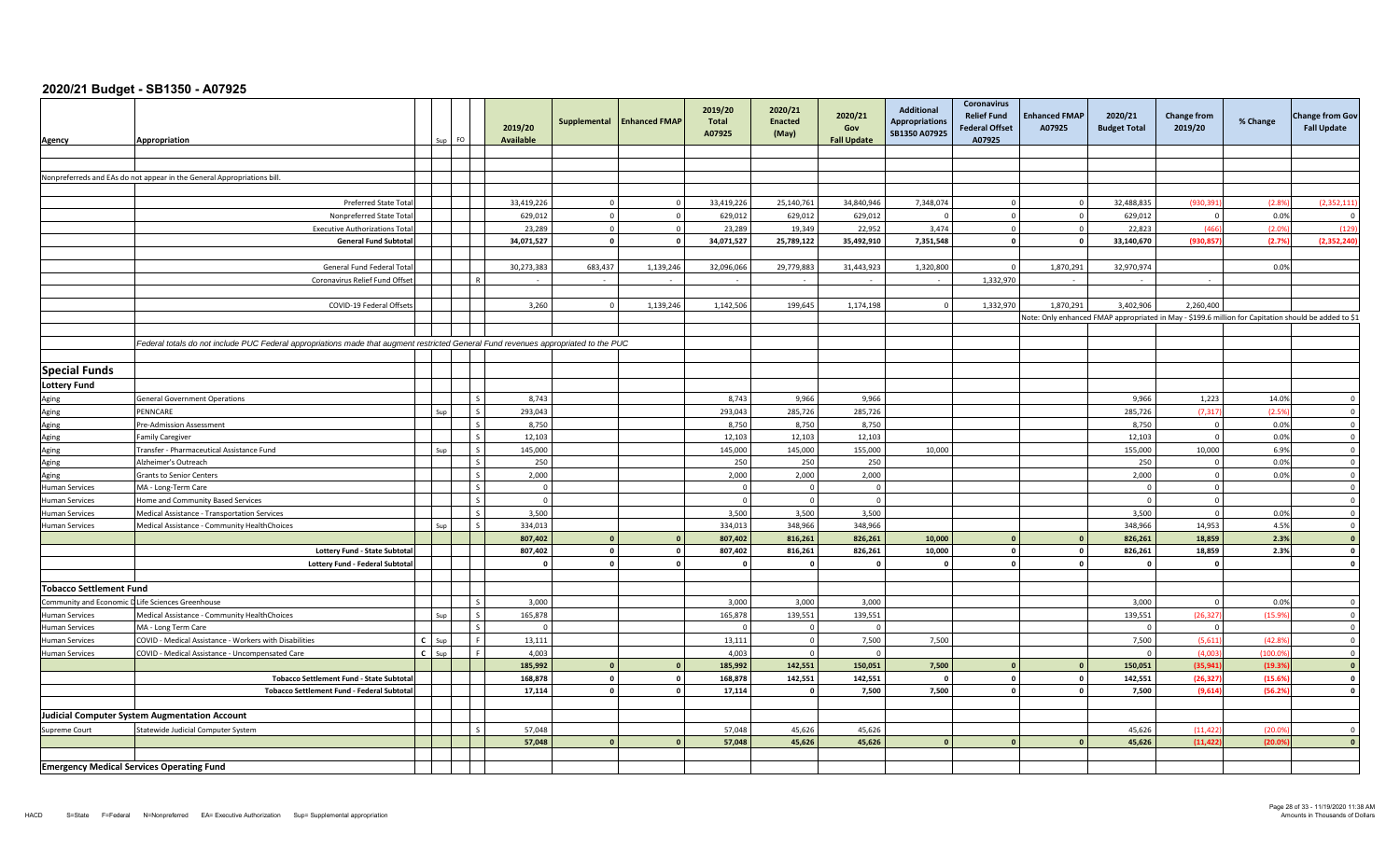| Agency                                    | Appropriation<br>FO.                                            | 2019/20<br><b>Available</b> | Supplemental   | <b>Enhanced FMAP</b> | 2019/20<br><b>Total</b><br>A07925 | 2020/21<br><b>Enacted</b><br>(May) | 2020/21<br>Gov<br><b>Fall Update</b> | <b>Additional</b><br><b>Appropriations</b><br>SB1350 A07925 | <b>Coronavirus</b><br><b>Relief Fund</b><br><b>Federal Offset</b><br>A07925 | <b>Enhanced FMAP</b><br>A07925 | 2020/21<br><b>Budget Total</b> | <b>Change from</b><br>2019/20 | % Change | <b>Change from Gov</b><br><b>Fall Update</b> |
|-------------------------------------------|-----------------------------------------------------------------|-----------------------------|----------------|----------------------|-----------------------------------|------------------------------------|--------------------------------------|-------------------------------------------------------------|-----------------------------------------------------------------------------|--------------------------------|--------------------------------|-------------------------------|----------|----------------------------------------------|
| Health                                    | <b>Emergency Medical Services</b>                               | 10,450                      |                |                      | 10,450                            | 9,200                              | 9,200                                |                                                             |                                                                             |                                | 9,200                          | (1,250)                       | (12.09)  |                                              |
| Health                                    | Catastrophic Medical Rehabilitation Program                     | 4.300                       |                |                      | 4,300                             | 4,100                              | 4.100                                |                                                             |                                                                             |                                | 4,100                          | (200)                         | (4.7%    | $\Omega$                                     |
|                                           |                                                                 | 14,750                      | $\mathbf{a}$   | $\Omega$             | 14,750                            | 13,300                             | 13,300                               |                                                             |                                                                             |                                | 13,300                         | (1, 450)                      | (9.89)   | $\Omega$                                     |
|                                           |                                                                 |                             |                |                      |                                   |                                    |                                      |                                                             |                                                                             |                                |                                |                               |          |                                              |
| <b>State Stores Fund</b>                  |                                                                 |                             |                |                      |                                   |                                    |                                      |                                                             |                                                                             |                                |                                |                               |          |                                              |
| <b>State Police</b>                       | Liquor Control Enforcement                                      | 32,875                      |                |                      | 32,875                            | 33,167                             | 33,167                               |                                                             |                                                                             |                                | 33,167                         |                               | 0.0%     | $\Omega$                                     |
|                                           |                                                                 | 32,875                      | $\Omega$       | $\Omega$             | 32,875                            | 33,167                             | 33,167                               |                                                             | $\Omega$                                                                    |                                | 33,167                         | $\Omega$                      | 0.0%     | - 0                                          |
|                                           |                                                                 |                             |                |                      |                                   |                                    |                                      |                                                             |                                                                             |                                |                                |                               |          |                                              |
| <b>Motor License Fund</b>                 |                                                                 |                             |                |                      |                                   |                                    |                                      |                                                             |                                                                             |                                |                                |                               |          |                                              |
| <b>Transportation</b>                     | <b>General Government Operations</b>                            | 62.421                      |                |                      | 62.421                            | 63.900                             | 63.900                               |                                                             |                                                                             |                                | 63.900                         | 1.479                         | 2.4%     | $\Omega$                                     |
| Transportation                            | <b>Welcome Centers Operations</b>                               | 4,115                       |                |                      | 4,115                             | 4,115                              | 4,115                                |                                                             |                                                                             |                                | 4,115                          | $\Omega$                      | 0.0%     | $\overline{\mathbf{0}}$                      |
| ransportation                             | Highway and Safety Improvement                                  | 190,000                     |                |                      | 190,000                           | 45,000                             | 170,000                              | 125,000                                                     |                                                                             |                                | 170,000                        | (20.000)                      | (10.59)  | $\overline{0}$                               |
| Transportation                            | Expanded Highway and Bridge Program                             | $\Omega$                    |                |                      |                                   | $\Omega$                           | $\Omega$                             |                                                             |                                                                             |                                | - 0                            | $\mathbf 0$                   |          | $\overline{0}$                               |
| ransportation                             | <b>Rural Commerical Routes</b>                                  | $\mathbf{0}$                |                |                      |                                   |                                    | $\Omega$                             |                                                             |                                                                             |                                | $\sqrt{ }$                     | $\mathbf{0}$                  |          | $\Omega$                                     |
| ransportation                             | Municipal Bridge Improvements and Bundling                      | $\Omega$                    |                |                      |                                   | $\Omega$                           | $\Omega$                             |                                                             |                                                                             |                                | ſ                              | $\Omega$                      |          | $\Omega$                                     |
| Transportation                            | Highway Maintenance                                             | 882,054                     |                |                      | 882,054                           | 840,546                            | 840,546                              |                                                             |                                                                             |                                | 840,546                        | (41, 508)                     | (4.7%    | $\mathbf 0$                                  |
| ransportation                             | <b>Expanded Maintenance Improvements</b>                        | $\mathbf{0}$                |                |                      | $\cap$                            | $\Omega$                           | $\Omega$                             |                                                             |                                                                             |                                | $\Omega$                       | $\overline{0}$                |          | $\overline{0}$                               |
| Transportation                            | Highway Systems Technology and Innovation                       | 16,000                      |                |                      | 16,000                            | 16,000                             | 16,000                               |                                                             |                                                                             |                                | 16,000                         | $\Omega$                      | 0.09     | $\overline{0}$                               |
| Transportation                            | Reinvestment in Department of Transportation Facilities         | 16,000                      |                |                      | 16,000                            | 5,000                              | 5,000                                |                                                             |                                                                             |                                | 5,000                          | (11,000)                      | (68.89)  | $\overline{\mathbf{0}}$                      |
| <b>Transportation</b>                     | Safety Administration and Licensing                             | 186,403                     |                |                      | 186,403                           | 208,403                            | 208,403                              |                                                             |                                                                             |                                | 208,403                        | 22.000                        | 11.8%    | $\Omega$                                     |
| Transportation                            | Homeland Security - Real ID                                     | 29.599                      |                |                      | 29.599                            | 25,901                             | 25.901                               |                                                             |                                                                             |                                | 25.901                         | (3.698)                       | (12.5%   | $\Omega$                                     |
| Transportation                            | Liquid Fuels Tax Municipal Allocation Payment                   | 30,000                      |                |                      | 30,000                            | 30,000                             | 30,000                               |                                                             |                                                                             |                                | 30,000                         | $\mathbf{0}$                  | 0.0%     | $\overline{0}$                               |
| Transportation                            | Maintenance and Construction Costs of Roads                     | 253,576                     |                |                      | 253,576                           | 239,816                            | 239,816                              |                                                             |                                                                             |                                | 239,816                        | (13,760)                      | (5.4%    | $\Omega$                                     |
| ransportation                             | Supplemental - Maintenance and Construction Costs of Roads      | 5,000                       |                |                      | 5,000                             | 5,000                              | 5,000                                |                                                             |                                                                             |                                | 5,000                          | $\overline{0}$                | 0.0%     | $\overline{0}$                               |
| Transportation                            | Maintenance and Construction of County Bridges                  | 5,000                       |                |                      | 5,000                             | 5,000                              | 5,000                                |                                                             |                                                                             |                                | 5,000                          | $\mathbf 0$                   | 0.0%     | $\overline{\mathbf{0}}$                      |
| Transportation                            | <b>Municipal Traffic Signals</b>                                | 10,000                      |                |                      | 10,000                            | 10,000                             | 10,000                               |                                                             |                                                                             |                                | 10,000                         | $\circ$                       | 0.0%     | $\Omega$                                     |
| <b>Executive Offices</b>                  | Commonwealth Technology Services                                | $\Omega$                    |                |                      |                                   | $\overline{0}$                     | $\Omega$                             |                                                             |                                                                             |                                | $\sqrt{ }$                     | $\circ$                       |          | $\Omega$                                     |
| reasury                                   | Refunds of Liquid Fuels Taxes - Administration                  | 533                         |                |                      | 533                               | 551                                | 551                                  |                                                             |                                                                             |                                | 551                            | 18                            | 3.4%     | $\overline{0}$                               |
| Treasury                                  | General Obligation Bonds Issued for Transportation              | 35,661                      |                |                      | 35,661                            | 35,736                             | 35,736                               |                                                             |                                                                             |                                | 35,736                         | 75                            | 0.2%     | $\Omega$                                     |
| Treasury                                  | General Obligation Bonds Issued for Public Improvements         | 17,748                      |                |                      | 17,748                            | 17,859                             | 17,859                               |                                                             |                                                                             |                                | 17,859                         | 111                           | 0.6%     | $\overline{0}$                               |
| Treasury                                  | Loan and Transfer Agent                                         | 40                          |                |                      | 40                                | 40                                 | 40                                   |                                                             |                                                                             |                                | 40                             | $\overline{0}$                | 0.0%     | $\overline{\mathbf{0}}$                      |
| Agriculture                               | <b>Weights and Measures</b>                                     | 5,228                       |                |                      | 5,228                             | 5,817                              | 5,817                                |                                                             |                                                                             |                                | 5,817                          | 589                           | 11.3%    | $\Omega$                                     |
| Agriculture                               | Maintenance and Improvement of Dirt and Gravel Roads            | 28,000                      |                |                      | 28,000                            | 28,000                             | 28,000                               |                                                             |                                                                             |                                | 28,000                         | $\Omega$                      | 0.0%     | $\Omega$                                     |
|                                           | Community and Economic D Appalachian Regional Commission        | 500                         |                |                      | 500                               | 500                                | 500                                  |                                                             |                                                                             |                                | 500                            | $\overline{0}$                | 0.0%     | $\overline{0}$                               |
| Conservation and Natural ReForestry Roads |                                                                 | 7,000                       |                |                      | 7,000                             | 7.000                              | 7.000                                |                                                             |                                                                             |                                | 7,000                          | $\mathbf{0}$                  | 0.0%     | $\Omega$                                     |
| Education                                 | Safe Driving Program                                            | 1,100                       |                |                      | 1.100                             | 1,100                              | 1.100                                |                                                             |                                                                             |                                | 1,100                          | $\overline{0}$                | 0.0%     | $\overline{0}$                               |
| <b>General Services</b>                   | <b>Tort Claims</b>                                              | 9,000                       |                |                      | 9,000                             | 9,000                              | 9,000                                |                                                             |                                                                             |                                | 9,000                          | $\mathbf{0}$                  | 0.0%     | $\Omega$                                     |
| Revenue                                   | Collections - Liquid Fuels Tax - Administration and Enforcement | 19,285                      |                |                      | 19,285                            | 23,136                             | 23,136                               |                                                             |                                                                             |                                | 23,136                         | 3,851                         | 20.0%    | $\Omega$                                     |
| <b>State Police</b>                       | <b>General Government Operations</b>                            | 647.395                     |                |                      | 647.395                           | 617.164                            | 617.164                              |                                                             |                                                                             |                                | 617.164                        | (30.231)                      | (4.7%    | $\Omega$                                     |
| <b>State Police</b>                       | Law Enforcement Information Technology                          | 20,697                      |                |                      | 20,697                            | 20,697                             | 20,697                               |                                                             |                                                                             |                                | 20,697                         | $\Omega$                      | 0.0%     | $\overline{0}$                               |
| <b>State Police</b>                       | Statewide Public Safety Radio System                            | 38,076                      |                |                      | 38,076                            | 36,153                             | 36,153                               |                                                             |                                                                             |                                | 36,153                         | (1,923)                       | (5.1%    | $\Omega$                                     |
| <b>State Police</b>                       | <b>Municipal Police Training</b>                                | 1.724                       |                |                      | 1.724                             | 1.708                              | 1.708                                |                                                             |                                                                             |                                | 1.708                          | (16)                          | (0.9%    | $\overline{0}$                               |
| <b>State Police</b>                       | Patrol Vehicles                                                 | 12,000                      |                |                      | 12,000                            | 12,000                             | 12,000                               |                                                             |                                                                             |                                | 12,000                         | $\overline{0}$                | 0.0%     | $\Omega$                                     |
| <b>State Police</b>                       | AFIS                                                            | $\Omega$                    |                |                      |                                   | - 0                                | $\Omega$                             |                                                             |                                                                             |                                | - 0                            | $\overline{0}$                |          | $\overline{\mathbf{0}}$                      |
| State Police                              | Commercial Vehicle Inspection                                   | 12,708                      |                |                      | 12.708                            | 12.808                             | 12.808                               |                                                             |                                                                             |                                | 12.808                         | 100                           | 0.8%     | $\Omega$                                     |
| State Police                              | <b>Motor Carrier Safety</b>                                     | 9,186                       |                |                      | 9,186                             | 8.954                              | 8.954                                |                                                             |                                                                             |                                | 8,954                          | (232)                         | (2.5%    | $\overline{\mathbf{0}}$                      |
| <b>State Police</b>                       | Municipal Police Training Grants                                | 5,000                       |                |                      | 5,000                             | 5,000                              | 5,000                                |                                                             |                                                                             |                                | 5,000                          | $\overline{0}$                | 0.0%     | $\Omega$                                     |
|                                           |                                                                 | 2.561.049                   | $\Omega$       | $\Omega$             | 2.561.049                         | 2.341.904                          | 2.466.904                            | 125.000                                                     |                                                                             |                                | 2.466.904                      | (94.145)                      | (3.7%    | $\mathbf{0}$                                 |
|                                           | Motor License Fund - State Subtotal                             | 2,551,863                   | $\overline{0}$ | $\mathbf{0}$         | 2,551,863                         | 2,332,950                          | 2,457,950                            | 125,000                                                     | $\mathbf 0$                                                                 | <sup>0</sup>                   | 2,457,950                      | (93, 913)                     | (3.7%    | $\mathbf{0}$                                 |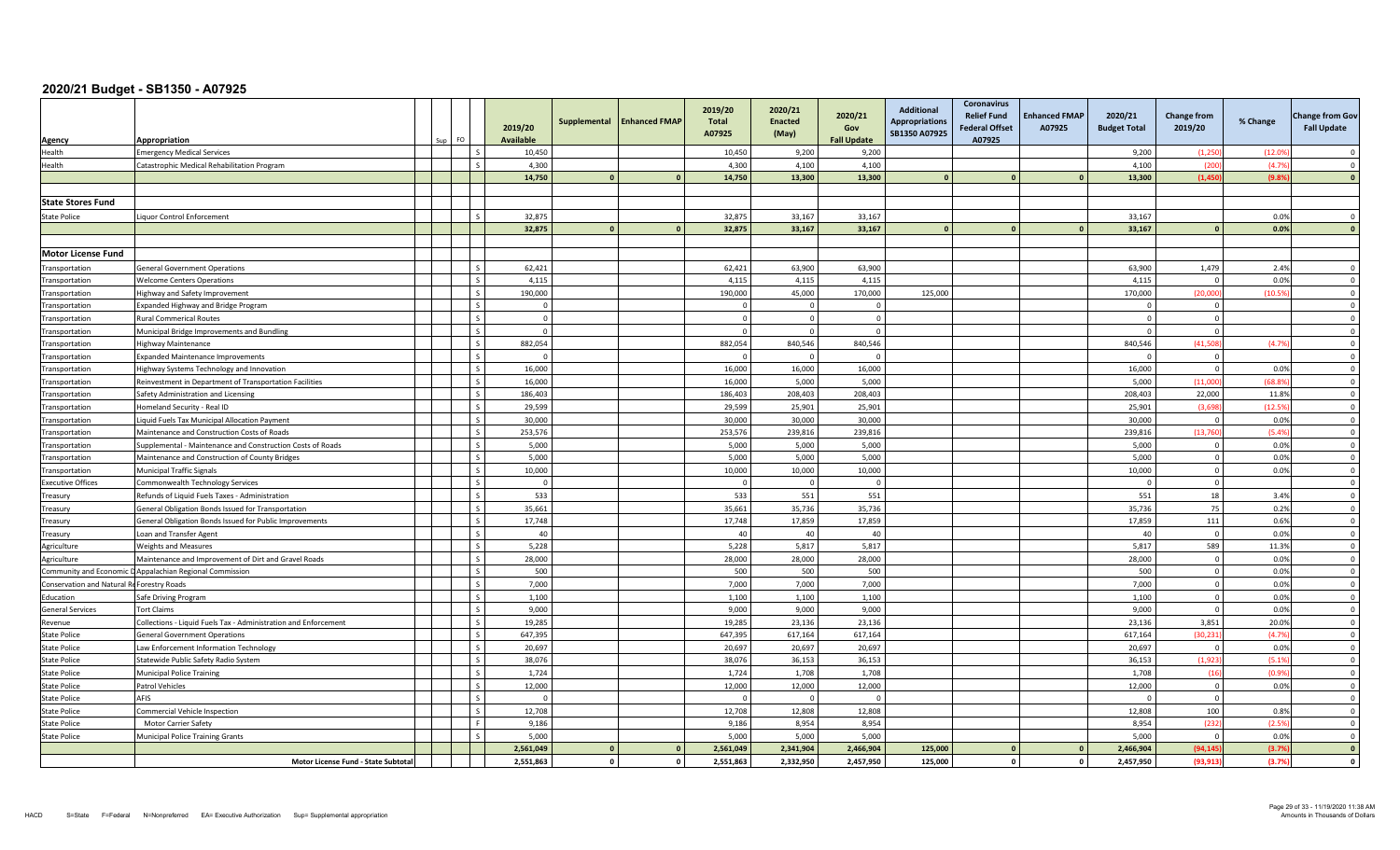| Agency                                             | Appropriation                                                               |  | 2019/20<br><b>Available</b> | Supplemental | <b>Enhanced FMAP</b> | 2019/20<br>Total<br>A07925 | 2020/21<br><b>Enacted</b><br>(May) | 2020/21<br>Gov<br><b>Fall Update</b> | <b>Additional</b><br><b>Appropriations</b><br>SB1350 A07925 | <b>Coronavirus</b><br><b>Relief Fund</b><br><b>Federal Offset</b><br>A07925 | <b>Enhanced FMAP</b><br>A07925 | 2020/21<br><b>Budget Total</b> | <b>Change from</b><br>2019/20 | % Change | <b>Change from Gov</b><br><b>Fall Update</b> |
|----------------------------------------------------|-----------------------------------------------------------------------------|--|-----------------------------|--------------|----------------------|----------------------------|------------------------------------|--------------------------------------|-------------------------------------------------------------|-----------------------------------------------------------------------------|--------------------------------|--------------------------------|-------------------------------|----------|----------------------------------------------|
|                                                    | Motor License Fund - Federal Subtotal                                       |  | 9,186                       | $\mathbf{a}$ |                      | 9,186                      | 8,954                              | 8,954                                |                                                             | - 0                                                                         | $\Omega$                       | 8,954                          | (232)                         | (2.5%    | $\Omega$                                     |
|                                                    |                                                                             |  |                             |              |                      |                            |                                    |                                      |                                                             |                                                                             |                                |                                |                               |          |                                              |
| <b>Aviation Restricted Revenue Account</b>         |                                                                             |  |                             |              |                      |                            |                                    |                                      |                                                             |                                                                             |                                |                                |                               |          |                                              |
| Transportation                                     | <b>Aviation Operations</b>                                                  |  | 6,228                       |              |                      | 6,228                      | 3,814                              | 3,814                                |                                                             |                                                                             |                                | 3,814                          | (2, 414)                      | (38.89)  | $\Omega$                                     |
| Transportation                                     | Airport Construction and Development                                        |  | 6,500                       |              |                      | 6,500                      | 6,500                              | 6,500                                |                                                             |                                                                             |                                | 6,500                          | $\overline{0}$                | 0.0%     | $\mathbf 0$                                  |
| Transportation                                     | Real Estate Tax Rebate Payments                                             |  | 250                         |              |                      | 250                        | 250                                | 250                                  |                                                             |                                                                             |                                | 250                            | $\overline{0}$                | 0.0%     | $\overline{0}$                               |
|                                                    |                                                                             |  | 12,978                      |              |                      | 12,978                     | 10,564                             | 10,564                               |                                                             |                                                                             |                                | 10,564                         | (2, 414)                      | (18.6%   | $\Omega$                                     |
| <b>Hazardous Material Response Fund</b>            |                                                                             |  |                             |              |                      |                            |                                    |                                      |                                                             |                                                                             |                                |                                |                               |          |                                              |
|                                                    |                                                                             |  | 180                         |              |                      |                            | 180                                | 180                                  |                                                             |                                                                             |                                |                                | $\overline{0}$                | 0.0%     | $\overline{0}$                               |
| <b>Emergency Management an General Operations</b>  | Emergency Management an Hazardous Materials Response Team                   |  | 180                         |              |                      | 180<br>180                 | 180                                | 180                                  |                                                             |                                                                             |                                | 180<br>180                     | $\overline{0}$                | 0.0%     | $\overline{0}$                               |
| <b>Emergency Management an Grants to Counties</b>  |                                                                             |  | 1,260                       |              |                      | 1,260                      | 1,260                              | 1,260                                |                                                             |                                                                             |                                | 1,260                          | $\mathbf 0$                   | 0.0%     | $\overline{0}$                               |
|                                                    | Emergency Management an Public and Facilities Owners Education              |  | 180                         |              |                      | 180                        | 180                                | 180                                  |                                                             |                                                                             |                                | 180                            | $\overline{0}$                | 0.0%     | $\overline{0}$                               |
|                                                    |                                                                             |  | 1,800                       | $\mathbf{a}$ |                      | 1,800                      | 1,800                              | 1,800                                |                                                             |                                                                             |                                | 1,800                          | $\mathbf{0}$                  | 0.0%     | $\mathbf{0}$                                 |
|                                                    |                                                                             |  |                             |              |                      |                            |                                    |                                      |                                                             |                                                                             |                                |                                |                               |          |                                              |
| <b>Milk Marketing Fund</b>                         |                                                                             |  |                             |              |                      |                            |                                    |                                      |                                                             |                                                                             |                                |                                |                               |          |                                              |
| Milk Marketing Board                               | Operations of Milk Marketing Board                                          |  | 2,840                       |              |                      | 2,840                      | 2,840                              | 2,840                                |                                                             |                                                                             |                                | 2,840                          | $\overline{0}$                | 0.0%     | $\Omega$                                     |
|                                                    |                                                                             |  | 2,840                       | $\mathbf{r}$ |                      | 2,840                      | 2,840                              | 2,840                                |                                                             |                                                                             |                                | 2,840                          | $\sqrt{2}$                    | 0.0%     | $\sqrt{ }$                                   |
|                                                    |                                                                             |  |                             |              |                      |                            |                                    |                                      |                                                             |                                                                             |                                |                                |                               |          |                                              |
| <b>Home Investment Trust Fund</b>                  |                                                                             |  |                             |              |                      |                            |                                    |                                      |                                                             |                                                                             |                                |                                |                               |          |                                              |
| Community and Economic D Home Program              |                                                                             |  | $\overline{0}$              |              |                      |                            | $\overline{0}$                     | $\mathbf{0}$                         |                                                             |                                                                             |                                |                                | $\Omega$                      |          |                                              |
|                                                    | Community and Economic D Affordable Housing Act - Administration            |  | 4,000                       |              |                      | 4,000                      | 4,000                              | 4.000                                |                                                             |                                                                             |                                | 4,000                          | $\overline{0}$                | 0.0%     | $\overline{0}$                               |
|                                                    |                                                                             |  | 4,000                       | $\mathbf{0}$ |                      | 4,000                      | 4,000                              | 4,000                                |                                                             |                                                                             |                                | 4,000                          | $\mathbf{0}$                  | 0.0%     | $\mathbf{0}$                                 |
|                                                    | <b>Subtotal State</b>                                                       |  | $\Omega$                    | $\mathbf{0}$ | $\mathbf{0}$         |                            | $\Omega$                           | $\mathbf{0}$                         |                                                             | $\mathbf{0}$                                                                | $\Omega$                       |                                | $\Omega$                      |          | $\overline{\mathbf{0}}$                      |
|                                                    | <b>Subtotal Federal</b>                                                     |  | 4,000                       | $\mathbf{o}$ | $\mathbf{0}$         | 4,000                      | 4,000                              | 4,000                                |                                                             | $\mathbf{0}$                                                                | $\circ$                        | 4,000                          | $\mathbf{0}$                  | 0.0%     | $\mathbf{0}$                                 |
|                                                    |                                                                             |  |                             |              |                      |                            |                                    |                                      |                                                             |                                                                             |                                |                                |                               |          |                                              |
|                                                    | <b>Tuition Account Guaranteed Savings Program Fund</b>                      |  |                             |              |                      |                            |                                    |                                      |                                                             |                                                                             |                                |                                |                               |          |                                              |
| Treasury                                           | <b>Tuition Account Program Bureau</b>                                       |  | 3,039                       |              |                      | 3,039                      | 3,339                              | 3,339                                |                                                             |                                                                             |                                | 3,339                          | 300                           | 9.9%     | $\overline{0}$                               |
|                                                    |                                                                             |  | 3,039                       | $\Omega$     |                      | 3,039                      | 3,339                              | 3,339                                |                                                             | $\Omega$                                                                    | $\Omega$                       | 3,339                          | 300                           | 9.9%     | $\mathbf{0}$                                 |
|                                                    |                                                                             |  |                             |              |                      |                            |                                    |                                      |                                                             |                                                                             |                                |                                |                               |          |                                              |
| <b>Banking Department Fund</b>                     |                                                                             |  |                             |              |                      |                            |                                    |                                      |                                                             |                                                                             |                                |                                |                               |          |                                              |
| Banking                                            | <b>General Government Operations</b>                                        |  | 24,848                      |              |                      | 24,848                     | 23,786                             | 23,786                               |                                                             |                                                                             |                                | 23,786                         | (1.062)                       | (4.3%    | $\overline{0}$                               |
|                                                    |                                                                             |  | 24,848                      | $\mathbf{r}$ |                      | 24,848                     | 23,786                             | 23,786                               |                                                             |                                                                             |                                | 23,786                         | (1.062)                       | (4.3%    | $\Omega$                                     |
| <b>Firearms Records Check Fund</b>                 |                                                                             |  |                             |              |                      |                            |                                    |                                      |                                                             |                                                                             |                                |                                |                               |          |                                              |
|                                                    |                                                                             |  | 3,956                       |              |                      | 3,956                      | 2,500                              | 2,500                                | 575                                                         |                                                                             |                                | 3,075                          | (881)                         | (22.39)  | 575                                          |
| <b>State Police</b>                                | Firearms Records Check                                                      |  | 3,956                       | $\Omega$     |                      | 3,956                      | 2,500                              | 2,500                                | 575                                                         |                                                                             |                                | 3,075                          | (881)                         | (22.39)  | 575                                          |
|                                                    |                                                                             |  |                             |              |                      |                            |                                    |                                      |                                                             |                                                                             |                                |                                |                               |          |                                              |
|                                                    | Ben Franklin Technology Development Authority Fund                          |  |                             |              |                      |                            |                                    |                                      |                                                             |                                                                             |                                |                                |                               |          |                                              |
|                                                    | Community and Economic D Ben Franklin Technology Development Authority Fund |  | 30,000                      |              |                      | 30,000                     | 35,000                             | 35,000                               |                                                             |                                                                             |                                | 35,000                         | 5,000                         | 16.7%    | $\Omega$                                     |
|                                                    |                                                                             |  | 30,000                      | $\Omega$     | $\Omega$             | 30,000                     | 35,000                             | 35,000                               |                                                             | $\Omega$                                                                    |                                | 35,000                         | 5,000                         | 16.7%    | $\mathbf{0}$                                 |
|                                                    | <b>Subtotal State</b>                                                       |  | 30,000                      | $\mathbf{o}$ | $\mathbf{0}$         | 30,000                     | 35,000                             | 35,000                               | $\Omega$                                                    | $\mathbf{0}$                                                                | $\circ$                        | 35,000                         | 5,000                         | 16.7%    | $\mathbf{0}$                                 |
|                                                    | <b>Subtotal Federal</b>                                                     |  | $\mathbf{0}$                | $\mathbf{0}$ | $\mathbf{0}$         |                            | $\Omega$                           | $\mathbf{0}$                         | $\Omega$                                                    | $\mathbf{0}$                                                                | $\circ$                        |                                | $\mathbf 0$                   |          | $\mathbf{0}$                                 |
|                                                    |                                                                             |  |                             |              |                      |                            |                                    |                                      |                                                             |                                                                             |                                |                                |                               |          |                                              |
| Oil and Gas Lease Fund                             |                                                                             |  |                             |              |                      |                            |                                    |                                      |                                                             |                                                                             |                                |                                |                               |          |                                              |
| Conservation and Natural Re General Operations     |                                                                             |  | 37,786                      |              |                      | 37,786                     | 14,827                             | 14,827                               |                                                             |                                                                             |                                | 14,827                         | (22, 959)                     | (60.8%   | $\overline{0}$                               |
| Conservation and Natural ReState Park Operations   |                                                                             |  | 17,706                      |              |                      | 17,706                     | 20,000                             | 17,000                               | (3,000)                                                     |                                                                             |                                | 17,000                         | (706)                         | (4.0%    | $\overline{0}$                               |
| Conservation and Natural ReForest Pest Management  |                                                                             |  | $\Omega$                    |              |                      |                            | $\Omega$                           | $\Omega$                             |                                                             |                                                                             |                                |                                | $\overline{0}$                |          | $\overline{0}$                               |
| Conservation and Natural ReState Forest Operations |                                                                             |  | 14,282                      |              |                      | 14,282                     | 20,000                             | 17,000                               | (3,000)                                                     |                                                                             |                                | 17,000                         | 2,718                         | 19.0%    | $\Omega$                                     |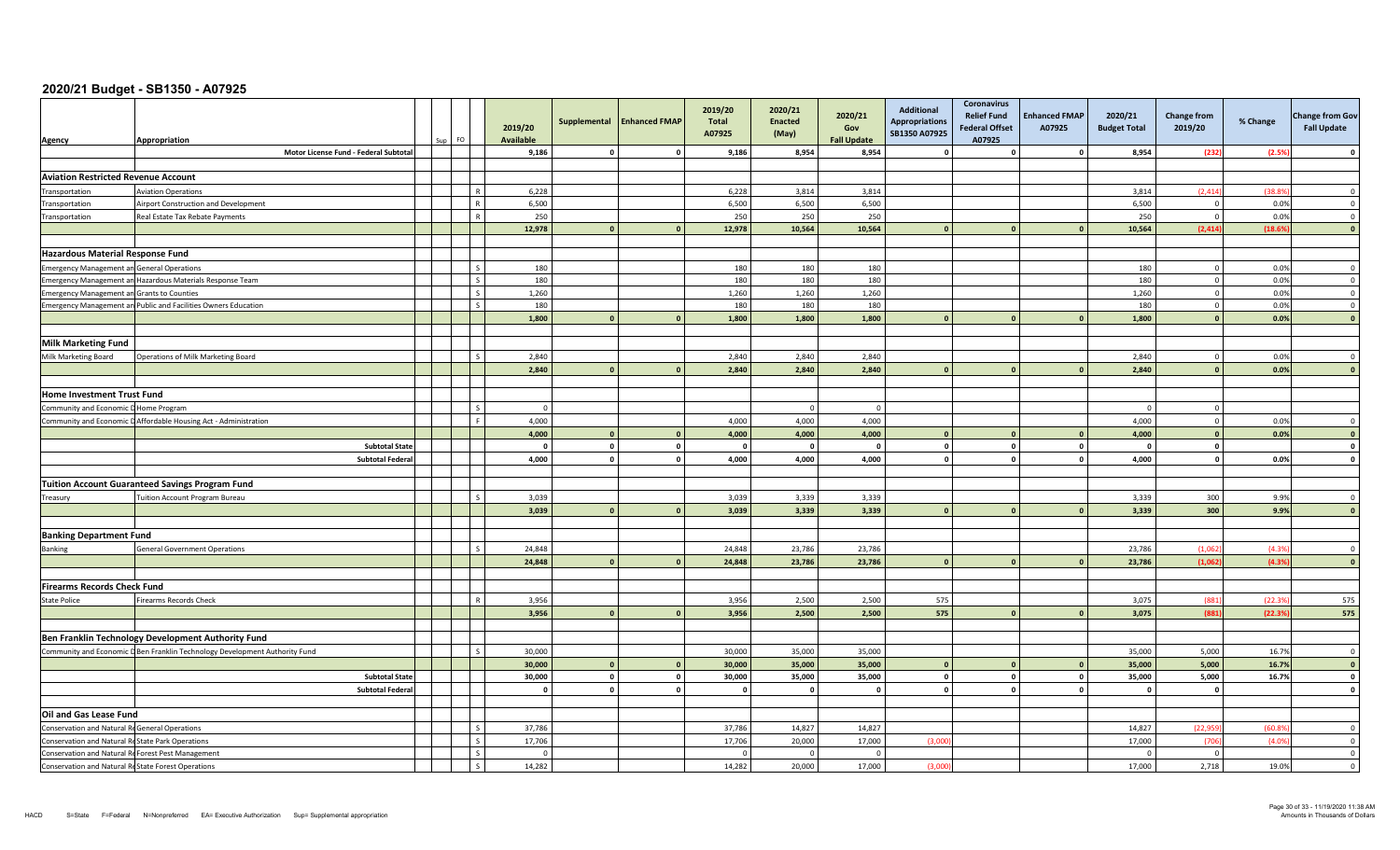| Agency                                         | Appropriation                                                                                              | Sun | FO.                     | 2019/20<br><b>Available</b> |                | Supplemental Enhanced FMAP | 2019/20<br><b>Total</b><br>A07925 | 2020/21<br><b>Enacted</b><br>(May) | 2020/21<br>Gov<br><b>Fall Update</b> | Additional<br><b>Appropriations</b><br>SB1350 A07925 | Coronavirus<br><b>Relief Fund</b><br><b>Federal Offset</b><br>A07925 | <b>Enhanced FMAP</b><br>A07925 | 2020/21<br><b>Budget Total</b> | <b>Change from</b><br>2019/20 | % Change       | <b>Change from Gov</b><br><b>Fall Update</b> |
|------------------------------------------------|------------------------------------------------------------------------------------------------------------|-----|-------------------------|-----------------------------|----------------|----------------------------|-----------------------------------|------------------------------------|--------------------------------------|------------------------------------------------------|----------------------------------------------------------------------|--------------------------------|--------------------------------|-------------------------------|----------------|----------------------------------------------|
|                                                |                                                                                                            |     |                         | 69,774                      |                | $\mathbf{0}$               | 69,774                            | 54,827                             | 48,827                               | (6,00)                                               |                                                                      |                                | 48,827                         | (20, 947)                     | (30.05)        |                                              |
|                                                |                                                                                                            |     |                         |                             |                |                            |                                   |                                    |                                      |                                                      |                                                                      |                                |                                |                               |                |                                              |
|                                                |                                                                                                            |     |                         |                             |                |                            |                                   |                                    |                                      |                                                      |                                                                      |                                |                                |                               |                |                                              |
|                                                |                                                                                                            |     |                         |                             |                |                            |                                   |                                    |                                      |                                                      |                                                                      |                                |                                |                               |                |                                              |
| <b>Home Improvement Account</b>                |                                                                                                            |     |                         |                             |                |                            |                                   |                                    |                                      |                                                      |                                                                      |                                |                                |                               |                |                                              |
| <b>Attorney General</b>                        | Home Improvement Consumer Protection                                                                       |     | $\mathsf{L}$            | 2,733                       |                |                            | 2,733                             | 2,893                              | 2,893                                |                                                      |                                                                      |                                | 2,893                          | 160                           | 5.9%           | $\overline{0}$                               |
|                                                |                                                                                                            |     |                         | 2,733                       | $\mathbf{0}$   | $\mathbf{0}$               | 2,733                             | 2,893                              | 2,893                                |                                                      | $\mathbf{0}$                                                         |                                | 2,893                          | 160                           | 5.9%           | $\mathbf{0}$                                 |
|                                                |                                                                                                            |     |                         |                             |                |                            |                                   |                                    |                                      |                                                      |                                                                      |                                |                                |                               |                |                                              |
|                                                | Cigarette Fire Safety and Firefighter Protection Act Enforcement Fund                                      |     |                         |                             |                |                            |                                   |                                    |                                      |                                                      |                                                                      |                                |                                |                               |                |                                              |
| <b>Attorney General</b>                        | Cigarette Fire Safety and Firefighter Protection                                                           |     | l s                     | 100                         |                |                            | 100                               | 100                                | 100                                  |                                                      |                                                                      |                                | 100                            | $\overline{0}$                | 0.0%           | $\overline{0}$                               |
|                                                |                                                                                                            |     |                         | 100                         | $\mathbf{a}$   | $\mathbf{0}$               | 100                               | 100                                | 100                                  |                                                      |                                                                      |                                | 100                            | $\mathbf{0}$                  | 0.0%           | $\mathbf{0}$                                 |
|                                                |                                                                                                            |     |                         |                             |                |                            |                                   |                                    |                                      |                                                      |                                                                      |                                |                                |                               |                |                                              |
| <b>Insurance Regulation and Oversight Fund</b> |                                                                                                            |     |                         |                             |                |                            |                                   |                                    |                                      |                                                      |                                                                      |                                |                                |                               |                |                                              |
| Insurance Department                           | <b>General Government Operations</b>                                                                       |     | l s                     |                             |                |                            | $\Omega$                          | 30.871                             | 30.871                               |                                                      |                                                                      |                                | 30.871                         | 30.871                        |                | $\Omega$                                     |
|                                                |                                                                                                            |     |                         | $\sqrt{2}$                  | $\Omega$       | $\mathbf{0}$               | $\Omega$                          | 30,871                             | 30,871                               |                                                      | $\Omega$                                                             |                                | 30,871                         | 30,871                        |                | $\Omega$                                     |
|                                                |                                                                                                            |     |                         |                             |                |                            |                                   |                                    |                                      |                                                      |                                                                      |                                |                                |                               |                |                                              |
|                                                | Pennsylvania Racehorse Development Restricted Receipt Account<br>Transfer to State Farm Products Show Fund |     | $\mathsf{L}$            | 5,000                       |                |                            | 5,000                             | 5,000                              | 5,000                                |                                                      |                                                                      |                                | 5,000                          | $\Omega$                      | 0.0%           | $\mathbf 0$                                  |
| Agriculture<br>Agriculture                     | Animal Health Commission                                                                                   |     | $\overline{\mathbf{s}}$ | 5,350                       |                |                            | 5,350                             | 5,350                              | 5,350                                |                                                      |                                                                      |                                | 5,350                          | $\overline{0}$                | 0.0%           | $\overline{0}$                               |
| Agriculture                                    | Pennsylvania Veterinary Laboratory System                                                                  |     | l s                     | 5,309                       |                |                            | 5,309                             | 5,309                              | 5,309                                |                                                      |                                                                      |                                | 5,309                          | $\overline{0}$                | 0.0%           | $\overline{0}$                               |
| Agriculture                                    | Pennsylvania Fairs                                                                                         |     | $\sim$                  | 4,000                       |                |                            | 4,000                             | 4,000                              | 4,000                                |                                                      |                                                                      |                                | 4,000                          | $\mathbf 0$                   | 0.0%           | $\overline{0}$                               |
| Agriculture                                    | Transfer to the Racing Fund                                                                                |     |                         | $\Omega$                    |                |                            | $\sqrt{ }$                        | $\Omega$                           | $\overline{0}$                       |                                                      |                                                                      |                                | - 0                            | $\mathbf 0$                   |                | $\overline{0}$                               |
|                                                |                                                                                                            |     |                         | 19,659                      | <sup>n</sup>   | $\Omega$                   | 19.659                            | 19,659                             | 19,659                               |                                                      |                                                                      |                                | 19,659                         | $\mathbf{0}$                  | 0.0%           |                                              |
|                                                |                                                                                                            |     |                         |                             |                |                            |                                   |                                    |                                      |                                                      |                                                                      |                                |                                |                               |                |                                              |
| Justice Reinvestment Fund                      |                                                                                                            |     |                         |                             |                |                            |                                   |                                    |                                      |                                                      |                                                                      |                                |                                |                               |                |                                              |
| <b>Executive Offices</b>                       | Pennsylvania Commission on Crime and Delinquency                                                           |     | $\mathsf{I}$            |                             |                |                            |                                   |                                    |                                      |                                                      |                                                                      |                                |                                |                               |                |                                              |
| <b>Executive Offices</b>                       | <b>Victim Services</b>                                                                                     |     | $\mathsf{I}$            | $\mathbf{0}$                |                |                            | $\sqrt{ }$                        | $\Omega$                           | $\overline{0}$                       |                                                      |                                                                      |                                |                                | $\overline{0}$                |                | $\Omega$                                     |
| <b>Executive Offices</b>                       | <b>Innovative Policing Grants</b>                                                                          |     | $\mathsf{L}$            | 357                         |                |                            | 357                               | 556                                | 556                                  |                                                      |                                                                      |                                | 556                            | 199                           | 55.7%          | $\Omega$                                     |
| <b>Executive Offices</b>                       | <b>County Probation Grants</b>                                                                             |     | $\vert s$               | $\overline{0}$              |                |                            |                                   |                                    | $\Omega$                             |                                                      |                                                                      |                                |                                | $\overline{0}$                |                | $\overline{0}$                               |
| Corrections                                    | Medium and Short-Minimum Offender Diversion                                                                |     | $\mathsf{I}$            | $\mathbf 0$                 |                |                            | $\Omega$                          |                                    | $\overline{0}$                       |                                                      |                                                                      |                                |                                | $\Omega$                      |                | $\overline{0}$                               |
| Corrections                                    | <b>Coordinated Community Reentry</b>                                                                       |     | $\mathsf{L}$            | $\overline{0}$              |                |                            | $\Omega$                          | $\Omega$                           | $\overline{0}$                       |                                                      |                                                                      |                                | - 0                            | $\overline{0}$                |                | $\Omega$                                     |
| <b>Probation and Parole</b>                    | <b>Streamline State Parole Process</b>                                                                     |     | $\vert s$               | $\mathbf 0$                 |                |                            | $\Omega$                          | $\Omega$                           | $\overline{0}$                       |                                                      |                                                                      |                                |                                | $\overline{0}$                |                | $\mathbf 0$                                  |
| Comission on Sentencing                        | <b>Risk Assessment</b>                                                                                     |     | $\mathsf{L}$            | $\overline{0}$              |                |                            | $\Omega$                          | $\Omega$                           | $\overline{0}$                       |                                                      |                                                                      |                                | - 0                            | $\overline{0}$                |                | $\Omega$                                     |
|                                                |                                                                                                            |     |                         | 357                         |                | $\Omega$                   | 357                               | 556                                | 556                                  |                                                      |                                                                      |                                | 556                            | 199                           | 55.7%          |                                              |
|                                                |                                                                                                            |     |                         |                             |                |                            |                                   |                                    |                                      |                                                      |                                                                      |                                |                                |                               |                |                                              |
| <b>Multimodal Fund</b>                         |                                                                                                            |     |                         |                             |                |                            |                                   |                                    |                                      |                                                      |                                                                      |                                |                                |                               |                |                                              |
| Transportation                                 | PennPORTS - Philadelphia Regional Port Authority Debt Service                                              |     | $\mathsf{L}$            | 4.607                       |                |                            | 4.607                             | 4.608                              | 4.608                                |                                                      |                                                                      |                                | 4.608                          | $\overline{1}$                | 0.0%           | $\Omega$                                     |
|                                                |                                                                                                            |     |                         | 4,607                       | $\Omega$       | $\mathbf{0}$               | 4,607                             | 4,608                              | 4,608                                |                                                      | $\Omega$                                                             |                                | 4,608                          | $\overline{1}$                | 0.0%           | $\mathbf{0}$                                 |
|                                                |                                                                                                            |     |                         |                             |                |                            |                                   |                                    |                                      |                                                      |                                                                      |                                |                                |                               |                |                                              |
| <b>State Racing Fund</b>                       |                                                                                                            |     | $\mathsf{L}$            |                             |                |                            |                                   |                                    |                                      |                                                      |                                                                      |                                |                                |                               |                |                                              |
| Agriculture                                    | <b>State Racing Commission</b>                                                                             |     | $\mathsf{L}$            | 7,796<br>13,769             |                |                            | 7,796<br>13,769                   | 7,365<br>13,065                    | 7,365<br>13,065                      |                                                      |                                                                      |                                | 7,365<br>13,065                | (431)<br>(704)                | (5.5%<br>(5.1% | $\mathbf 0$<br>$\overline{0}$                |
| Agriculture<br>Agriculture                     | Pennsyvania Equine Toxicology and Research Laboratory<br><b>Horse Racing Promotion</b>                     |     | l s                     | 2,393                       |                |                            | 2,393                             | 1,656                              | 1,711                                | 55                                                   |                                                                      |                                | 1,711                          | (682)                         | (28.5%         | $\overline{0}$                               |
| Agriculture                                    | Administration of State Fairs                                                                              |     | Ιs                      | $\overline{0}$              |                |                            |                                   | $\sqrt{ }$                         | $\mathbf{0}$                         |                                                      |                                                                      |                                |                                | $\overline{0}$                |                | $\overline{0}$                               |
| Revenue                                        | Administration of Racing Revenue Collections                                                               |     | l s                     | 246                         |                |                            | 246                               | 261                                | 261                                  |                                                      |                                                                      |                                | 261                            | 15                            | 6.1%           | $\overline{0}$                               |
|                                                |                                                                                                            |     |                         | 24,204                      | $\overline{0}$ | $\mathbf{0}$               | 24,204                            | 22,347                             | 22,402                               | 55                                                   | $\Omega$                                                             |                                | 22,402                         | (1,802)                       | (7.4%          | $\mathbf{0}$                                 |
|                                                |                                                                                                            |     |                         |                             |                |                            |                                   |                                    |                                      |                                                      |                                                                      |                                |                                |                               |                |                                              |
| <b>ABLE Savings Program Fund</b>               |                                                                                                            |     |                         |                             |                |                            |                                   |                                    |                                      |                                                      |                                                                      |                                |                                |                               |                |                                              |
| Treasury                                       | Operation of Pennsylvania ABLE Savings Program                                                             |     | l s                     | 1,130                       |                |                            | 1,130                             | 1,130                              | 1,130                                |                                                      |                                                                      |                                | 1,130                          | $\mathbf 0$                   | 0.0%           | $\Omega$                                     |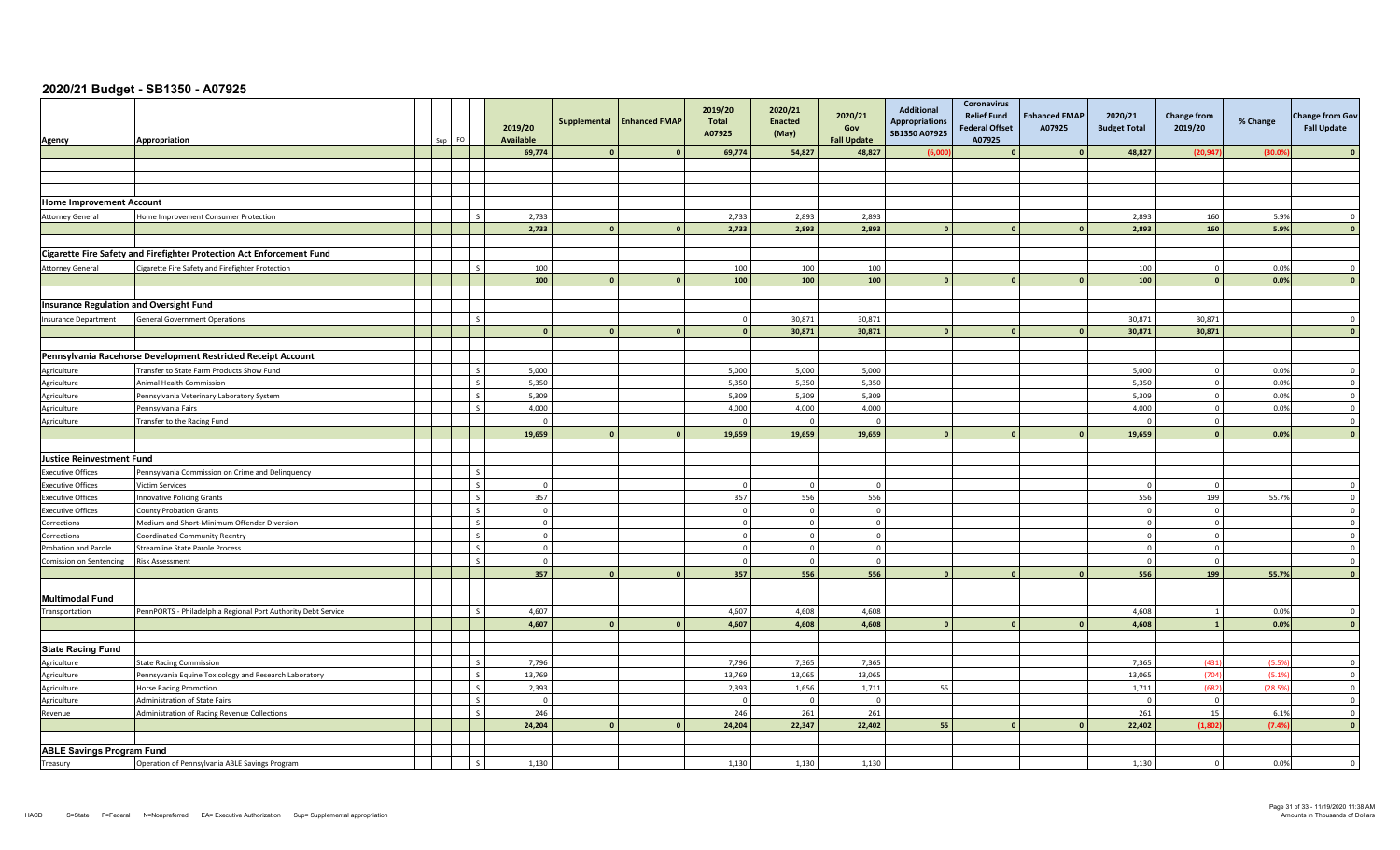| Agency                                           | Appropriation                                                 |                | FO.<br>Sun |     | 2019/20<br><b>Available</b> | Supplemental   | <b>Enhanced FMAP</b> | 2019/20<br>Total<br>A07925 | 2020/21<br><b>Enacted</b><br>(May) | 2020/21<br>Gov<br><b>Fall Update</b> | Additional<br><b>Appropriations</b><br>SB1350 A07925 | <b>Coronavirus</b><br><b>Relief Fund</b><br><b>Federal Offset</b><br>A07925 | <b>Enhanced FMAP</b><br>A07925 | 2020/21<br><b>Budget Total</b> | Change from<br>2019/20 | % Change | <b>Change from Gov</b><br><b>Fall Update</b> |
|--------------------------------------------------|---------------------------------------------------------------|----------------|------------|-----|-----------------------------|----------------|----------------------|----------------------------|------------------------------------|--------------------------------------|------------------------------------------------------|-----------------------------------------------------------------------------|--------------------------------|--------------------------------|------------------------|----------|----------------------------------------------|
|                                                  |                                                               |                |            |     | 1,130                       |                |                      | 1,130                      | 1,130                              | 1,130                                |                                                      |                                                                             |                                | 1,130                          | $\sqrt{2}$             | 0.0%     |                                              |
|                                                  |                                                               |                |            |     |                             |                |                      |                            |                                    |                                      |                                                      |                                                                             |                                |                                |                        |          |                                              |
|                                                  | <b>Tourism Promotion Fund Restricted Account</b>              |                |            |     |                             |                |                      |                            |                                    |                                      |                                                      |                                                                             |                                |                                |                        |          |                                              |
| DCED                                             | Marketing to Attract Tourists                                 |                |            |     | 6,000                       |                |                      | 6,000                      | 5,000                              | 5,000                                |                                                      |                                                                             |                                | 5,000                          | (1.000)                | (16.79)  | $\sqrt{ }$                                   |
| <b>DCED</b>                                      | <b>Marketing to Attract Business</b>                          |                |            |     | $\Omega$                    |                |                      |                            | $\Omega$                           | $\Omega$                             |                                                      |                                                                             |                                | $\sqrt{ }$                     | $\overline{0}$         |          | $\Omega$                                     |
|                                                  |                                                               |                |            |     | 6,000                       | $\Omega$       |                      | 6,000                      | 5,000                              | 5,000                                |                                                      |                                                                             |                                | 5,000                          | (1.000)                | (16.79)  |                                              |
|                                                  |                                                               |                |            |     |                             |                |                      |                            |                                    |                                      |                                                      |                                                                             |                                |                                |                        |          |                                              |
| <b>Enhanced Revenue Collection Account</b>       |                                                               |                |            |     |                             |                |                      |                            |                                    |                                      |                                                      |                                                                             |                                |                                |                        |          |                                              |
| Revenue                                          | <b>Expanded Tax Return Reviews and Collection Activities</b>  |                |            |     | 30,000                      |                |                      | 30,000                     | 30,000                             | 30,000                               |                                                      |                                                                             |                                | 30,000                         | $\mathbf{0}$           | 0.0%     |                                              |
| <b>Enhanced Revenue Collection Account Total</b> |                                                               |                |            |     | 30,000                      | $\mathbf{a}$   |                      | 30,000                     | 30,000                             | 30,000                               |                                                      |                                                                             |                                | 30,000                         | $\Omega$               | 0.0%     |                                              |
|                                                  |                                                               |                |            |     |                             |                |                      |                            |                                    |                                      |                                                      |                                                                             |                                |                                |                        |          |                                              |
|                                                  |                                                               |                |            |     |                             |                |                      |                            |                                    |                                      |                                                      |                                                                             |                                |                                |                        |          |                                              |
| <b>Environmental Stewardship Fund</b>            |                                                               |                |            |     |                             |                |                      |                            |                                    |                                      |                                                      |                                                                             |                                |                                |                        |          |                                              |
|                                                  | Conservation and Natural Re Heritage and Other Parks          |                |            |     | 2,250                       |                |                      | 2,250                      | $\Omega$                           | $\Omega$                             |                                                      |                                                                             |                                |                                | (2, 250)               | (100.0)  | $\Omega$                                     |
| <b>Environmental Protection</b>                  | <b>General Government Operations</b>                          |                |            |     | 773                         |                |                      | 773                        | $\mathbf{0}$                       | $\circ$                              |                                                      |                                                                             |                                |                                | (773)                  | (100.09) | $\overline{0}$                               |
| <b>Environmental Protection</b>                  | <b>Environmental Program Management</b>                       |                |            |     | 1,790                       |                |                      | 1,790                      | $\mathbf 0$                        | $\circ$                              |                                                      |                                                                             |                                |                                | (1,790)                | (100.09) | $\overline{\mathbf{0}}$                      |
| <b>Environmental Protection</b>                  | Chesapeake Bay Agricultural Source Abatement                  |                |            |     | 2,974                       |                |                      | 2,974                      | $\Omega$                           | $\circ$                              |                                                      |                                                                             |                                | $\sqrt{ }$                     | (2,974)                | (100.09) | $\overline{0}$                               |
| <b>Environmental Protection</b>                  | <b>Environmental Protection Operations</b>                    |                |            |     | 4.886                       |                |                      | 4.886                      | $\Omega$                           | $\Omega$                             |                                                      |                                                                             |                                | $\Omega$                       | (4.886)                | (100.09) | $\overline{0}$                               |
| <b>Environmental Protection</b>                  | Delaware River Master                                         |                |            |     | 38                          |                |                      | 38                         | $\Omega$                           | $\mathbf 0$                          |                                                      |                                                                             |                                |                                | (38)                   | (100.09) | $\overline{0}$                               |
| <b>Environmental Protection</b>                  | Susquehanna River Basin Commission                            |                |            |     | 205                         |                |                      | 205                        | $\Omega$                           | $\Omega$                             |                                                      |                                                                             |                                |                                | (205)                  | (100.09) | $\Omega$                                     |
| <b>Environmental Protection</b>                  | nterstate Commission on the Potomac River                     |                |            |     | 23                          |                |                      | 23                         | $\Omega$                           | $\Omega$                             |                                                      |                                                                             |                                |                                | (23)                   | (100.09) | $\overline{0}$                               |
| <b>Environmental Protection</b>                  | Delaware River Basin Commission                               |                |            |     | 217                         |                |                      | 217                        | $\mathbf 0$                        | $\overline{0}$                       |                                                      |                                                                             |                                |                                | (217)                  | (100.09) | $\overline{0}$                               |
| <b>Environmental Protection</b>                  | Ohio River Valley Water Sanitation Commission                 |                |            |     | 68                          |                |                      | 68                         | $\Omega$                           | $\Omega$                             |                                                      |                                                                             |                                |                                | (68)                   | (100.09) | $\overline{0}$                               |
| <b>Environmental Protection</b>                  | Chesapeake Bay Commission                                     |                |            |     | 300                         |                |                      | 300                        | $\overline{0}$                     | $\circ$                              |                                                      |                                                                             |                                | $\Omega$                       | (300)                  | (100.09) | $\overline{0}$                               |
| <b>Environmental Protection</b>                  | Fransfer to Conservation District Fund                        |                |            |     | 2,506                       |                |                      | 2,506                      | $\Omega$                           | $\Omega$                             |                                                      |                                                                             |                                |                                | (2.506)                | (100.09) | $\overline{0}$                               |
| <b>Environmental Protection</b>                  | <b>Interstate Mining Commission</b>                           |                |            |     | 15                          |                |                      | 15                         | $\Omega$                           | $\Omega$                             |                                                      |                                                                             |                                |                                | (15)                   | (100.09) | $\overline{0}$                               |
| <b>Environmental Stewardship Fund Total</b>      |                                                               |                |            |     | 16,045                      | $\mathbf{0}$   |                      | 16,045                     | $\Omega$                           | $\mathbf{0}$                         |                                                      |                                                                             |                                |                                | (16.045)               | (100.09) | $\mathbf{0}$                                 |
|                                                  | <b>Subtotal State</b>                                         |                |            |     | 16,045                      | $\mathbf{0}$   | $\mathbf{0}$         | 16,045                     | $\mathbf{0}$                       | $\mathbf{0}$                         |                                                      | $\mathbf{0}$                                                                | $\circ$                        |                                | (16, 045)              | (100.09) | $\mathbf{0}$                                 |
|                                                  | <b>Subtotal Federa</b>                                        |                |            |     | $\Omega$                    | $\mathbf{0}$   | $\Omega$             | $\mathbf{a}$               | $\mathbf{0}$                       | $\mathbf{0}$                         |                                                      | $\mathbf{0}$                                                                | $\circ$                        |                                | $\mathbf{o}$           |          | $\Omega$                                     |
|                                                  |                                                               |                |            |     |                             |                |                      |                            |                                    |                                      |                                                      |                                                                             |                                |                                |                        |          |                                              |
| <b>Recycling Fund</b>                            |                                                               |                |            |     |                             |                |                      |                            |                                    |                                      |                                                      |                                                                             |                                |                                |                        |          |                                              |
| <b>Environmental Protection</b>                  | <b>General Government Operations</b>                          |                |            |     | 1,037                       |                |                      | 1,037                      | $\Omega$                           | $\Omega$                             |                                                      |                                                                             |                                |                                | (1,037)                | (100.09) | $\Omega$                                     |
| <b>Environmental Protection</b>                  | Invironmental Program Management                              |                |            |     | 2,403                       |                |                      | 2,403                      | $\Omega$                           | $\Omega$                             |                                                      |                                                                             |                                |                                | (2.403)                | (100.09) | $\Omega$                                     |
| <b>Environmental Protection</b>                  | nvironmental Protection Operations                            |                |            |     | 6,560                       |                |                      | 6,560                      | $\mathbf{0}$                       | $\circ$                              |                                                      |                                                                             |                                |                                | (6, 560)               | (100.09) | $\overline{0}$                               |
| <b>Recycling Fund Total</b>                      |                                                               |                |            |     | 10,000                      | $\sqrt{2}$     | $\sqrt{2}$           | 10,000                     | $\mathbf{0}$                       | $\mathbf{0}$                         |                                                      |                                                                             |                                |                                | (10,000)               | (100.09) | $\sqrt{2}$                                   |
|                                                  | <b>Subtotal State</b>                                         |                |            |     | 10,000                      | $\overline{0}$ | $\mathbf{0}$         | 10,000                     | $\Omega$                           | $\Omega$                             | $\sqrt{2}$                                           | $\mathbf{0}$                                                                | $\Omega$                       | $\Omega$                       | (10,000)               | (100.09) | $\Omega$                                     |
|                                                  | <b>Subtotal Federal</b>                                       |                |            |     | $\mathbf{0}$                | $\mathbf{0}$   | $\mathbf{0}$         | $\Omega$                   | $\mathbf{0}$                       | $\mathbf{0}$                         |                                                      | $\mathbf{0}$                                                                | $\mathbf{0}$                   |                                | $\mathbf{0}$           |          | $\mathbf{0}$                                 |
|                                                  |                                                               |                |            |     |                             |                |                      |                            |                                    |                                      |                                                      |                                                                             |                                |                                |                        |          |                                              |
|                                                  | <b>COVID-19 Response Restricted Account Appropriations</b>    |                |            |     |                             |                |                      |                            |                                    |                                      |                                                      |                                                                             |                                |                                |                        |          |                                              |
| PCCD                                             | COVID Relief - Transfer to School Safety and Security Fund    | $\epsilon$     |            |     | 150,000                     |                |                      |                            |                                    |                                      |                                                      |                                                                             |                                |                                |                        |          |                                              |
| Agriculture                                      | COVID Relief - State Food Purchase Program                    | $\mathfrak{c}$ |            | Lε  | 20,000                      |                |                      |                            |                                    |                                      |                                                      |                                                                             |                                |                                |                        |          |                                              |
| Agriculture                                      | COVID Relief - Dairy Assistance Program                       | $\epsilon$     |            |     | 20,000                      |                |                      |                            |                                    |                                      |                                                      |                                                                             |                                |                                |                        |          |                                              |
| <b>DCED</b>                                      | COVID Relief - County Block Grant                             | $\mathsf{C}$   |            |     | 625,000                     |                |                      |                            |                                    |                                      |                                                      |                                                                             |                                |                                |                        |          |                                              |
| <b>DCED</b>                                      | COVID Relief - Cultural and Museum Preservation Grant Program |                |            |     | 20,000                      |                |                      |                            |                                    |                                      |                                                      |                                                                             |                                |                                |                        |          |                                              |
| <b>DCED</b>                                      | COVID Relief - Statewide Small Business Assistance            |                |            |     | 225,000                     |                |                      |                            |                                    |                                      |                                                      |                                                                             |                                |                                |                        |          |                                              |
| <b>DCED</b>                                      | COVID Relief - Hazard Pay                                     | $\epsilon$     |            |     | 50.000                      |                |                      |                            |                                    |                                      |                                                      |                                                                             |                                |                                |                        |          |                                              |
| DCED                                             | COVID Relief - Food Access Initiative                         | $\mathcal{C}$  |            |     | 10,000                      |                |                      |                            |                                    |                                      |                                                      |                                                                             |                                |                                |                        |          |                                              |
| Education                                        | COVID Relief - Pre-K Counts Program                           | $\epsilon$     |            |     | 7,000                       |                |                      |                            |                                    |                                      |                                                      |                                                                             |                                |                                |                        |          |                                              |
| Education                                        | COVID Relief - Head Start Supplemental Assistance Program     | $\mathsf{C}$   |            | l F | 2.000                       |                |                      |                            |                                    |                                      |                                                      |                                                                             |                                |                                |                        |          |                                              |